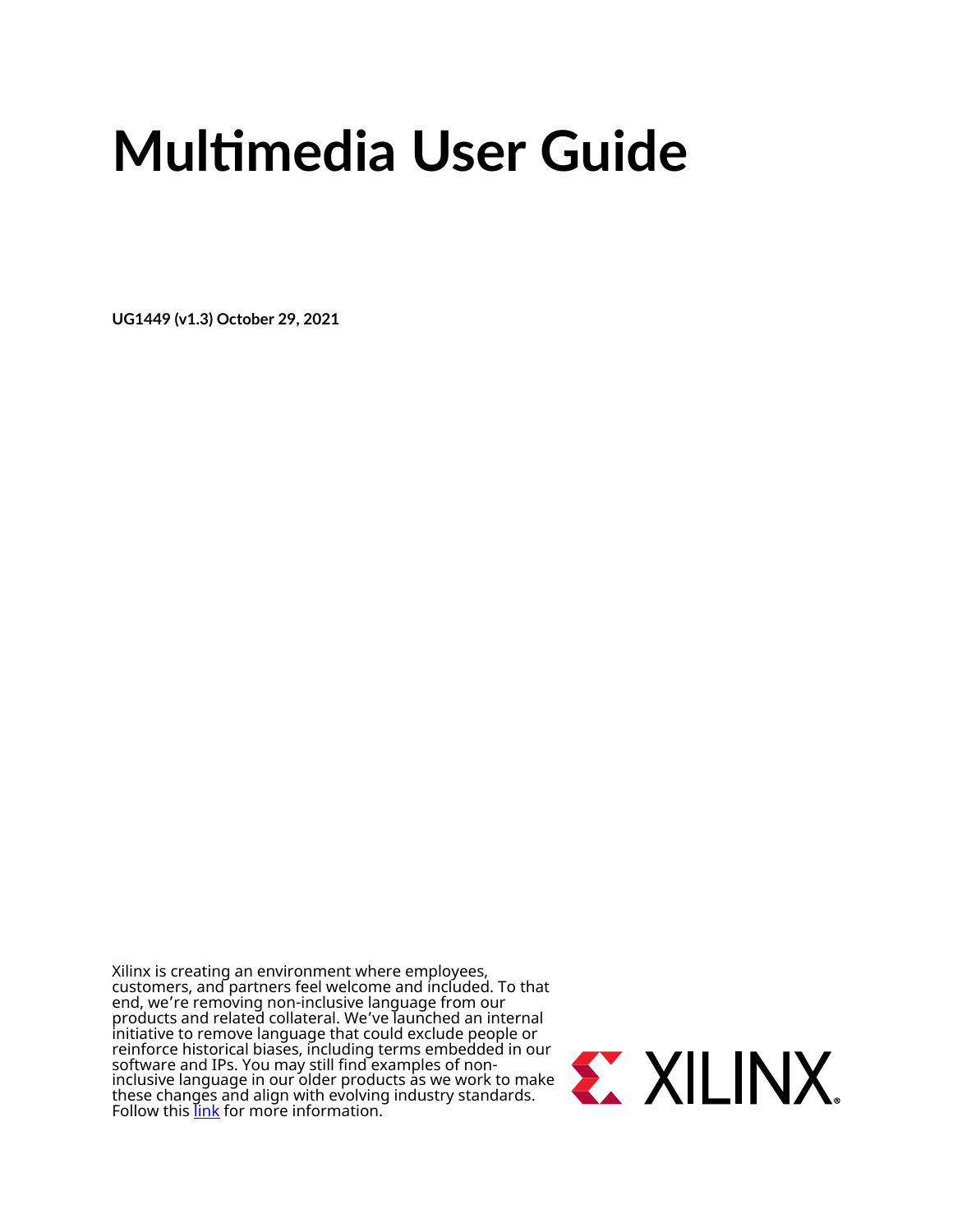<span id="page-1-0"></span>

## Revision History

The following table shows the revision history for this document.

| <b>Section</b>                                         | <b>Revision Summary</b>                                                           |  |  |
|--------------------------------------------------------|-----------------------------------------------------------------------------------|--|--|
| 10/29/2021 Version 1.3                                 |                                                                                   |  |  |
| General                                                | Updated links throughout document.                                                |  |  |
| <b>Video Codec Unit</b>                                | Added links to information on VCU Encoder only and<br>Decoder only configuration. |  |  |
| <b>Vitis Video Analytics SDK</b>                       | New section.                                                                      |  |  |
| 06/16/2021 Version 1.2                                 |                                                                                   |  |  |
| <b>Basic Configuration Tab</b>                         | New section.                                                                      |  |  |
| <b>Dynamic Insertion of IDR for Pyramidal GOP Mode</b> | New section.                                                                      |  |  |
| <b>HLG Support</b>                                     | New section.                                                                      |  |  |
| <b>PCIe</b>                                            | New section.                                                                      |  |  |
| <b>HLG Pipeline</b>                                    | New section.                                                                      |  |  |
| <b>RTSP Streaming Pipeline</b>                         | New section.                                                                      |  |  |
| <b>Monochrome Capture Pipeline</b>                     | New section.                                                                      |  |  |
| <b>Media Control for Capture Link Up</b>               | Updated media graphs.                                                             |  |  |
|                                                        | 12/04/2020 Version 1.1                                                            |  |  |
| <b>Chapter 4: Video Pipelines</b>                      | Updated chapter. Added links to pipelines.                                        |  |  |
| <b>Dynamic Features</b>                                | Updated dynamic features in section.                                              |  |  |
| <b>AppSrc and AppSink Application</b>                  | New section.                                                                      |  |  |
| <b>XAVC Record Pipeline</b>                            | Updated pipeline.                                                                 |  |  |
| <b>Appendix A: Format Mapping</b>                      | New appendix.                                                                     |  |  |
| 06/19/2020 Version 1.0                                 |                                                                                   |  |  |
| Initial release.                                       | N/A                                                                               |  |  |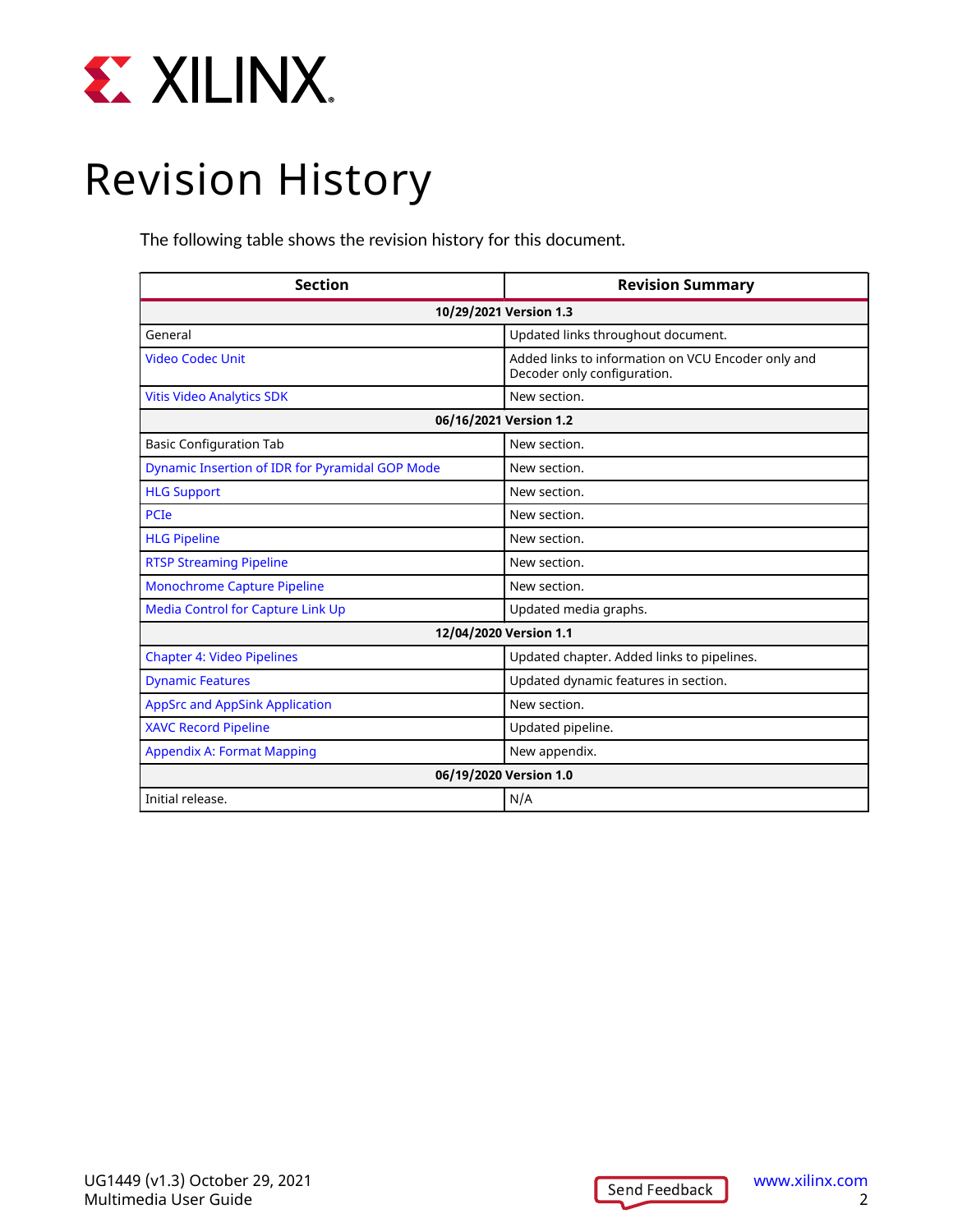

## **Table of Contents**

| Chapter 2: Introduction to Zynq UltraScale+ MPSoC: An Ideal |  |
|-------------------------------------------------------------|--|
|                                                             |  |
|                                                             |  |
|                                                             |  |
|                                                             |  |
|                                                             |  |
|                                                             |  |
|                                                             |  |
|                                                             |  |
|                                                             |  |
|                                                             |  |
|                                                             |  |
|                                                             |  |
|                                                             |  |
|                                                             |  |
|                                                             |  |
|                                                             |  |
|                                                             |  |
|                                                             |  |
|                                                             |  |
|                                                             |  |
|                                                             |  |
|                                                             |  |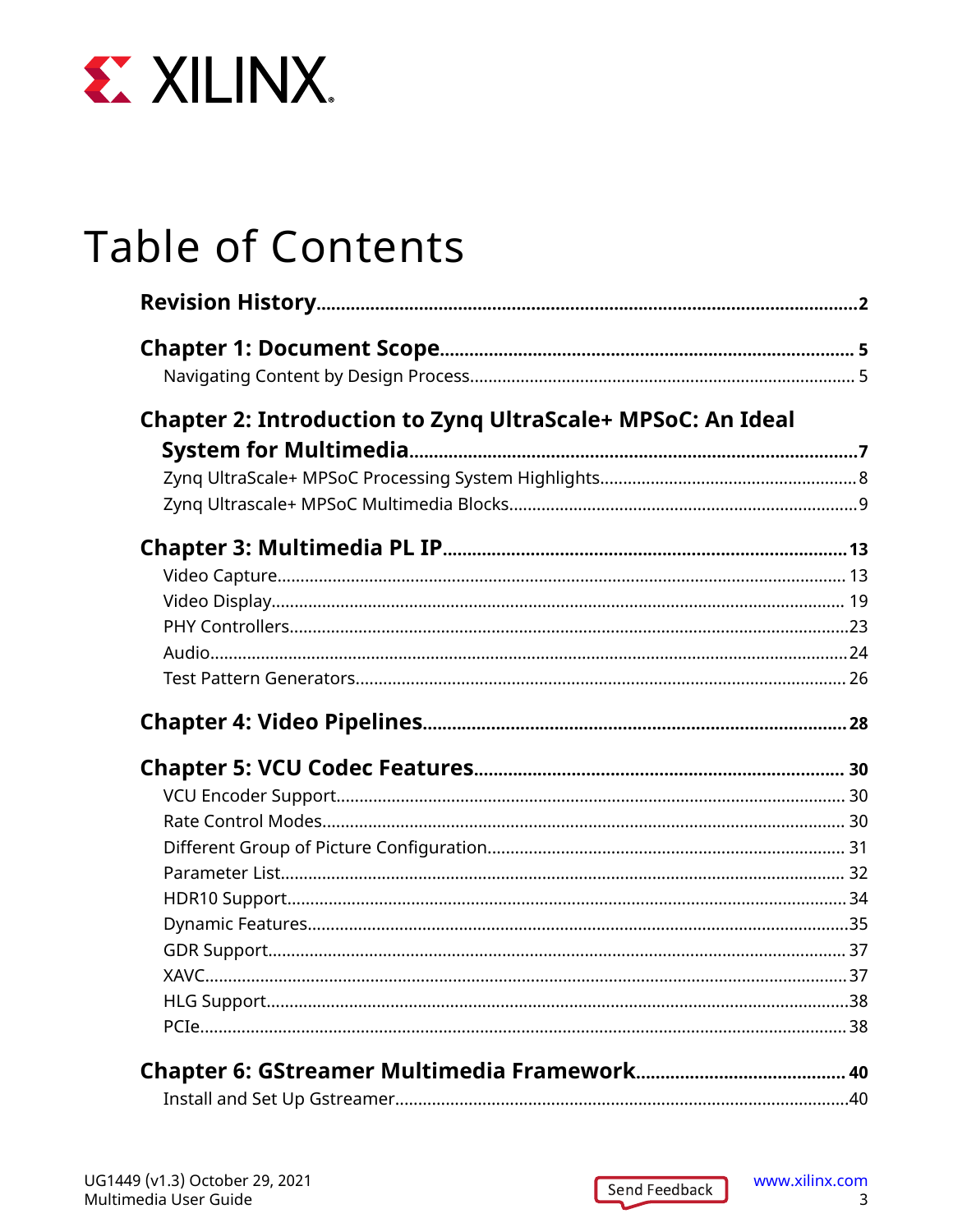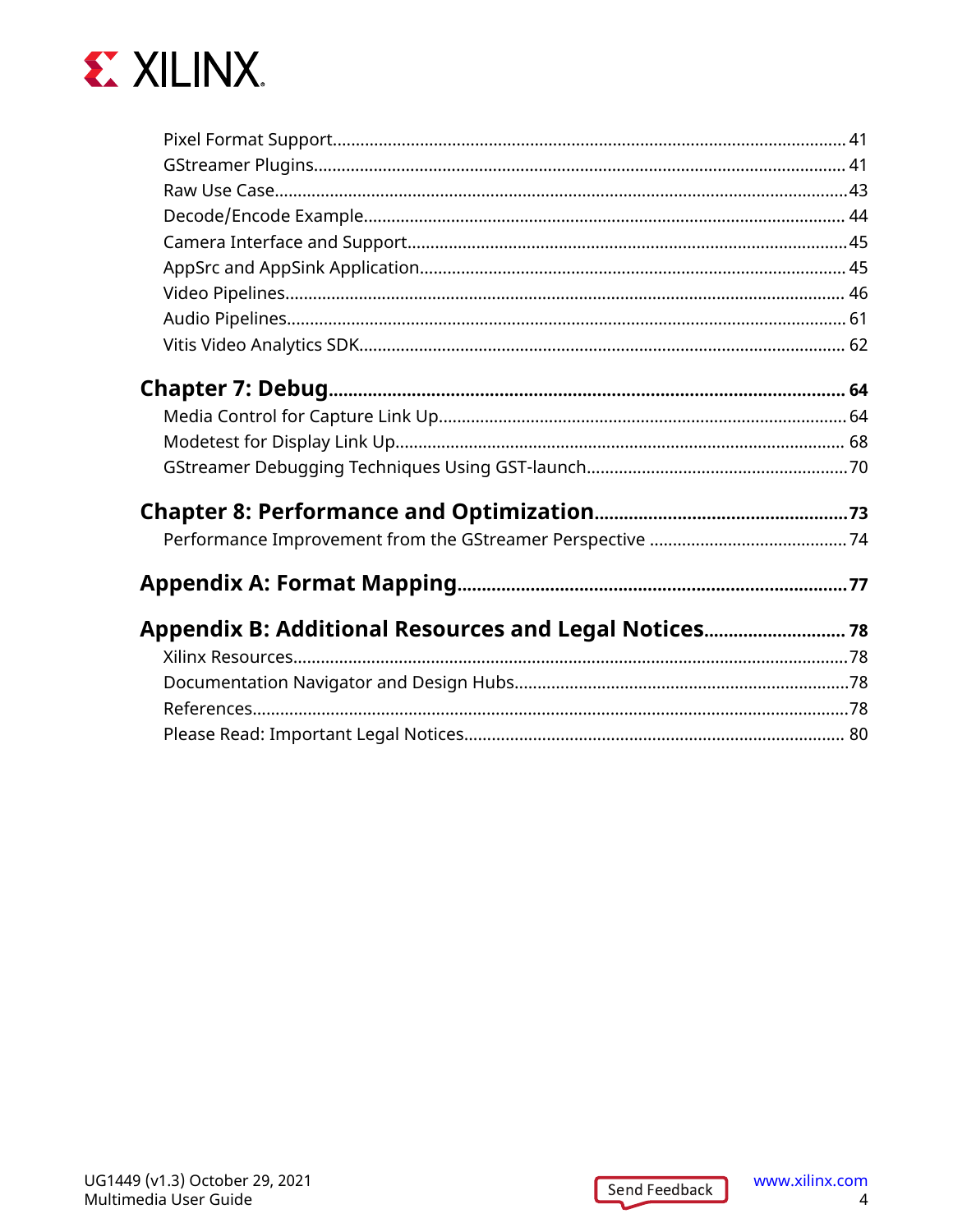<span id="page-4-0"></span>

### *Chapter 1*

## Document Scope

This document describes the architecture and features of multimedia systems with Processing Subsystem (PS) + Programmable Logic (PL) + VCU IP. Learning about this architecture can help you understand the complete multimedia system, and facilitates integration with third party IP to develop custom multimedia pipelines. This document lists several audio-video pipelines to demonstrate expanded and enhanced multimedia solutions. It covers the VCU codec parameters that you must fine-tune for various video use cases, as well as information for debugging the multimedia pipeline.

This document consists of the following chapters:

- [Chapter 2: Introduction to Zynq UltraScale+ MPSoC: An Ideal System for Multimedia:](#page-6-0) Provides a brief introduction to the architecture and multimedia processing engines of the Zynq® UltraScale+™ MPSoC.
- [Chapter 3: Multimedia PL IP](#page-12-0): Discusses the features of the Multimedia PL Fabric IP.
- [Chapter 4: Video Pipelines:](#page-27-0) Showcases the example video pipelines created using Xilinx® IP. This document also discusses device tree changes required as part of Petalinux build, to bring up video pipelines for capture and display, and to enable audio support.
- [Chapter 5: VCU Codec Features](#page-29-0): Describes the VCU parameters in detail.
- [Chapter 6: GStreamer Multimedia Framework](#page-39-0): Reveals the GStreamer pipeline for audiovideo. Explains pipeline configuration, and each GStreamer element required to run the audiovideo pipeline.
- [Chapter 7: Debug:](#page-63-0) Aids in debugging multimedia pipeline issues. The GST\_shark tool measures the pipeline latency, and helps debug latency issues.
- [Chapter 8: Performance and Optimization:](#page-72-0) Specifies the techniques to enhance the performance of the GStreamer pipeline.

### **Navigating Content by Design Process**

Xilinx<sup>®</sup> documentation is organized around a set of standard design processes to help you find relevant content for your current development task. All Versal® ACAP design process [Design](https://www.xilinx.com/support/documentation-navigation/design-hubs.html) [Hubs](https://www.xilinx.com/support/documentation-navigation/design-hubs.html) can be found on the Xilinx.com website. This document covers the following design processes: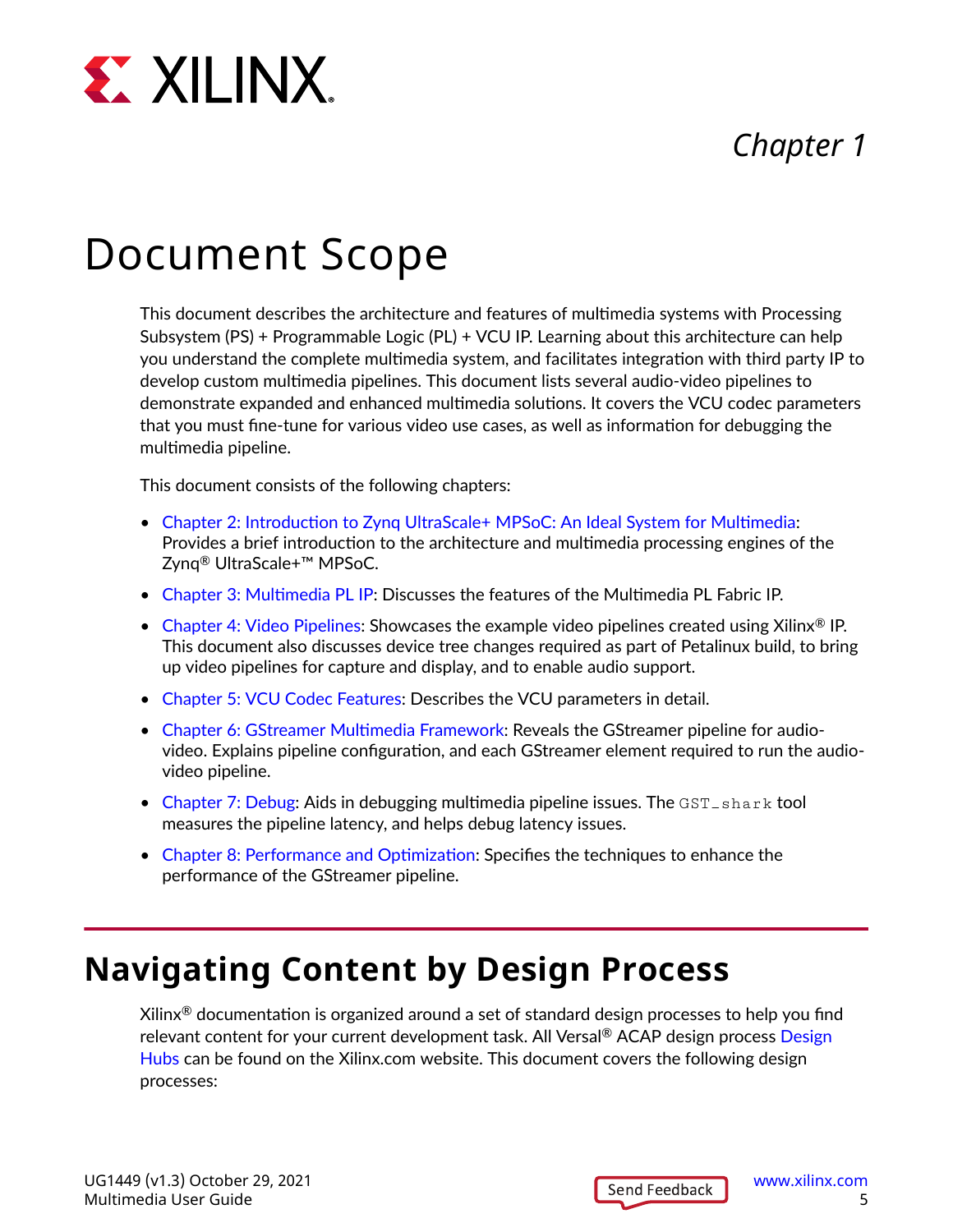

- **System and Solution Planning:** Identifying the components, performance, I/O, and data transfer requirements at a system level. Includes application mapping for the solution to PS, PL, and AI Engine.
- **Hardware, IP, and Platform Development:** Creating the PL IP blocks for the hardware platform, creating PL kernels, functional simulation, and evaluating the Vivado® timing, resource use, and power closure. Also involves developing the hardware platform for system integration.

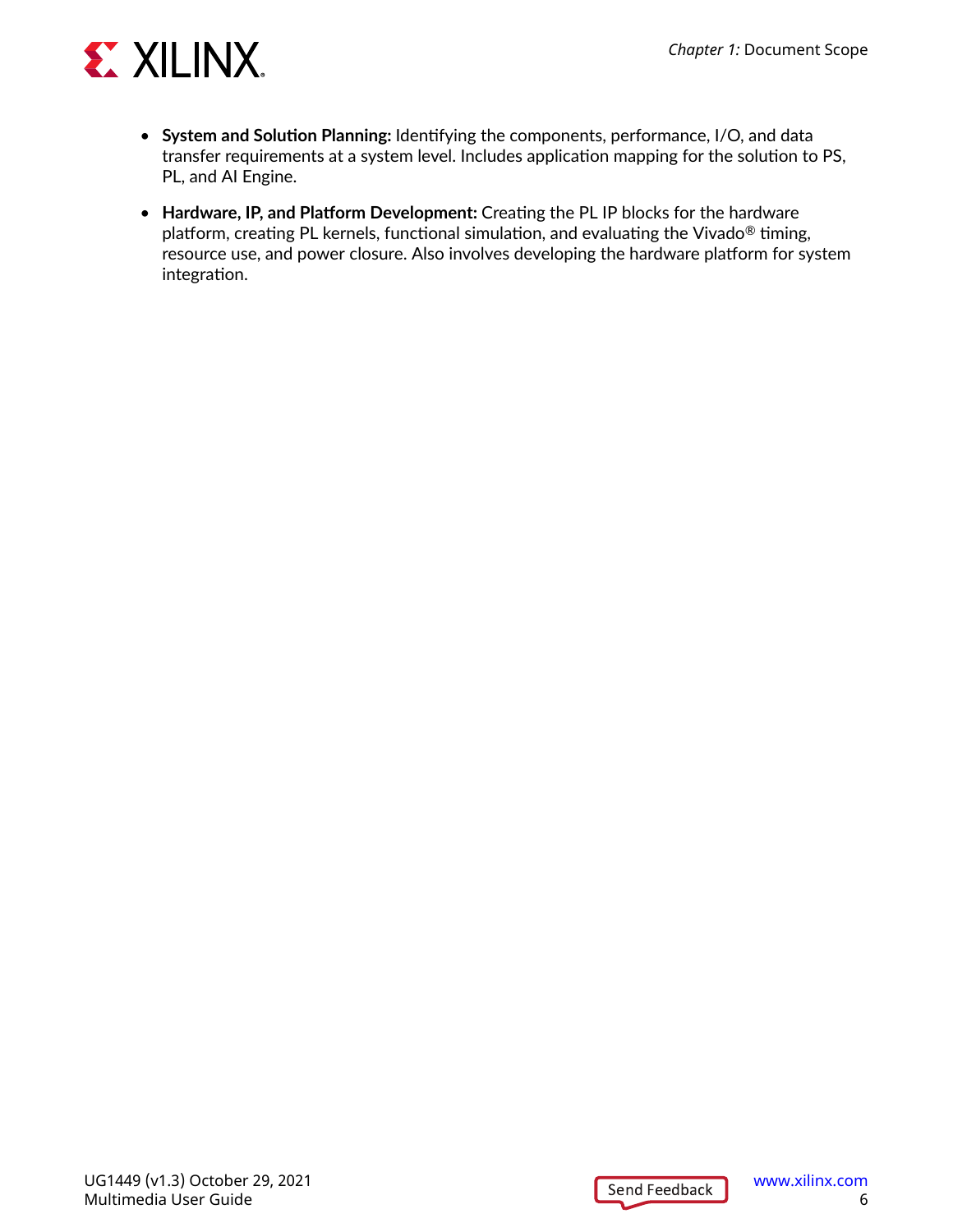### *Chapter 2*

# <span id="page-6-0"></span>**Chapter 2:** International System for Multimedia System for Multimedia System for Multimedia System for Multimedia System for Multimedia System for Multimedia System for Multimedia System for Multimedia System for Multimed

## Introduction to Zynq UltraScale+ MPSoC: An Ideal System for Multimedia

The Zynq® UltraScale+™ MPSoC is a heterogeneous, multiprocessing SoC with both 64-bit and 32-bit processing subsystems, dedicated hardened engines for real-time graphics and video processing, advanced high-speed peripherals, and programmable logic, serving cost-sensitive and high-performance applications using a single platform, and industry-standard tools. The Zynq UltraScale+ MPSoC is created with complete flexibility at both the software and hardware levels, while integrating the most diverse number of specialized engines the embedded market has ever seen.

To achieve high-performance and low-latency, advanced multimedia systems must have the right processing engines and the capability to add custom logic. They must also support any-to-any connectivity required by the wide range of multimedia devices available today. Traditionally, these requirements suggest a multi-chip solution. While a multi-chip solution might provide the required multimedia and connectivity functions, it can also lead to high power consumption.

A single-chip solution like the Zynq UltraScale+ MPSoC is ideal for such scenarios. The existence of custom logic for hardware acceleration, or any-to-any connectivity on the same device can lead to significant power savings. In addition to the mix of processing engines, hardware codecs, and support for custom logic, the Zynq UltraScale+ MPSoC places these components in different power domains with independent power rails. You can use this configuration to design optimized power management schemes for the entire system. The Zynq UltraScale+ MPSoC is built upon the 16nm FinFET process node , resulting in greater performance and lower power consumption, enabling the design of power-efficient next-generation multimedia systems.

The Zynq UltraScale+ MPSoC combines a powerful processing system (PS) and userprogrammable logic (PL) into the same device. The PS features the Arm® flagship Cortex®-A53 64-bit quad-core or dual-core processor(APU), Cortex®-R5F dual-core real-time processor (RPU), and Graphical Processor Unit (GPU).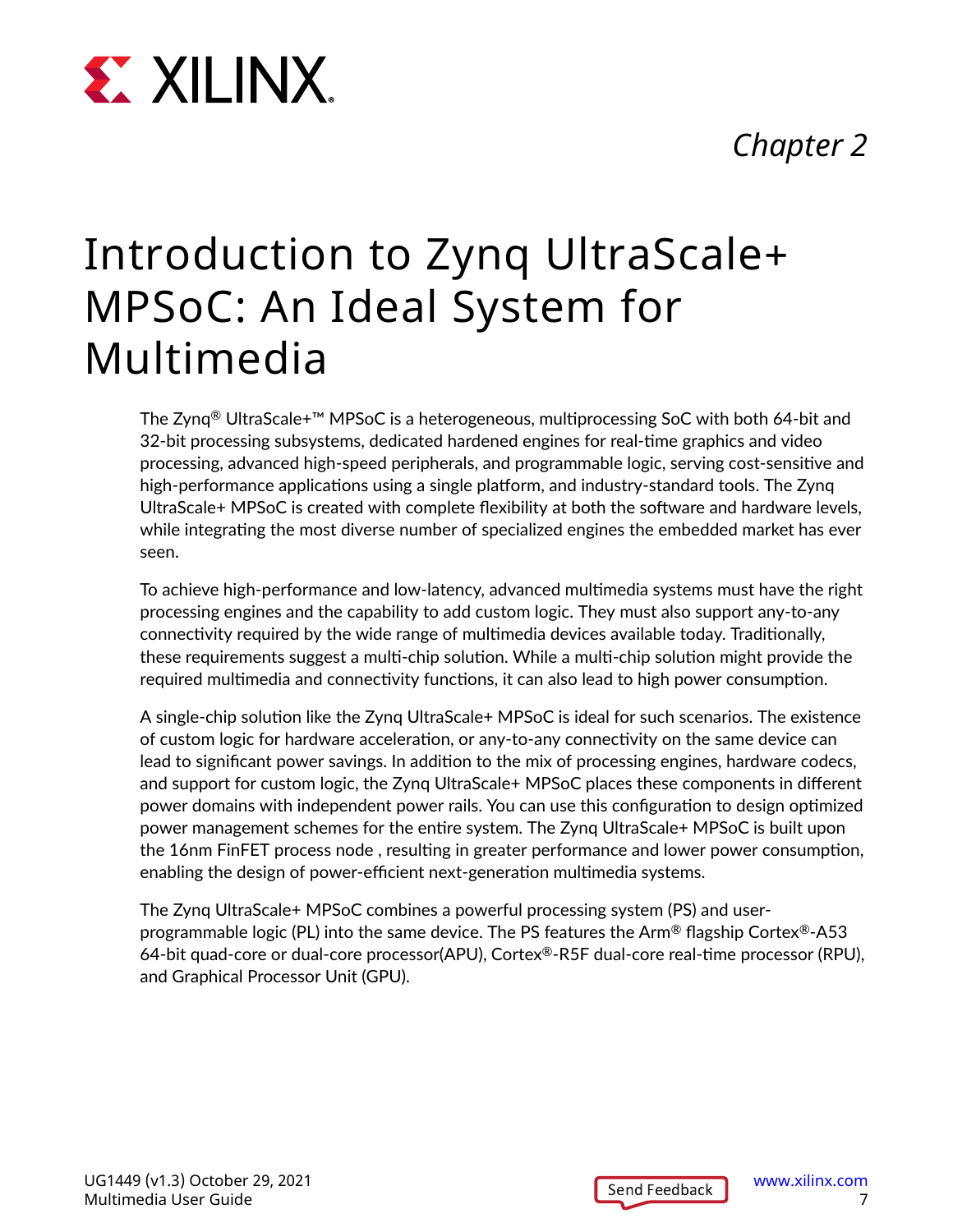<span id="page-7-0"></span>

The Zynq UltraScale+ MPSoC device variants include dual application processor (CG) devices, quad application processor and GPU (EG) devices, and video codec (EV) devices, creating unlimited possibilities for a wide variety of applications. The Zynq UltraScale+ MPSoC EV devices build on the powerful EG platform, and add an integrated H.264/H.265 video codec capable of simultaneous encode and decode up to 4Kx2K (60fps). Designed with high definition video in mind, EV devices are ideal for multimedia, Advanced Driver Assistance Systems (ADAS), surveillance, and other embedded vision applications.

### **Zynq UltraScale+ MPSoC Processing System Highlights**

- Applications Processing Unit (APU) with either quad-core (EG and EV devices) or dual-core (CG devices) Arm® Cortex®-A53 processors:
	- $\delta$  Arm<sup>®</sup>v8 architecture supporting 32- or 64-bit modes
	- Ideal for Linux and bare-metal SMP/AMP application systems
- Real-time processing unit (RPU) with dual-core Arm® Cortex®-R5F processors:
	- o Low-latency, highly deterministic performance
	- **APU** offloading
- Integrated hardened multimedia blocks:
	- © Graphics processing unit (GPU) (Arm<sup>®</sup> Mali™ 400MP2)
	- $\sim$  4Kx2K 60fps video encoder/decoder (VCU) (in select devices)
	- 4Kx2K 30fps DisplayPort interface
- Integrated high-speed peripherals:
	- $\text{P}$ Cle<sup>®</sup> Gen2 root complex and integrated Endpoint block x4 lanes
	- USB 3.0/2.0 with host, device, and OTG modes
	- o Gigabit Ethernet with jumbo frames and precision time protocol
	- **SATA 3.1 host**
	- Dedicated quad transceivers up to 6 Gb/s
- General and boot peripherals:
	- CAN, I2C, QSPI, SD, eMMC, and NAND flash interfaces
	- **GPIO, UART, and trace ports**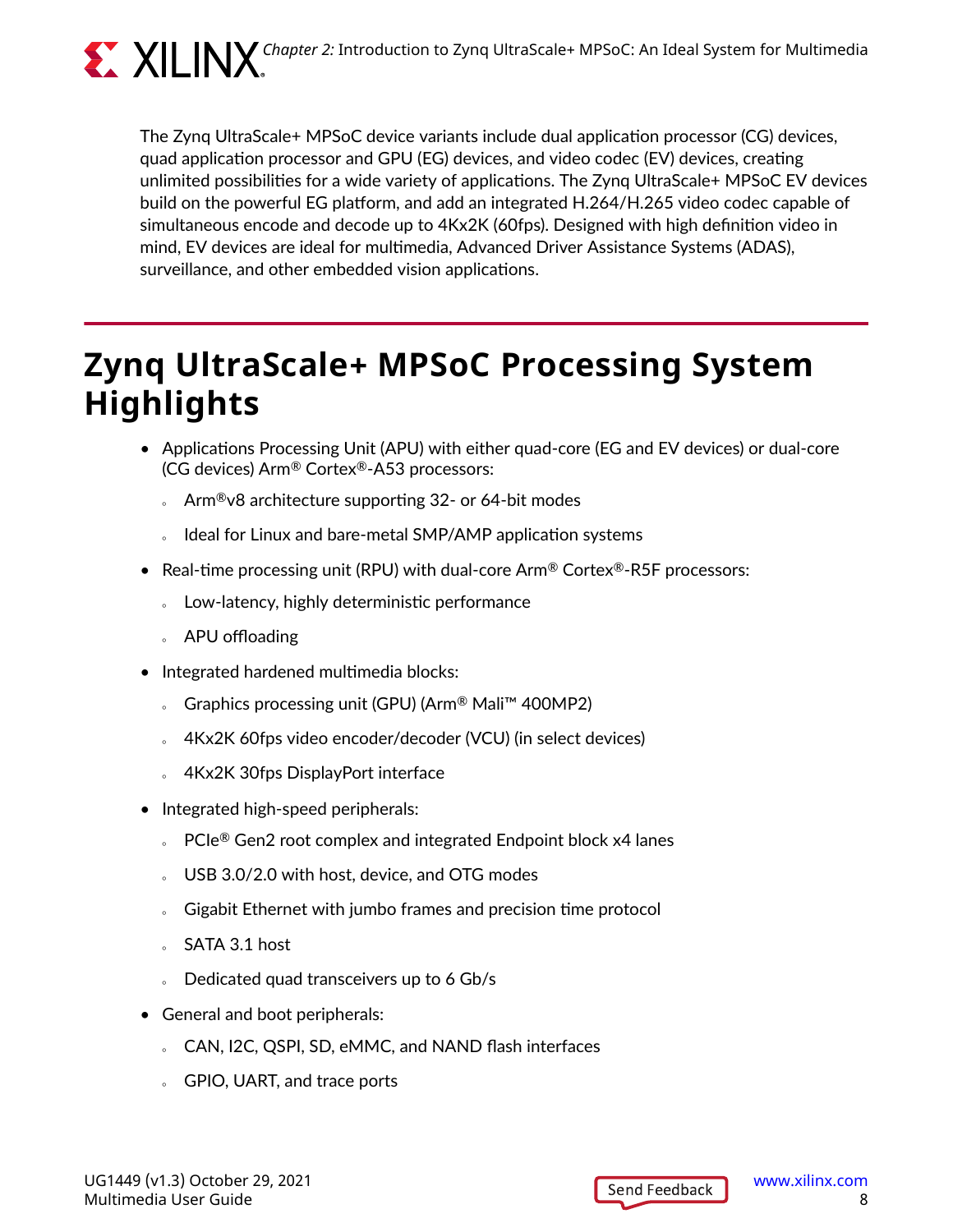

<span id="page-8-0"></span>**COMPTAN Chapter 2: Introduction to Zynq UltraScale+ MPSoC: An Ideal System for Multimedia** 

- 6-port DDR controller with ECC, supporting x32 and x64 DDR3, DDR3L, LPDDR3, LPDDR4, DDR4
- Integrated Platform Management Unit (PMU) supporting multiple power domains
- Integrated Configuration Security Unit (CSU)
- TrustZone support
- Peripheral and memory protection

For more information, see *Zynq UltraScale+ Device Technical Reference Manual* [\(UG1085\)](https://www.xilinx.com/cgi-bin/docs/ndoc?t=user_guides;d=ug1085-zynq-ultrascale-trm.pdf).

### **Zynq Ultrascale+ MPSoC Multimedia Blocks**

The Zynq® UltraScale+™ MPSoC has hardened, integrated multimedia video and graphics processing blocks that operate at up to 4K video rates, letting the CPUs focus on the applications, delivering greater system performance, and power efficiency across the device. These blocks provide a powerful graphics and video management pipeline that can help lower Bill Of Materials (BOM) costs by removing extraneous devices from the board. The following sections gives a brief description of multimedia blocks namely Graphics Processing Unit (GPU), DisplayPort (DP) interface, and Video Code Unit (VCU).

#### **Graphics Processing Unit**

The Graphics Processing Unit (GPU) is the Arm® Mali-400 MP2 and resides in the Zynq UltraScale+ MPSoC processing system (PS). The GPU can generate video information through its dedicated, parallel engines much faster than competing ASSPs that rely on the CPU to handle graphics processing, cheaper, and with less power consumption than solutions that rely on the designer to add an off-chip GPU engine.

The GPU accelerates both 2D and 3D graphics with a fully programmable architecture that provides support for both shader-based and fixed-function graphics APIs. It includes anti-aliasing for optimal image quality, with virtually no additional performance overhead.

#### **Zynq UltraScale+ MPSoC GPU Highlights**

- Arm® Mali-400 MP2
- Up to 667MHz performance in the fastest speed grade
- One geometry processor, two pixel processors
- Dedicated 64KB shared L2 cache
- Dedicated memory management unit
- OpenGL ES 2.0 and OpenGL ES 1.1 support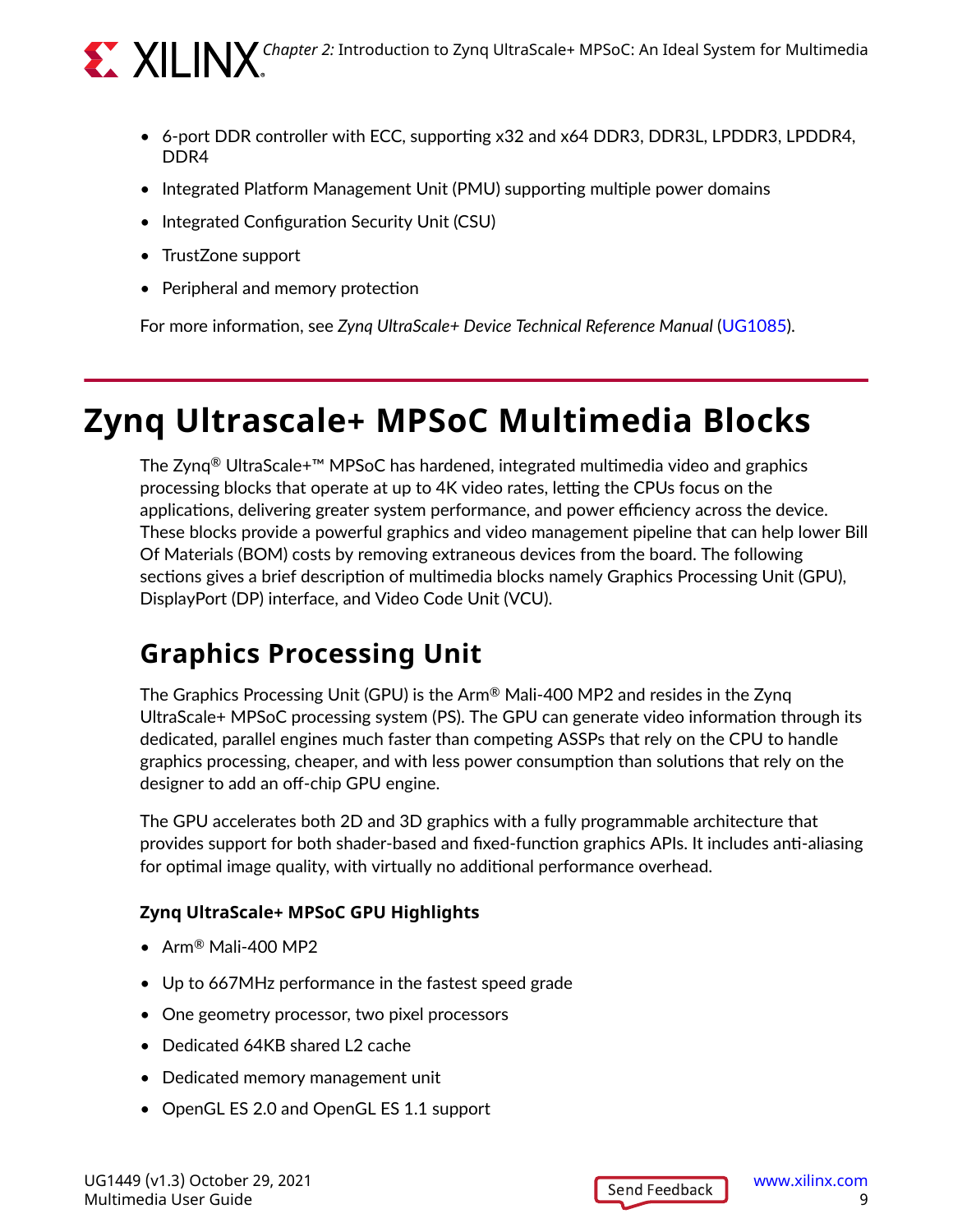

- OpenVG 1.1 API support
- GPU power gating on each of the three engines
- 1334 Mpixels/sec pixel fill rate
- 72.6 Mtriangles/sec
- 21.34 Gflops floating point shading

For more information on GPU, refer to Chapter 5: Graphics Processing Unit of the *Zynq UltraScale + Device Technical Reference Manual* ([UG1085\)](https://www.xilinx.com/cgi-bin/docs/ndoc?t=user_guides;d=ug1085-zynq-ultrascale-trm.pdf).

### **DisplayPort Interface**

The Zynq UltraScale+ MPSoC also includes a hardened DisplayPort (DP) interface module. The DisplayPort interface is located in the PS and can be multiplexed to one of four dedicated highspeed serial transceivers operating at up to 6Gb/s. This eliminates the need for additional display chips to further reduce system BOM cost. The DisplayPort interface is based on the Video Electronics Standards Association (VESA) V-12a specification and provides multiple interfaces to process live audio/video feeds from either the PS or the PL, or stored audio/video from memory frame buffers. It simultaneously supports two audio/video pipelines, providing on-the-fly rendering features like alpha blending, chroma resampling, color space conversion, and audio mixing. This block also includes a dedicated video Phased-Lock Loop (PLL) for generating sync clocks.

#### **Zynq UltraScale+ MPSoC DisplayPort Interface Highlights**

- Up to 4K x 2K video @30 Hz video resolution
- Y-only, YCbCr444, YCbCr422, YCbCr420, RGB video formats
- 6, 8, 10, or 12 bits per color components
- 36-bit native video input interface for live video
- Captured video interface from frame buffers using built-in DMA
- Two-plane rendering pipeline
- Up to two channels of audio, 24-bit at 48 KHz
- Dedicated video PLL
- Controller to generate video timing for captured video
- System time clock (STC) compliant with ISO/IEC 13818-1

For more information on the DP Interface, see Chapter 33: Display Port Controller of the *Zynq UltraScale+ Device Technical Reference Manual* ([UG1085](https://www.xilinx.com/cgi-bin/docs/ndoc?t=user_guides;d=ug1085-zynq-ultrascale-trm.pdf)).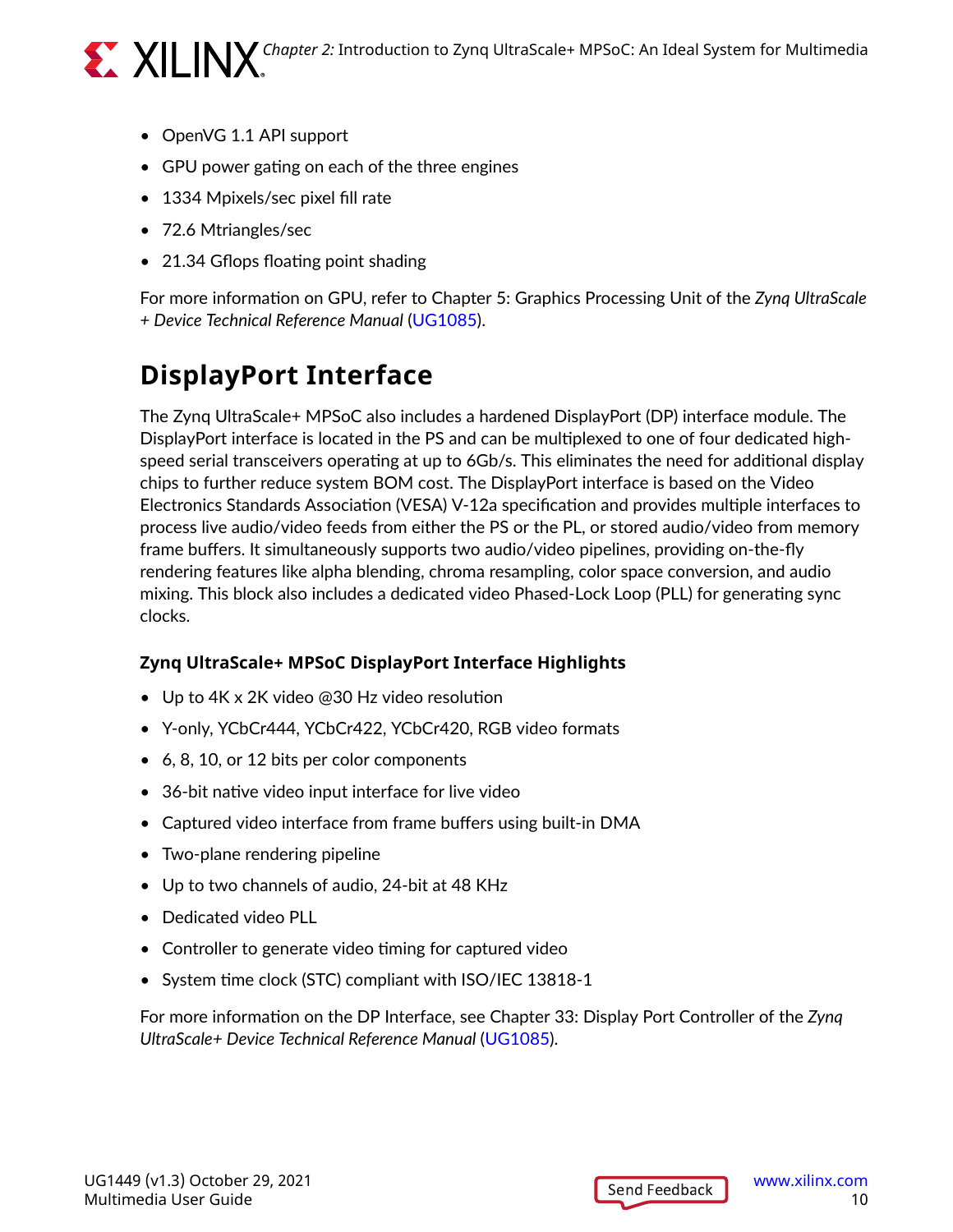<span id="page-10-0"></span>

### **Video Codec Unit**

The H.264/H.265 Video Codec Unit (VCU) is an integrated block in the PL of Zynq UltraScale+ MPSoC *EV* devices. Unlike software codecs, the VCU in Zynq UltraScale+ MPSoC EV devices provides low-power, high-performance compression and decompression of H.264/H.265 video data. This makes it an ideal candidate for real-time streaming of Ultra High Definition (UHD) videos on the network, where it can save a considerable amount of storage and network bandwidth.

VCU support for both H.264 and H.265 standards provides a compelling capability to develop solutions in line with current market needs (H.264), as well as advance-generation requirements (H.265). The ability to encode and decode simultaneously with low latency makes it a perfect fit for video conferencing and transcoding from H.264 to H.265 or vice-versa. Multistream, multicodec encoding and decoding suits the requirement for video surveillance applications such as DVRs, video servers, and multistream IP camera head-ends.

#### **VCU Higlights**

- Multi-standard encoding/decoding support, including:
	- 8 ISO MPEG-4 Part 10: Advanced Video Coding (AVC)/ITU H.264
	- 8 ISO MPEG-H Part 2: High Efficiency Video Coding (HEVC)/ITU H.265
	- $\epsilon$  HEVC: Main, Main Intra, Main 10, Main 10 Intra, Main 4:2:2 10, Main 4:2:2 10 Intra up to Level 5.1 High Tier
	- $\sim$  AVC: Baseline, Main, High, High10, High 4:2:2, High10 Intra, High 4:2:2 Intra up to Level 5.2
- Support simultaneous encoding and decoding of up to 32 streams with a maximum aggregated bandwidth of 3840x2160 at 60fps
- Low latency rate control
- Flexible rate control: Constant Bit Rate (CBR), Variable Bit Rate (VBR), and Constant Quantization Parameter (QP)
- Supports simultaneous encoding and decoding up to 4K UHD resolution at 60 Hz

**IMPORTANT!** *4k (3840x2160) video, and lower resolutions are supported in all speed grades. However, 4K UHD (4096x2160) requires -2 or -3 speed grade.*

- Supports 8K UHD video at reduced frame rate (~15 Hz)
- Progressive support for H.264/H.265 and Interlace support for H.265
- Video input: YCbCr 4:2:2, YCbCr 4:2:0, and Y-only (monochrome), 8- and 10-bit per color channel

For VCU Codec features, see [Chapter 5: VCU Codec Features.](#page-29-0)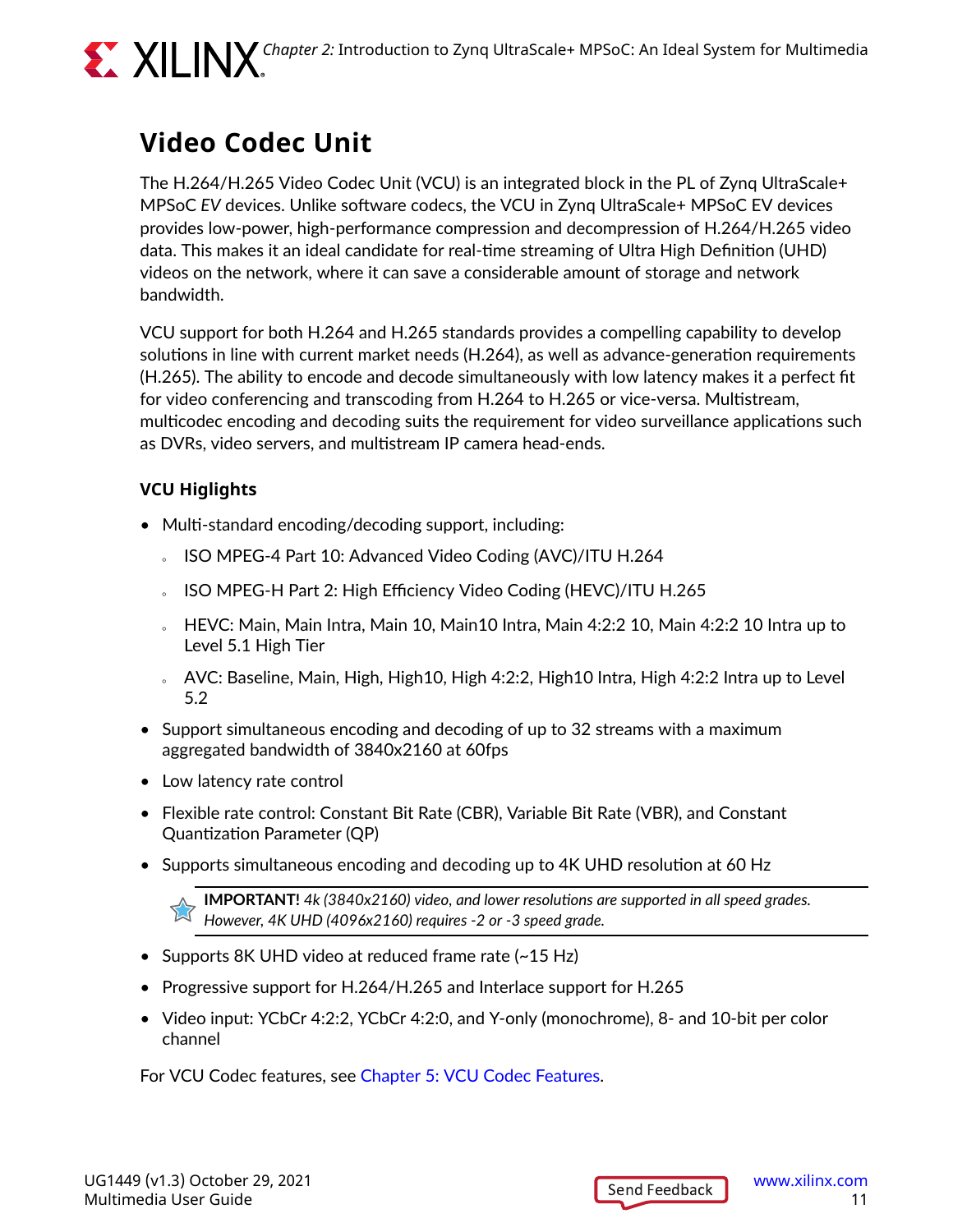

**CONDUM SET AND Chapter 2: Introduction to Zynq UltraScale+ MPSoC: An Ideal System for Multimedia** 

For more information on VCU Encoder only and Decoder only configuration, see [this link](https://www.xilinx.com/cgi-bin/docs/ipdoc?c=vcu;v=latest;d=pg252-vcu.pdf;a=xVCUDesignFlowSteps) in *H.264/H.265 Video Codec Unit LogiCORE IP Product Guide* [\(PG252\)](https://www.xilinx.com/cgi-bin/docs/rdoc?v=latest;d=pg252-vcu.pdf).

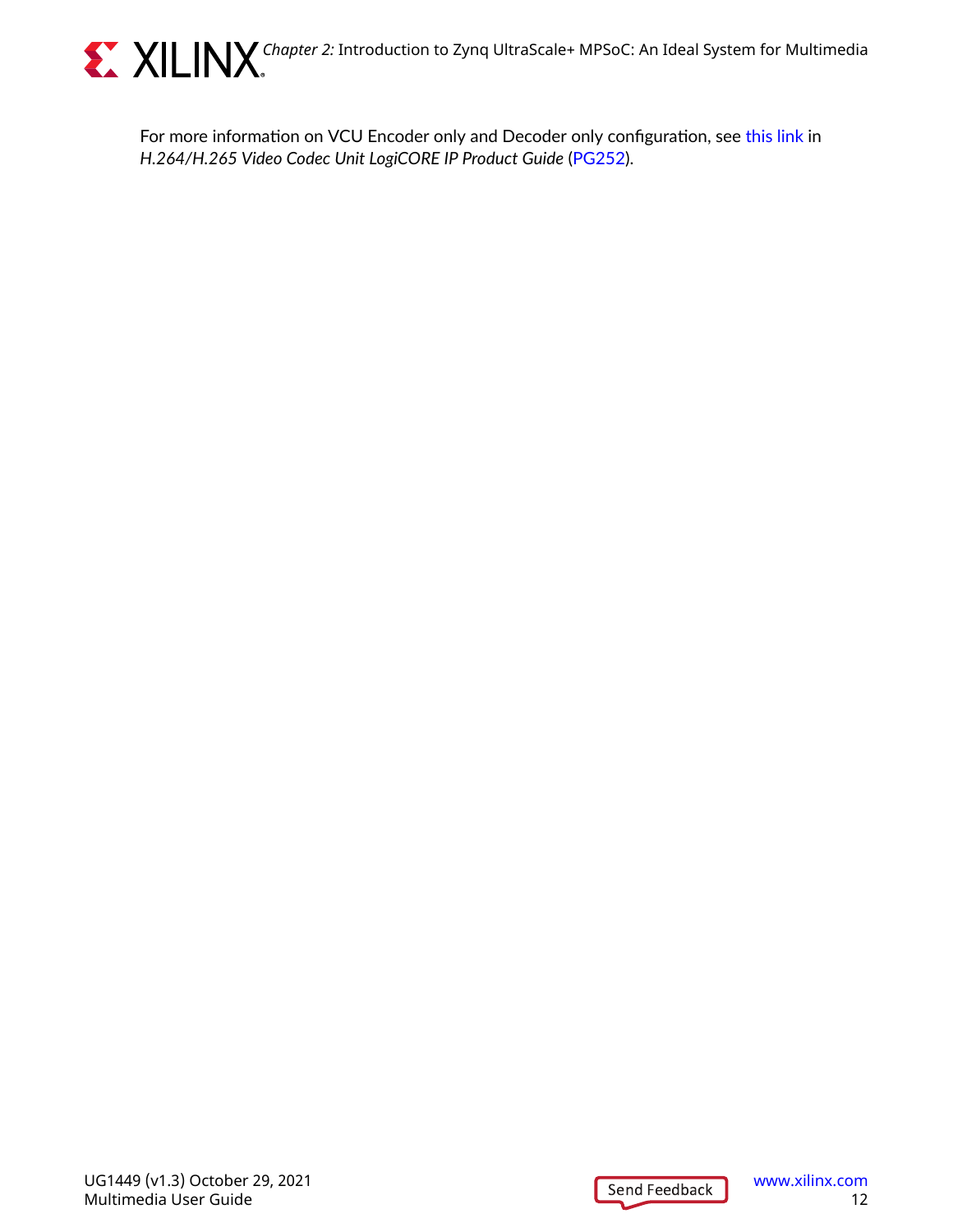<span id="page-12-0"></span>

### *Chapter 3*

## Multimedia PL IP

The Arm® Cortex®-A53 cores, along with the memory unit and many peripherals on the Zynq® UltraScale+™ MPSoC, play a strong role in managing and capturing the data from many different sources before making it available to the Video Codec Unit (VCU). Processing System (PS) peripherals such as USB and Ethernet can be used for streaming video devices such as camcorders, network cameras, and webcams. Custom logic can be designed in the Programmable Logic (PL) to capture raw video from live sources such as Serial Digital Interface (SDI) RX, High-Definition Multimedia Interface (HDMI) RX, and Mobile Industry Processor Interface (MIPI) Camera Serial Interface (CSI) IPs. Similarly, video can then be displayed using the DisplayPort controller in the PS or by creating a relevant IP such as HDMI TX, SDI TX, or MIPI Display Serial Interface (DSI).

Xilinx provides a collection of multimedia IP, which are available in the Xilinx Vivado<sup>®</sup> IP catalog. The PL provides the required hardware for the IP, resulting in performance improvements suitable for next-generation technology.

This chapter describes the Xilinx LogiCORE™ PL IP that are commonly used in multimedia applications. These IP can be categorized into the following types based on their functionality:

- 1. Video Capture
- 2. [Video Display](#page-18-0)
- 3. [PHY Controllers](#page-22-0)
- 4. [Audio](#page-23-0)
- 5. [Test Pattern Generators](#page-25-0)

### **Video Capture**

The IPs that are part of the Capture pipeline, capture video frames into DDR memory from either a HDMI source, MIPI CSI-2 image sensor, SDI source, or test pattern generator (TPG). Additionally, video can be sourced from a SATA drive, USB 3.0 device, or an SD card.

All capture sources utilize the V4L2 framework. The [V4L2 drivers](https://xilinx-wiki.atlassian.net/wiki/spaces/A/pages/18841767/Xilinx+V4L2+driver) can be a subset of the full LogiCORE™ PL IP specifications.

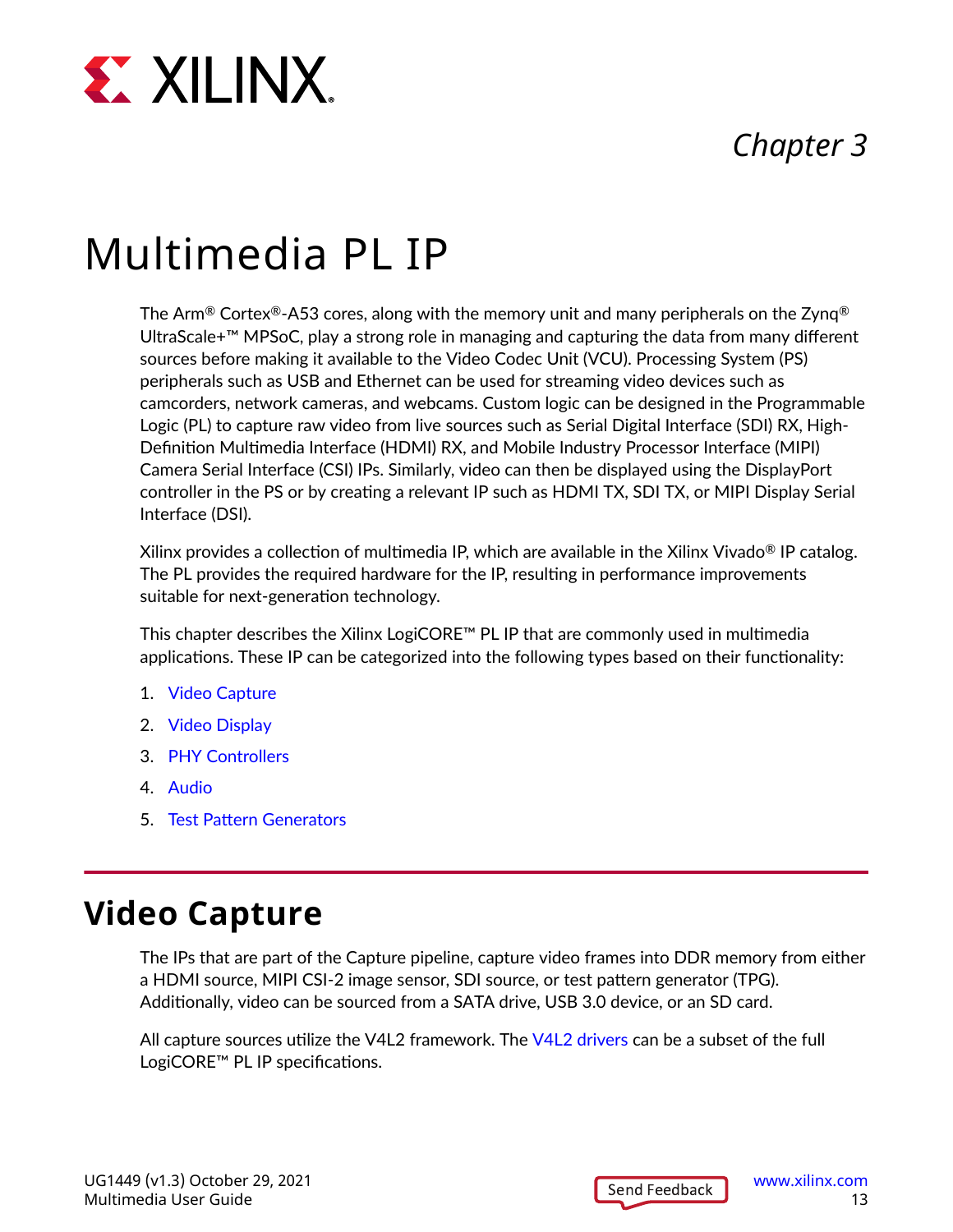

#### **HDMI Receiver Subsystem**

The HDMI 1.4/2.0 Receiver Subsystem is a hierarchical IP that bundles a collection of HDMI IP sub-cores and outputs them as a single IP. Xilinx Subsystem IPs are ready-to-use, and do not require the user to assemble sub-cores in order to produce a working system.

#### **Features**

- HDMI 2.0 and 1.4b compatible
- 2 or 4 symbol/pixel per clock input
- Supports resolutions up to 4,096 x 2,160 at 60 fps
- 8, 10, 12, and 16-bit deep color support
- Dynamic support for RGB, YUV 4:4:4, YUV 4:2:2, YUV 4:2:0 color formats
- Supports Advanced eXtensible Interface (AXI4)-Stream video input stream and native video input stream
- Audio support for up to 8 channels
- High bit rate (HBR) Audio
- Optional HDCP 2.2/1.4 encryption support
- Info frames
- Data Display Channel (DDC)
- Hot-Plug Detection
- 3D video support
- Optional video over AXIS compliant NTSC/PAL support
- Optional video over AXIS compliant YUV420 support
- Optional Hot Plug Detect (HPD) active polarity
- Optional cable detect active polarity

For more information, refer to the *HDMI 1.4/2.0 Receiver Subsystem Product Guide* [\(PG236\)](https://www.xilinx.com/cgi-bin/docs/ipdoc?c=v_hdmi_rx_ss;v=latest;d=pg236-v-hdmi-rx-ss.pdf).

#### **SMPTE UHD-SDI Receiver Subsystem**

The Society of Motion Picture and Television Engineers (SMPTE) UHD-SDI receiver subsystem implements an SDI receive interface in accordance with the SDI family of standards. The subsystem receives video from a native SDI and generates an AXI4-Stream video. The subsystem allows fast selection of the top-level parameters, and automates most of the lower level parameterization. The AXI4-Stream video interface allows a seamless interface to other AXI4- Stream-based subsystems.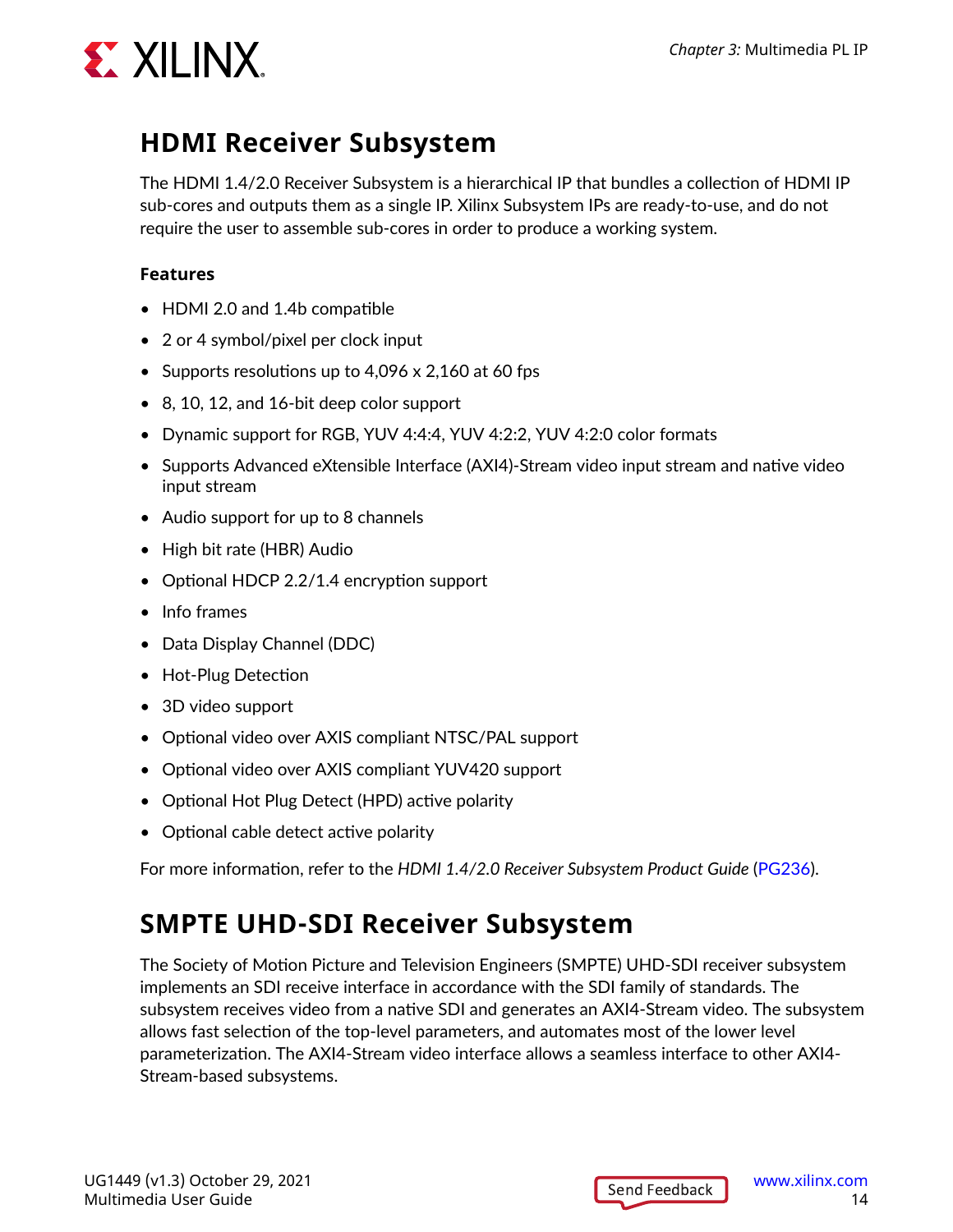

#### **Features**

- Supports AXI4-Stream, native video and native SDI user interfaces
- Support for 2 pixel per sample
- 10-bit per color component
- Supports YUV 4:4:4, YUV 4:2:2, and YUV 4:2:0 color space
- AXI4-Lite interface for register access to configure different subsystem options
- Audio support
- Standards compliance:
	- $S$  SMPTE ST 259: SD-SDI at 270 Mb/s
	- SMPTE RP 165: EDH for SD-SDI
	- 5 SMPTE ST 292: HD-SDI at 1.485 Gb/s and 1.485/1.001 Gb/s
	- SMPTE ST 372: Dual Link HD-SDI
	- SMPTE ST 424: 3G-SDI with data mapped by any ST 425-x mapping at 2.97 Gb/s and 2.97/1.001 Gb/s
	- SMPTE ST 2081-1: 6G-SDI with data mapped by any ST 2081-x mapping at 5.94 Gb/s and 5.94/1.001 Gb/s
	- $\overline{S}$  SMPTE ST 2082-1: 12G-SDI with data mapped by any ST 2082-x mapping at 11.88 Gb/s and 11.88/1.001 Gb/s
	- Dual link and quad link 6G-SDI and 12G-SDI supported by instantiating two or four SMPTE UHD-SDI RX subsystems

For more information, see *SMPTE UHD-SDI Receiver Subsystem Product Guide* ([PG290\)](https://www.xilinx.com/cgi-bin/docs/ipdoc?c=v_smpte_uhdsdi_rx_ss;v=latest;d=pg290-v-smpte-uhdsdi-rx-ss.pdf).

#### **MIPI CSI–2 Receiver Subsystem**

The Mobile Industry Processor Interface (MIPI) Camera Serial Interface (CSI-2) RX subsystem implements a CSI-2 receive interface according to the MIPI CSI-2 standard v2.0 with underlying MIPI D-PHY standard v1.2. The subsystem captures images from MIPI CSI-2 camera sensors and outputs AXI4-Stream video data ready for image processing. The subsystem allows fast selection of the top-level parameters and automates most of the lower level parameterization. The AXI4- Stream video interface allows a seamless interface to other AXI4-Stream-based subsystems.

- Support for 1 to 4 D-PHY lanes
- Line rates ranging from 80 to 2500 Mb/s (Zynq UltraScale+ MPSoC EV devices)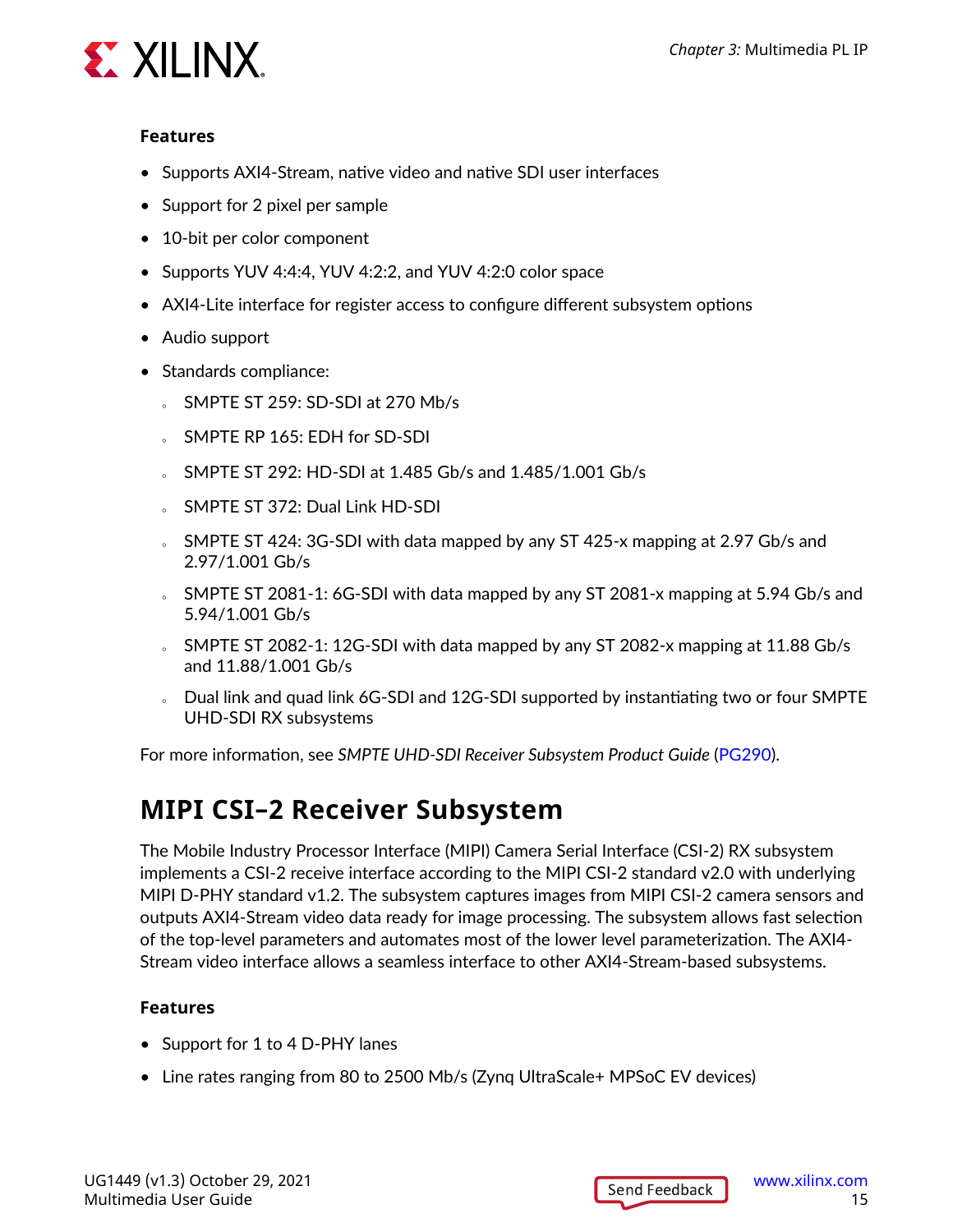

- Multiple Data Type support (RAW, RGB, YUV)
- Filtering based on Virtual Channel Identifier
- Support for 1, 2, or 4 pixels per sample at the output
- AXI4-Lite interface for register access to configure different subsystem options
- Dynamic selection of active lanes within the configured lanes during subsystem generation
- Interrupt generation to indicate subsystem status information
- Internal D-PHY allows direct connection to image sources

For more information, see *MIPI CSI-2 Receiver Subsystem Product Guide* ([PG232](https://www.xilinx.com/cgi-bin/docs/ipdoc?c=mipi_csi2_rx_subsystem;v=latest;d=pg232-mipi-csi2-rx.pdf)).

#### **Sensor Demosaic**

The Xilinx LogiCORE IP Sensor Demosaic core provides an optimized hardware block that reconstructs sub-sampled color data for images captured by a Bayer image sensor. CMOS and CCD images sensors leverage a Color Filter Array (CFA), which passes only the wavelengths associated with a single primary color to a given pixel on the substrate. Each pixel is therefore sensitive to only red, green, or blue. The Sensor Demosaic IP provides an efficient and lowfootprint solution to interpolate the missing color components for every pixel.

#### **Features**

- RGB Bayer image sensor support
- One, two, four, or eight pixel-wide AXI4-Stream video interface
- Supports 8, 10, 12, and 16 bits per color component
- Supports spatial resolutions from 64 x 64 up to 8192 x 4320
- Supports 4K 60 fps in all supported device families

For more information, refer to the *Sensor Demosaic LogiCORE IP Product Guide* ([PG286\)](https://www.xilinx.com/cgi-bin/docs/ipdoc?c=v_demosaic;v=latest;d=pg286-v-demosaic.pdf).

#### **Gamma LUT**

The Xilinx LogiCORE IP Gamma Look-up Table (LUT) core provides customers with an optimized hardware block for manipulating image data to match the response of display devices. This core is implemented using a look-up table structure that is programmed to implement a gamma correction curve transform on the input image data.

- Programmable gamma table supports gamma correction or any user defined function
- Three channel independent look-up table structure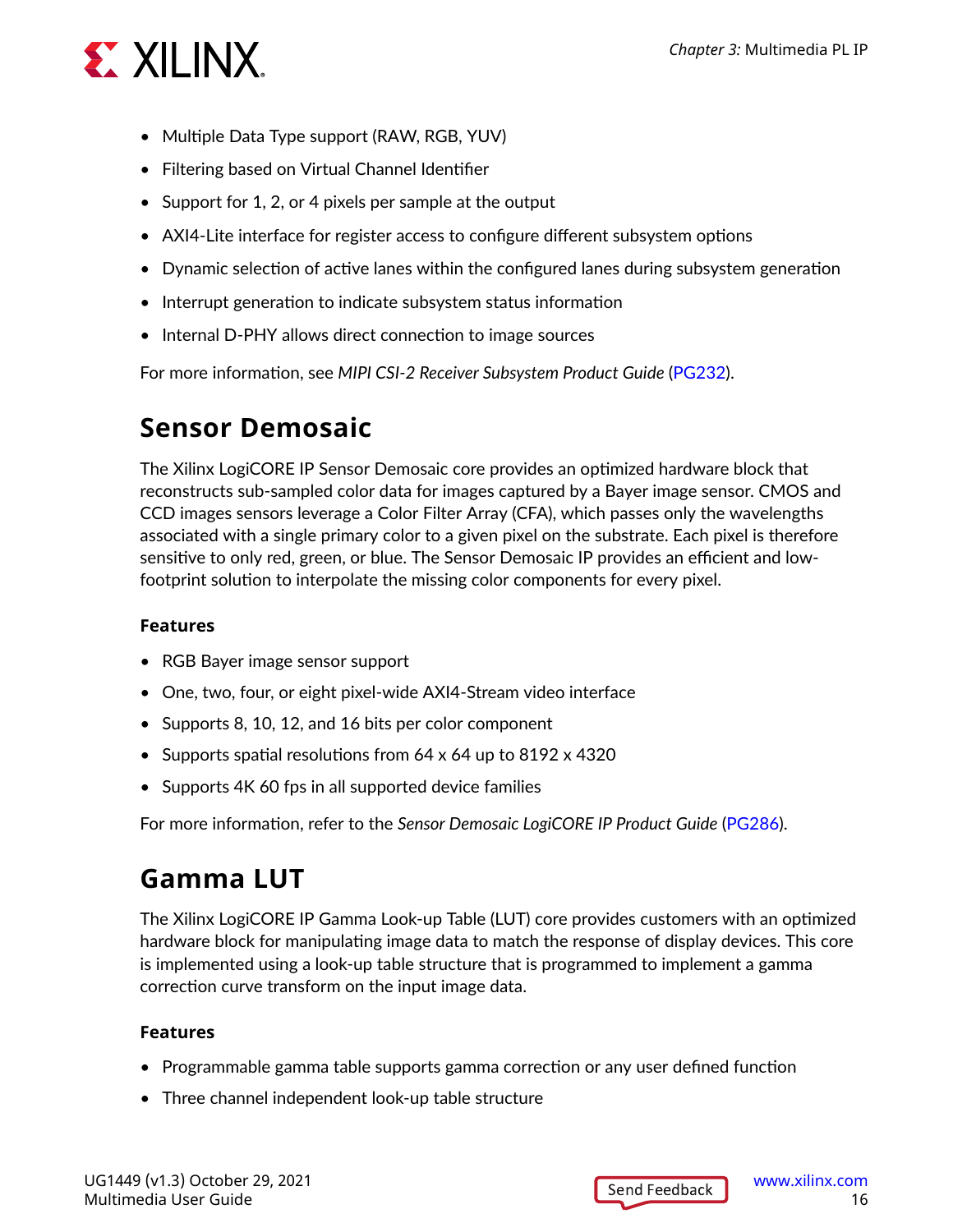

- One, two, four or eight pixel-wide AXI4-Stream video interface
- 8 and 10 bits per component support
- Supports spatial resolutions from 64 x 64 up to 8192 x 4320
- Supports 4K60 in all supported device families

For more information, refer to the *Gamma Look Up Table LogiCORE IP Product Guide* [\(PG285](https://www.xilinx.com/cgi-bin/docs/ipdoc?c=v_gamma_lut;v=latest;d=pg285-v-gamma-lut.pdf)).

#### **Video Processing Subsystem**

The Video Processing Subsystem (VPSS) is a collection of video processing IP subcores, bundled together in hardware and software, abstracting the video processing pipe. It provides the enduser with an out of the box ready to use video processing core, without having to learn about the underlying complexities. The Video Processing Subsystem enables streamlined integration of various processing blocks including scaling, deinterlacing, color space conversion and correction, chroma resampling, and frame rate conversion.

#### **Features**

- One, two or four pixel-wide AXI4-Stream video interface
- Video resolution support up to UHD at 60 fps
- Color space support for RGB, YUV 4:4:4, YUV 4:2:2, YUV 4:2:0
- 8, 10, 12, and 16 bits per component support
- Deinterlacing
- Scaling
- Color space conversion and correction
- Chroma resampling between YUV 4:4:4, YUV 4:2:2, YUV 4:2:0
- Frame rate conversion using dropped/ repeated frames

For more information, see *Video Processing Subsystem Product Guide* ([PG231\)](https://www.xilinx.com/cgi-bin/docs/ipdoc?c=v_proc_ss;v=latest;d=pg231-v-proc-ss.pdf).

### **Video Scene Change Detection**

The Video Scene Change Detection (SCD) IP provides a video processing block that implements the scene change detection algorithm. The IP core calculates a histogram on a vertically subsampled luma frame for consecutive frames. The histograms of these frames are then compared using the sum of absolute differences (SAD). This IP core is programmable through a comprehensive register interface to control the frame size, video format, and subsampling value.

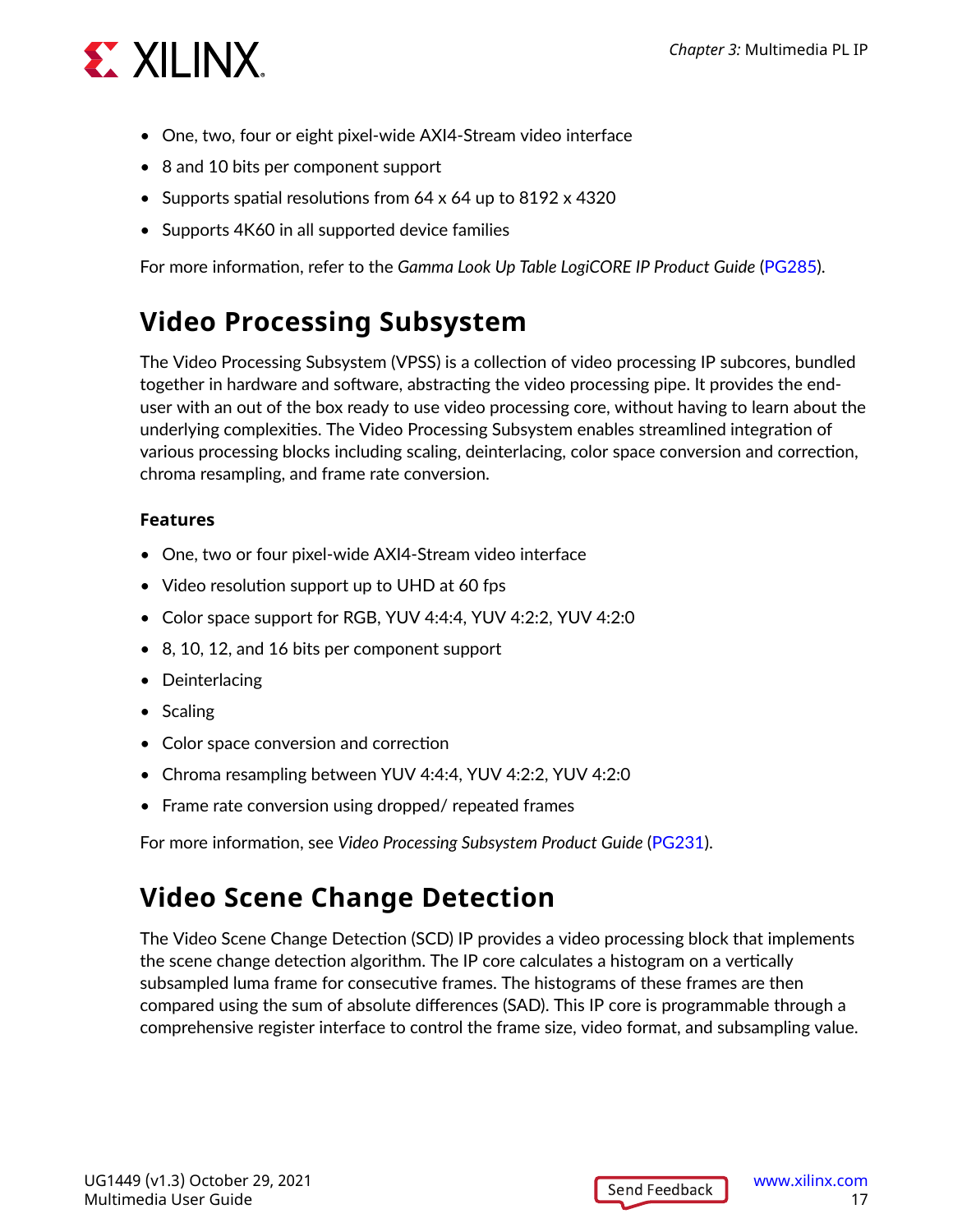

#### **Features**

- Input streams can be read from memory mapped AXI4 interface or from AXI4-Stream interface
- Supports up to eight streams in the memory mapped mode and one stream in the stream mode
- Supports Y8 and Y10 formats for memory interface
- Supports RGB, YUV 444, YUV 422, and YUV 420 formats for stream interface
- Supports 8, 10, 12, and 16 bits per color component input and output on AXI4-Stream interface
- Supports one, two, or four-pixel width for stream mode, and one-pixel width for memory mode
- Supports spatial resolutions ranging from  $64 \times 64$  up to  $8,192 \times 4,320$
- Supports 4k 60 fps in all supported device families
- Supports 32-bit and 64-bit DDR memory address access

For more information, see *Video Scene Change Detection LogiCORE IP Product Guide* ([PG322\)](https://www.xilinx.com/cgi-bin/docs/ipdoc?c=v_scenechange;v=latest;d=pg322-v-scenechange-detect.pdf).

#### **Video Frame Buffer Write**

The Video Frame Buffer Write core provide high-bandwidth direct memory access between memory and AXI4-Stream video type target peripherals that support theAXI4-Stream Video protocol.

- AXI4 Compliant
- Streaming Video Format support for: RGB, RGBA, YUV 4:4:4, YUVA 4:4:4, YUV 4:2:2, YUV 4:2:0
- Memory Video Format support for: RGBX8, BGRX8, YUVX8, YUYV8, UYVY8, RGBA8, BGRA8, YUVA8, RGBX10, YUVX10, Y\_UV8, Y\_UV8\_420, RGB8, BGR8, YUV8, Y\_UV10, Y\_UV10\_420, Y8, Y10
- Provides programmable memory video format
- Supports progressive and interlaced video
- Supports 8 and 10-bits per color component on stream interface and memory interface
- Supports spatial resolutions from 64 x 64 up to 8192 x 4320
- Supports 4K60 in all supported device families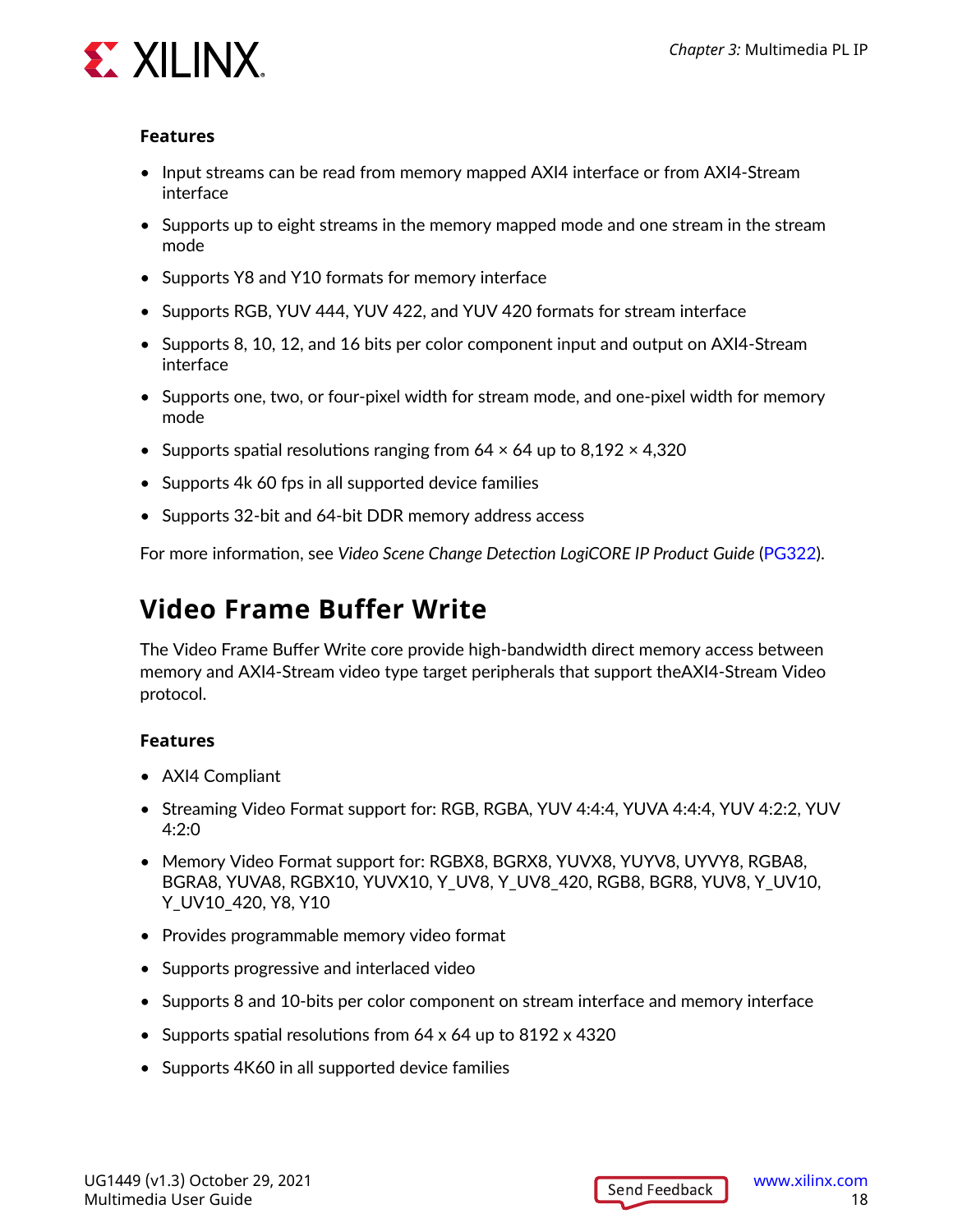<span id="page-18-0"></span>

For more information, refer to the *Video Frame Buffer Read and Video Frame Buffer Write LogiCORE IP Product Guide* ([PG278\)](https://www.xilinx.com/cgi-bin/docs/ipdoc?c=v_frmbuf;v=latest;d=pg278-v-frmbuf.pdf).

### **VCU Sync IP**

The VCU Sync IP core acts as a fence IP between the Video DMA IP and the VCU IP. It is used in Multimedia applications that need ultra-low latencies. The VCU Sync IP does a AXI transaction level tracking so that producer and consumer can be synchronized at the granularity of AXI transactions, instead of granularity of Video Buffer level.

The VCU Sync IP is responsible for synchronizing buffers between the Capture DMA and the VCU encoder. Capture hardware writes video buffers in raster scan order. The VCU Sync IP monitors the buffer level while capture element is writing into DRAM, and allows the encoder to read input buffer data if the requested data is already written by DMA. Otherwise, it blocks the encoder until the DMA completes its writes.

#### **Features**

- The VCU Sync IP core can track up to four producer transactions simultaneously
- Each channel can track up to three buffer sets
- Each buffer set has Luma and Chroma buffer features
- Each consumer port can hold 256 AXI transactions without back-pressure to the consumer
- In encoder mode, the Sync IP core supports the tracking and control of four simultaneous channels

For more information, see Chapter 7 of *H.264/H.265 Video Codec Unit LogiCORE IP Product Guide* ([PG252\)](https://www.xilinx.com/cgi-bin/docs/rdoc?v=latest;d=pg252-vcu.pdf).

### **Video Display**

The IPs that are part of the display pipeline read video frames from memory and send them to a monitor through either the DisplayPort Tx controller inside the PS, the SDI transmitter subsystem through the PL, or the HDMI transmitter subsystem through the PL.

All Display IP utilize the [DRM/KMS driver](https://xilinx-wiki.atlassian.net/wiki/spaces/A/pages/18842520/Xilinx+DRM+KMS+driver) framework. The available DRM / KMS driver can be a subset of the underlying LogiCORE IP.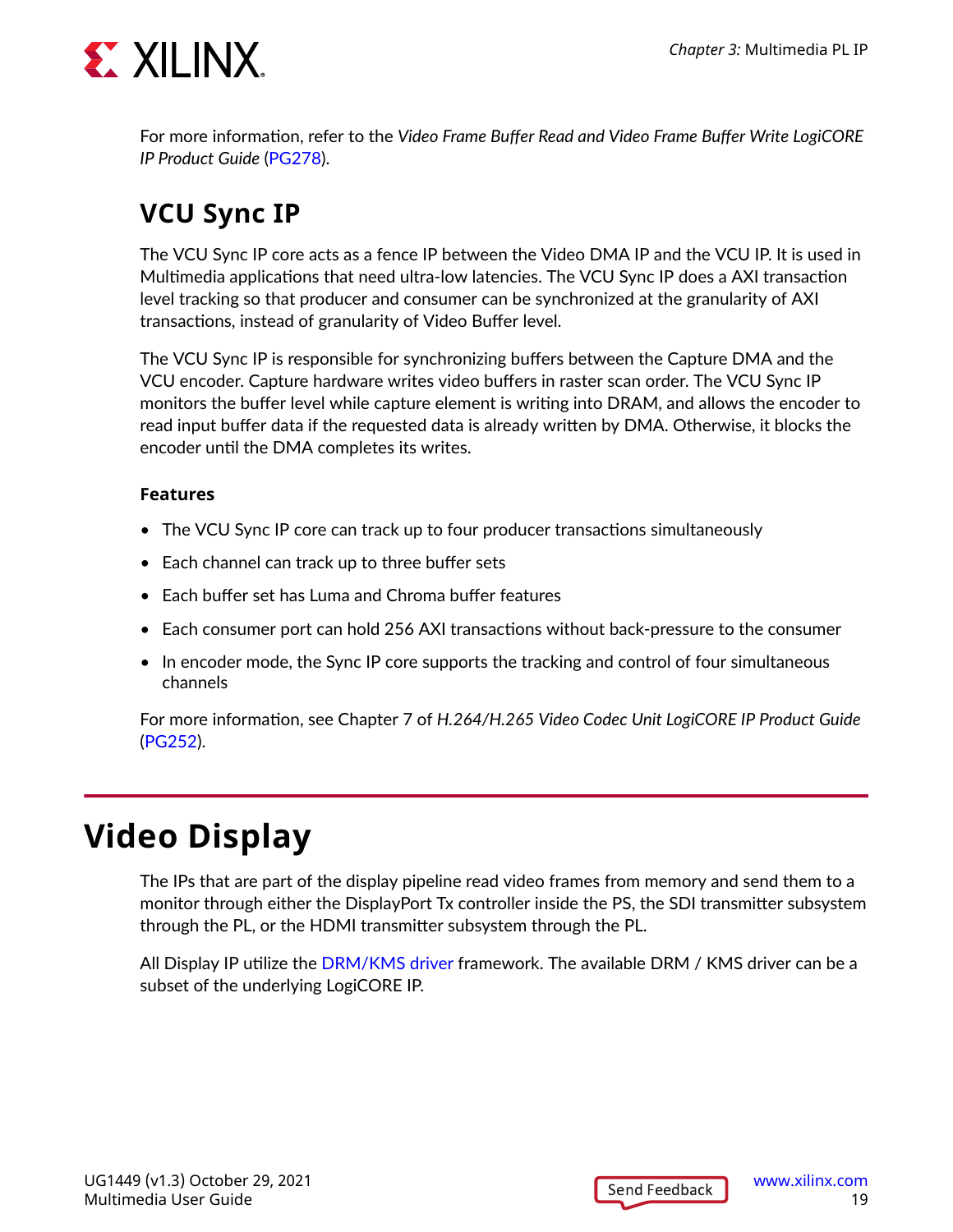

#### **HDMI Transmitter Subsystem**

The HDMI 1.4/2.0 Transmitter Subsystem is a hierarchical IP that bundles a collection of HDMI IP sub-cores and outputs them as a single IP. Xilinx Subsystem IP are ready-to-use, and do not require the user to assemble sub-cores in order to produce a working system.

#### **Features**

- HDMI 2.0 and 1.4b compatible
- 2 or 4 symbol/pixel per clock input
- Supports resolutions up to  $4,096 \times 2,160 \text{ }$  60 fps
- 8, 10, 12, and 16-bit deep color support
- Dynamic support for RGB, YUV 4:4:4, YUV 4:2:2, YUV 4:2:0 color formats
- Supports AXI4-Stream video input stream and native video input stream
- Audio support for up to 8 channels
- High bit rate (HBR) Audio
- Optional HDCP 2.2/1.4 encryption support
- Info frames
- Data Display Channel (DDC)
- Hot-Plug Detection
- 3D video support
- Optional video over AXIS compliant NTSC/PAL support
- Optional video over AXIS compliant YUV420 support
- Optional HPD active polarity

For more information, see *HDMI 1.4/2.0 Transmitter Subsystem Product Guide* [\(PG235](https://www.xilinx.com/cgi-bin/docs/ipdoc?c=v_hdmi_tx_ss;v=latest;d=pg235-v-hdmi-tx-ss.pdf)).

#### **SMPTE UHD-SDI Transmitter Subsystem**

The SMPTE UHD-SDI transmitter subsystem implements a SDI transmit interface in accordance with the SDI family of standards. The subsystem accepts video from an AXI4-Stream video interface and outputs a native video stream. It allows fast selection of top-level parameters, and automates most of the lower level parameterization. The AXI4-Stream video interface allows a seamless interface to otherAXI4-Stream-based subsystems.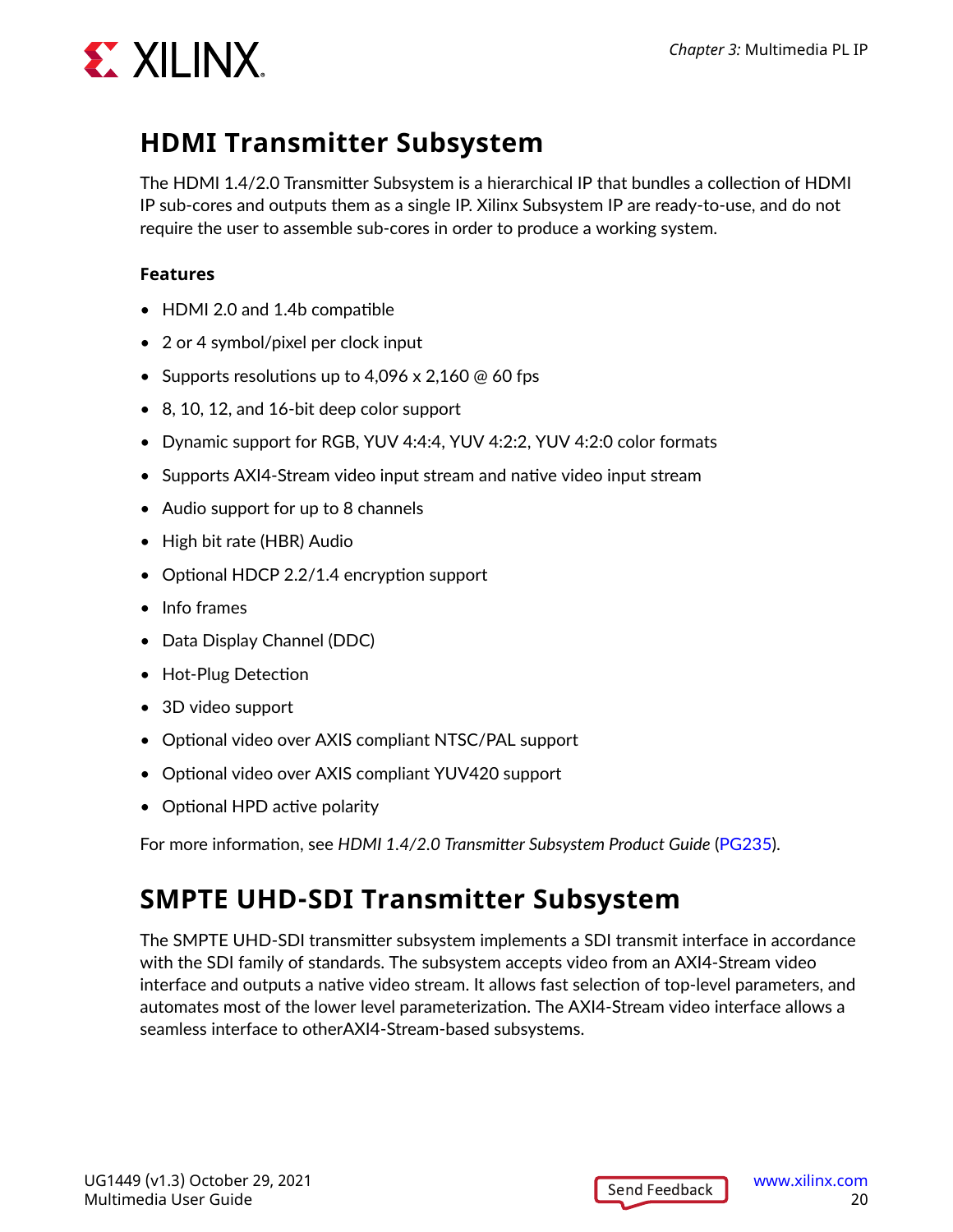

#### **Features**

- Supports AXI4-Stream, native video and native SDI user interfaces
- Supports 2 pixels per sample
- 10-bit per color component
- Supports YUV 4:4:4, YUV 4:2:2, and YUV 4:2:0 color space
- Provision to insert ancillary data
- AXI4-Lite interface for register access to configure different subsystem options
- Standards compliance:
	- $S$  SMPTE ST 259: SD-SDI at 270 Mb/s
	- SMPTE ST 292: HD-SDI at 1.485 Gb/s and 1.485/1.001 Gb/s
	- **SMPTE ST 372: Dual Link HD-SDI**
	- SMPTE ST 424: 3G-SDI with data mapped by any ST 425-x mapping at 2.97 Gb/s and 2.97/1.001 Gb/s
	- SMPTE ST 2081-1: 6G-SDI with data mapped by any ST 2081-x mapping at 5.94 Gb/s and 5.94/1.001 Gb/s
	- SMPTE ST 2082-1: 12G-SDI with data mapped by any ST 2082-x mapping at 11.88 Gb/s and 11.88/1.001 Gb/s
	- o Dual link and quad link 6G-SDI and 12G-SDI are supported by instantiating two or four UHD-SDI transmitter subsystems

For more information, see *SMPTE UHD-SDI Transmitter Subsystem Product Guide* [\(PG289](https://www.xilinx.com/cgi-bin/docs/ipdoc?c=v_smpte_uhdsdi_tx_ss;v=latest;d=pg289-v-smpte-uhdsdi-tx-ss.pdf)).

#### **Video Mixer**

The Xilinx LogiCORE IP Video Mixer core provides the following features:

- Flexible video processing block for alpha blending and compositing multiple video and/or graphics layers
- Support for up to sixteen layers, with an optional logo layer, using a combination of video inputs from either frame buffer or streaming video cores through AXI4-Stream interfaces
- Programmable core through a comprehensive register interface to control frame size, background color, layer position, and the AXI4-Lite interface
- Comprehensive set of interrupt status bits for processor monitoring

#### **Features**

• Supports (per pixel) alpha-blending of seventeen video/graphics layers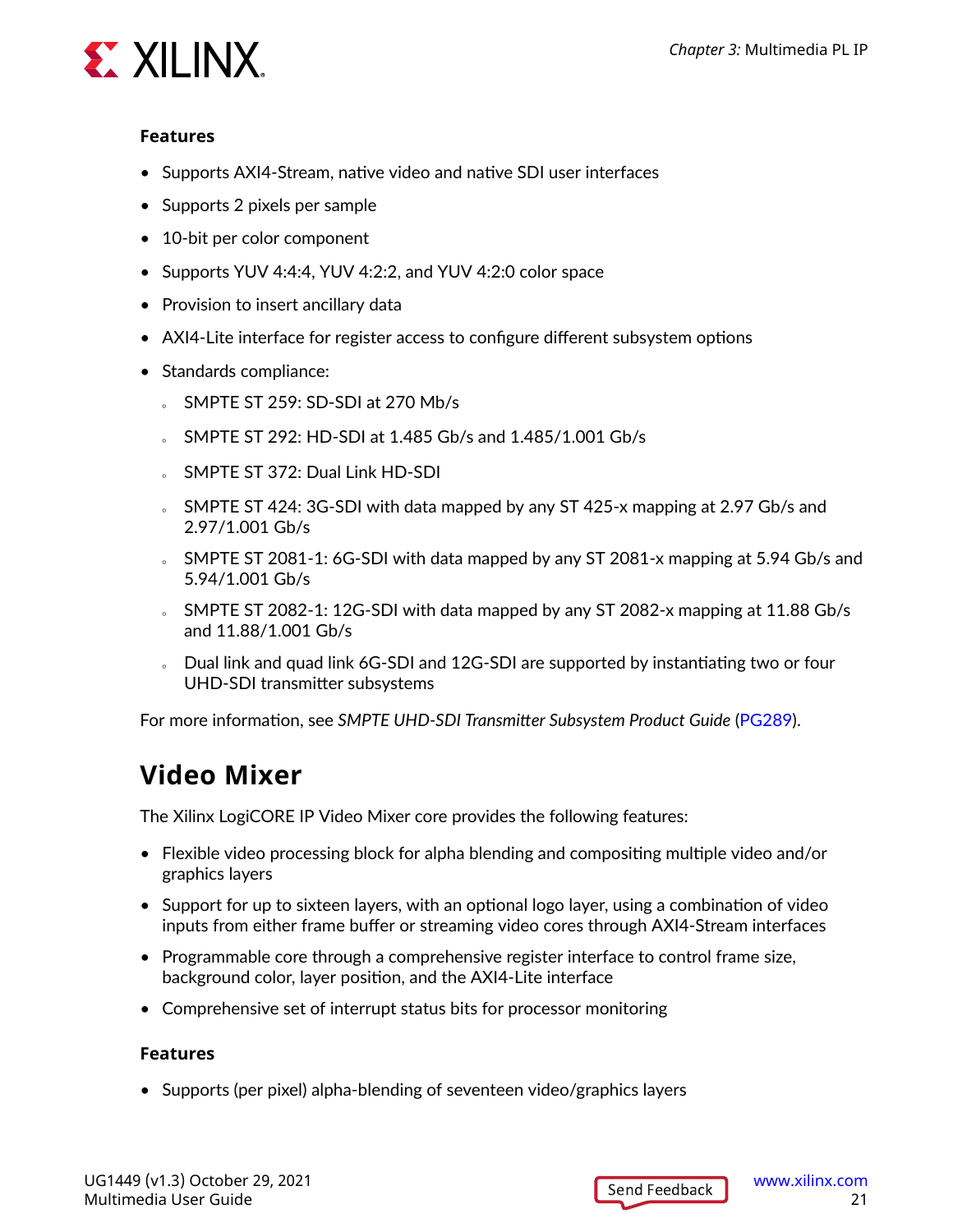

- Optional logo layer with color transparency support
- Layers can either be memory mapped AXI4 interface or AXI4-Stream
- Provides programmable background color
- Provides programmable layer position and size
- Provides upscaling of layers by 1x, 2x, or 4x
- Optional built-in color space conversion and chroma re-sampling
- Supports RGB, YUV 444, YUV 422, YUV 420
- Supports 8, 10, 12, and 16 bits per color component input and output on stream interface, 8 bit and 10-bit per color component on memory interface
- Supports semi-planar memory formats next to packed memory formats
- Supports spatial resolutions from  $64 \times 64$  up to  $8192 \times 4320$
- Supports 8K30 in all supported device families

For more information, see *Video Mixer LogiCORE IP Product Guide* [\(PG243](https://www.xilinx.com/cgi-bin/docs/ipdoc?c=v_mix;v=latest;d=pg243-v-mix.pdf)).

#### **Video Frame Buffer Read**

The Video Frame Buffer Read core provides high-bandwidth direct memory access between memory and AXI4-Stream video type target peripherals that support the AXI4-Stream video protocol.

#### **Features**

- AXI4 Compliant
- Streaming Video Format support for: RGB, RGBA, YUV 4:4:4, YUVA 4:4:4, YUV 4:2:2, YUV 4:2:0
- Memory Video Format support for: RGBX8, BGRX8, YUVX8, YUYV8, UYVY8, RGBA8, BGRA8, YUVA8, RGBX10, YUVX10, Y\_UV8, Y\_UV8\_420, RGB8, BGR8, YUV8, Y\_UV10, Y\_UV10\_420, Y8, Y10
- Provides programmable memory video format
- Supports progressive and interlaced video
- Supports 8 and 10-bits per color component on stream interface and memory interface
- Supports spatial resolutions from 64 x 64 up to 8192 x 4320
- Supports 4K60 video in all supported device families

For more information, see *Video Frame Buffer Read and Video Frame Buffer Write LogiCORE IP Product Guide* [\(PG278\)](https://www.xilinx.com/cgi-bin/docs/ipdoc?c=v_frmbuf;v=latest;d=pg278-v-frmbuf.pdf).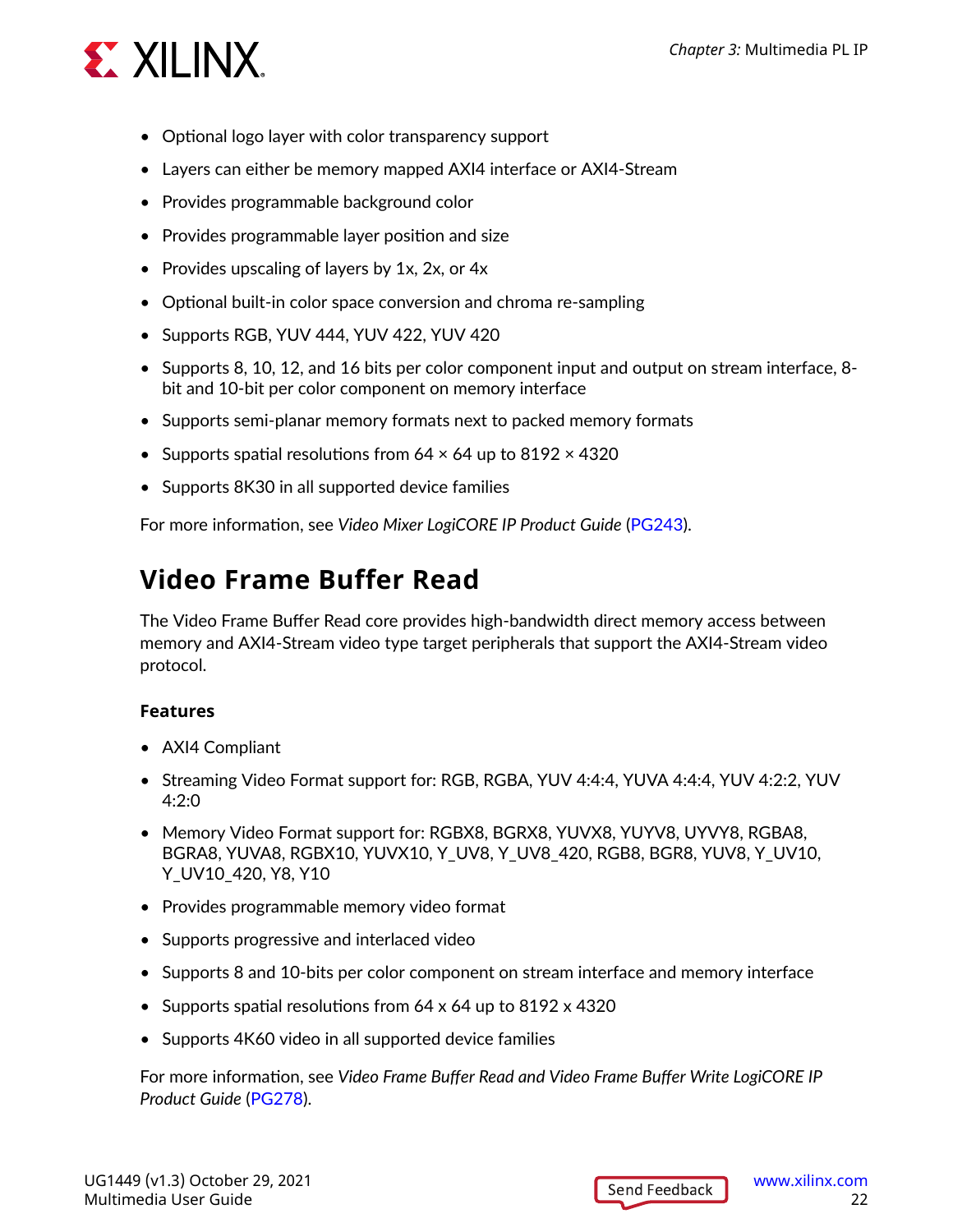<span id="page-22-0"></span>

### **PHY Controllers**

### **Video PHY Controller**

The Xilinx Video PHY Controller IP core is designed for enabling plug-and-play connectivity with Video (DisplayPort and HDMI technology) MAC transmit or receive subsystems. The interface between the video MAC and PHY layers is standardized to enable ease of use in accessing shared transceiver resources. The AXI4-Lite interface is provided to enable dynamic accesses of transceiver controls/status.

#### **Features**

- AXI4-Lite support for register accesses
- Protocol Support for DisplayPort and HDMI
- Full transceiver dynamic reconfiguration port (DRP) accesses and transceiver functions
- Independent TX and RX path line rates (device specific)
- Single quad support
- Phase-locked loop (PLL) switching support from software
- Transmit and receiver user clocking
- Protocol specific functions for HDMI
	- **E** HDMI clock detector
	- Use of fourth GT channel as TX TMDS clock source
	- o Non-integer data recovery unit (NI-DRU) support for lower line rates. NI-DRU support is for the HDMI protocol only
- Advanced clocking support

For more information, see *Video PHY Controller LogiCORE IP Product Guide* ([PG230\)](https://www.xilinx.com/cgi-bin/docs/ipdoc?c=vid_phy_controller;v=latest;d=pg230-vid-phy-controller.pdf).

### **SMPTE UHD-SDI**

The SDI family of standards from the SMPTE is widely used in professional broadcast video equipment. The SMPTE UHD-SDI core supports SMPTE SDI data rates from SD-SDI through 12G-SDI. The core supports both transmit and receive.

#### **Features**

• SMPTE ST 259, SMPTE RP 165, SMPTE ST 292, SMPTE ST 372, SMPTE ST 424, SMPTE ST 2081-1, SMPTE ST 2082-1, SMPTE ST 352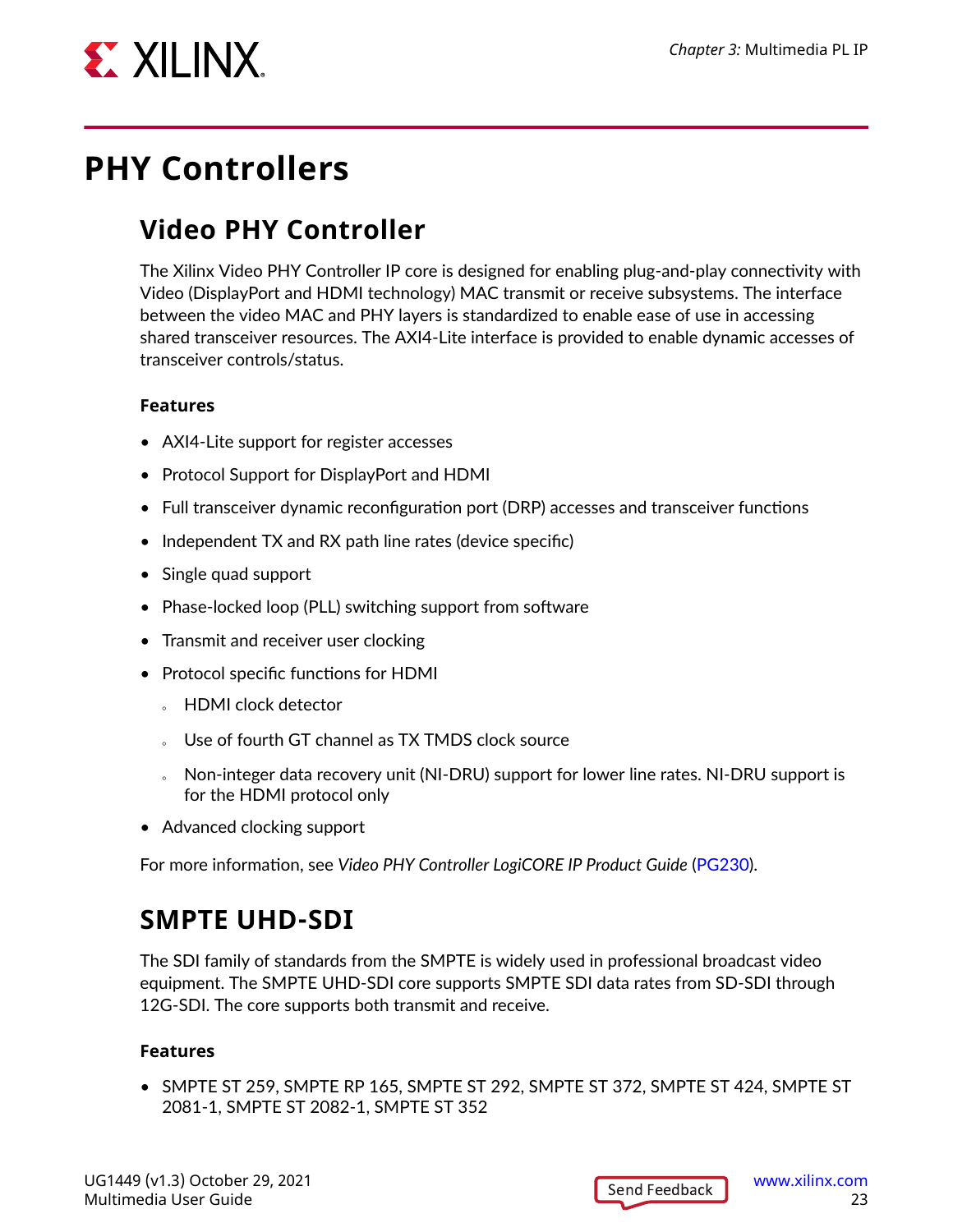<span id="page-23-0"></span>

For more information, see *SMPTE UHD-SDI LogiCORE IP Product Guide* ([PG205](https://www.xilinx.com/cgi-bin/docs/ipdoc?c=v_smpte_uhdsdi;v=latest;d=pg205-v-smpte-uhdsdi.pdf)).

### **Audio**

#### **Audio Formatter**

The Xilinx LogiCORE IP Audio Formatter core is a soft Xilinx IP core that provides highbandwidth direct memory access between memory and AXI4-Stream target peripherals supporting audio data.

- Supports 2, 4, 6, or 8 audio channels
- Supports 8, 16, 20, 24, and 32 bits PCM data width
- Independent S2MM (write to Memory) and MM2S (read from memory) operations
- Supports Interleaved and Non-interleaved modes of data packaging in memory
- Supported data formats for audio stream writes to memory (S2MM)
	- **AES to AES**
	- **EXELGE ALSA TECH CONCEY ARES Decoder)**
	- **PCM** to PCM
- Supported data formats for audio stream reads from memory (MM2S)
	- **AES to AES**
	- **AES to PCM**
	- **PCM** to PCM
	- **PCM to AES (Includes AES Encoder)**
- Supports timeout feature in case of S2MM
- Interrupt generation on completion of every Period size of data, or when an error occurs
- Support to pad 0s if some channels in S2MM are missing samples
- Can handle random order of audio channels in incoming stream in S2MM
- Supports graceful halt and soft reset by completion of pending AXI4 transactions
- Supports selection of synchronous or asynchronous clocks through the IP configuration wizard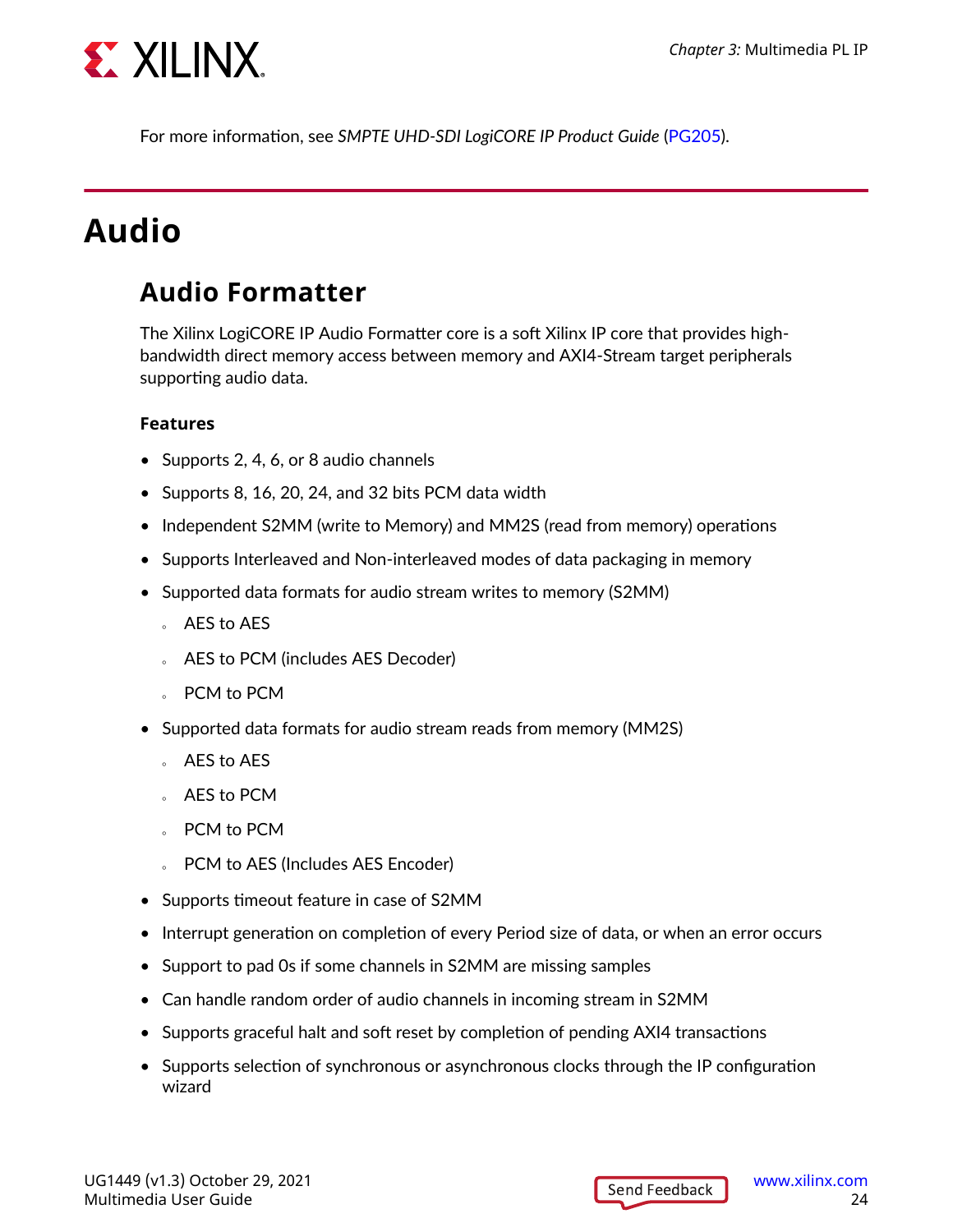

For more information, see *Audio Formatter Product Guide* ([PG330](https://www.xilinx.com/cgi-bin/docs/ipdoc?c=audio_formatter;v=latest;d=pg330-audio-formatter.pdf)).

#### **UHD SDI Audio**

The UHD SDI Audio core is configurable as an Audio Embedder or an Audio Extractor.

When configured as an Audio Embedder, it can embed of up to 32 channels of AES3 audio data that is transmitted over anAXI4-Stream Audio Interface on to an SDI stream.

Similarly, when configured as an Audio Extractor, it can extract up to 32 channels of audio data from the incoming SDI stream, and output them in AES3 format on the AXI4-Stream Audio Interface. In both the configurations, it supports multiple audio sample rates (32 KHz, 44.1 KHz, and 48 KHz).

The UHD SDI Audio core is designed in accordance with SMPTE ST 272 for SD-SDI, SMPTE ST 299-1 for HD-SDI, and SMPTE ST 299-1 & 2 for 3G/6G/12G-SDI.

#### **Features**

- Supports up to 32 channels of audio
- 20/24-bit audio at multiple sample rates (32 KHz, 44.1 KHz, and 48 KHz)
- Synchronous and asynchronous audio support
- Supports 192-bit AES3 channel status extraction
- Reports the presence and status of audio groups on the incoming SDI stream
- AXI4-Stream interface to carry audio samples in AES3 format
- AXI4-Lite and port based interface for configuration of the core

For more information, see *UHDSDI Audio LogiCORE IP Product Guide* [\(PG309](https://www.xilinx.com/cgi-bin/docs/ipdoc?c=uhdsdi_audio;v=latest;d=pg309-uhdsdi-audio.pdf)).

#### **I2S Transmitter and Receiver**

The Xilinx® LogiCORE™ IP I2S Transmitter and LogiCORE Receiver cores are soft Xilinx IP cores for use with the Xilinx Vivado<sup>®</sup> Design Suite, which makes it easy to implement the inter-IC sound (I2S) interface used to connect audio devices for transmitting and receiving PCM audio.

- AXI4-Stream compliant
- Supports up to four I2S channels (up to eight audio channels)
- $\bullet$  16/24-bit data
- Supports master I2S mode

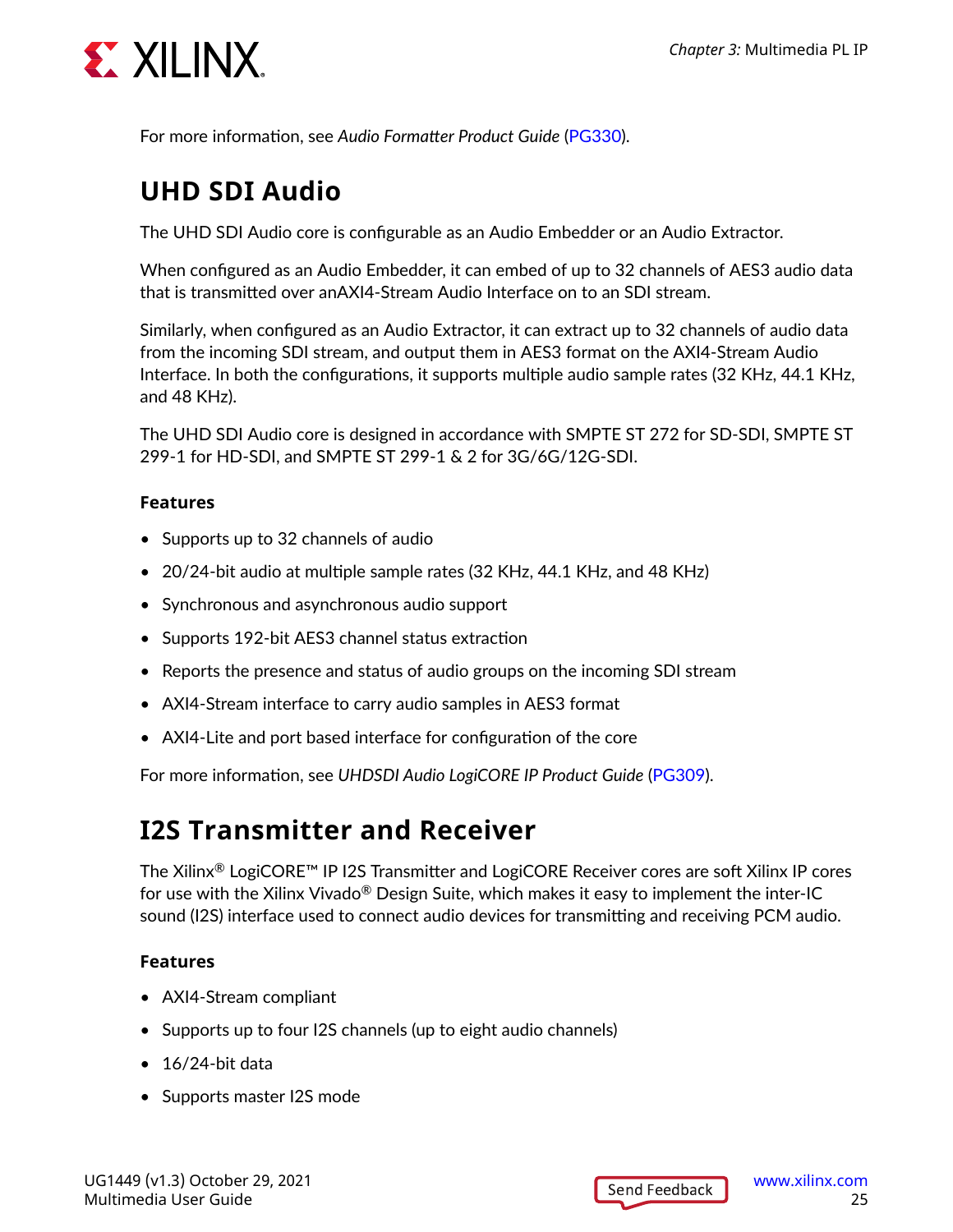<span id="page-25-0"></span>

- Configurable FIFO depth
- Supports the AES channel status extraction/insertion

For more information, refer to the *I2S Transmitter and Receiver LogiCORE IP Product Guide* ([PG308\)](https://www.xilinx.com/cgi-bin/docs/ipdoc?c=i2s_receiver;v=latest;d=pg308-i2s.pdf).

#### **Audio Clock Recovery Unit**

The Audio Clock Recovery Unit is a soft IP core that provides an easy mechanism to recover the audio sampling clock from a given reference clock. It can be used with HDMI or DisplayPort receivers to recover the audio sampling clock.

#### **Features**

- A sampling clock recovery from a reference clock
- Fixed audio sampling clock recovery
- Loop control-based audio sampling clock recovery
- Compatibility with HDMI and DisplayPort

For more information, see *Audio Clock Recovery Unit Product Guide* ([PG335](https://www.xilinx.com/cgi-bin/docs/ipdoc?c=audio_clock_recovery_unit;v=v1_0;d=pg335-acr-unit.pdf)).

### **Test Pattern Generators**

#### **Video Test Pattern Generator**

The Video Test Pattern Generator core generates test patterns for video system bring up, evaluation, and debugging. The core provides a wide variety of test patterns enabling you to debug and assess video system color, quality, edge, and motion performance. The core can be inserted in an AXI4-Stream video interface that allows user-selectable pass-through of system video signals and test pattern insertion.

- Color bars
- Zone plate with adjustable sweep and speed
- Temporal and spatial ramps
- Moving box with selectable size and color over any available test pattern
- RGB, YUV 444, YUV 422, YUV 420 AXI4-Stream data interfaces
- AXI4-Lite control interface

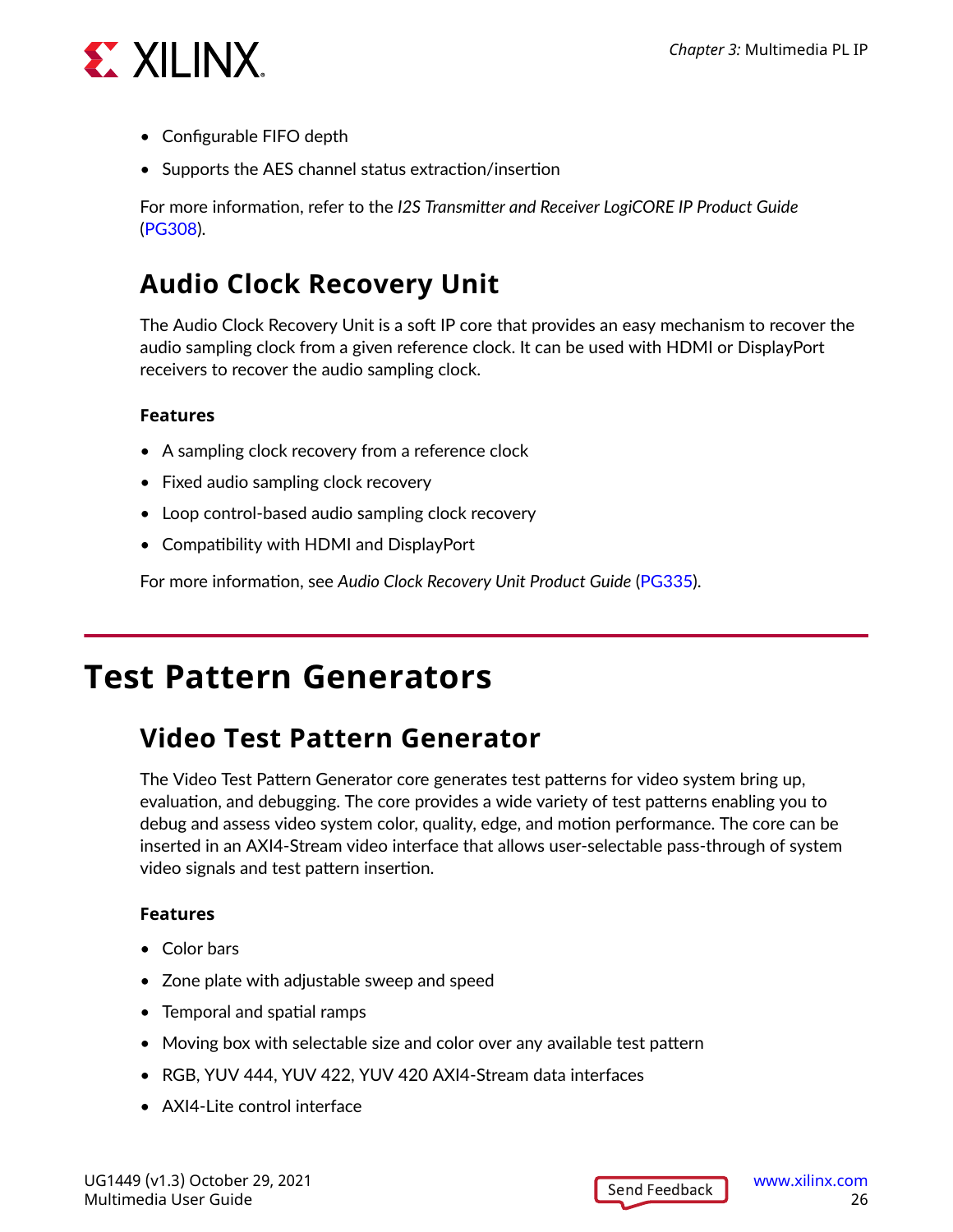

- Supports 8, 10, 12, and 16-bits per color component input and output
- Supports spatial resolutions from 64 x 64 up to 10328 x 7760
	- o Supports 4K60 video in all supported device families

For more information, see *Video Test Pattern Generator LogiCORE IP Product Guide* [\(PG103](https://www.xilinx.com/cgi-bin/docs/ipdoc?c=v_tpg;v=latest;d=pg103-v-tpg.pdf)).

#### **Video Timing Controller**

The Video Timing Controller core is a general-purpose video timing generator and detector. The core is highly programmable through a comprehensive register set allowing control of various timing generation parameters. This programmability is coupled with a comprehensive set of interrupt bits that provide easy integration into a processor system for in-system control of the block in real-time. The Video Timing Controller is provided with an optional AXI4-Lite compliant interface.

#### **Features**

- Support for progressive or interlaced video frame sizes up to 16384 x 16384
- Direct regeneration of output timing signals with independent timing and polarity inversion
- Automatic detection and generation of horizontal and vertical video timing signals
- Support for multiple combinations of blanking or synchronization signals
- Automatic detection of input video control signal polarities
- Support for detection and generation of horizontal delay of vertical blank/sync
- Programmable output video signal polarities
- Generation of up to 16 additional independent output frame synchronization signals
- Optional AXI4-Lite processor interface
- High number of interrupts and status registers for easy system control and integration

For more information, see *Video Timing Controller LogiCORE IP Product Guide* [\(PG016\)](https://www.xilinx.com/cgi-bin/docs/ipdoc?c=v_tc;v=latest;d=pg016_v_tc.pdf) .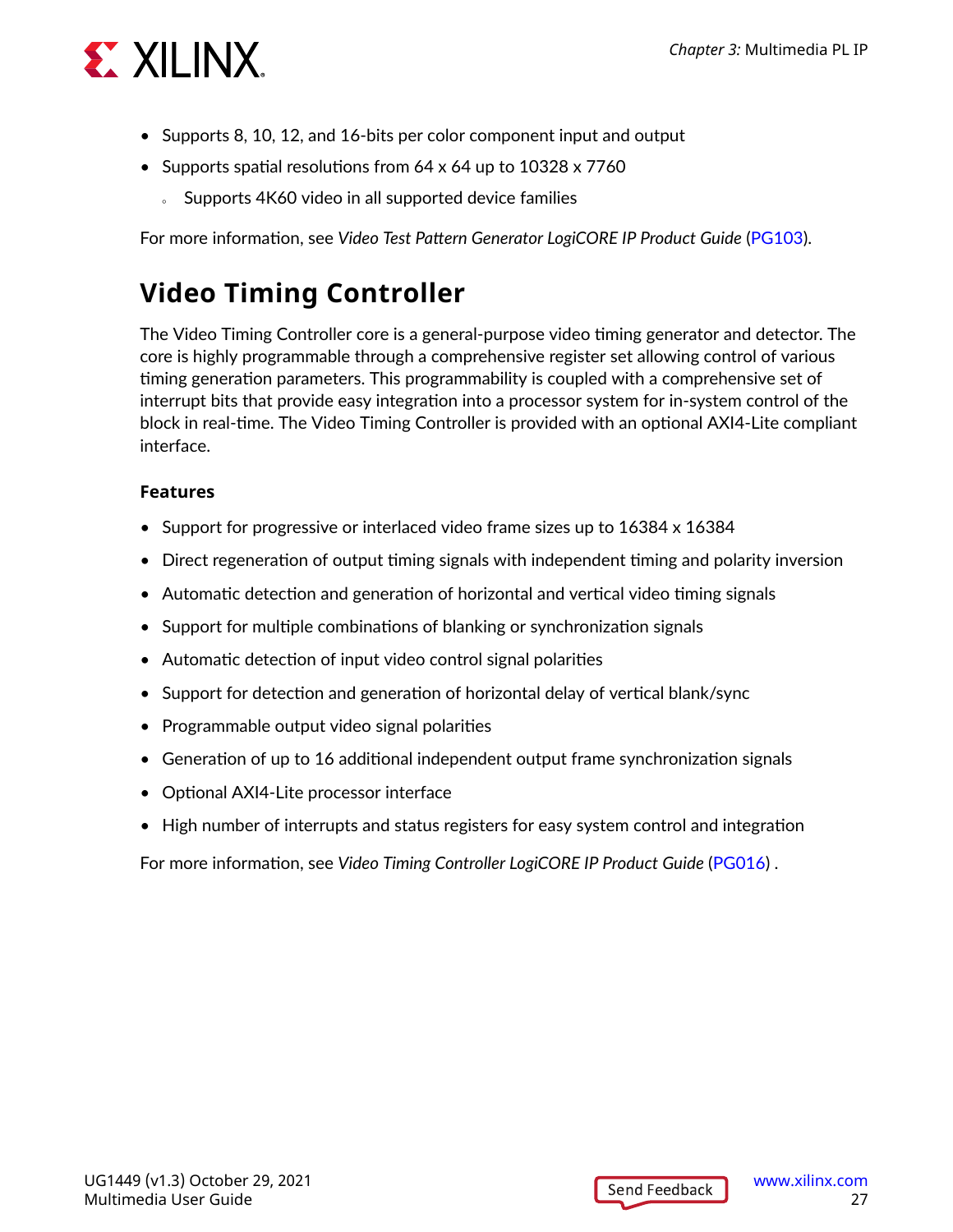<span id="page-27-0"></span>

### *Chapter 4*

## Video Pipelines

This chapter explains the example video capture, the display and processing pipelines designs that can be generated using the Xilinx<sup>®</sup> Multimedia IPs, and how to build and generate bootable images using the Petalinux tool.

See chapter 5 in *Zynq UltraScale+ MPSoC ZCU106 Video Codec Unit Targeted Reference Design User Guide* ([UG1250](https://www.xilinx.com/cgi-bin/docs/bkdoc?k=zcu106;v=latest;d=ug1250-zcu106-vcu-trd.pdf)) for examples of capture, display, and video pipelines designs that can be generated on the ZCU106 board using the Xilinx Multimedia IPs.

PetaLinux is an Embedded Linux System Development Kit targeting Xilinx FPGA-based Systemon-Chip designs. Refer to the *PetaLinux Tools Documentation: Reference Guide* ([UG1144\)](https://www.xilinx.com/cgi-bin/docs/rdoc?v=latest;d=ug1144-petalinux-tools-reference-guide.pdf) on how to configure and build bootable images for the Vivado® generated designs using the Petalinux toolchain.

The following section explains the device tree (DT) and how the DT is generated using Petalinux. In addition, the section describes all the nodes and the properties that you need to manually update, to generate the bootable Linux images for video pipelines.

The DT is a data structure used during Linux configuration to describe the available hardware components of the embedded platform, including multimedia IP.

Embedded Linux uses the DT for platform identification, run-time configuration like bootargs, and the device node population.

#### **Device Tree Generation**

Generally for the SOCs, there are static dts/dtsi files, but when it comes to the FPGA there can be many complicated designs, in which the Programmable Logic (PL) IPs may vary or might have different configurations.

Device-Tree Generator (DTG), a part of the Xilinx Petalinux toolset, dynamically generates device tree file for FPGA components.

Once the device-tree is generated for a hardware design using Xilinx Petalinux tool, the components folder contains statically configured DT for the board PS files and DT files generated for FPGA components.

- **pl.dtsi:** Contains the DT node for FPGA PL components.
- **pcw.dtsi:** Contains dynamic properties of PS peripherals.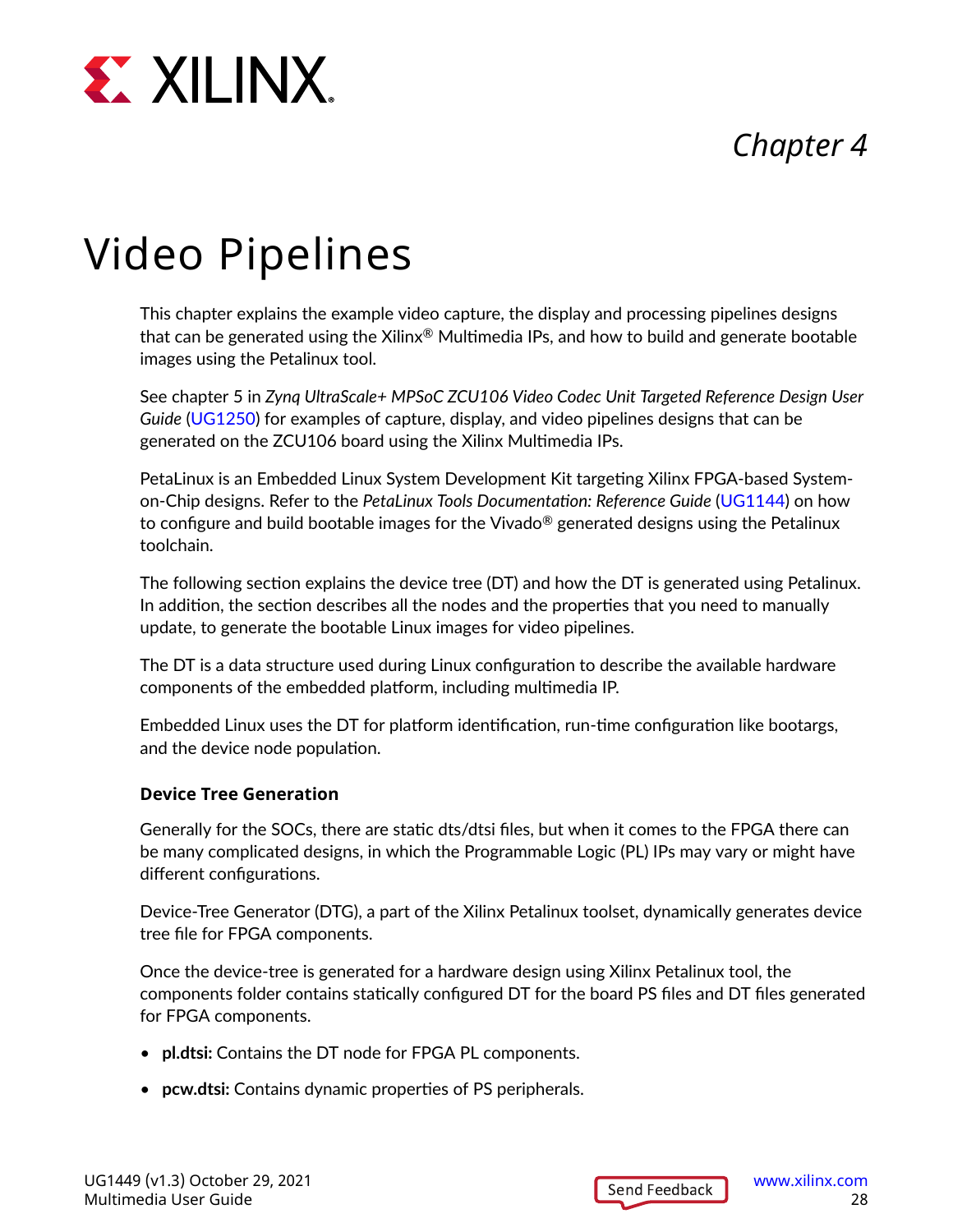

- **system-top.dts:** Contains the memory information, early console and the boot arguments.
- **zynqmp.dtsi:** Contains all the PS peripheral information and also the CPU information.
- **zynqmp-clk-ccf.dtsi:** Contains all the clock information for the peripheral IPs.
- **board.dtsi:** Based on the board, DTG generates this file under the same output directory.

[AR# 75895](https://www.xilinx.com/support/answers/75895.html) describes the DT changes that are not generated by the DTG tool, meanings  $y$  stemuser.dtsi needs to be updated manually. The system-user.dtsi file is a part of the PetaLinux BSP in the path <petalinux-bsp>/project-spec/meta-user/recipes-bsp/ device-tree/files/system-user.dtsi.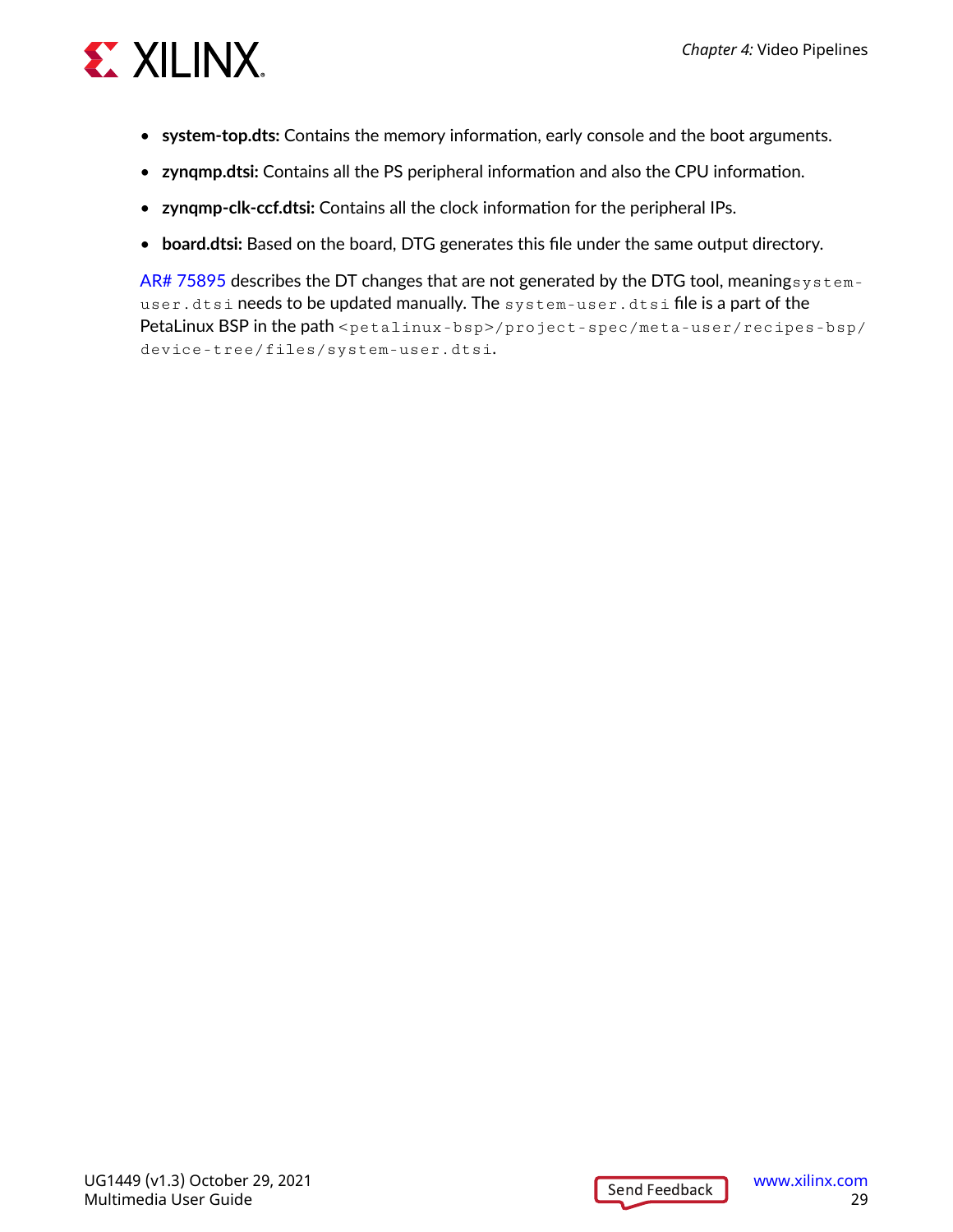<span id="page-29-0"></span>

### *Chapter 5*

## VCU Codec Features

The following sections list the features of the VCU codec.

### **VCU Encoder Support**

The following table shows the list of supported multi-standard encoding in VCU.

#### *Table 1:* **Encoder Features**

| <b>Video Coding Parameter</b> | <b>H.265 (HEVC)</b>                                                                     | <b>H.264 (AVC)</b>                                                                      |
|-------------------------------|-----------------------------------------------------------------------------------------|-----------------------------------------------------------------------------------------|
| Profiles                      | Main<br>٠                                                                               | <b>Baseline</b>                                                                         |
|                               | Main Intra                                                                              | Main                                                                                    |
|                               | Main10                                                                                  | High                                                                                    |
|                               | Main10 Intra                                                                            | High10                                                                                  |
|                               | Main 4:2:2 10                                                                           | High 4:2:2                                                                              |
|                               | Main 4:2:2 10 Intra<br>٠                                                                | High10 Intra                                                                            |
|                               |                                                                                         | High 4:2:2 Intra                                                                        |
| Levels                        | Up to 5.1 High Tier                                                                     | Up to $5.2$                                                                             |
| Resolution                    | Supports up to 4KP60 (-1 speed grade)<br>and up to DCI-4KP60 (-2 and -3 speed<br>grade) | Supports up to 4KP60 (-1 speed grade)<br>and up to DCI-4KP60 (-2 and -3 speed<br>grade) |
| <b>Bit Depth</b>              |                                                                                         |                                                                                         |
| GStreamer                     | 8-bit, 10-bit                                                                           | 8-bit, 10-bit                                                                           |
| OMX                           | 8-bit, 10-bit                                                                           | 8-bit, 10-bit                                                                           |
| <b>Chroma Format</b>          |                                                                                         |                                                                                         |
| GStreamer                     | 4:2:0, 4:2:2                                                                            | 4:2:0, 4:2:2                                                                            |
| <b>OMX</b>                    | 4:2:0, 4:2:2                                                                            | 4:2:0, 4:2:2                                                                            |

### **Rate Control Modes**

The VCU supports the following rate control modes.

• Variable Bit Rate (VBR)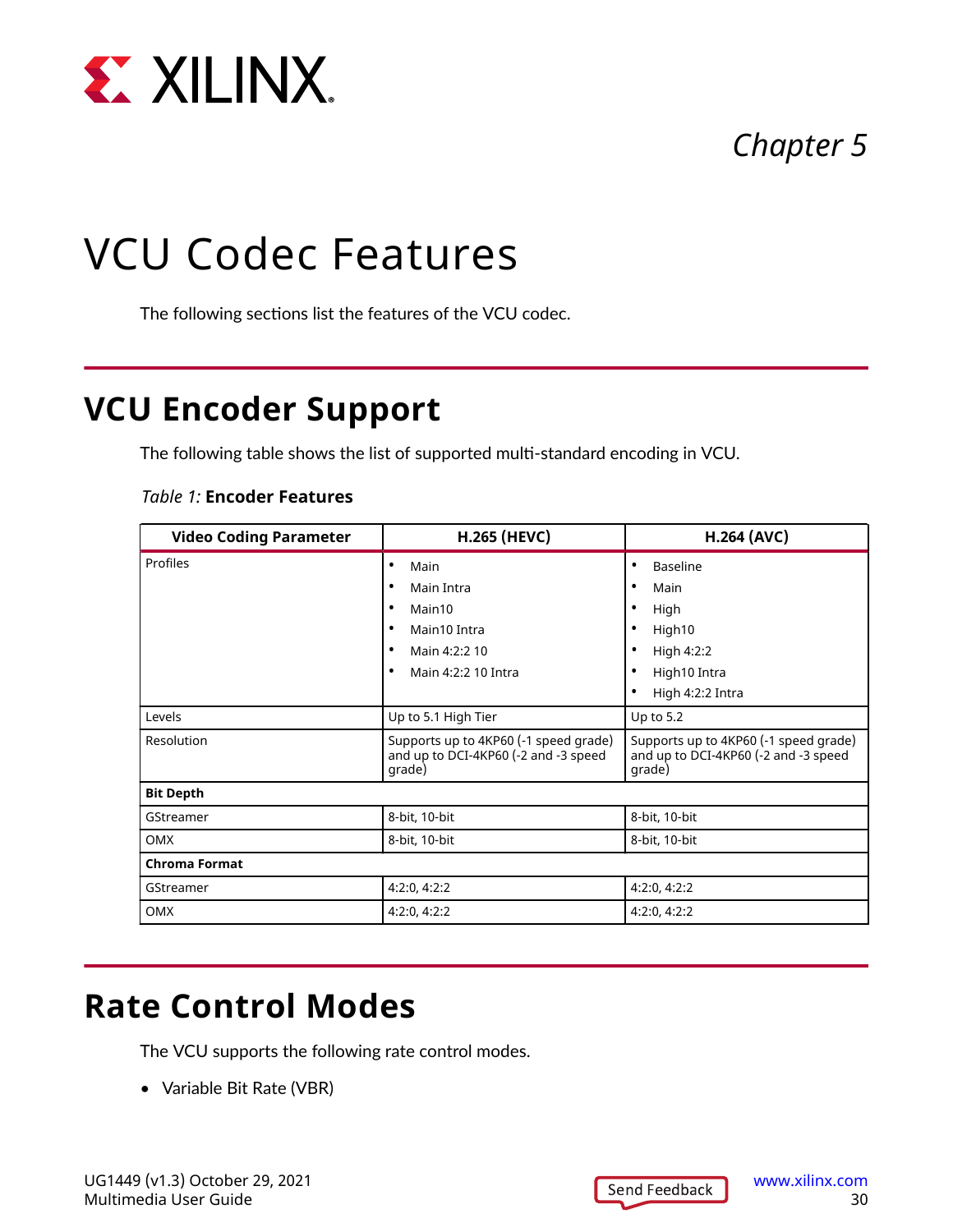<span id="page-30-0"></span>

- Constant Bit Rate (CBR)
- Low-latency

The MCU firmware handles the rate control process. No signals (either in Software API or FPGA signals) are triggered during the rate control process.

#### **VBR**

When using VBR, the encoder buffer is allowed to underflow (be empty), and the maximum bitrate, which is the transmission bitrate used for the buffering model, can be higher than the target bitrate. So VBR relaxes the buffering constraints and allows to decrease the bitrate for simple content and can improve quality by allowing more bits on complex frames. VBR mode constrains the bitrate with a specified maximum while keeping it on the target bit rate where possible. Similar to CBR, it avoids buffer underflow by increasing the QP. However, the target bit rate can exceed up to the maximum bit rate. Therefore, the QP has to be increased by a smaller factor. A buffer overflow results in an unchanged QP and a lower bit rate.

#### **CBR**

The goal of CBR is to reach the target bitrate on average (at the level of one or a few GOPs) and to comply with the Hypothetical Reference Decoder (HRD) model, - avoiding decoder buffer overflows and underflows. In CBR mode, a single bitrate value defines both the target stream bitrate and the output/transmission (leaky bucket) bitrate. The reference decoder buffer parameters are Coded Picture Buffer (CPBSize) and Initial Delay. The CBR rate control mode tries to keep the bit rate constant whilst avoiding buffer overflows and underflows. If a buffer underflow happens, the QP is increased (up to MaxQP) to lower the size in bits of the next frames. If a buffer overflow occurs, the QP is decreased (down to MinQP) to increase the size in bits.

#### **Low Latency**

The frame is divided into multiple slices; the VCU encoder output, and decoder input are processed in slice mode. The VCU Encoder input, and Decoder output still work in frame mode.

### **Different Group of Picture Configuration**

In video coding, a group of pictures (GoP) structure, specifies the order in which intra-and interframes are arranged. GoP Length is a length between two intra-frames. The GoP is a collection of successive pictures within a coded video stream. Each coded video stream consists of successive GoPs from which the visible frames are generated. The GoP range is from 1– 1000. The GoP length must be a multiple of B-Frames+1.

• DEFAULT\_GOP: IBBPBBP... (Display order)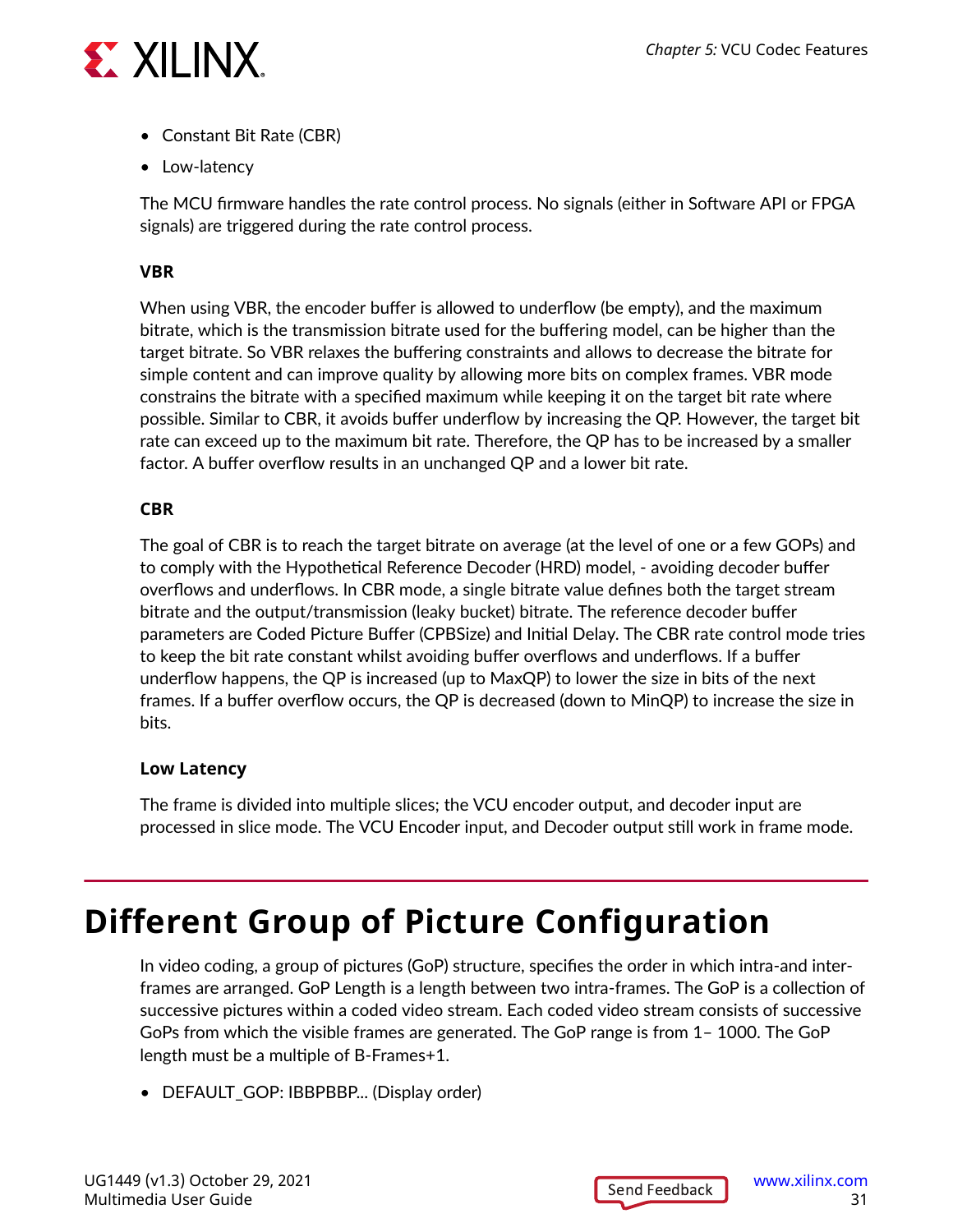<span id="page-31-0"></span>

- LOW\_DELAY\_P: GopPattern with a single I-picture at the beginning followed with P-pictures only. Each P-picture uses the picture just before as reference. IPPPP….
- LOW\_DELAY\_B: GopPattern with a single I-picture at the beginning followed by B-pictures only. Each B-picture uses the picture just before it as first reference; the second reference depends on the Gop.Length parameter. IBBB…
- PYRAMIDAL\_GOP: Advanced GOP pattern with hierarchical B-frame. The size of the hierarchy depends on the Gop.NumB parameter.
- ADAPTIVE GOP: The encoder adapts the number of B-frames used in the GOP pattern based on heuristics on the video content.
- DEFAULT\_GOP\_B: IBBBBBB... (P frames replaced with B).
- PYRAMIDAL\_GOP\_B: Advanced GOP pattern with hierarchical B frame. Here, P frames are replaced with B.

### **Parameter List**

The following table shows the list of VCU parameters and their description.

| <b>VCU Parameter</b>        | <b>Description</b>                                                                                                                                                                                                                                                                                                                                                                                                                                                                                                                                          |
|-----------------------------|-------------------------------------------------------------------------------------------------------------------------------------------------------------------------------------------------------------------------------------------------------------------------------------------------------------------------------------------------------------------------------------------------------------------------------------------------------------------------------------------------------------------------------------------------------------|
| <b>Target Bit Rate</b>      | Target bitrate in kb/s<br>Default value: 64                                                                                                                                                                                                                                                                                                                                                                                                                                                                                                                 |
| GOP Length                  | Distance between two consecutive Intra frames. Specify integer value between 0<br>and 1,000. Value 0 and 1 corresponds to Intra-only encoding Default value: 30                                                                                                                                                                                                                                                                                                                                                                                             |
| Number of B-frames          | Number of B-frames between two consecutive P-frames. Used only when gop-<br>mode is basic or pyramidal.<br>Range:<br>$0 - 4$ (for gop-mode = basic)<br>3, 5, or 7 (for gop-mode = $pyramidal)$<br>٠<br>B-frames should be set to zero in low-latency and reduced-latency mode as there<br>cannot be any frame reordering when B-frames are set.<br>Default value: 0                                                                                                                                                                                         |
| Inserting Key Frame (IDR)   | Specifies the number of frames between consecutive instantaneous decoder<br>refresh (IDR) pictures.<br>Encoder inserts a Keyframe and restart a GOP upon IDR request.                                                                                                                                                                                                                                                                                                                                                                                       |
| Region of Interest Encoding | Region of Interest Encoding tags regions in a video frame to be encoded with user<br>supplied quality (high, medium, low, and dont-care) relative to the picture<br>background (untagged region).<br>You provide the region of interest (ROI) location (top, left) in pixels and the width<br>and height in pixels along with the quality index. Multiple and overlapped ROI<br>regions within a frame are supported. The sample GStreamer application only adds<br>one ROI region but users can attach multiple ROI meta data properties to the<br>buffer. |

#### *Table 2:* **Parameter List**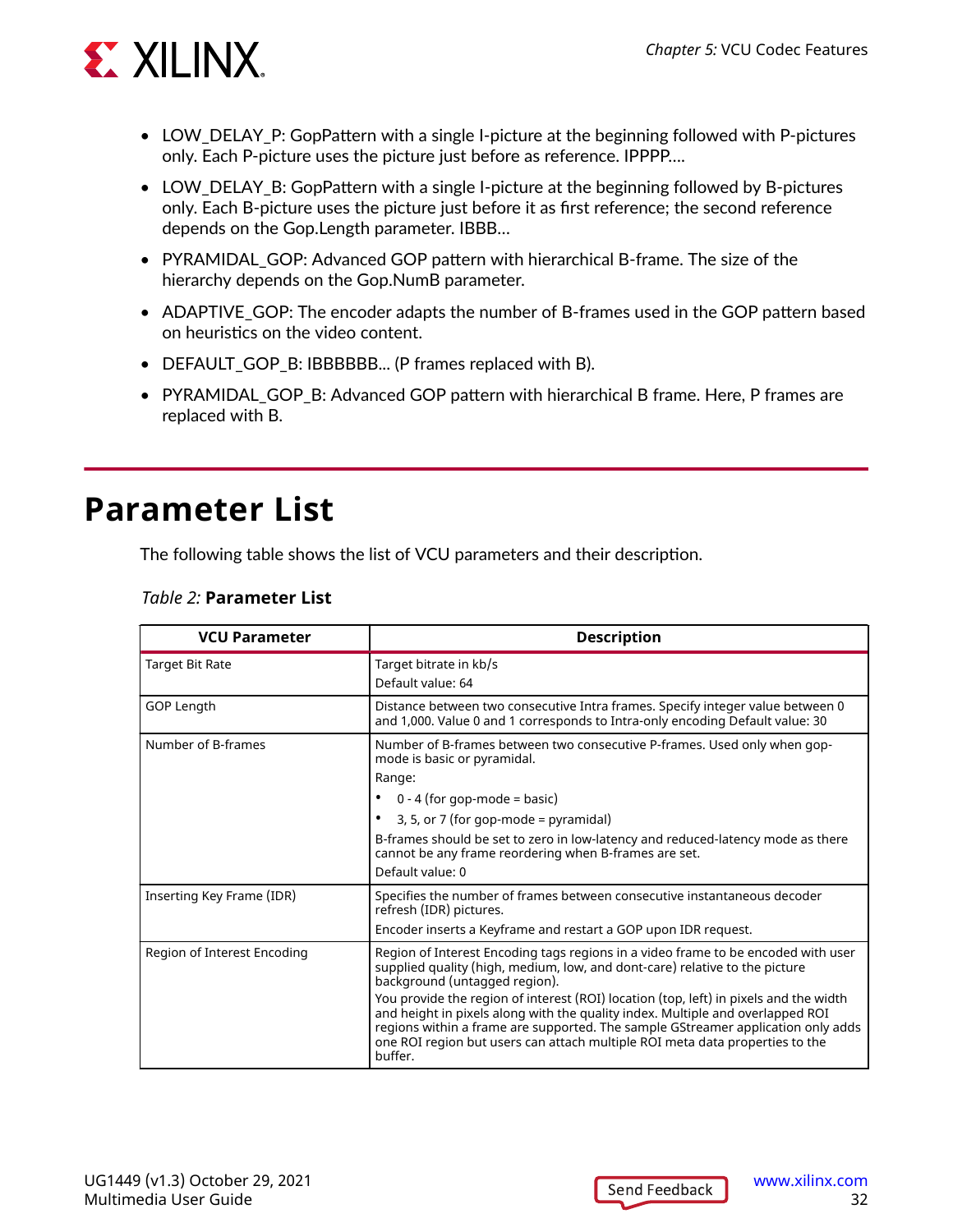

#### *Table 2:* **Parameter List** *(cont'd)*

| <b>VCU Parameter</b>                               | <b>Description</b>                                                                                                                                                                                                                                                                                                                                                                                                                                                                                                                                             |
|----------------------------------------------------|----------------------------------------------------------------------------------------------------------------------------------------------------------------------------------------------------------------------------------------------------------------------------------------------------------------------------------------------------------------------------------------------------------------------------------------------------------------------------------------------------------------------------------------------------------------|
| Long Term Reference Picture                        | If enabled, encoder accepts dynamically inserting and using long-term reference<br>picture events from upstream elements.<br>Boolean: True or False<br>Default value: False                                                                                                                                                                                                                                                                                                                                                                                    |
|                                                    |                                                                                                                                                                                                                                                                                                                                                                                                                                                                                                                                                                |
| <b>Adaptive GOP</b>                                | You specify the maximum number of B frames that can be used in a GOP. Set the<br>GOP mode to adaptive using GopCtr1Mode=ADAPTIVE_GOP in encoder<br>configuration file at control software, and gop-mode=adaptive in GStreamer.                                                                                                                                                                                                                                                                                                                                 |
|                                                    | The encoder adapts the number of B frames used in the GOP pattern based on<br>heuristics on the video content.                                                                                                                                                                                                                                                                                                                                                                                                                                                 |
|                                                    | The encoder does not go higher than the maximum number of B frames that you<br>specify.                                                                                                                                                                                                                                                                                                                                                                                                                                                                        |
| SEI Insertion and Extraction                       | Adds SEI NAL to the stream. You are responsible for the SEI payload and have to<br>write it as specified in Annex D.3 of ITU-T. The encoder does the rest including anti-<br>emulation of the payload.                                                                                                                                                                                                                                                                                                                                                         |
| Dual Pass Encoding                                 | Encode the video twice, the first pass collects information about the sequence.<br>Statistics are used to improve the encoding of the second pass.                                                                                                                                                                                                                                                                                                                                                                                                             |
| Scene Change Detection GDR Intra<br>Refresh        | The Xilinx® video scene change detection IP provides a video processing block that<br>implements a scene change detection algorithm. The IP core calculates the<br>histogram on a vertically subsampled HMA frame for consecutive frames. The<br>histogram of these frames is then compared using the sum of absolute differences<br>(SAD). This IP core is programmable through a comprehensive register interface to<br>control the frame size, video format, and subsampling value.                                                                         |
|                                                    | Gradual Decoder Refresh (GDR): When GOPCtrlMode is set to LOW_DELAY_P, the<br>GDRMode parameter is used to specify whether GDR scheme should be used or<br>not. When GDR is enabled (horizontal/vertical), the encoder inserts intra MBs row/<br>column in the picture to refresh the decoder. The Gop.FregIDR parameter specifies<br>the frequency at which the refresh pattern should happen. To allow full picture<br>refreshing, the Gop.FreqIDR parameter should be greater than the number of<br>CTB/MB rows (GDR_HORIZONTAL) or columns (GDR_VERTICAL). |
| Dynamic Resolution Change - VCU<br>Encoder/Decoder | Dynamic Resolution Change is supported at the VCU for both the Encoder/<br>Decoder.                                                                                                                                                                                                                                                                                                                                                                                                                                                                            |
|                                                    | $\bullet$<br>VCU Encoder: Input sources may contain several resolution.                                                                                                                                                                                                                                                                                                                                                                                                                                                                                        |
|                                                    | VCU Decoder: An input compressed stream can contain multiple resolutions.<br>٠<br>The VCU Decoder can decode pictures without re-creating a channel.                                                                                                                                                                                                                                                                                                                                                                                                           |
|                                                    | All the streams should belong to same codec, chroma-format, and bit-depth.                                                                                                                                                                                                                                                                                                                                                                                                                                                                                     |
| Frameskip support for VCU Encoder                  | When an encoded picture is too large and exceeds the CPB buffer size, the picture<br>is discarded and replaced by a picture with all MB/CTB encoded as « Skip ».                                                                                                                                                                                                                                                                                                                                                                                               |
|                                                    | This feature is useful especially at low bitrates when the encoder must maintain a<br>strict target-bitrate irrespective of video-complexity.                                                                                                                                                                                                                                                                                                                                                                                                                  |
|                                                    | Use this parameter only if control-rate=constant/variable and b-frames are less<br>than 2.                                                                                                                                                                                                                                                                                                                                                                                                                                                                     |
|                                                    | Default: FALSE                                                                                                                                                                                                                                                                                                                                                                                                                                                                                                                                                 |
| 32-Streams Support                                 | The VCU supports simultaneous encoding and decoding up to 4K UHD resolution at<br>60 Hz. This can be divided into 32 smaller streams of up to 480p at 30 Hz. Several<br>combinations of one to 32 streams can be supported with different resolutions,<br>provided the cumulative throughput does not exceed 4K UHD at 60 Hz.                                                                                                                                                                                                                                  |
| DCI-4k Encode/Decode                               | VCU is capable of encoding or decoding at 4096x2160p60, 422, provided the VCU<br>Core-clk frequency is set to 712 MHz, keeping rest of the AXI and MCU frequency as<br>recommend in the harware section.                                                                                                                                                                                                                                                                                                                                                       |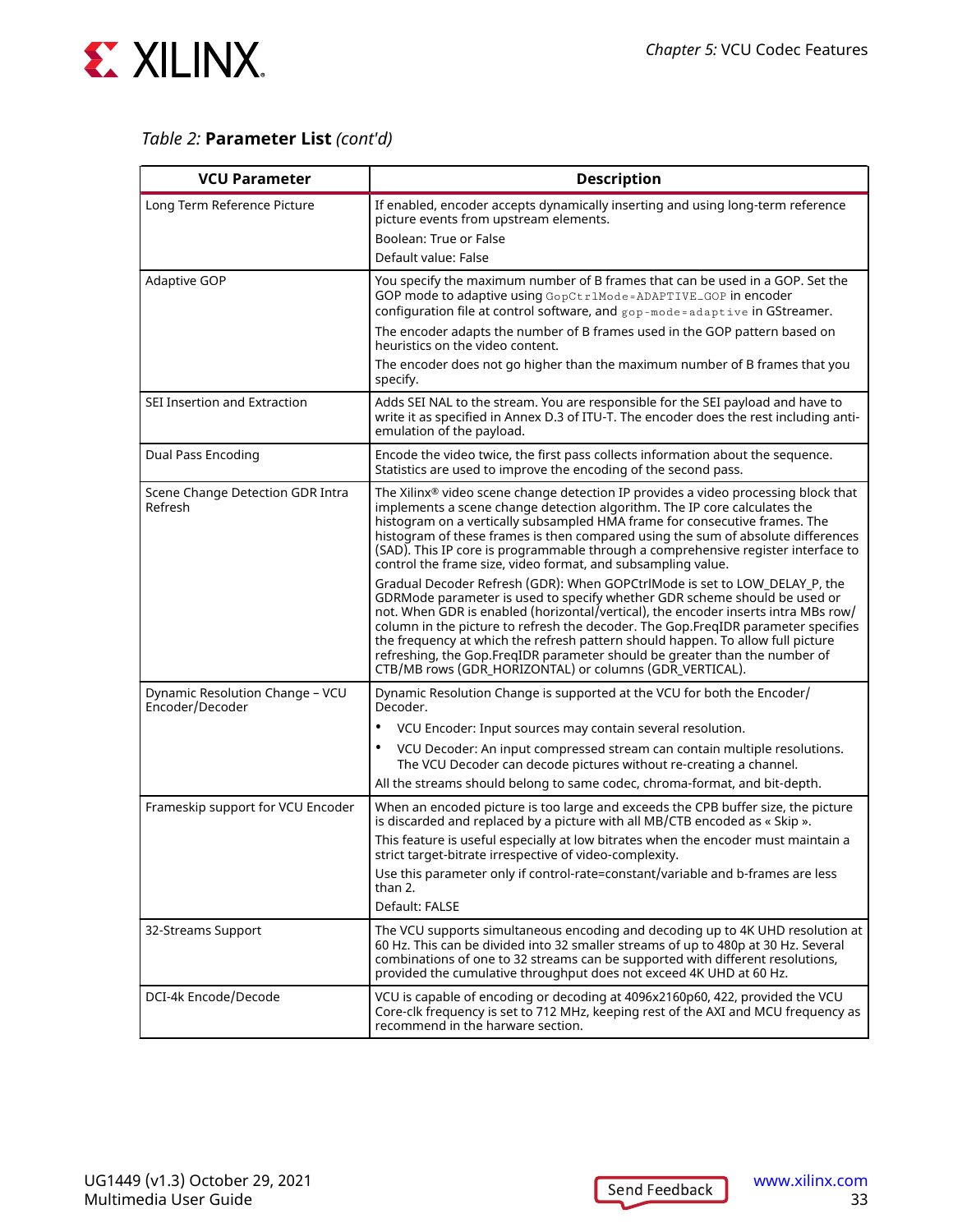<span id="page-33-0"></span>

#### *Table 2:* **Parameter List** *(cont'd)*

| <b>VCU Parameter</b>                                                                           | <b>Description</b>                                                                                                                                                                                                                                                                                                                                                                                                                                                                                                                                                                                                                                                                                                                               |
|------------------------------------------------------------------------------------------------|--------------------------------------------------------------------------------------------------------------------------------------------------------------------------------------------------------------------------------------------------------------------------------------------------------------------------------------------------------------------------------------------------------------------------------------------------------------------------------------------------------------------------------------------------------------------------------------------------------------------------------------------------------------------------------------------------------------------------------------------------|
| External QP Table                                                                              | Along with each frame, it is possible to associate a QP Table specifying the QP to<br>use for each encoding block of the frame. The QP value can be relative or absolute.<br>The QP table buffer must contain a byte per MB/CTB, in raster scan format:                                                                                                                                                                                                                                                                                                                                                                                                                                                                                          |
|                                                                                                | In AVC, one byte per 16x16 MB                                                                                                                                                                                                                                                                                                                                                                                                                                                                                                                                                                                                                                                                                                                    |
|                                                                                                | $\bullet$<br>In HEVC, one byte per 32x32 CTB                                                                                                                                                                                                                                                                                                                                                                                                                                                                                                                                                                                                                                                                                                     |
| Temporal-ID support for VCU<br>Encoder                                                         | The VCU encoder assigns a temporal layer ID to each frame based on its<br>hierarchical layer as per the AVC/HEVC standard. This enables having a temporal-ID<br>based QP and the Lambda table control for encode session. This is for Pyramidal<br>GOP only.                                                                                                                                                                                                                                                                                                                                                                                                                                                                                     |
| Low latency support                                                                            | Low-latency rate control (hardware RC) is the preferred control-rate for video<br>streaming; it tries to maintain an equal amount of frame sizes for all pictures.                                                                                                                                                                                                                                                                                                                                                                                                                                                                                                                                                                               |
| Dynamic-Bitrate                                                                                | Dynamic-bitrate is the ability to change encoding bitrate (target-bitrate) while the<br>encoder is active.                                                                                                                                                                                                                                                                                                                                                                                                                                                                                                                                                                                                                                       |
| Decoder Meta-data Transfer Using 1-<br>to-1 Relation between Input and<br><b>Output Buffer</b> | Each incoming buffer is copied into the decoder internal circular buffer, and the<br>frame boundaries are (re-)detected afterwards by the decoder itself. This prevents<br>it from keeping a true 1-to-1 relationship between the input buffer and decoded<br>output frame. An application can try to retrieve the 1-to-1 relationship based on the<br>decoding order but this is not reliable in case of error concealment. This new<br>feature consists of bypassing the circular buffer stage for use cases where the<br>incoming buffers are frame (or slice) aligned. In this case, the decoder can directly<br>work on the input buffer (assuming DMA input buffer) and any associated<br>metadata can be retrieved on the output callback |
| DEFAULT_GOP_B and<br>PYRAMIDAL_GOP_B GOP Control<br>Modes                                      | Patterns are identical to DEFAULT_GOP and PYRAMIDAL_GOP except that P frames<br>are replaced with B Pictures.<br>Omxh264enc/omxh265enc element gop-mode parameter supports these two new<br>settings from 2019.2 onwards. "basic-b" corresponds to DEFAULT_GOP_B and<br>"pyramidal-b" corresponds to PYRAMIDAL_GOP_B.                                                                                                                                                                                                                                                                                                                                                                                                                            |
| Adaptive Deblocking Filter<br>Parameters Update                                                | Loop filter beta and Tc offsets are configurable at frame level.<br>Constraints: New offset values are applied on the chosen frame and on the<br>following frames in the decoding order.<br>Omxh264enc/omxh265enc elements support the following two mutable<br>parameters. The values can be modified during run time.<br>$\bullet$<br>loop-filter-beta-offset: Beta offset for the deblocking filter; used only when<br>loop-filter-mode is enabled.<br>$\bullet$<br>loop-filter-alpha-c0-offset / loop-filter-tc-offset: Alpha C0 / TC offset for the<br>deblocking filter; used only when loop-filter-mode is enabled.                                                                                                                       |
| Max Picture Size                                                                               | Provide the maximum possible limit for encoded video frame, which should be a<br>function of the input target bitrate.                                                                                                                                                                                                                                                                                                                                                                                                                                                                                                                                                                                                                           |
|                                                                                                | For more information, see the GStreamer Encoding Parameters table in H.264/<br>H.265 Video Codec Unit LogiCORE IP Product Guide (PG252)                                                                                                                                                                                                                                                                                                                                                                                                                                                                                                                                                                                                          |

### **HDR10 Support**

HDR10 is a high dynamic range standard for 10-bit video streams, allowing viewers better brightness and color contrast resulting in recreation of more realistic video frames. This HDR10 information is static metadata which is passed before the video frames to tell the display that incoming input is going to be HDR10. Xilinx® offers this solution as a better alternative to the HDMI-only connectivity solution.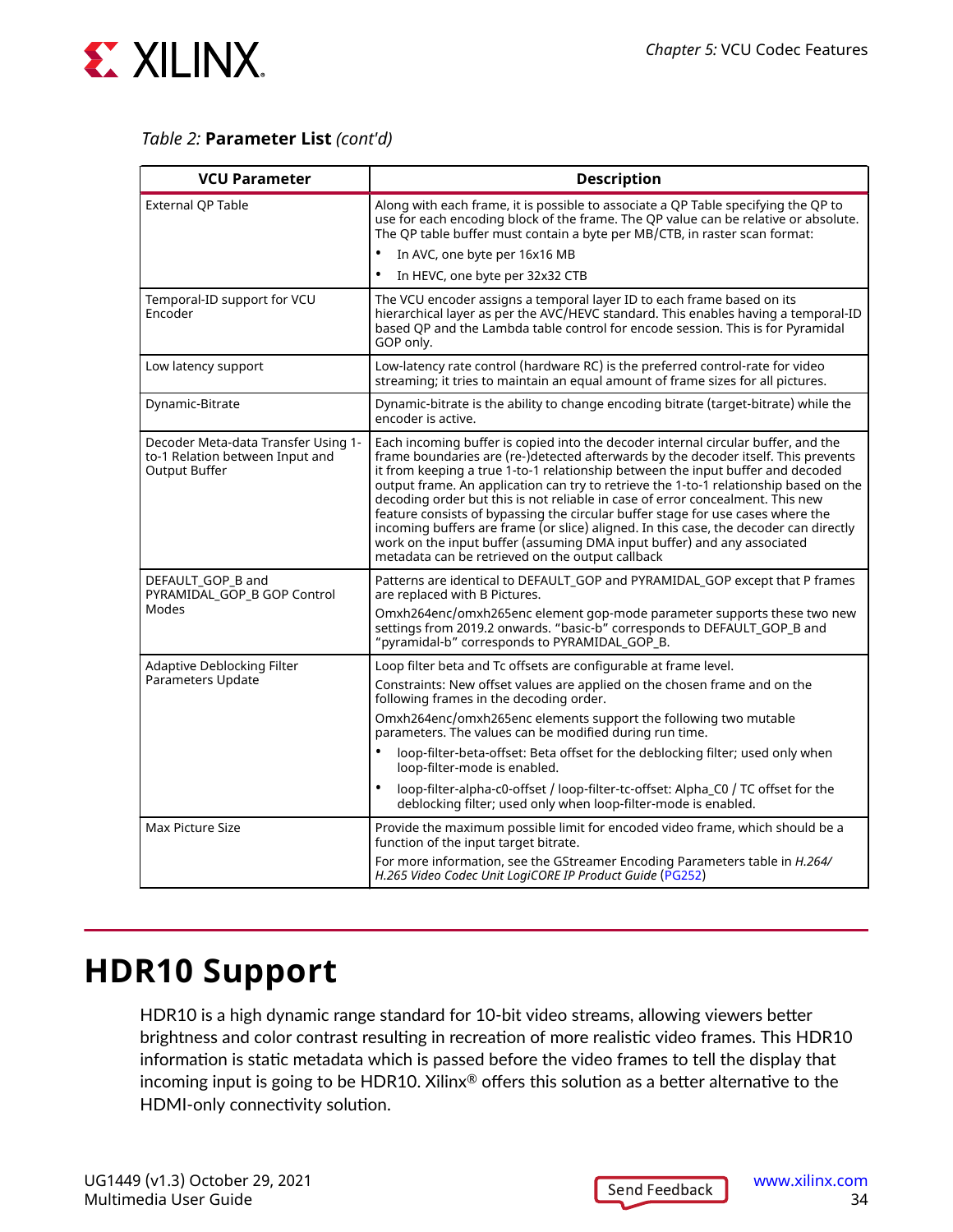<span id="page-34-0"></span>

Refer to *H.264/H.265 Video Codec Unit LogiCORE IP Product Guide* ([PG252](https://www.xilinx.com/cgi-bin/docs/rdoc?v=latest;d=pg252-vcu.pdf)) for how exactly HDR10 metadata is parsed by the Xilinx VCU software stack.

For more information, see the [PL DDR HDR10 HDMI Video Capture and Display](https://xilinx-wiki.atlassian.net/wiki/spaces/A/pages/2153742341) wiki page.

### **Dynamic Features**

The VCU encoder supports the following dynamic features.

### **Dynamic Feature Application**

Use [this application](https://github.com/Xilinx/gst-omx/blob/release-2020.2/examples/zynqultrascaleplus/test-vcu-encode.c) to set dynamic features.

### **Dynamic Bitrate**

The Dynamic bitrate feature is useful in the scenario where you have limited network bandwidth. In network congestion scenarios, having a static bitrate can cause frame drops because the network connection is unable to keep up and will drop frames to improve the stability of your stream. This feature allows you to adjust the encoder bitrate at run time.

Dynamic bitrate is useful for Video on Demand and Video Conferencing use cases.

For more information, see Dynamic Bitrate in *H.264/H.265 Video Codec Unit LogiCORE IP Product Guide* ([PG252](https://www.xilinx.com/cgi-bin/docs/rdoc?v=latest;d=pg252-vcu.pdf)).

### **Dynamic GOP**

The Dynamic group of pictures (GOP) feature allows you to resize the GOP length, GOP structure, number of B-frames, or force IDR pictures at run time. This feature helps improve visual quality if video complexity varies throughout a single stream.

Dynamic GOP is beneficial for video recording and streaming use cases.

For more information, see Dynamic GOP in *H.264/H.265 Video Codec Unit LogiCORE IP Product Guide* ([PG252](https://www.xilinx.com/cgi-bin/docs/rdoc?v=latest;d=pg252-vcu.pdf)).

#### **Dynamic Insertion of B-Frames**

Dynamic insertion of B-Frames is the ability to change the number of B-Frames in a GOP while the encoder is active. This feature improves visual quality and compression efficiency if video complexity changes within a single stream.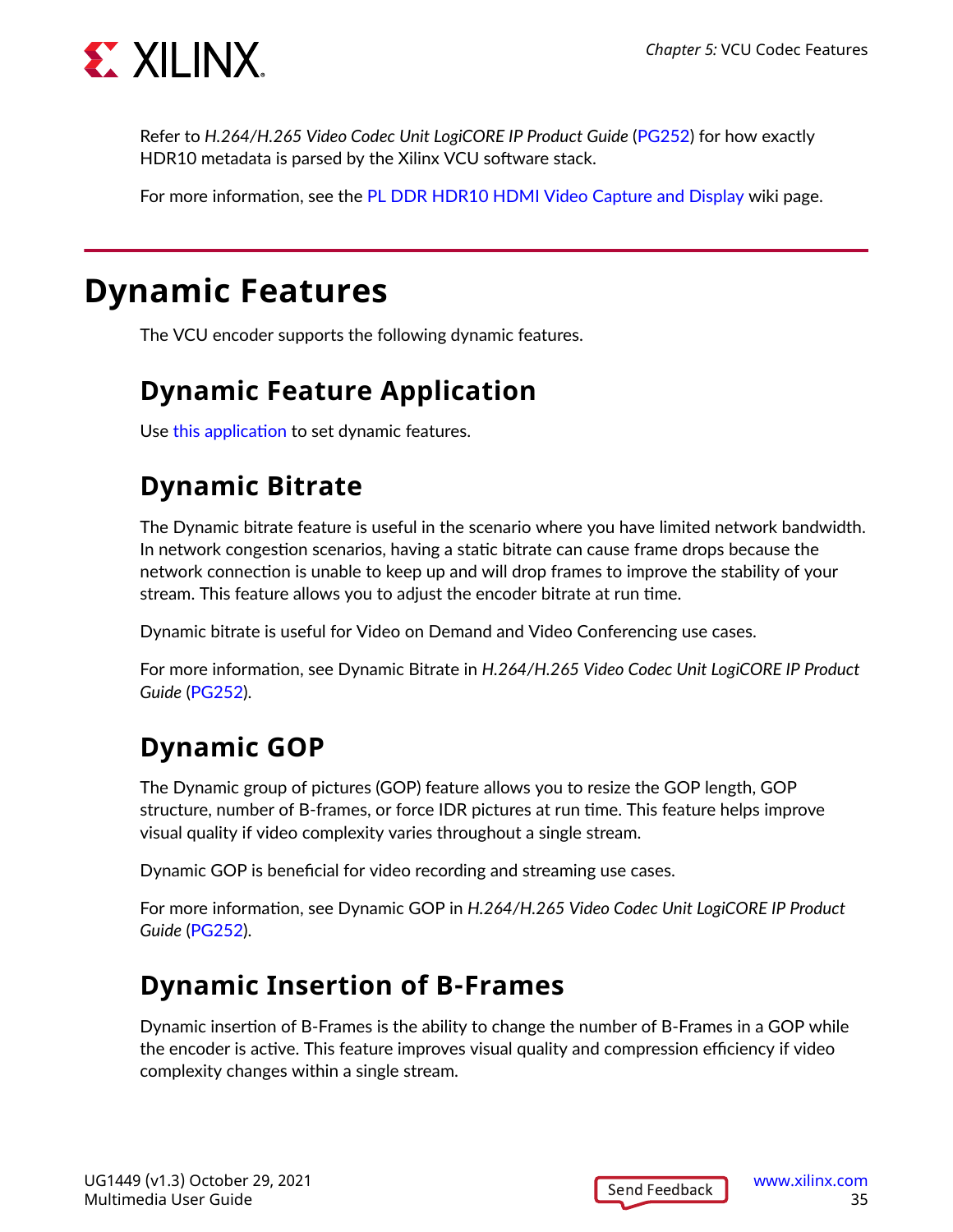

This is beneficial for video recording and streaming use cases.

For more information on Dynamic insertion of B-Frames, see Dynamic GOP in *H.264/H.265 Video Codec Unit LogiCORE IP Product Guide* ([PG252\)](https://www.xilinx.com/cgi-bin/docs/rdoc?v=latest;d=pg252-vcu.pdf).

### **Dynamic Insertion of Key-Frames**

Dynamic insertion of key-frames is the ability to insert Instantaneous Decoder Refresh (IDR) pictures while the encoder is active. This immediately re-syncs the decoder to stop any error propagation.

For more information on dynamic insertion of key-frames, see the Dynamic GOP section in *H.264/H.265 Video Codec Unit LogiCORE IP Product Guide* [\(PG252\)](https://www.xilinx.com/cgi-bin/docs/rdoc?v=latest;d=pg252-vcu.pdf).

### **Dynamic Insertion of Long Term Reference Frame**

The long term reference picture is an important encoding feature that improves compression efficiency and video quality. In case of videos with a static background, it allows encoding the background scene with high quality for better motion compensation. This feature can be used in video conferences and surveillance applications. This feature can also be used in packet loss scenarios where P-frame can be used instead of traditional intra-frame (I-frame) to reconstruct the frame.

For more information, see Long Term Reference Picture in *H.264/H.265 Video Codec Unit LogiCORE IP Product Guide* ([PG252\)](https://www.xilinx.com/cgi-bin/docs/rdoc?v=latest;d=pg252-vcu.pdf).

### **Dynamic ROI**

Dynamic ROI allows users to specify one or more region(s) of interest (ROI) encoding for a particular portion of a frame. This feature allows users to specify parameters which will affect visual quality of identified regions. These parameters can now be updated dynamically.

Dynamic ROI is useful for video conferencing and video surveillance.

For more information, see *H.264/H.265 Video Codec Unit LogiCORE IP Product Guide* [\(PG252](https://www.xilinx.com/cgi-bin/docs/rdoc?v=latest;d=pg252-vcu.pdf)).

### **Dynamic Scene Change**

Dynamic scene change is the ability to restart a GOP when a scene change has been detected by an application. This improves visual quality and compression efficiency for videos with frequent scene changes.

This feature is useful in video recording and streaming use-cases.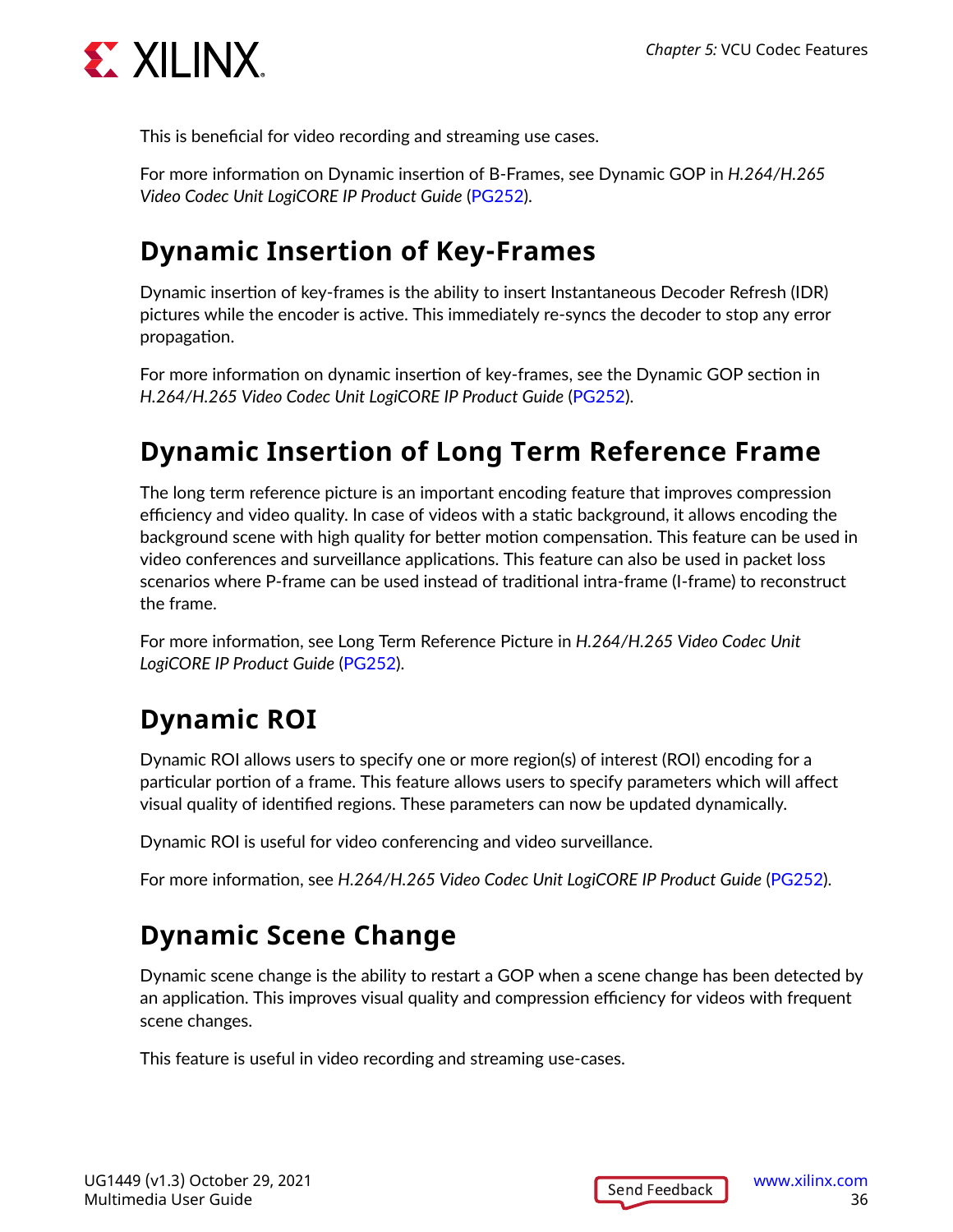

For more information, see Dynamic Scene Change in *H.264/H.265 Video Codec Unit LogiCORE IP Product Guide* [\(PG252\)](https://www.xilinx.com/cgi-bin/docs/rdoc?v=latest;d=pg252-vcu.pdf).

## **Dynamic Resolution Change**

Dynamic Resolution Change is a feature that allows users to adjust the resolution of their video content while the encoder is being utilized in active pipelines. This feature allows users to reduce the encoded resolution relative to when the pipeline was first defined. Generally a reduction in encoded resolution can result in encoded bitrate savings. This can be used to adjust video resolution to suit fluctuating network bandwidths.

This feature is useful in video streaming and video conferencing use-cases.

For more information, see Dynamic Resolution Change in *H.264/H.265 Video Codec Unit LogiCORE IP Product Guide* ([PG252\)](https://www.xilinx.com/cgi-bin/docs/rdoc?v=latest;d=pg252-vcu.pdf).

## **Dynamic Insertion of IDR for Pyramidal GOP Mode**

VCU encoder supports dynamically inserting IDR based on a user signal such as frame\_number for Default and Low delay P/B gop modes. This feature handles scene change detections better while in Pyramidal GOP mode.

## **GDR Support**

Gradual decoder refresh (GDR) helps the decoder refresh or start decoding without a full Intra-Frame. In GDR mode, the encoder will insert intra-encoded MB strips (horizontal or vertical) into inter frames. This additional data allows for decoders to refresh, enabling the decode of compressed streams even after streams have already started or are recovering from streams due to unreliable network conditions.

For more information, see GDR Intra Refresh in *H.264/H.265 Video Codec Unit LogiCORE IP Product Guide* [\(PG252\)](https://www.xilinx.com/cgi-bin/docs/rdoc?v=latest;d=pg252-vcu.pdf).

## **XAVC**

This proprietary new AVC profile from SONY is mainly used for video recording.

The VCU encoder can produce xAVC Intra or xAVC Long GOP bitstreams.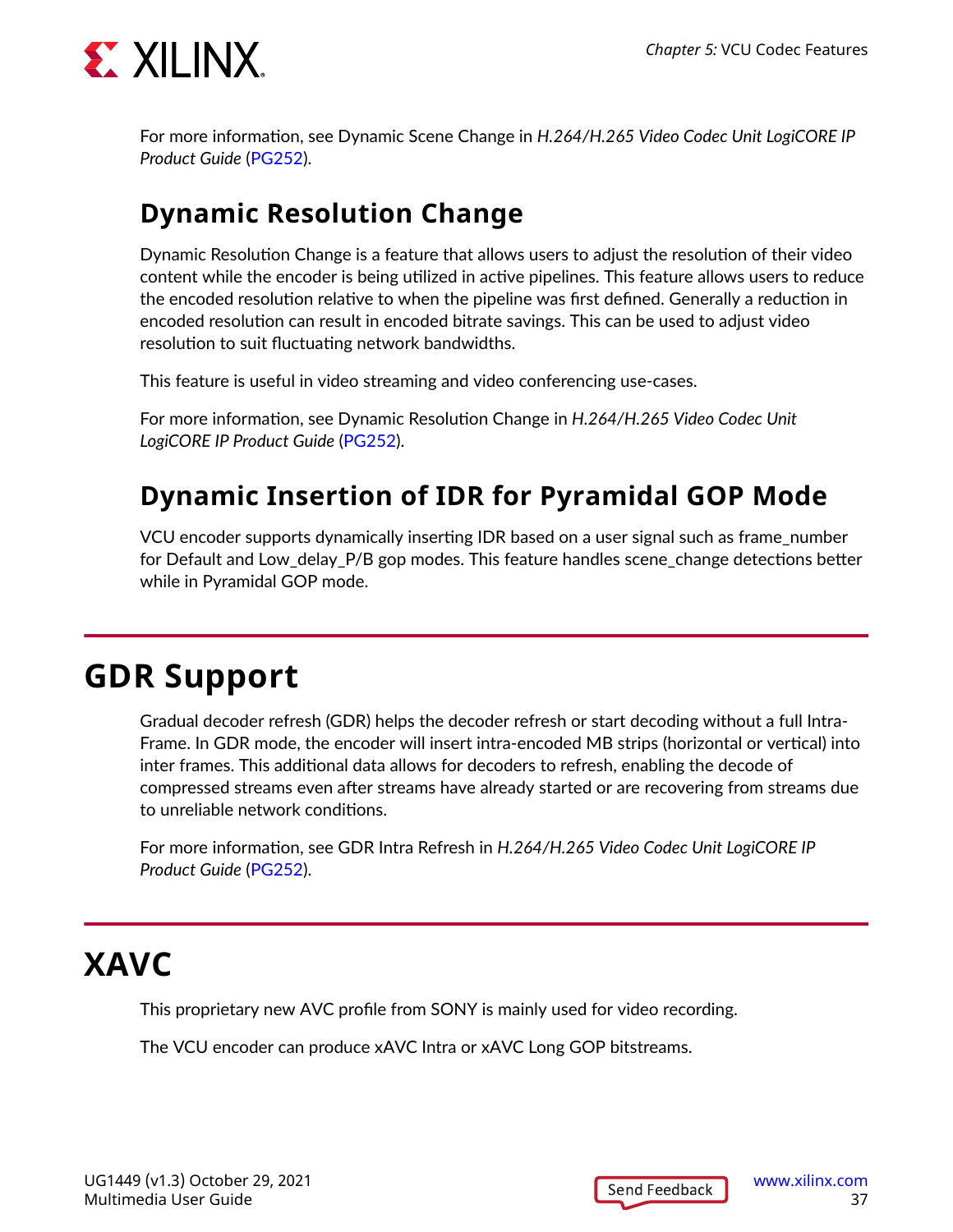

To use this profile, you need to provide the information required to create the XAVC bitstream, as mentioned in the specifications. For instance, you must provide at least the resolution, the framerate, and the clock ratio.

XAVC is mainly used as a video recording option in cameras.

For more information, see XAVC in *H.264/H.265 Video Codec Unit LogiCORE IP Product Guide* ([PG252\)](https://www.xilinx.com/cgi-bin/docs/rdoc?v=latest;d=pg252-vcu.pdf).

## **HLG Support**

HLG is a HDR standard that provides backwards compatibility with non-HDR monitors while achieving a wider color gamut for HDR monitors. Because HLG EOTF is similar to standard gamma functions, HLG streams look correct when played on SDR monitors. Meanwhile PQ EOTF streams will not be displayed properly and usually look washed out when played on a SDR monitor because the gamma and PQ curves are different. Unlike HDR10, HLG does not require any extra metadata with the video data. HLG streams consist of the HLG transfer characteristics/ EOTF and BT2020 color primaries and BT2020 color matrix.

For information on how HLG is processed by the software stack, see *H.264/H.265 Video Codec Unit LogiCORE IP Product Guide* [\(PG252\)](https://www.xilinx.com/cgi-bin/docs/rdoc?v=latest;d=pg252-vcu.pdf).

## **PCIe**

This design demonstrates the file-based VCU transcode, encode and decode capabilities over PCI Express® in Zynq UltraScale+ MPSoC EV devices.

This design supports AVC/HEVC video codec, the NV12, NV16, XV15, and XV20 video formats, and 4k and 1080p resolutions for encode/decode and transcode use cases.

## **Encode**

The host application reads an input  $\ldots$  yuv file from the host machine and sends it to the ZCU106 board, connected as an endpoint device to the PCIe slot of the host machine. The data received from the host is encoded with the provided encoder type. mpegtsmux is run using VCU hardware and it writes the encoded data back to the host machine in a  $.55$  file.

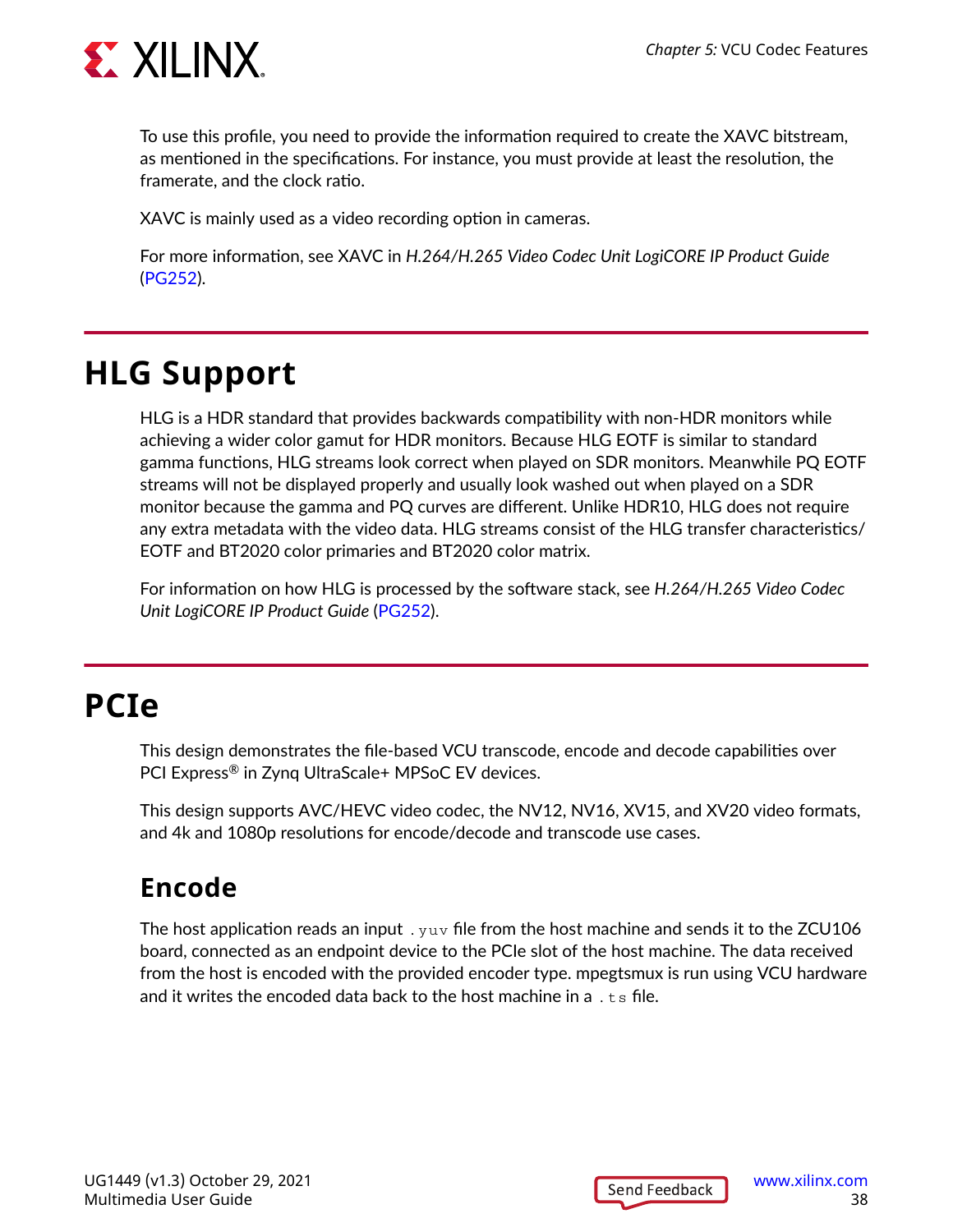

## **Decode**

The host application reads an input .  $mp4$  or . ts file from the host machine and sends it to the ZCU106 board, connected as an endpoint device to the PCIe slot of host machine. The data received from the host is decoded using VCU hardware. It then writes the decoded data back to the host machine in a  $.$  yuv file.

## **Transcode**

The host application reads an input  $\lceil \text{mp4 or} \rceil$  is file from the host machine and sends it to the ZCU106 board, connected as an endpoint device to the PCIe slot of the host machine. The data received from the host is decoded, then again encoded with the provided encoder type and mpegtsmux using VCU hardware. Transcoded data is written back to the host machine in a  $\pm$  ts file.

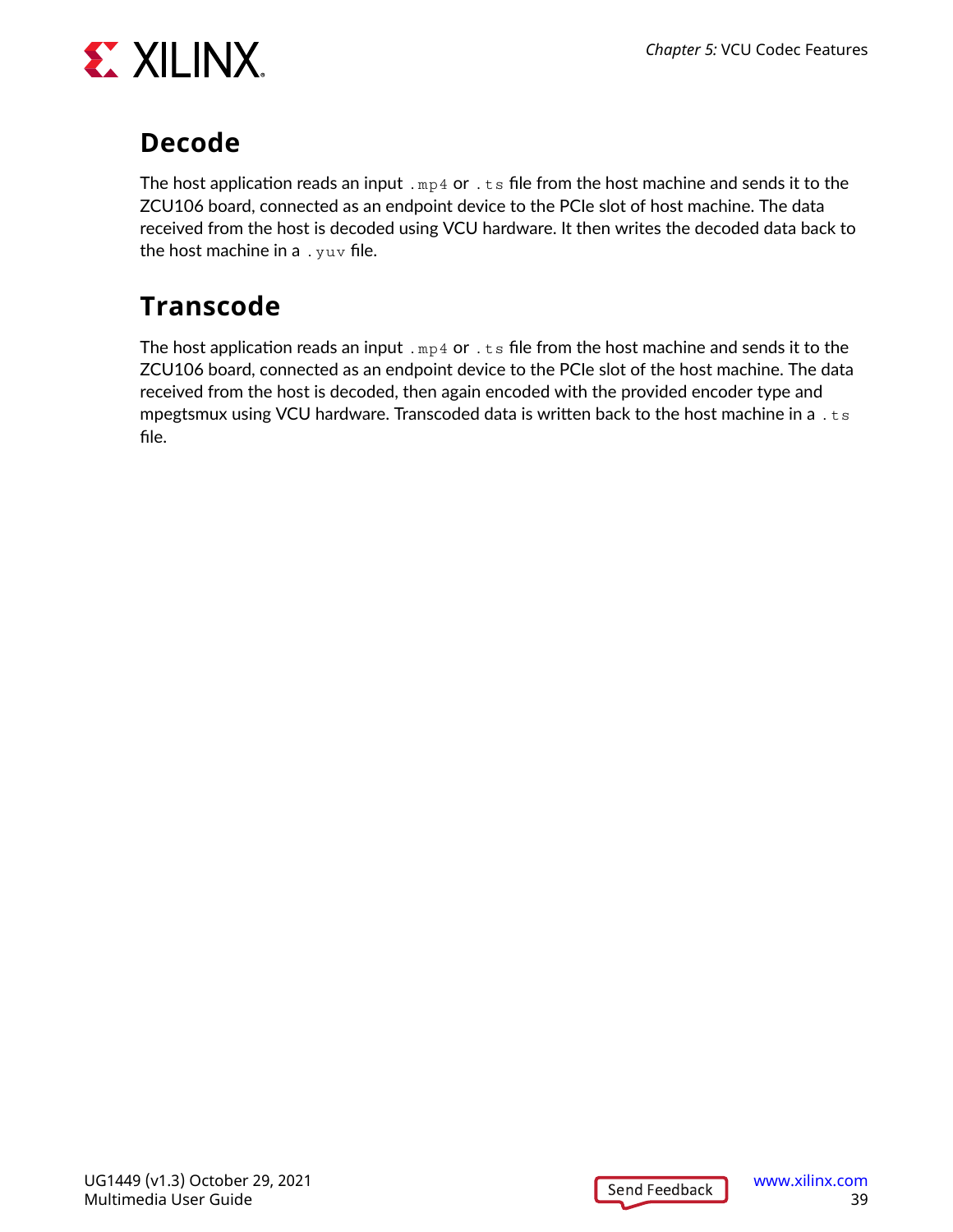

## *Chapter 6*

# GStreamer Multimedia Framework

GStreamer is a library for constructing graphs of media-handling components. The applications it supports range from simple playback, audio and video streaming, to complex audio (mixing) and video (non-linear editing) processing. Xilinx® has developed omx-based elements to enable users to easily create flexible audio and video processing pipelines in an open-source framework.

## **Install and Set Up Gstreamer**

To install Gstreamer-1.0 using PetaLinux, build the Linux image and boot image using the PetaLinux build tool.

For the PetaLinux installation steps, see *PetaLinux Tools Documentation: Reference Guide* ([UG1144\)](https://www.xilinx.com/cgi-bin/docs/rdoc?v=latest;d=ug1144-petalinux-tools-reference-guide.pdf).

## **Check Gstreamer Version**

Check the Gstreamer-1.0 version with the following command:

gst-inspect-1.0 –-version

The following table shows that list of  $gst-\text{om}x$  video decoders, included in Gstreamer-1.0:

#### *Table 3:* **gst-omx Video Decoders**

| <b>Decoder</b> | <b>Description</b>             |  |  |
|----------------|--------------------------------|--|--|
| l omxh265dec   | OpenMAX IL H.265 Video Decoder |  |  |
| l omxh264dec   | OpenMAX IL H.264 Video Decoder |  |  |

The following table shows that list of  $gst-omx$  video encoders, included in Gstreamer-1.0:

#### *Table 4:* **gst-omx Video Encoders**

| Encoder      | <b>Description</b>                  |  |  |
|--------------|-------------------------------------|--|--|
| l Omxh265enc | OpenMAX IL H.265/HEVC Video Encoder |  |  |
| l Omxh264enc | OpenMAX IL H.264/AVC Video Encoder  |  |  |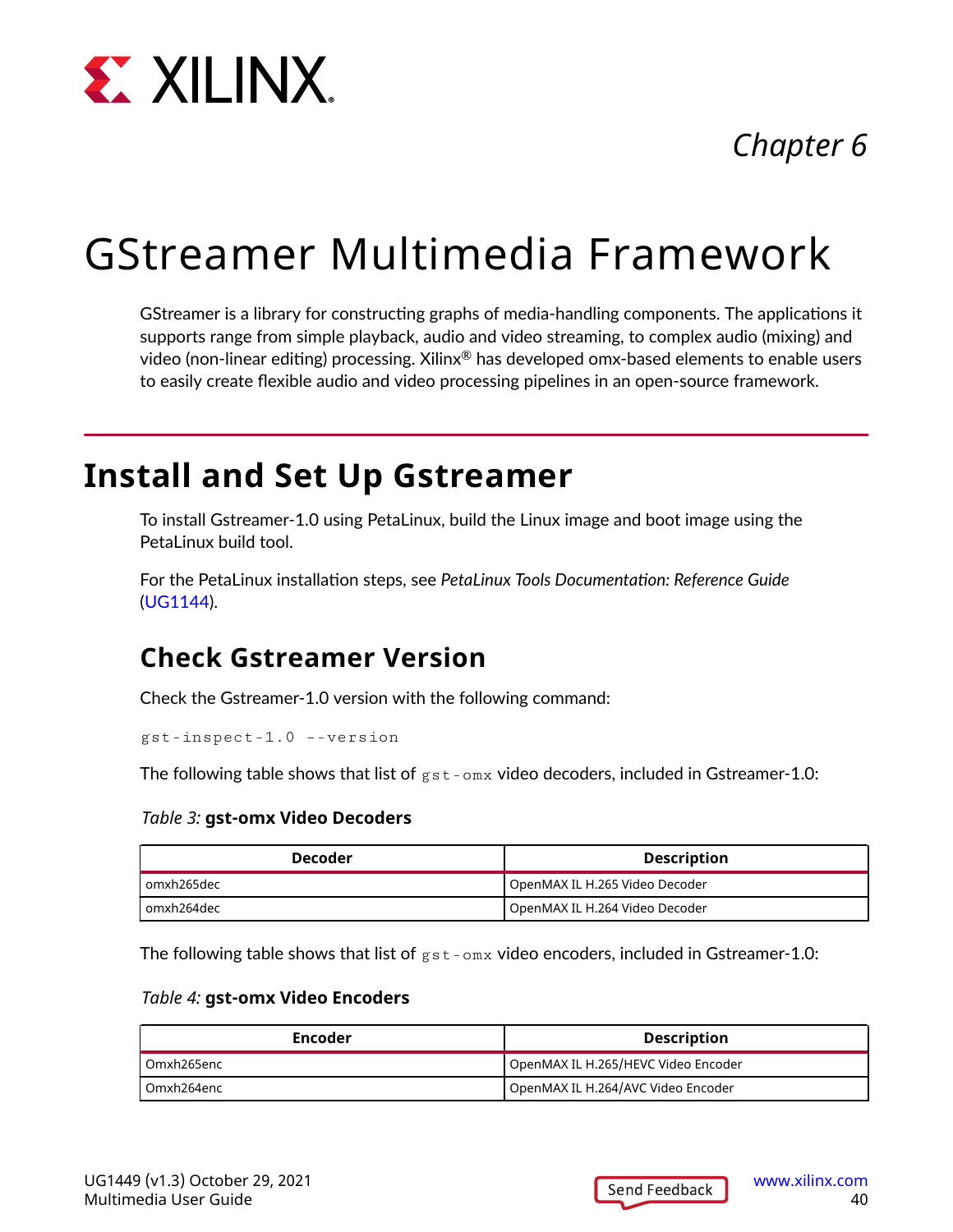

## **Pixel Format Support**

VCU supports the following pixel formats. These formats signify the memory layout of pixels. Each format applies at the encoder input and the decoder output side.

If a format is not supported between two elements, the cap (capability) negotiation fails and Gstreamer returns an error. In that case, use a video conversion element to perform format conversion from one format to another.

*Table 5:* **VCU Decoder Input and Output Format Table**

| Input for VCU decoder (encoded data) | <b>VCU decoded format</b> |
|--------------------------------------|---------------------------|
| AVC or HEVC 420, 8-bit               | <b>NV12</b>               |
| AVC or HEVC 422, 8-bit               | NV16                      |
| AVC or HEVC 420, 10-bit              | NV12 10LE32               |
| AVC or HEVC 422, 10-bit              | NV16 10LE32               |

*Note***:** Native output of VCU Decoder is always in semi-planar format.

For more details, see *H.264/H.265 Video Codec Unit LogiCORE IP Product Guide* [\(PG252](https://www.xilinx.com/cgi-bin/docs/rdoc?v=latest;d=pg252-vcu.pdf)).

## **GStreamer Plugins**

GStreamer is a library for constructing graphs of media-handling components. The applications it supports range from simple playback and audio/video streaming to complex audio (mixing) and video processing.

GStreamer uses a plug-in architecture which makes the most of GStreamer functionality implemented as shared libraries. The GStreamer base functionality contains functions for registering and loading plug-ins and for providing the fundamentals of all classes in the form of base classes. Plug-in libraries get dynamically loaded to support a wide spectrum of codecs, container formats, and input/output drivers.

The following table describes the plug-ins used in the GStreamer interface library.

| Plug-in   | <b>Description</b>                                                          |
|-----------|-----------------------------------------------------------------------------|
| l v4l2src | Use v4l2src to capture video from V4L2 devices like Xilinx HDMI-RX and TPG. |

#### *Table 6:* **Verified GStreamer Plug-ins**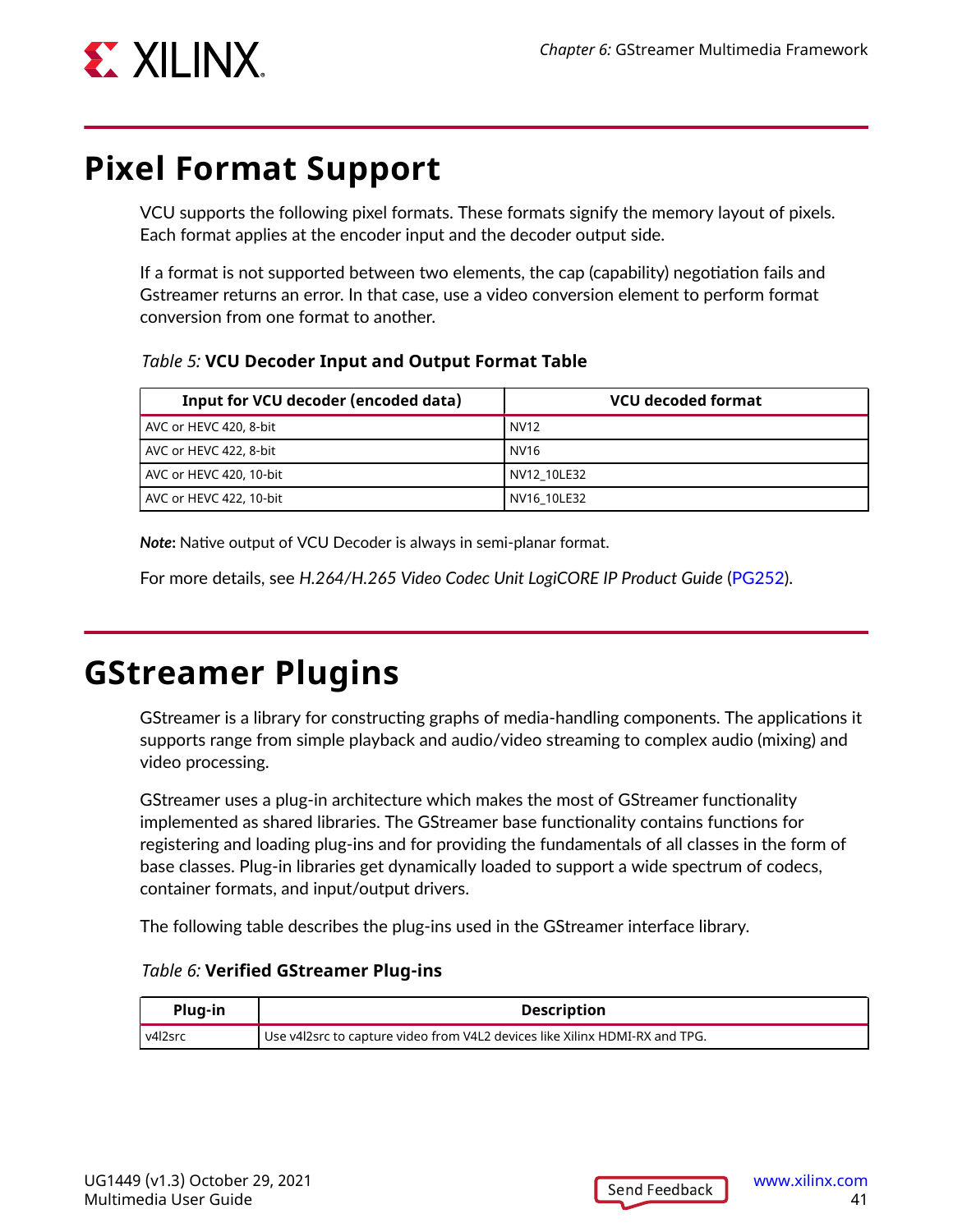

#### *Table 6:* **Verified GStreamer Plug-ins** *(cont'd)*

| Plug-in    | <b>Description</b>                                                                                                                                                     |  |  |  |
|------------|------------------------------------------------------------------------------------------------------------------------------------------------------------------------|--|--|--|
| kmssink    | The kmssink is a simple video sink that renders raw video frames directly in a plane of a DRM device.<br>Example pipeline:                                             |  |  |  |
|            | gst-launch-1.0 v412src ! "video/x-raw, format=NV12, width=3840,<br>height=2160" !kmssink                                                                               |  |  |  |
| h26xparse  | Parses a H.26x encoded stream.<br>Example pipeline:                                                                                                                    |  |  |  |
|            | gst-launch-1.0 filesrc location=/media/card/abc.mp4 ! qtdemux ! h26xparse !<br>omxh26xdec ! kmssink                                                                    |  |  |  |
| omxh26xdec | The omxh26xdec is a hardware-accelerated video decoder that decodes encoded video frames.<br>Example pipeline:                                                         |  |  |  |
|            | gst-launch-1.0 filesrc location=/media/card/abc.mp4 ! qtdemux ! h26xparse !<br>omxh26xdec ! kmssink                                                                    |  |  |  |
|            | This pipeline shows a .mp4 multiplexed file where the encoded format is h26x encoded video.                                                                            |  |  |  |
|            | Note: Use the omxh264dec for H264 decoding, and the omxh265dec for H265 decoding. h264parse<br>parses a H.264 encoded stream. h265parse parses a H.265 encoded stream. |  |  |  |
| omxh26xenc | The omxh26xenc is a hardware-accelerated video encoder that encodes raw video frames.<br>Example pipeline:                                                             |  |  |  |
|            | gst-launch-1.0 v412src ! omxh26xenc ! filesink location=out.h26x                                                                                                       |  |  |  |
|            | This pipeline shows the video captured from a V4L2 device that delivers raw data. The data is encoded<br>to the h26x encoded video type, and stored to a file.         |  |  |  |
|            | <b>Note:</b> Use the omxh264enc for H264 encoding, and the omxh265enc for H265 encoding.                                                                               |  |  |  |
| alsasrc    | Use the alsasrc plug-in to capture audio from audio devices such as Xilinx HDMI-RX.<br>Example pipeline:                                                               |  |  |  |
|            | gst-launch-1.0 alsasrc device=hw:1,1 ! queue ! audioconvert !<br>audioresample ! audio/x-raw, rate=48000, channels=2, format=S24_32LE<br>! alsasink device="hw:1,0"    |  |  |  |
|            | This pipeline shows that the audio captured from an ALSA source, plays on an ALSA sink.                                                                                |  |  |  |
| alsasink   | The alsasink is a simple audio sink that plays raw audio frames.<br>Example pipeline:                                                                                  |  |  |  |
|            | gst-launch-1.0 alsasrc device=hw:1,1 ! queue ! audioconvert !<br>audioresample ! audio/x-raw, rate=48000, channels=2, format=S24_32LE<br>! alsasink device="hw:1,0"    |  |  |  |
|            | This pipeline shows that the audio captured from the ALSA source, plays on an ALSA sink.                                                                               |  |  |  |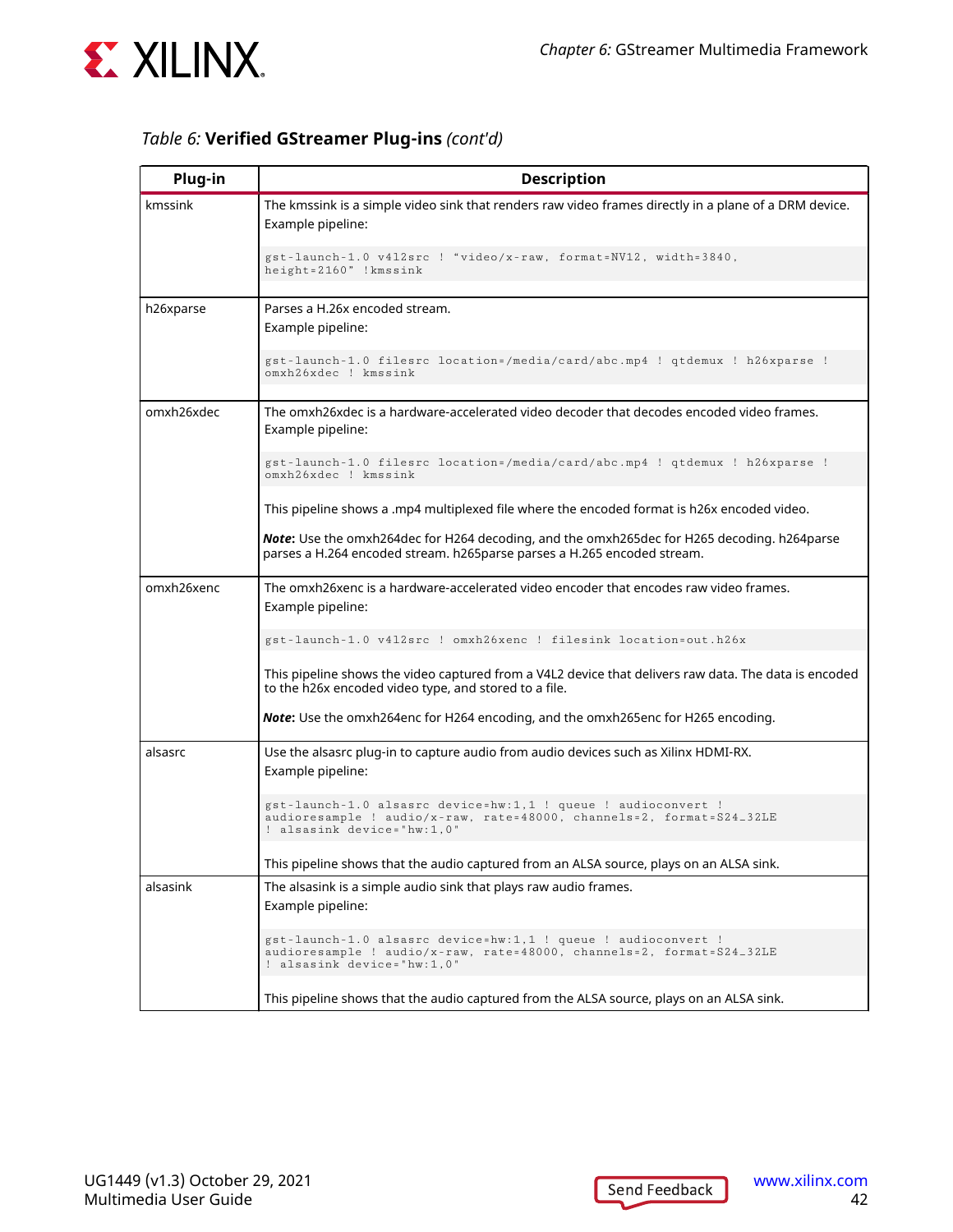

#### *Table 6:* **Verified GStreamer Plug-ins** *(cont'd)*

| Plug-in           | <b>Description</b>                                                                                                                                                                                                                                                                                                                                                                      |
|-------------------|-----------------------------------------------------------------------------------------------------------------------------------------------------------------------------------------------------------------------------------------------------------------------------------------------------------------------------------------------------------------------------------------|
| faad <sup>1</sup> | Decoder faad is an audio decoder that decodes encoded audio frames.<br>Example pipeline:                                                                                                                                                                                                                                                                                                |
|                   | gst-launch-1.0 filesrc location=out.ts ! tsdemux ! aacparse ! faad !<br>audioconvert ! audioresample ! audio/x-raw, rate=48000, channels=2,<br>format=S24_32LE ! alsasink device="hw:1,0"                                                                                                                                                                                               |
|                   | This pipeline shows $a \cdot ts$ multiplexed file where the encoded format is aac encoded audio. The data is<br>decoded and played on an ALSA sink device.                                                                                                                                                                                                                              |
| faac <sup>1</sup> | The faac is an audio encoder that encodes raw audio frames.<br>Example pipeline:                                                                                                                                                                                                                                                                                                        |
|                   | gst-launch-1.0 alsasrc device=hw:1,1 num-buffers=500 !<br>audio/x-raw, format=S24_32LE, rate=48000, channels=2 ! queue ! audioconvert !<br>audioresample ! faac ! aacparse ! mpegtsmux ! filesink location=out.ts                                                                                                                                                                       |
|                   | This pipeline shows the audio captured from an ALSA device that delivers raw data. The data is<br>encoded to aac format and stored to a file.                                                                                                                                                                                                                                           |
| xilinxscd         | The xilinxscd is hardware-accelerated IP that enables detection of scene change in a video stream.<br>This plugin generates upstream events whenever there is scene change in an incoming video stream<br>so the encoder can insert an Intra frame to improve video quality.<br>Example pipeline:                                                                                       |
|                   | gst-launch-1.0 -v v412src ! video/x-raw, width=3840, height=2160,<br>format=NV12, framerate=60/1 ! xilinxscdio-mode=5 ! omxh26xenc !<br>filesink location=/run/out.h26x                                                                                                                                                                                                                 |
|                   | This pipeline shows the video captured from a V4L2 device that delivers raw data. This raw data is<br>passed through the xilinxscd plugin which analyzes the stream in runtime and provides an event to<br>the encoder that determines whether or not a scene change is detected in a video stream. The<br>encoder uses this information to insert an I-frame in an encoded bit-stream. |
|                   | <b>Note:</b> Use the omxh264enc for H264 encoding, and the omxh265enc for H265 encoding.                                                                                                                                                                                                                                                                                                |
| appsrc            | The appsrc element can be used by applications to insert data into a GStreamer pipeline. Unlike most<br>GStreamer elements, appsrc provides external API functions.                                                                                                                                                                                                                     |
| appsink           | The appsink is a sink plugin that supports many different methods, enabling the application to<br>manage the GStreamer data in a pipeline. Unlike most GStreamer elements, appsink provides external<br>API functions.                                                                                                                                                                  |
| queue             | Queues data until one of the limits specified by the max-size-buffers, max-size-bytes, or max-<br>size-time properties has been reached                                                                                                                                                                                                                                                 |

**Notes:**

1. The faac/faad plugin is not actively maintained in the community. For higher audio quality and less noise, Opus Codec (opusenc/opusdec) is an alternative.

For more details, see *H.264/H.265 Video Codec Unit LogiCORE IP Product Guide* [\(PG252](https://www.xilinx.com/cgi-bin/docs/rdoc?v=latest;d=pg252-vcu.pdf)).

## **Raw Use Case**

For RAW video stream only: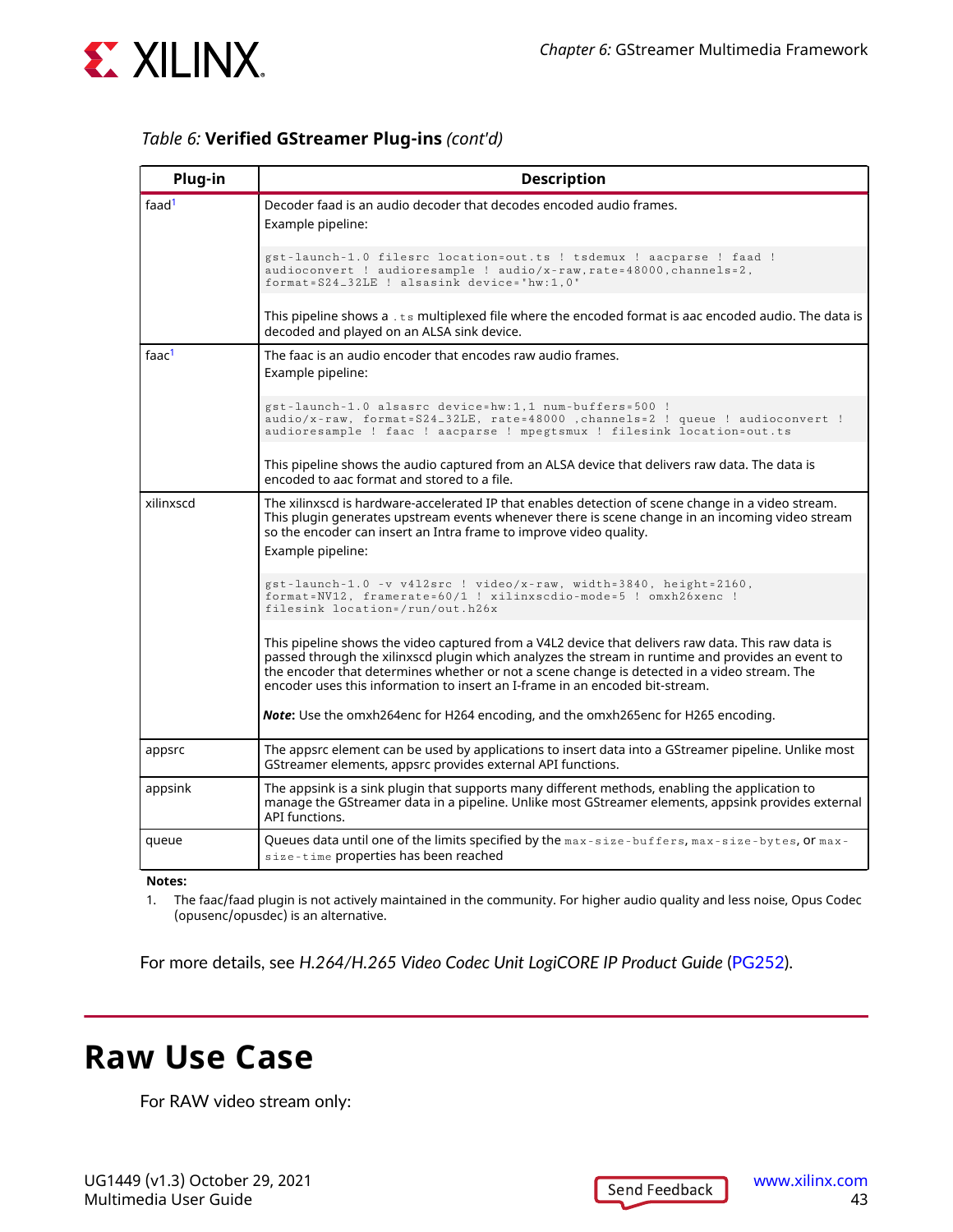

Use the following pipeline to play a raw video stream captured from an input source device:

```
gst-launch-1.0 v4l2src device=/dev/video0 io-mode=4 ! \
video/x-raw, width=3840, height=2160, format=NV12, framerate=60/1 ! \
queue ! kmssink bus-id="a0070000.v_mix"
```
In the preceding example, the live source device link is present under the  $/\text{dev}$  directory. Video stream resolution is 4kp and 60fps. Video stream color format is NV12.

For RAW video and audio stream:

Use the following pipeline to play raw video and audio captured from the input source device:

```
gst-launch-1.0 v4l2src device=/dev/video0 io-mode=4 ! video/x-raw, 
width=3840, height=2160, format=NV12, framerate=60/1 ! \setminusqueue max-size-bytes=0 ! kmssink bus-id="a0070000.v_mix" alsasrc 
device=hw:2,1 ! \
audio/x-raw, rate=48000, channels=2, format=S24_32LE ! \setminusaudioconvert ! audioresample ! \
audio/x-raw, rate=48000, channels=2, format=S24_32LE ! \setminusqueue ! alsasink device="hw:2,0"
```
The preceding example shows that video and audio can be captured using a single gstreamer pipeline. Audio capture device is hw:2,1 and playback device is hw:2,0. For video stream, the pipeline remains the same as the previous example.

## **Decode/Encode Example**

#### **Video Decode Using Gstreamer-1.0**

The following example shows how to decode an input file with H.265 (HEVC) video format using Gstreamer-1.0.

The file is present in the SD Card, the format is mp4, and the encoded video format is H265.

```
gst-launch-1.0 filesrc location="/media/card/input-file.mp4" ! \
qtdemux name=demux demux.video_0 ! h265parse ! video/x-h265 ! omxh265dec ! \
queue max-size-bytes=0 ! fakevideosink
```
*Note***:** To decode a file in H264(AVC) video format, replace the h265 elements with h264.

#### **Video Encode Using Gstreamer-1.0**

The following example shows how to encode a captured stream of input source device with H265 (HEVC) video format using Gstreamer-1.0.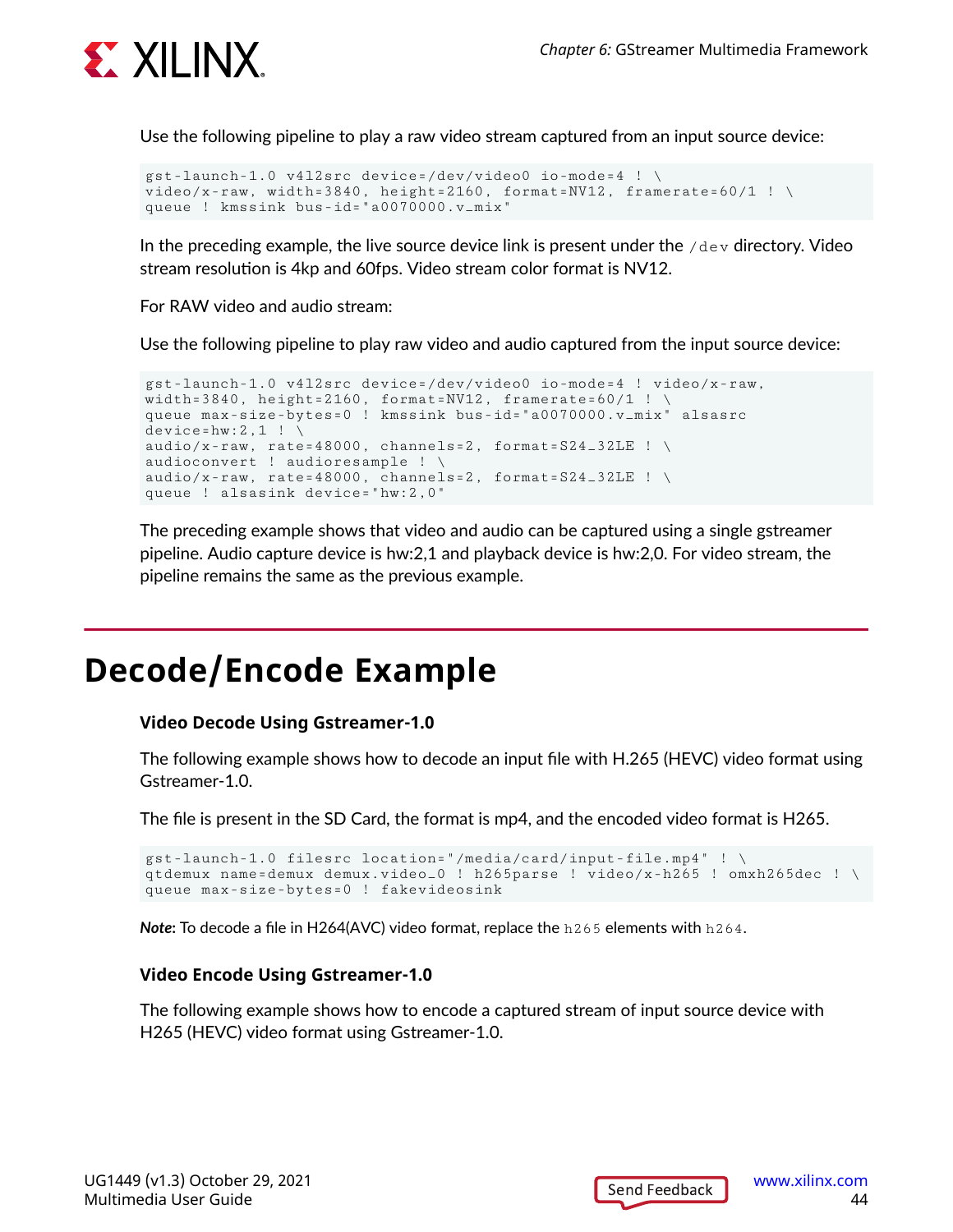

The input stream is a live source (for example, HDMI-Rx or MIPI camera) and is present under the  $/$ dev directory. The encoded video format is H265, color format is NV12, and resolution is 4kp at 60fps.

```
gst-launch-1.0 v4l2src io-mode=4 device=/dev/video0 ! \
video/x-raw, width=3840, height=2160, framerate=60/1, format=NV12 ! \
omxh265enc ! video/x-h265 ! fakesink
```
*Note***:** To encode a video stream in H264 (AVC) video format, replace the h265 elements with h264.

## **Camera Interface and Support**

Gstreamer-1.0 supports the following camera interfaces.

#### **CSI Cameras**

- ZCU106 currently supports only 1 CSI Camera
- LI-IMX274MIPI-FMC image sensor daughter card
- CSI camera supports the following image resolutions:
	- 3840x2160
	- 1920x1080
	- 1280x720

## **AppSrc and AppSink Application**

Appsrc allows the application to feed buffers to a pipeline. Applications can use the  $\mathtt{appsrc}$ element to insert data into a GStreamer pipeline. Unlike most GStreamer elements, Appsrc provides external API functions.

Appsink allows the application to get access to the raw buffer from the GStreamer pipeline. Appsink is a sink plugin that supports various methods for helping the application get a handle on the GStreamer data in a pipeline. Unlike most GStreamer elements, Appsink provides external API functions.

For an example, see [this application](https://github.com/Xilinx/gst-omx/blob/release-2020.2/examples/zynqultrascaleplus/zynqmp_appsrc_appsink_transcode.c).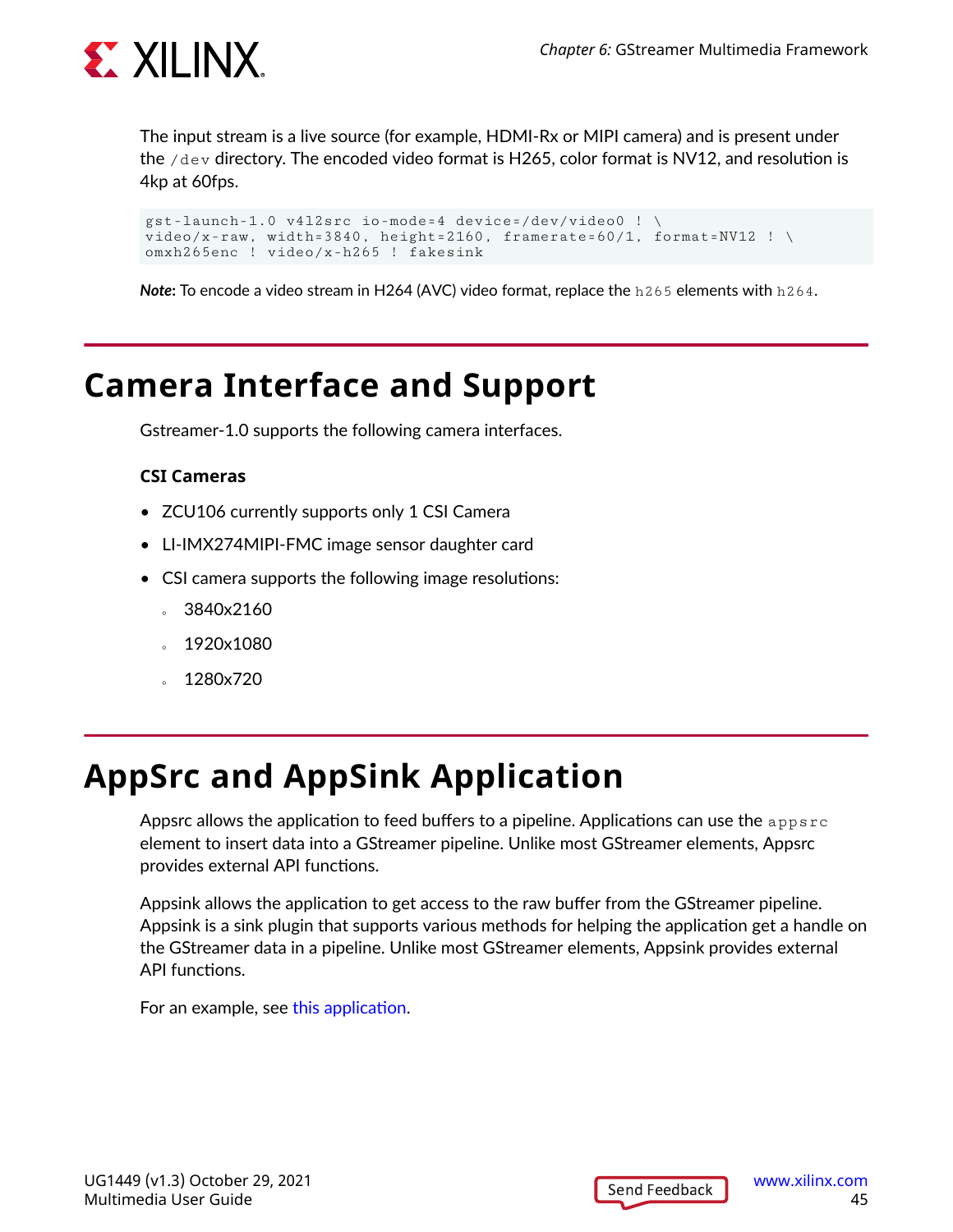

## **Video Pipelines**

A video pipeline consists of three elements:

- 1. A live-capture/file-src element receives frames either from an external source, or produces video frames internally. The captured video frames are written to memory.
- 2. A processing element reads video frames from memory, performs certain processing, and then writes the processed frames back to memory.
- 3. A display element reads video frames from memory and sends the frames to a sink. In cases where the sink is displayed, this pipeline is also referred to as display pipeline.

## **File Playback**

Use the following static pipelines to perform local file playback using Gstreamer-1.0.

- Static pipelines for file playback using Gstreamer-1.0
	- To play a Transport Stream (TS) file with only the video stream:

```
gst-launch-1.0 filesrc location=/media/card/abc.ts ! tsdemux ! \
queue ! h265parse ! omxh265dec ! kmssink bus-id=a0070000.v_mix
```
In this example, the file is present in the SD card, the container format is TS, and the encoded video format is H265.

To play a TS file with both the video and audio streams:

```
gst-launch-1.0 filesrc location=/media/card/abc.ts ! \
tsdemux name=demux ! queue ! h265parse ! omxh265dec ! queue max-size-
bytes=0 ! \setminuskmssink bus-id=a0070000.v_mix sync=true demux. ! queue ! faad ! 
audioconvert ! \
audio/x-raw, rate=48000, channels=2, format=S24_32LE ! alsasink 
device=hw:2,0
```
In this example, the file is present in the SD Card, the container format is TS, and the encoded video format is H265. The encoded audio stream is AAC, with a sample rate of 48000 (48kHz) and audio format of S24\_32LE. Audio playback device is hw:2,0.

• Dynamic pipeline for file playback using Gstreamer-1.0

GStreamer also provides uridecodebin, a basic media-playback plugin that automatically takes care of most playback details. The following example shows how to play any file if the necessary demuxing and decoding plugins are installed.

To play a TS file containing only the video stream:

```
gst-launch-1.0 uridecodebinuri=file:///media/card/abc.ts ! \
queue ! kmssink bus-id=a0070000.v_mix
```
This example shows that the file is present in the SD Card.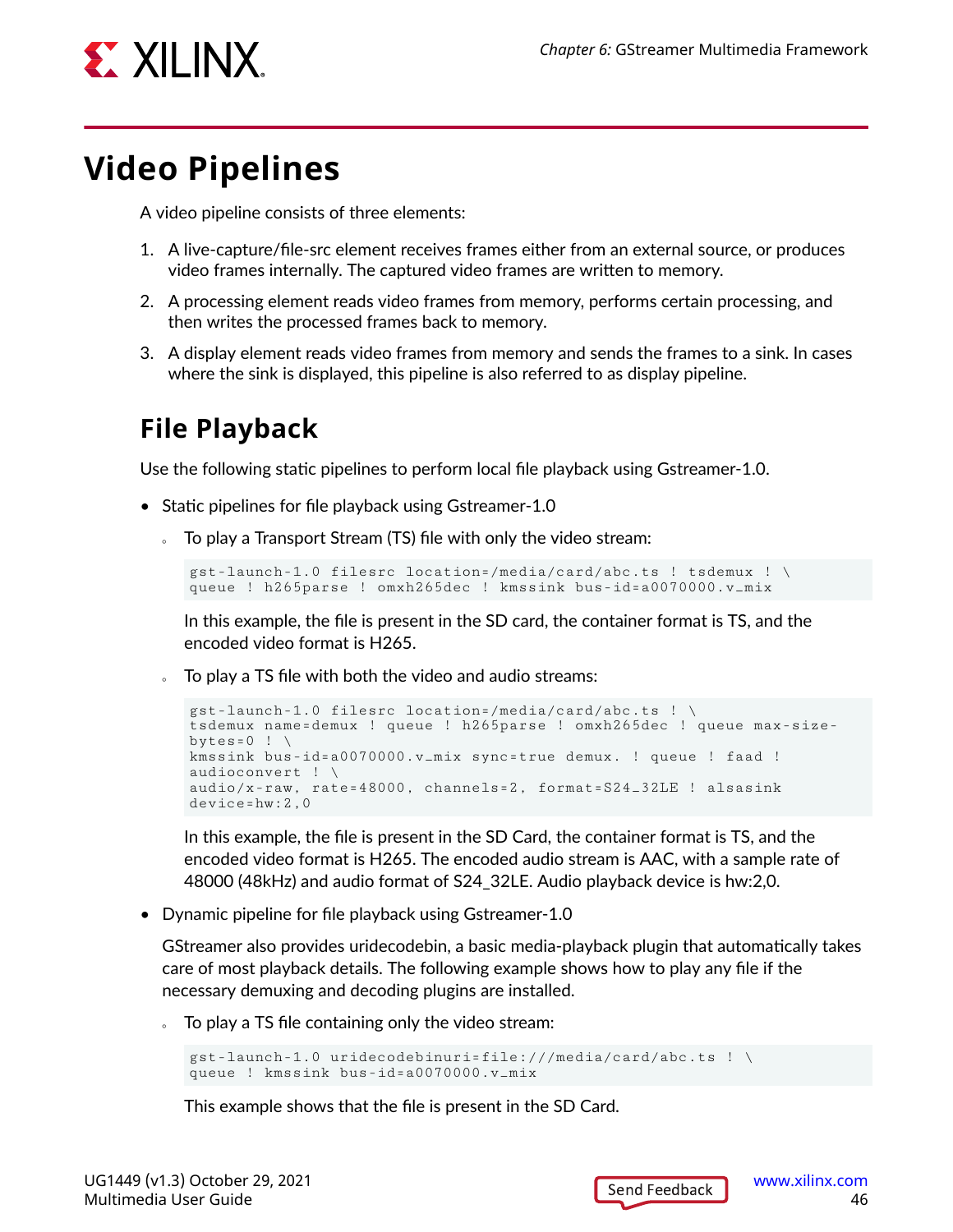

• To play a TS file containing both the video and the audio streams:

```
gst-launch-1.0 uridecodebinuri="file:///media/card/test.ts" name=decode ! 
\backslashqueue max-size-bytes=0 ! kmssink bus-id="a0070000.v_mix" decode. ! \
audioconvert ! audioresample ! audio/x-raw, rate=48000, channels=2, 
format=S24-32LE ! \
queue ! alsasink device="hw:2,0"
```
## **Recording**

Use the following pipelines to record video from an input source to the required file format.

• To record only the video stream:

```
gst-launch-1.0 v4l2src device=/dev/video0 io-mode=4 ! \
video/x-raw,format=NV12,width=3840,height=2160,framerate=60/1 ! \
omxh265enc qp-mode=auto gop-mode=basic gop-length=60 b-frames=0 \
target-bitrate=60000 num-slices=8 control-rate=constant prefetch-
buffer = true \ \ \ \ \ \low-bandwidth=false filler-data=true cpb-size=1000 initial-delay=500 ! \
queue ! video/x-h265, profile=main, alignment=au ! mpegtsmux alignment=7 
name=mux ! \
filesink location="/run/media/sda/test.ts"
```
This example shows that the live source device link is present under the  $/$ dev directory. Encoded video format is H265 and color format is NV12. Video stream resolution is 4k and 60fps. The record file  $test.ts$  is present in SATA drive in TS file format.

*Note***:**

- 1. For input source with 1080p@60 resolution, replace width and height with 1920 and 1080 respectively. Frame rate can also be changed to 30.
- 2. To encode input stream into H264 video format, replace h265 in the above pipeline with h264.
- To record both the video and audio stream:

The following pipeline can be used to record video with audio from an input source to the required file format.

```
gst-launch-1.0 v4l2src device=/dev/video0 io-mode=4 ! \
video/x-raw, format=NV12, width=3840, height=2160, framerate=60/1 ! \
omxh265enc qp-mode=auto gop-mode=basic gop-length=60 b-frames=0 \
target-bitrate=60000 num-slices=8 control-rate=constant prefetch-
buffer=true \
low-bandwidth=false filler-data=true cpb-size=1000 initial-delay=500 ! \
video/x-h265, profile=main, alignment=au ! queue ! mux. alsasrc 
device=hw:2,1 ! \setminusaudio/x-raw, format=S24_32LE, rate=48000, channels=2 ! queue ! \setminusaudioconvert ! audioresample ! faac ! aacparse ! mpegtsmux name=mux ! \
filesink location="/run/media/sda/test.ts"
```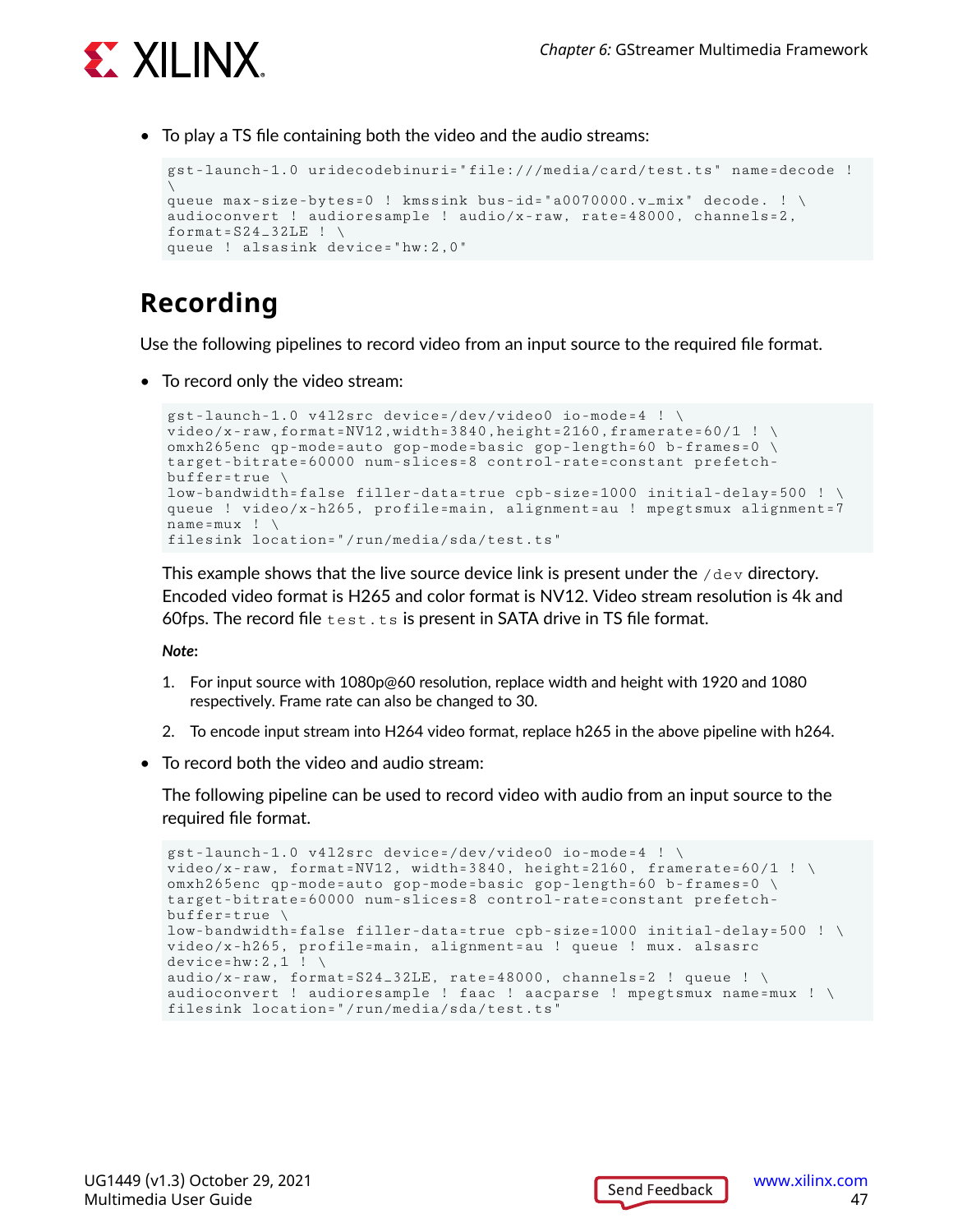

In this example, video and audio can be encoded using a single gstreamer pipeline to record into a single file. Encoded audio stream is AAC. Audio capture device is hw:2,1 and record file test.ts is present in SATA. For video encoding, the pipeline remains the same as the previous example.

## **Streaming Out Using RTP Unicast Example**

• For only a video stream out:

Use the following pipeline to send a video stream of input source, from one device to another device on the same network.

```
gst-launch-1.0 v4l2src device=/dev/video0 io-mode=4 ! \
video/x-raw, format=NV12, width=3840, height=2160, framerate=60/1 ! \
omxh265enc qp-mode=auto gop-mode=basic gop-length=60 b-frames=0 \
target-bitrate=60000 num-slices=8 control-rate=constant prefetch-
buffer = true \ \ \ \ \ \low-bandwidth=false filler-data=true cpb-size=1000 initial-delay=500 \
periodicity-idr=60 ! video/x-h265, profile=main, alignment=au ! \
queue ! mpegtsmux alignment=7 name=mux ! rtpmp2tpay ! \
udpsink host=192.168.25.89 port=5004
```
This example shows that video streamed out from one device (server) to another device (client) on the same network. Encoded video format is H265 and color format is NV12.Video stream resolution is 4kp with 60fps, and bitrate is 60 Mb/s. Server sends the video stream to the client host device with IP Address 192.168.25.89 on port 5004.

*Note***:** Replace host IP address as per IP configuration of the client device.

• For both video and audio stream out:

Use the following pipeline to send both video and audio stream of input source, from one device to another device on the same network.

```
gst-launch-1.0 v4l2src device=/dev/video0 io-mode=4 ! \
video/x-raw, format=NV12, width=3840, height=2160, framerate=60/1 \setminus! omxh265enc qp-mode=auto gop-mode=basic gop-length=60 b-frames=0 \
target-bitrate=60000 num-slices=8 control-rate=constant \
prefetch-buffer=true low-bandwidth=false filler-data=true \
cpb-size=1000 initial-delay=500 periodicity-idr=60 ! video/x-h265, \
profile=main, alignment=au ! queue ! mux. alsasrc device=hw:2,1 \
provide-clock=false ! audio/x-raw, format=S24_32LE, rate=48000, \
channels=2 ! queue ! audioconvert ! audioresample ! opusenc \
! opusparse ! mpegtsmux name=mux ! rtpmp2tpay \
! udpsink host=192.168.25.89 port=5004
```
This example shows that video and audio can be streamed out using a single gstreamer pipeline. Encoded audio is in Opus. Audio and video is streamed out simultaneously. For video stream-out, the pipeline remains the same as in the previous example.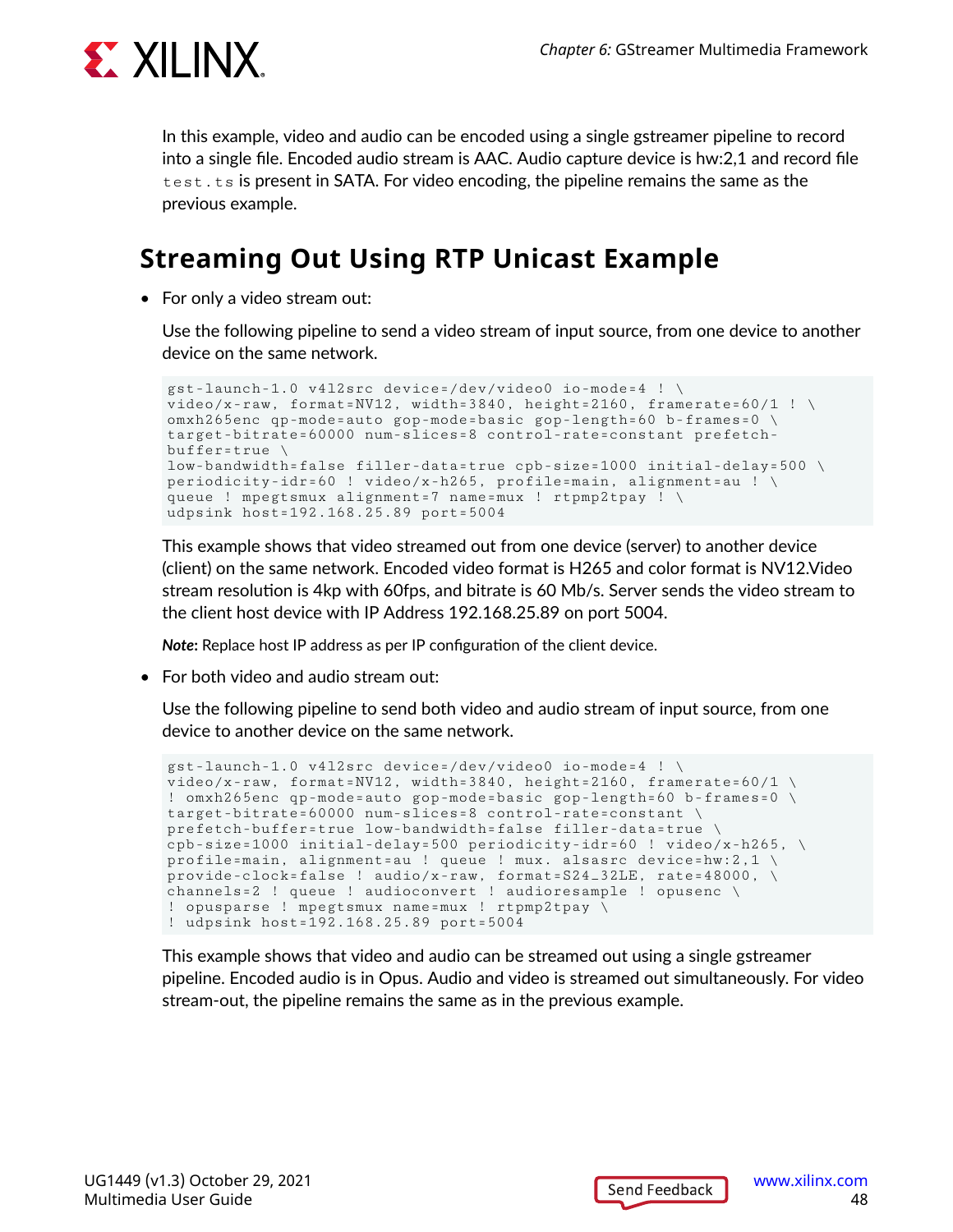

### **Streaming In**

- Static pipelines for stream-in using Gstreamer-1.0
	- For video stream in only:

The following pipeline can be used to receive the video stream from another device (server), to the host device on the same network.

```
gst-launch-1.0 udpsrc port=5004 buffer-size=60000000 \
caps="application/x-rtp, clock-rate=90000" ! \setminusrtpjitterbuffer latency=1000 ! rtpmp2tdepay ! tsparse ! \
video/mpegts ! tsdemux name=demux ! queue ! h265parse ! \
video/x-h265, profile=main, alignment=au ! \
omxh265dec internal-entropy-buffers=5 low-latency=0 ! \
queue max-size-bytes=0 ! kmssink bus-id="a0070000.v_mix"
```
In this example, the encoded video format is H265. Stream in at client device occurs on port 5004 over the UDP protocol.

For video and audio stream in:

Use the following pipeline to receive video and audio stream from another device (server), to the host device on the same network.

```
gst-launch-1.0 udpsrc port=5004 buffer-size=60000000 \
caps="application/x-rtp, clock-rate=90000" ! rtpjitterbuffer \
latency=1000 ! rtpmp2tdepay ! tsparse ! video/mpegts \
! tsdemux name=demux demux. ! queue ! h265parse ! video/x-h265, \
profile=main, alignment=au ! omxh265dec internal-entropy-buffers=5 \
low-latency=0 ! queue max-size-bytes=0 \
! kmssink bus-id="a0070000.v_mix" demux. ! queue \
! opusparse ! opusdec ! audioconvert ! audioresample \
! audio/x-raw, rate=48000, channels=2, \setminusformat=S24_32LE ! alsasink device="hw:2,0"
```
In this example, the encoded video format is H265. Stream in at client device occurs on port 5004 over the UDP protocol. Audio playback device is hw:2,0. For video stream-in, the pipeline remains the same as in the previous example.

- Dynamic pipelines for stream-in using Gstreamer-1.0
	- For video stream-in:

```
gst-launch-1.0 uridecodebinuri=udp://192.168.25.89:5004 ! kmssink bus-
id=a0070000.v_mix
```
For both video and audio stream-in:

```
gst-launch-1.0 uridecodebinuri=udp://192.168.25.89:5004 
name=demuxdemux. ! \
queue ! kmssink bus-id=a0070000.v_mix demux. ! queue ! \
audioconvert ! audioresample ! \
audio/x-raw, rate=48000, channnels=2, format=S24_32LE ! \setminusalsasink device="hw:2,0"
```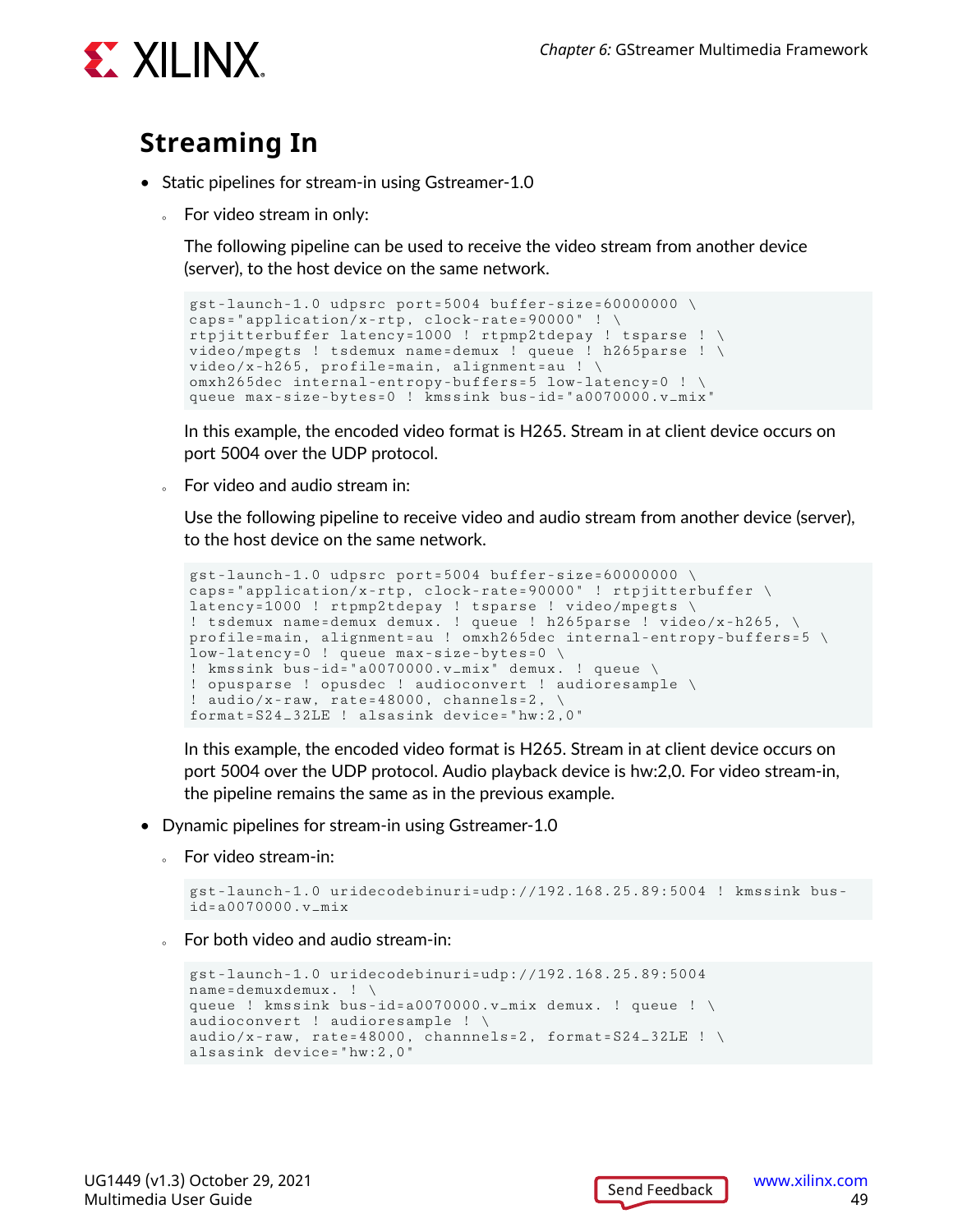

### **Low Latency and Xilinx Low Latency**

For a real-time experience, use low-latency and Xilinx low-latency use cases in video conferencing and broadcasting.

#### **Low-Latency**

The frame is divided into multiple slices; the VCU encoder output and decoder input are processed in slice mode. The VCU Encoder input and Decoder output still works in frame mode. The VCU encoder generates a slice done interrupt at every end of the slice and outputs stream buffer for slice, and is available immediately for next element processing. Therefore, with multiple slices it is possible to reduce VCU processing latency from one frame to one-frame/num-slices. In the low-latency mode, a maximum of four streams for the encoder and two streams for the decoder can be run.

The Low-Latency 4kp60 HEVC streaming pipeline is as follows:

• Stream Out:

Use the following pipeline to stream-out (**capture → encode → stream-out**) NV12 video using a low-latency GStreamer pipeline. This pipeline demonstrates how to stream-out low-latencyencoded video from one device (server) to another device (client) on the same network. The pipeline is encoded with the NV12 color format, and the H265 video format. Video stream resolution is 4kp with 60fps and bitrate is 25 Mb/s. It sends the video stream to the client host device with an IP Address 192.168.25.89 on port 5004.

```
gst-launch-1.0 -v v4l2src device=/dev/video0 io-mode=4 ! 
video/x-raw,format=NV12,width=3840,height=2160,framerate=60/1 !
omxh265enc num-slices=8 periodicity-idr=240 cpb-size=500 
gdr-mode=horizontal initial-delay=250 control-rate=low-latency 
prefetch-buffer=true target-bitrate=25000 gop-mode=low-delay-p ! 
video/x-h265, alignment=nal ! rtph265pay ! 
udpsink buffer-size=60000000 host=192.168.25.89 port=5004 async=false 
max-lateness=-1 qos-dscp=60 max-bitrate=120000000 -v
```


**IMPORTANT!** *Replace the host IP address with the IP of the client device.*

• Stream In:

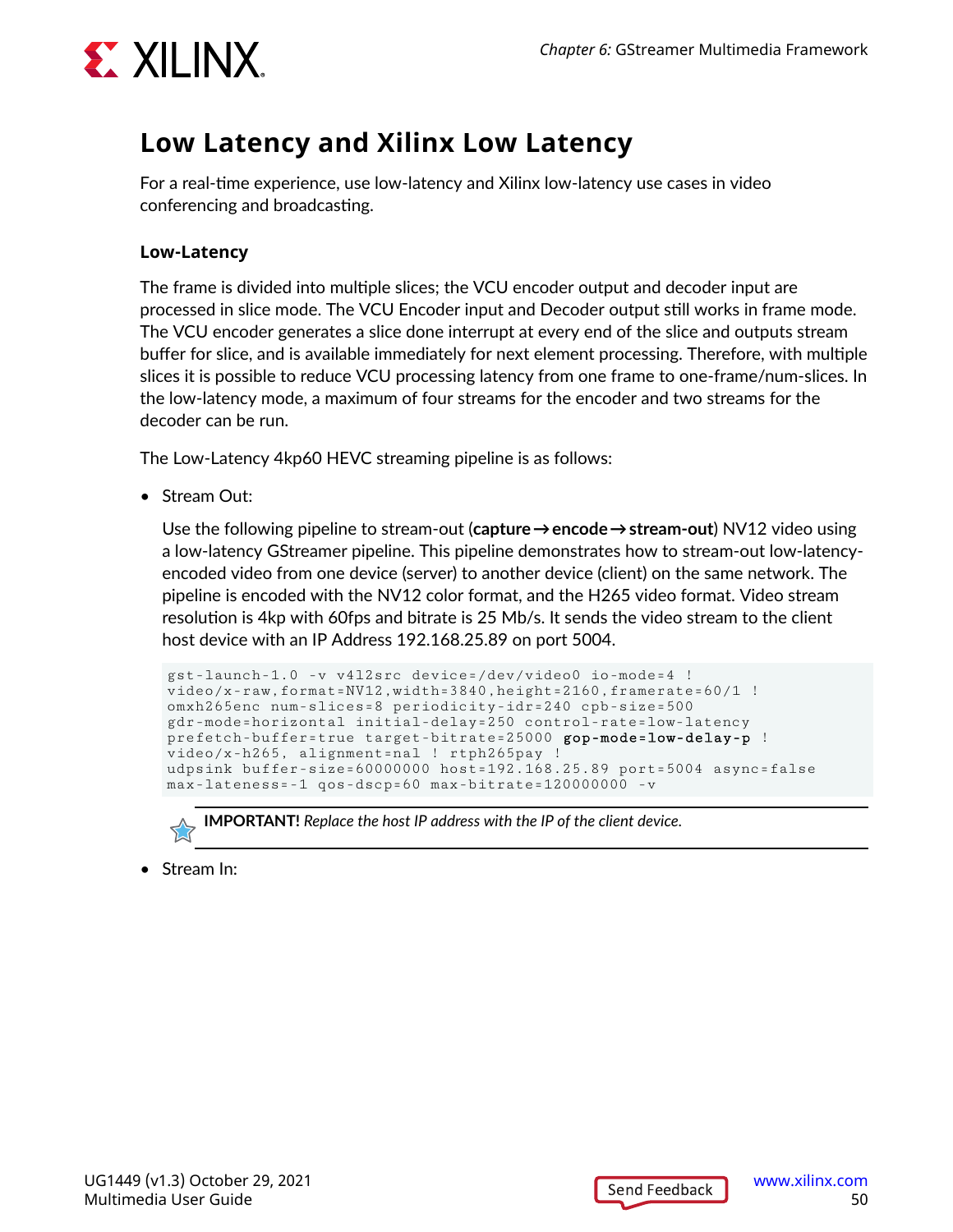

Use the following pipeline to stream-in (**stream-in → decode → display**) NV12 video using a low-latency GStreamer pipeline. This pipeline demonstrates how low-latency stream-in data is decoded and displayed on the client device. The pipeline states that the encoded video format is H265, and streams-in on the client device on port 5004 - over UDP protocol.

```
gst-launch-1.0 udpsrc port=5004 buffer-size=60000000 
caps="application/x-rtp, media=video, clock-rate=90000, 
payload=96, encoding-name=H265" ! rtpjitterbuffer latency=7 
! rtph265depay ! h265parse ! video/x-h265, alignment=nal 
! omxh265dec low-latency=1 internal-entropy-buffers=5 
! video/x-raw ! queue max-size-bytes=0 ! fpsdisplaysink 
name=fpssink text-overlay=false 
'video-sink=kmssink bus-id=a0070000.v_mix hold-extra-sample=1 
show-preroll-frame=false sync=true ' sync=true -v
```
#### **Xilinx Low-Latency**

Xilinx Low-Latency: In the low-latency mode, the VCU encoder and decoder work at subframe or slice level boundary but other components at the input of encoder and output of decoder namely capture DMA and display DMA still work at frame level boundary. This means that the encoder can read input data only when capture has completed writing the full frame.

In the Xilinx low-latency mode, capture and display also work at subframe level and therefore reduce the pipeline latency significantly. This is made possible by making the producer (Capture DMA) and the consumer (VCU encoder) work on the same input buffer concurrently, but maintaining the synchronization between the two such that consumer read request is unblocked only when the producer is done writing the data required for that read request.

• Stream Out

Use the following pipeline to stream-out (**capture → encode → stream-out**) NV12 video using Xilinx ultra low-latency GStreamer pipeline. This pipeline demonstrates how to stream-out Xilinx ultra low-latency encoded video from one device (server) to another device (client) on the same network. The pipeline is encoded with NV12 color format, and H265 video format. Video stream resolution is 4kp with 60fps, and bitrate is 25 Mb/s. It sends video stream to client host device with an IP Address 192.168.25.89 on port 5004.

```
gst-launch-1.0 -v v4l2src device=/dev/video0 
io-mode=4 ! video/x-raw\(memory:XLNXLL\), 
format=NU12, width=3840, height=2160, framerate=60/1! omxh265enc num-slices=8 periodicity-idr=240 
cpb-size=500 gdr-mode=horizontal initial-delay=250 
control-rate=low-latency prefetch-buffer=true 
target-bitrate=25000 gop-mode=low-delay-p 
! video/x-h265, alignment=nal ! rtph265pay ! 
udpsink buffer-size=60000000 host=192.168.25.89 
port=5004 async=false max-lateness=-1 
qos-dscp=60 max-bitrate=120000000 -v
```
**IMPORTANT!** *Replace the host IP address with the IP of the client device.*

• Stream In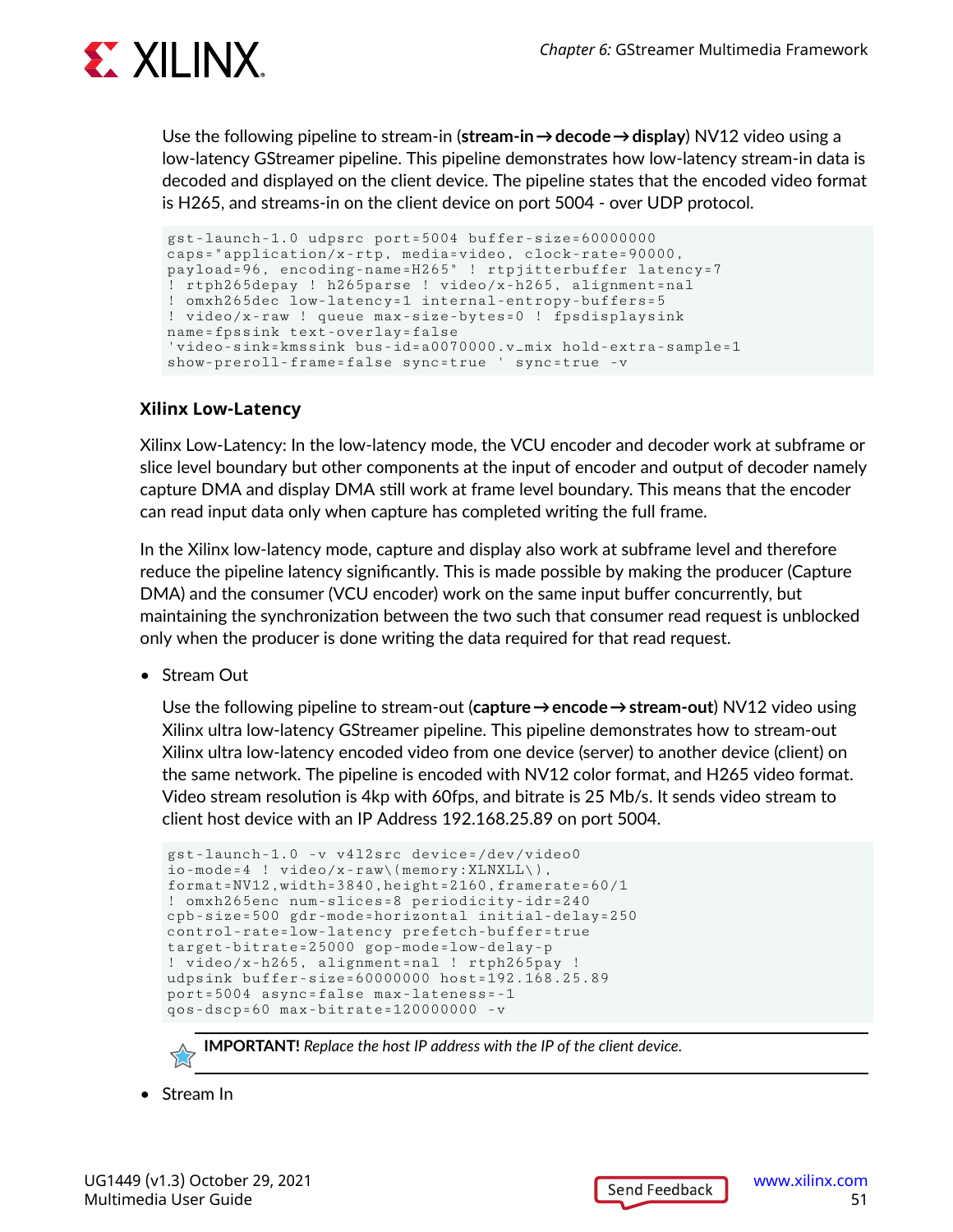

Use the following pipeline to stream-in (**stream-in → decode → display**) NV12 video using Xilinx ultra low-latency GStreamer pipeline. The pipeline demonstrates how Xilinx ultra lowlatency stream-in data is decoded and displayed on the client device. The pipeline states that the encoded video format is H265 and streams-in on the client device on port 5004 - over UDP protocol.

```
gst-launch-1.0 udpsrc port=5004 buffer-size=60000000 
caps="application/x-rtp, media=video, clock-rate=90000, 
payload=96, encoding-name=H265" ! rtpjitterbuffer latency=7 
! rtph265depay ! h265parse ! video/x-h265, alignment=nal 
! omxh265dec low-latency=1 internal-entropy-buffers=5 
! video/x-raw\(memory:XLNXLL\) ! queue max-size-bytes=0 
! fpsdisplaysink name=fpssink text-overlay=false 
'video-sink=kmssink bus-id=a0070000.v_mix hold-extra-sample=1 
show-preroll-frame=false sync=true ' sync=true -v
```
For more details, see *H.264/H.265 Video Codec Unit LogiCORE IP Product Guide* [\(PG252](https://www.xilinx.com/cgi-bin/docs/rdoc?v=latest;d=pg252-vcu.pdf)).

## **Transcoding**

• Transcode from H.265 to H.264 using Gstreamer-1.0:

Use the following pipeline to convert a H.265 based input container format file into H.264 format.

```
gst-launch-1.0 filesrc location="/run/media/sda/input-h265-file.mp4" ! \
qtdemux name=demux demux.video_0 ! h265parse ! video/x-h265, 
alignment=au ! \
omxh265dec low-latency=0 ! omxh264enc ! video/x-h264, alignment=au ! \
filesink location="/run/media/sda/output.h264"
```
In this example, the file is present in the SATA drive, the H265 based input file format is MP4, and the file is transcoded into a H264 video format file.

• Transcode from H.264 to H.265 using Gstreamer-1.0:

Use the following pipeline to convert a H.264 based input container format file into H.265 format.

```
gst-launch-1.0 filesrc location="input-h264-file.mp4" ! \
qtdemux name=demux demux.video_0 ! h264parse ! video/x-h264, 
alignment=au ! \
omxh264dec low-latency=0 ! omxh265enc ! video/x-h265, alignment=au ! \
filesink location="output.h265"
```
In this example, the file is present in the SATA drive, the H264 based input file format is MP4, and is transcoded into a H265 video format file.

## **Multi-Stream**

The following pipelines show that multiple streams can be played simultaneously using Gstreamer-1.0.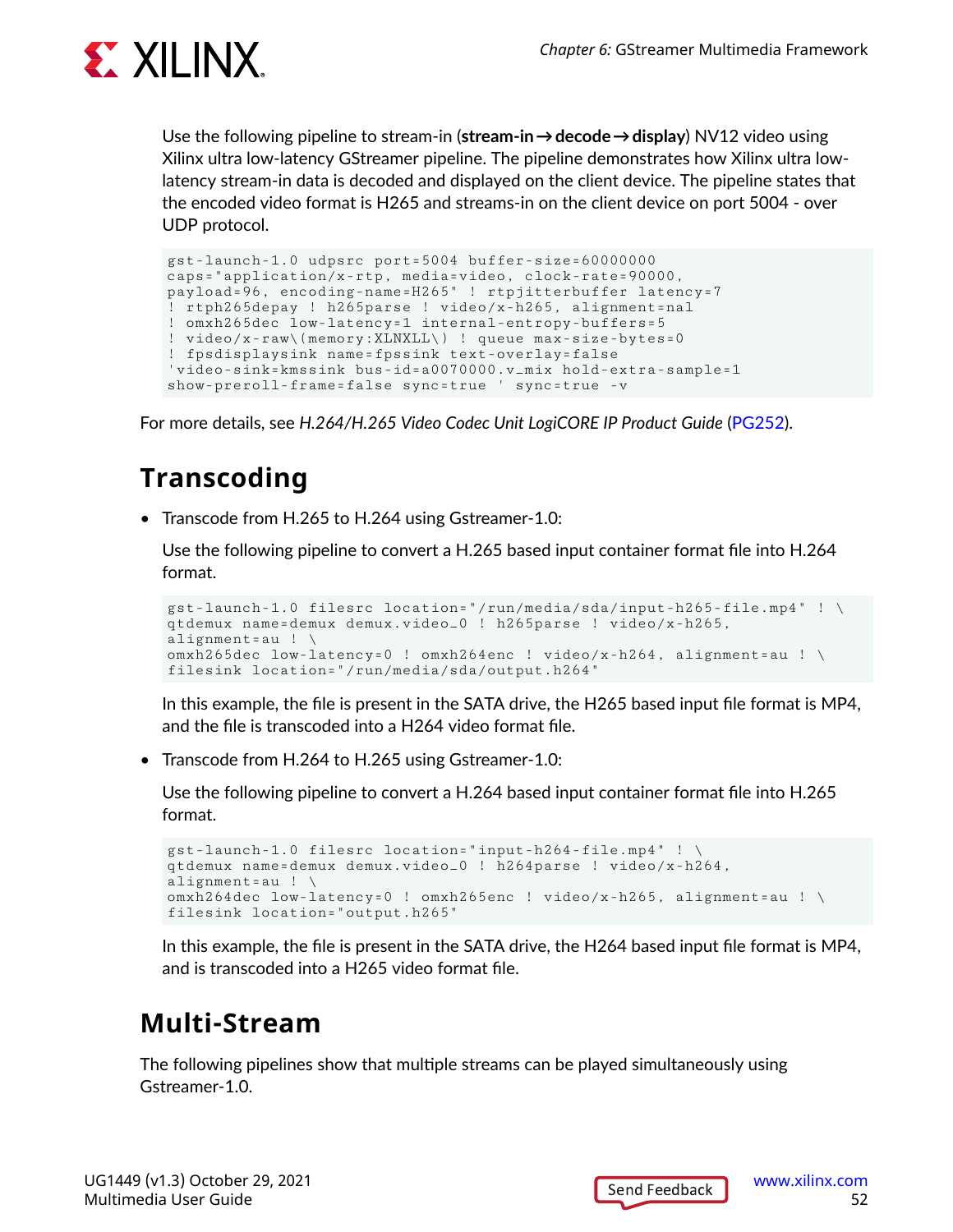

#### • Two simultaneous instances of 4k resolution:

```
gst-launch-1.0 v4l2src device=/dev/video0 io-mode=4 ! \
video/x-raw, format=NV12, width=3840, height=2160,framerate=30/1 ! \
omxh265enc qp-mode=auto gop-mode=basic gop-length=60 b-frames=0 \
target-bitrate=30000 num-slices=8 control-rate=constant \
prefetch-buffer=true low-bandwidth=false \
filler-data=true cpb-size=1000 initial-delay=500 periodicity-idr=60 ! \
video/x-h265, profile=main, alignment=au ! queue ! \
mpegtsmux alignment=7 name=mux ! rtpmp2tpay ! \
udpsink host=192.168.25.89 port=5004
gst-launch-1.0 v4l2src device=/dev/video1 io-mode=4 ! \
video/x-raw, format=NV12, width=3840, height=2160, framerate=30/1 ! \
omxh265enc qp-mode=auto gop-mode=basic gop-length=60 b-frames=0 \
target-bitrate=30000 num-slices=8 control-rate=constant \
prefetch-buffer=true low-bandwidth=false filler-data=true \
```

```
cpb-size=1000 initial-delay=500 periodicity-idr=60 ! \
video/x-h265, profile=main, alignment=au ! queue ! \
mpegtsmux alignment=7 name=mux ! rtpmp2tpay ! \
udpsink host=192.168.25.89 port=5008
```
In this example, two instances of 4k resolution are streamed out. Maximum bit rate is 30 Mb/s and 30 fps. Encoded video format is H265.

#### *Note***:**

- 1. Input source devices can be as per your choice and availability. In the preceding example, two input devices are used, video0 and video1.
- 2. To run multiple instances, it is recommended to execute pipelines in the background by adding  $\&$  at the end of the pipeline.
- 3. To stream out both video streams, use two different ports for the same host device (that is, port=5004, and port=5008) to avoid incorrect data stream.

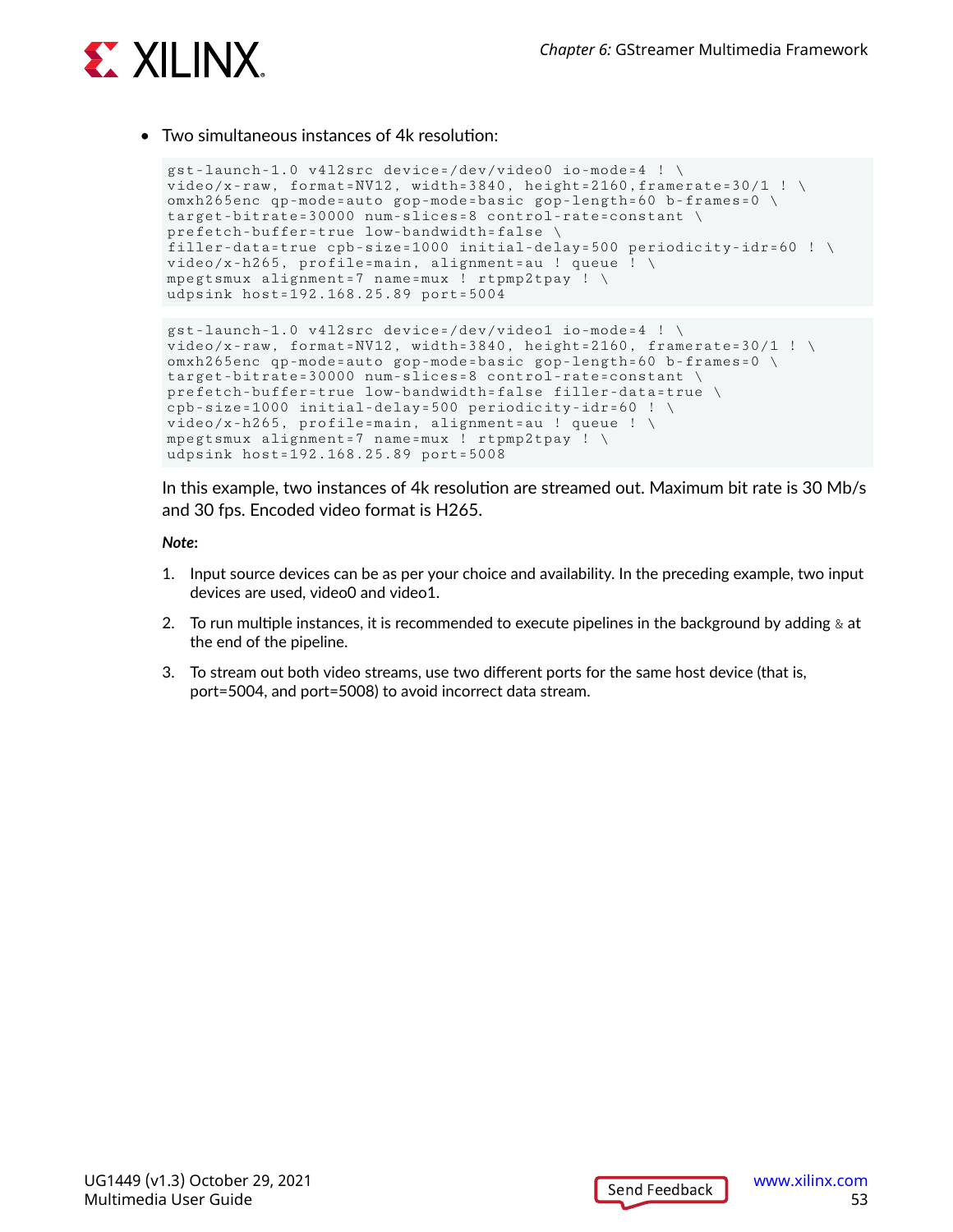

• Four simultaneous instances of 1080p60 resolution:

```
gst-launch-1.0 v4l2src device=/dev/video0 io-mode=4 ! \
video/x-raw, format=NV12, width=1920, height=1080, framerate=60/1 ! \
omxh265enc qp-mode=auto gop-mode=basic gop-length=60 b-frames=0 \
target-bitrate=15000 num-slices=8 control-rate=constant \
prefetch-buffer=true low-bandwidth=false filler-data=true \
cpb-size=1000 initial-delay=500 periodicity-idr=60 ! \
video/x-h265, profile=main, alignment=au ! queue ! \
mpegtsmux alignment=7 name=mux ! rtpmp2tpay ! \
udpsink host=192.168.25.89 port=5004
```

```
gst-launch-1.0 v4l2src device=/dev/video1 io-mode=4 ! \
video/x-raw, format=NV12, width=1920, height=1080, framerate=60/1 ! \setminusomxh265enc qp-mode=auto gop-mode=basic gop-length=60 b-frames=0 \
target-bitrate=15000 num-slices=8 control-rate=constant \
prefetch-buffer=true low-bandwidth=false filler-data=true \
cpb-size=1000 initial-delay=500 periodicity-idr=60 ! \
video/x-h265, profile=main, alignment=au ! queue ! \
mpegtsmux alignment=7 name=mux ! rtpmp2tpay ! \
udpsink host=192.168.25.89 port=5008
```

```
gst-launch-1.0 v4l2src device=/dev/video2io-mode=4 ! \
video/x-raw, format=NV12, width=1920, height=1080, framerate=60/1 ! \
omxh265enc qp-mode=auto gop-mode=basic gop-length=60 b-frames=0 \
target-bitrate=15000 num-slices=8 control-rate=constant \
prefetch-buffer=true low-bandwidth=false filler-data=true \
cpb-size=1000 initial-delay=500 periodicity-idr=60 ! \
video/x-h265, profile=main, alignment=au ! queue ! \setminusmpegtsmux alignment=7 name=mux ! rtpmp2tpay ! \
udpsink host=192.168.25.89 port=5012
```

```
gst-launch-1.0 v4l2src device=/dev/video3io-mode=4 ! \
video/x-raw, format=NV12, width=1920, height=1080, framerate=60/1 ! \setminusomxh265enc qp-mode=auto gop-mode=basic gop-length=60 b-frames=0 \
target-bitrate=15000 num-slices=8 control-rate=constant \
prefetch-buffer=truelow-bandwidth=false filler-data=true \
cpb-size=1000 initial-delay=500 periodicity-idr=60 ! \
video/x-h265, profile=main, alignment=au ! queue ! \
mpegtsmux alignment=7 name=mux ! rtpmp2tpay ! \
udpsink host=192.168.25.89 port=5016
```
In this example, you can stream out four instances of 1080p resolution. Maximum bit rate can be 15 Mb/s and 60 fps. Encoded video format is H265.

#### *Note***:**

- 1. Input source devices can be as per your choice and availability. In the preceding example, four input devices are used, video0, video1, video2, and video3.
- 2. To run multiple instances, it is recommended to execute pipelines in background by adding  $\&$  at the end of pipeline.
- 3. To stream out all four video streams, four different ports are used for same host device (that is, 5004, 5008, 5012, and 5016) to avoid incorrect data stream.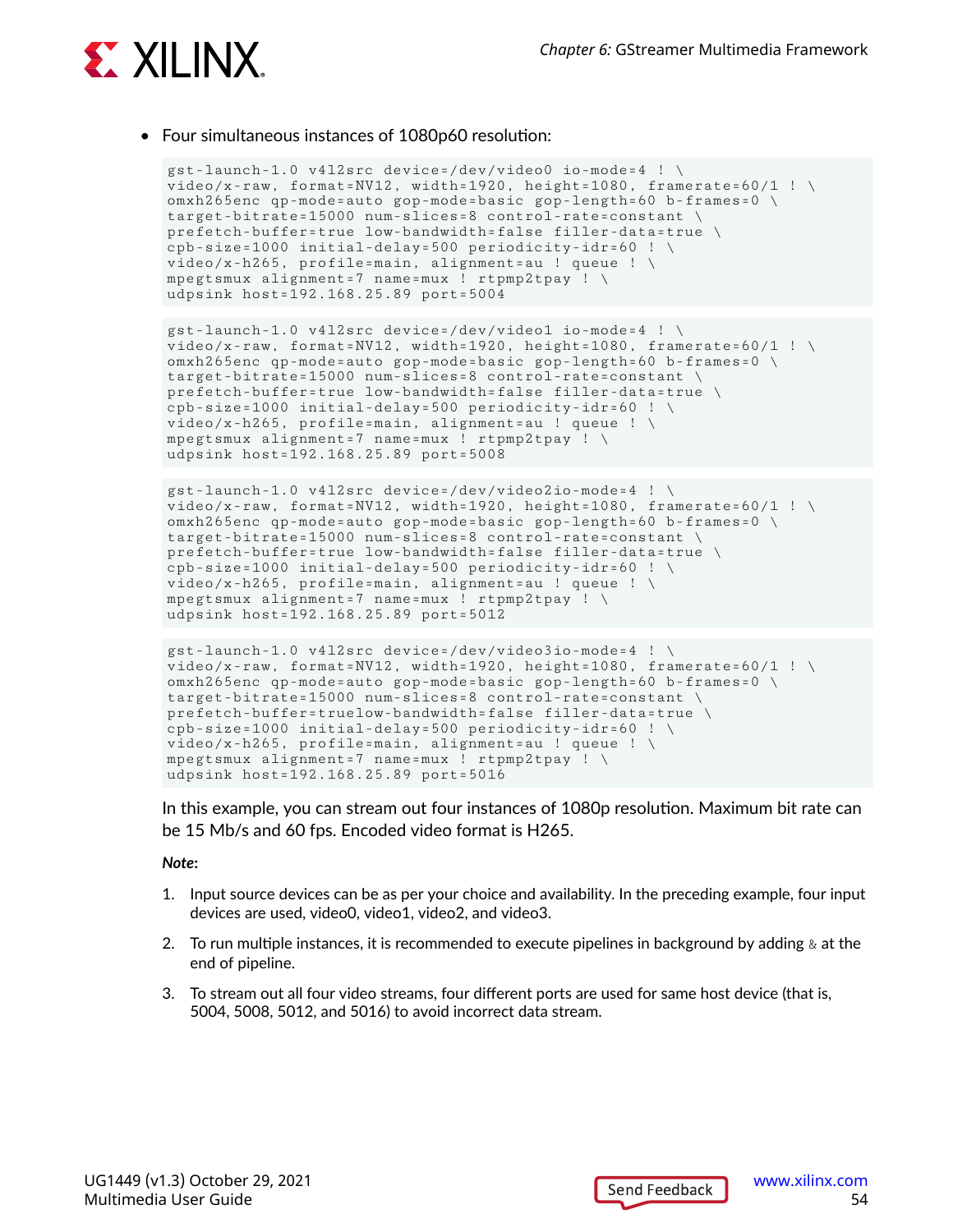

### **DCI 4K**

DCI (Digital Cinema Initiatives) is the standards body formed by motion picture studios to establish architectures, and standards for the industry. DCI defines the Digital Cinema 4K video (4096 x 2160) format. DCI is only supported with a speed grade of -2 and above.

#### **DCI Capture & Playback**

Use the following pipeline to play a raw video stream captured from the input source device.

```
gst-launch-1.0 v4l2src device=/dev/video0 io-mode=4 ! \
video/x-raw, width=4096, height=2160, format=NV12, framerate=60/1 ! \
queue ! kmssink bus-id="a0070000.v_mix"
```
In this example, the live source device link is present under the  $/$ dev directory. The video stream resolution is set at 4k for DCI with 60fps.

## **Interlaced Video Support**

Use the following pipeline for video interlacing using gstreamer-1.0.

```
gst-launch-1.0 filesrc location=/media/card/file_1080i.h265 ! \
omxh265dec ! omxh265enc target-bitrate=10000 control-rate=2 ! \
queue max-size-bytes=-1 ! filesink location=file.h265
```
In this example, the file is present on the SD card, and the encoded video format is H265.

**IMPORTANT!** *The Interlace pipeline supports only the HVEC/H265 mode of VCU.*

### **Video Format Conversion and Scaling**

Use the following pipeline to do video format conversion and scaling. The pipeline converts 1080p NV12 data to VGA BGR data.

Here, v4l2video1convert is a multi scalar GStreamer plugin that is created based on the video1 node.

```
gst-launch-1.0 v4l2src device=/dev/video3 io-mode=4 ! \
video/x-raw, width=1920, height=1080, format=NV12 ! \
v4l2video1convert capture-io-mode=4 output-io-mode=4 ! \
video/x-raw, width=640, height=480, format=BGR ! \setminusfilesink location=/run/Chan_1_640X480.rgb
```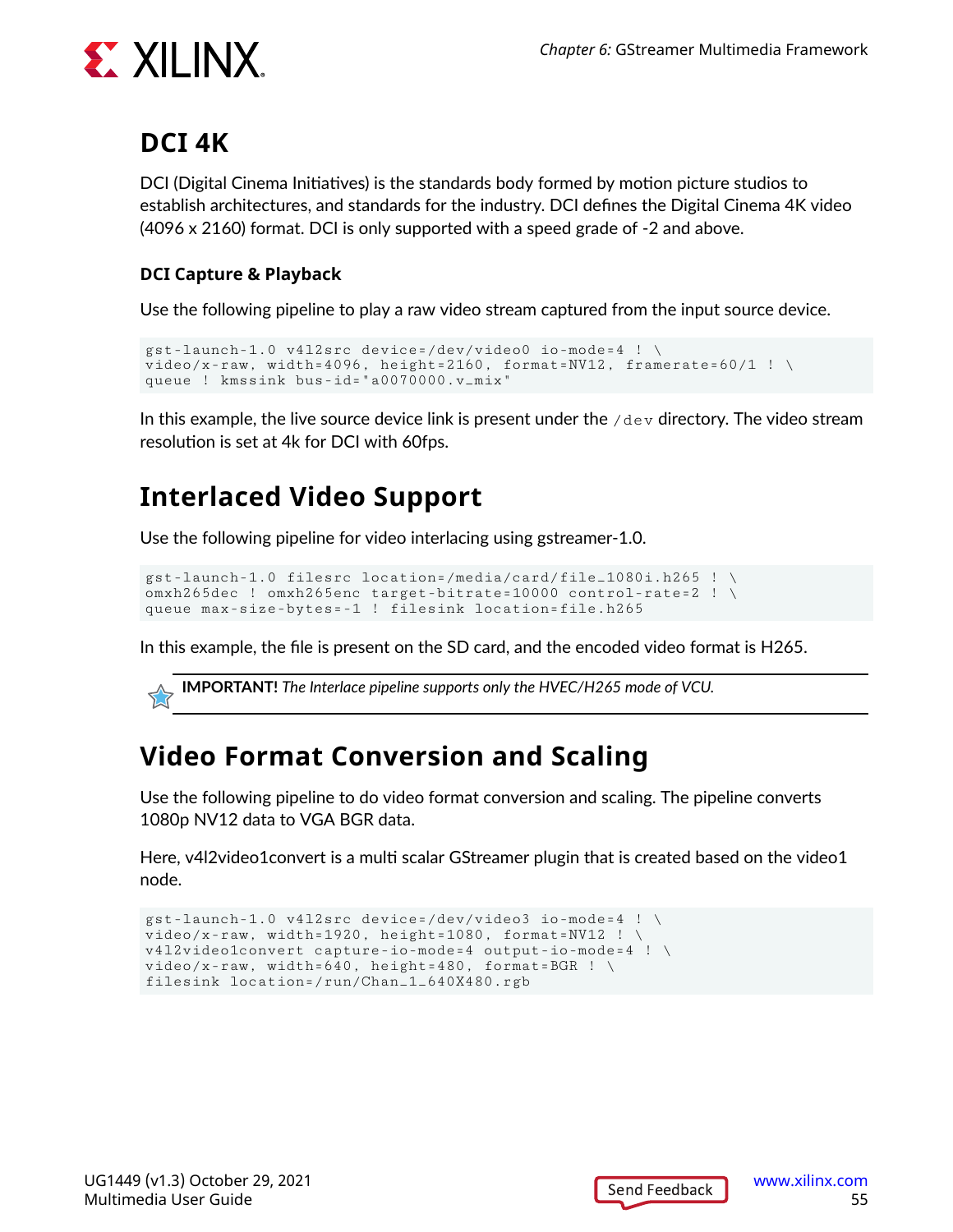

### **Memory-Based Scene Change Detection**

Use the following pipeline to play a captured video stream from an input source device with scene change detection (SCD), to a host device on the same network.

```
gst-launch-1.0 v4l2src device=/dev/video0 io-mode=4 ! \
video/x-raw, format=NV12, width=3840, height=2160, framerate=60/1 ! \
xilinxscdio-mode=5 ! omxh265enc qp-mode=auto gop-mode=basic \
gop-length=60 b-frames=0 target-bitrate=60000 num-slices=8 \
control-rate=constant prefetch-buffer=true low-bandwidth=false \
filler-data=true cpb-size=1000 initial-delay=500 periodicity-idr=60 ! \
video/x-h265, profile=main, alignment=au ! queue ! \setminusmpegtsmux alignment=7 name=mux ! rtpmp2tpay ! \
udpsink host=192.168.25.89 port=5004
```
In the preceding example, the live source device link is present under the  $/$ dev directory. Resolution is 4k with 60fps and bitrate is 60 Mb/s. Xilinx<sup>®</sup> SCD enables detecting a scene change in a video stream. The encoder can insert an I-frame to improve video quality.

For 1080p60 resolution, replace the width and height with 1920 and 1080 respectively.

## **HDR10 Pipeline**

The HDR10 pipeline supports the reception and insertion of HDR10 static metadata. This HDR10 metadata contains critical information needed to support HDR and will be carried throughout the pipeline - from the source to the sink.

Run the following gst-launch-1.0 command to **display** the XV20 HDR10 video on HDMI-Tx using the GStreamer pipeline (capture (HDR10)  $\rightarrow$  encode  $\rightarrow$  decode  $\rightarrow$  display(HDR10)):

```
gst-launch-1.0 v4l2src device=/dev/video0 
io-mode=4 ! video/x-raw, width=3840, height=2160, 
format=NV16_10LE32, framerate=60/1 ! omxh265enc qp-mode=auto 
gop-mode=basic gop-length=60 b-frames=0 target-bitrate=60000 
num-slices=8 control-rate=constant prefetch-buffer=true 
low-bandwidth=false filler-data=true cpb-size=1000 
initial-delay=500 ! video/x-h265, profile=main-422-10, 
alignment=au ! queue ! omxh265dec internal-entropy-buffers=5 
low-latency=0 ! queue max-size-bytes=0 ! fpsdisplaysink 
text-overlay=false 
video-sink="kmssink bus-id="a00c0000.v_mix show-preroll-frame=false" 
plane-id=34 sync=true" sync=true
```
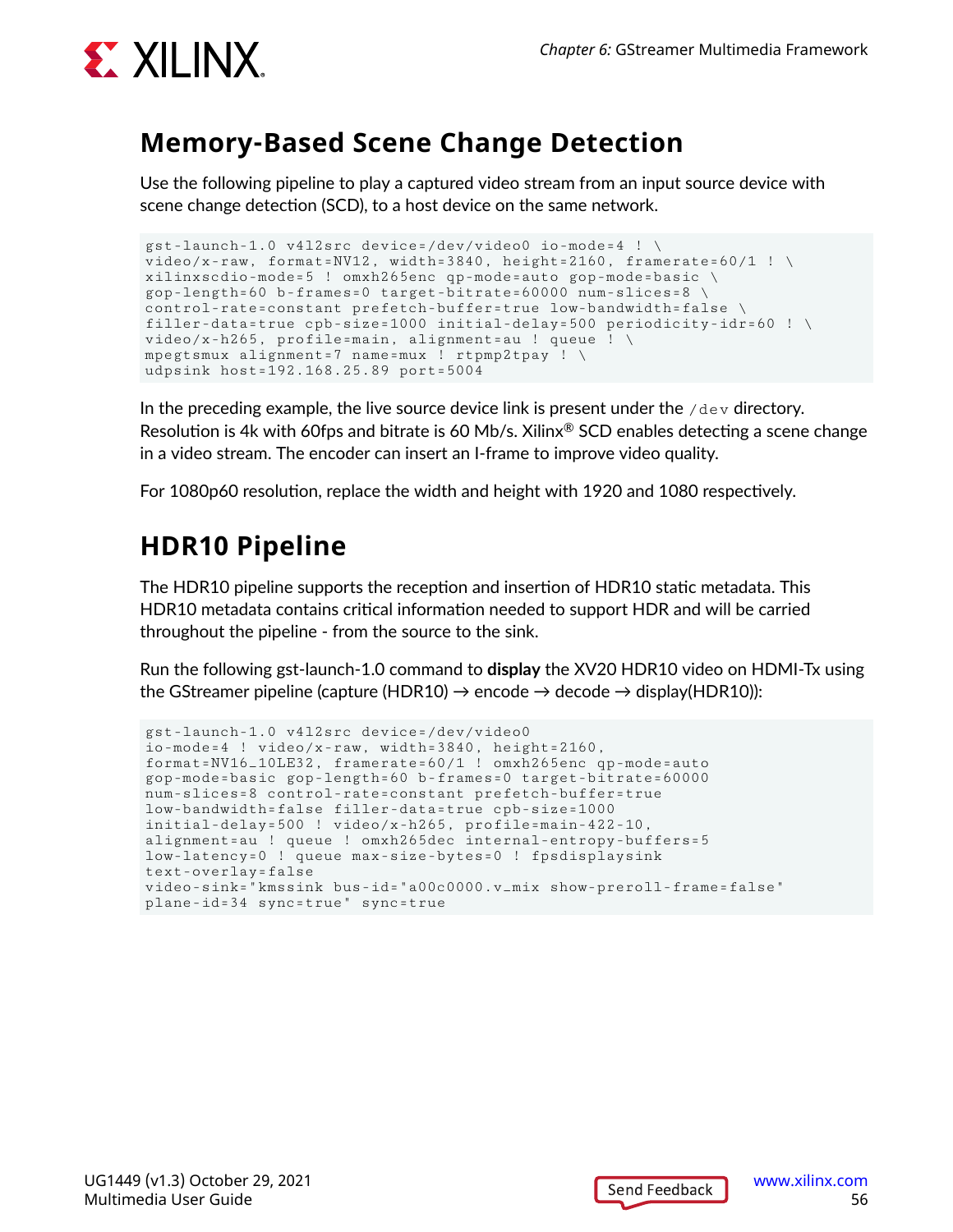

Run the following gst-launch-1.0 command to record XV20 HDR10 video using the GStreamer pipeline:

```
gst-launch-1.0 v4l2src device=/dev/video0 io-mode=4 
num-buffers=3600 ! video/x-raw, width=3840, height=2160, 
format=NV16_10LE32, framerate=60/1 ! omxh265enc qp-mode=auto 
gop-mode=basic gop-length=60 b-frames=0 target-bitrate=60000 
num-slices=8 control-rate=constant prefetch-buffer=true 
low-bandwidth=false filler-data=true cpb-size=1000 
initial-delay=500 ! video/x-h265, profile=main-422-10, 
alignment=au ! h265parse ! queue ! mpegtsmux alignment=7 
name=mux ! filesink location="/run/test.ts"
```
For more information, see *H.264/H.265 Video Codec Unit LogiCORE IP Product Guide* [\(PG252](https://www.xilinx.com/cgi-bin/docs/rdoc?v=latest;d=pg252-vcu.pdf)) and [PL DDR HDR10 HDMI Video Capture and Display](https://xilinx-wiki.atlassian.net/wiki/spaces/A/pages/2153742341/).

### **Videotestsrc**

The  $v$ ideotestsrc element is an open source up-streamed GStreamer plugin. It is used to produce test video data in a wide variety of formats. You can use the pattern property to control the video test data that is produced.

By default, videotestsrc will generate data indefinitely, but if the num-buffers property is non-zero it will instead generate a fixed number of video frames and then send EOS.

To test the encode functionality, use the following pipeline:

```
gst-launch-1.0 videotestsrc \
! video/x-raw,format=NV12,width=1920, \
height=1080, framerate=60/1 \setminus! videoconvert \
! omxh265enc prefetch-buffer=true \
! fakesink
```
*Note***:** videotestsrc does not support zero copy. The primary aim of this pipeline is to validate encoder functionality.

In the preceding example, the source device generates a video pattern with 1080p resolution and 60fps. The video stream color format is NV12.

To test the display functionality, use the following pipeline:

```
gst-launch-1.0 videotestsrc \
! video/x-raw,format=NV12,width=1920,\
height=1080, framerate=60/1 \setminus! videoconvert \
! fpsdisplaysink \
video-sink="kmssink bus-id=a00c0000.v_mix" \
text-overlay=false sync=false -v
```
For more information, see *H.264/H.265 Video Codec Unit LogiCORE IP Product Guide* [\(PG252](https://www.xilinx.com/cgi-bin/docs/rdoc?v=latest;d=pg252-vcu.pdf)).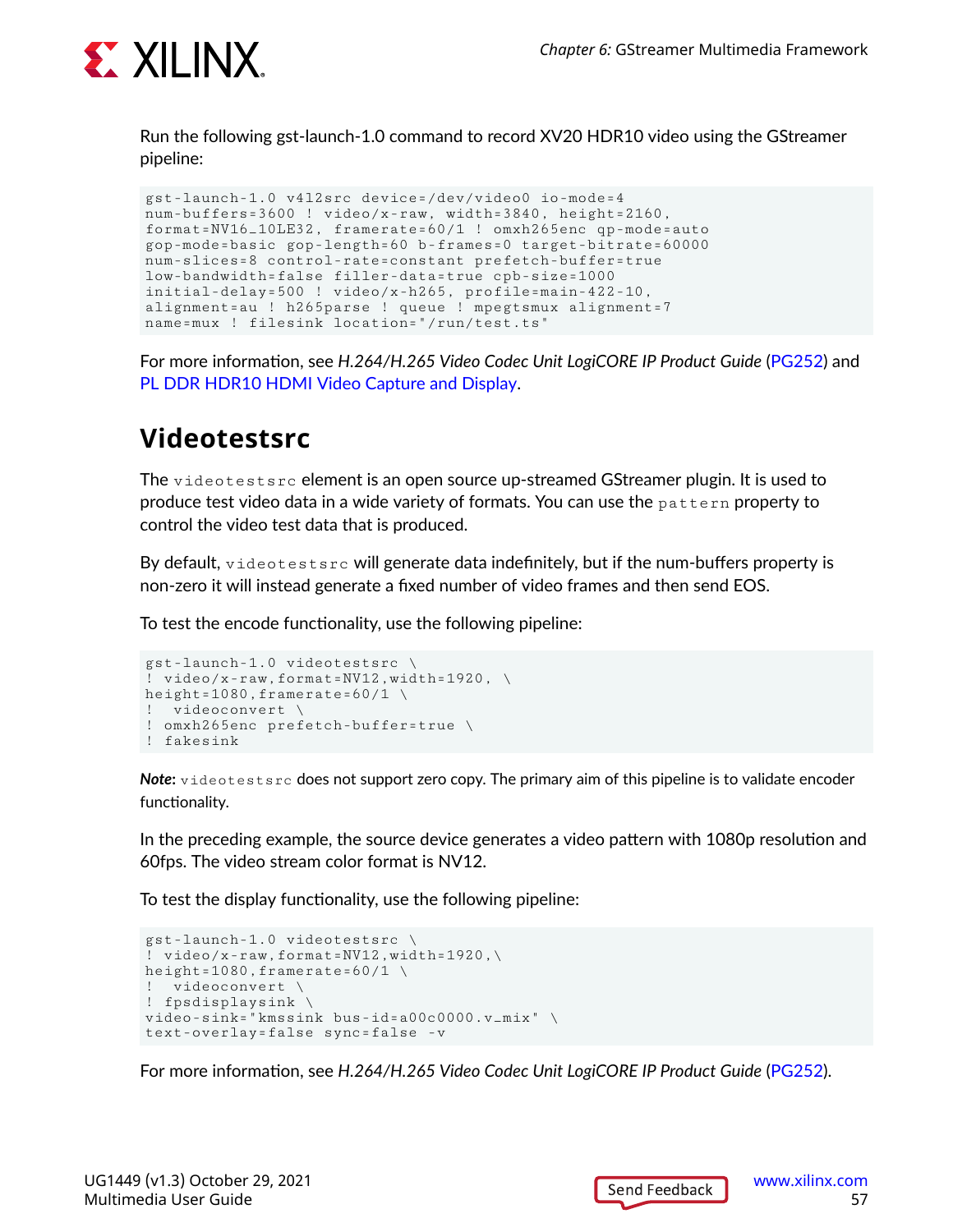

### **Processed Serial Pipeline**

Use the following pipeline to play a serial processed pipeline where video stream is captured from an input source device:

```
gst-launch-1.0 v4l2src device=/dev/videoX io-mode=4 ! video/x-raw, \
width=3840, height=2160, format=NV12, framerate=60/1 ! xilinxscd io-mode=5 \
! omxh265enc qp-mode=auto gop-mode=basic gop-length=60 b-frames=0 \
target-bitrate=60000 num-slices=8 control-rate=constant \
prefetch-buffer=true \
low-bandwidth=false filler-data=true cpb-size=1000 initial-delay=500 \
! video/x-h265, profile=main, alignment=au ! queue \
! omxh265dec internal-entropy-buffers=5 low-latency=0 \
! queue max-size-bytes=0 ! kmssink bus-id="a0070000.v_mix"
```
In the preceding example, the live source device link is present under the  $/\text{dev}$  directory. The video stream resolution is 4kp and 60fps. The video stream color format is NV12.

For more information, see *H.264/H.265 Video Codec Unit LogiCORE IP Product Guide* [\(PG252](https://www.xilinx.com/cgi-bin/docs/rdoc?v=latest;d=pg252-vcu.pdf)) and [HDMI Video Capture and Display.](https://xilinx-wiki.atlassian.net/wiki/spaces/A/pages/2153578497)

## **XAVC Record Pipeline**

This is the SONY proprietary new AVC profile, mainly used for video recording.

```
gst-launch-1.0 v4l2src device=/dev/video0 io-mode=4 num-buffers=1000 \
! video/x-raw, width=3840,height=2160, \
format=NV16_10LE32, framerate=60000/1001 \
! queue ! omxh264enc control-rate=constant target-bitrate=599545 \
xavc-max-picture-sizes-in-bits="<10002432,0,0>" gop-mode=basic \
gop-length=1 b-frames=0 entropy-mode=CAVLC num-slices=8 \
cpb-size=1000 initial-delay=500 prefetch-buffer=TRUE aspect-ratio=1 \
quant-i-frames=51 min-qp=31 max-qp=51 \
! video/x-h264 , profile=xavc-high-4:2:2-intra-cbg, level=\(string\)5.2, \
alignment=au ! queue max-size-buffers=0 ! fpsdisplaysink name=fpssink \
text-overlay=false 'video-sink=filesink \
location="/run/xavc_intra_QFHD_4k_c300_CBG.h264"' \
sync=true -v
```
In the preceding example, the live source device link is present under the  $/\text{dev}$  directory. The video stream resolution is UHD and framerate is 59.94fps. The video stream color format is XV20.

For more information, see *H.264/H.265 Video Codec Unit LogiCORE IP Product Guide* [\(PG252](https://www.xilinx.com/cgi-bin/docs/rdoc?v=latest;d=pg252-vcu.pdf)).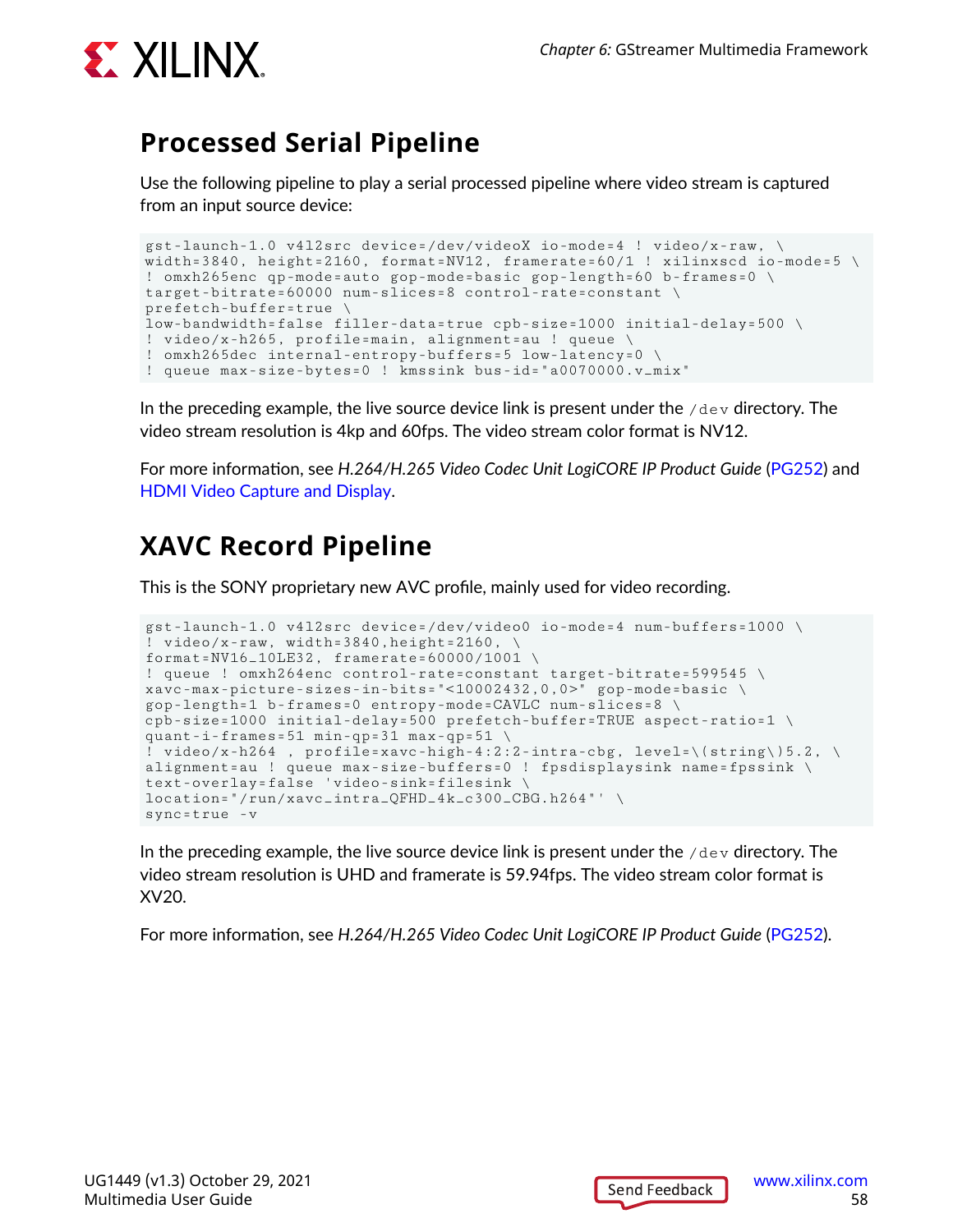

## **HLG Pipeline**

Two HLG modes can be enabled for the VCU:

• **Backwards compatible (SDR EOTF + HLG SEI):** This mode uses the BT2020 value in the SPS/VUI parameters instead of the HLG transfer characteristics. The VCU encoder inserts alternative transfer characteristics (ATC) SEI with the HLG value. The following is a sample serial pipeline:

```
gst-launch-1.0 -v v4l2src device=/dev/video0 ! video/x-raw, width=3840, \
height=2160, framerate=60/1, format=NV16_10LE32 ! queue max-size-bytes=0
! omxh265enc control-rate=constant target-bitrate=25000 prefetch-
buffer=TRUE num-slices=8 \
! omxh265dec ! queue max-size-bytes=0 ! fpsdisplaysink name=fpssink text-
overlay = false \ \ \backslash'video-sink=kmssink connector-
properties="props,sdi_mode=5,sdi_data_stream=8,is_frac=0,\
sdi_420_in=0,c_encoding=1" show-preroll-frame=false sync=true'
```
• **HLG only (HLG EOTF):** This mode directly uses the HLG value in the SPS/VUI parameters. The following is a sample serial pipeline:

```
gst-launch-1.0 -v v4l2src device=/dev/video0 ! video/x-raw, width=3840, \
height=2160, framerate=60/1, format=NV16_10LE32 ! queue max-size-bytes=0
! omxh265enc control-rate=constant target-bitrate=25000 prefetch-
buffer=TRUE num-slices=8 \
! omxh265dec ! queue max-size-bytes=0 ! fpsdisplaysink name=fpssink text-
overlay = false \ \ \backslash'video-sink=kmssink connector-
properties="props,sdi_mode=5,sdi_data_stream=8,is_frac=0,\
sdi_420_in=0,c_encoding=1" show-preroll-frame=false sync=true'
```
For more information, see *H.264/H.265 Video Codec Unit LogiCORE IP Product Guide* [\(PG252](https://www.xilinx.com/cgi-bin/docs/rdoc?v=latest;d=pg252-vcu.pdf)).

## **RTSP Streaming Pipeline**

gst-rtsp-server is a library on top of GStreamer for building an real-time streaming protocol server (RTSP). RTSP is a presentation-layer protocol that lets you command media servers via pause and play capabilities, whereas RTP is the transport protocol used to move the data. RTSP is a dependable technology used to control audio/video transmission between two endpoints and facilitate the transportation of low-latency streaming content across the Internet.

To build the open source rtsp\_server\_application, see [AR76505.](https://www.xilinx.com/support/answers/76505.html)

To run the demo:

1. Connect the target board and host machine in loopback.

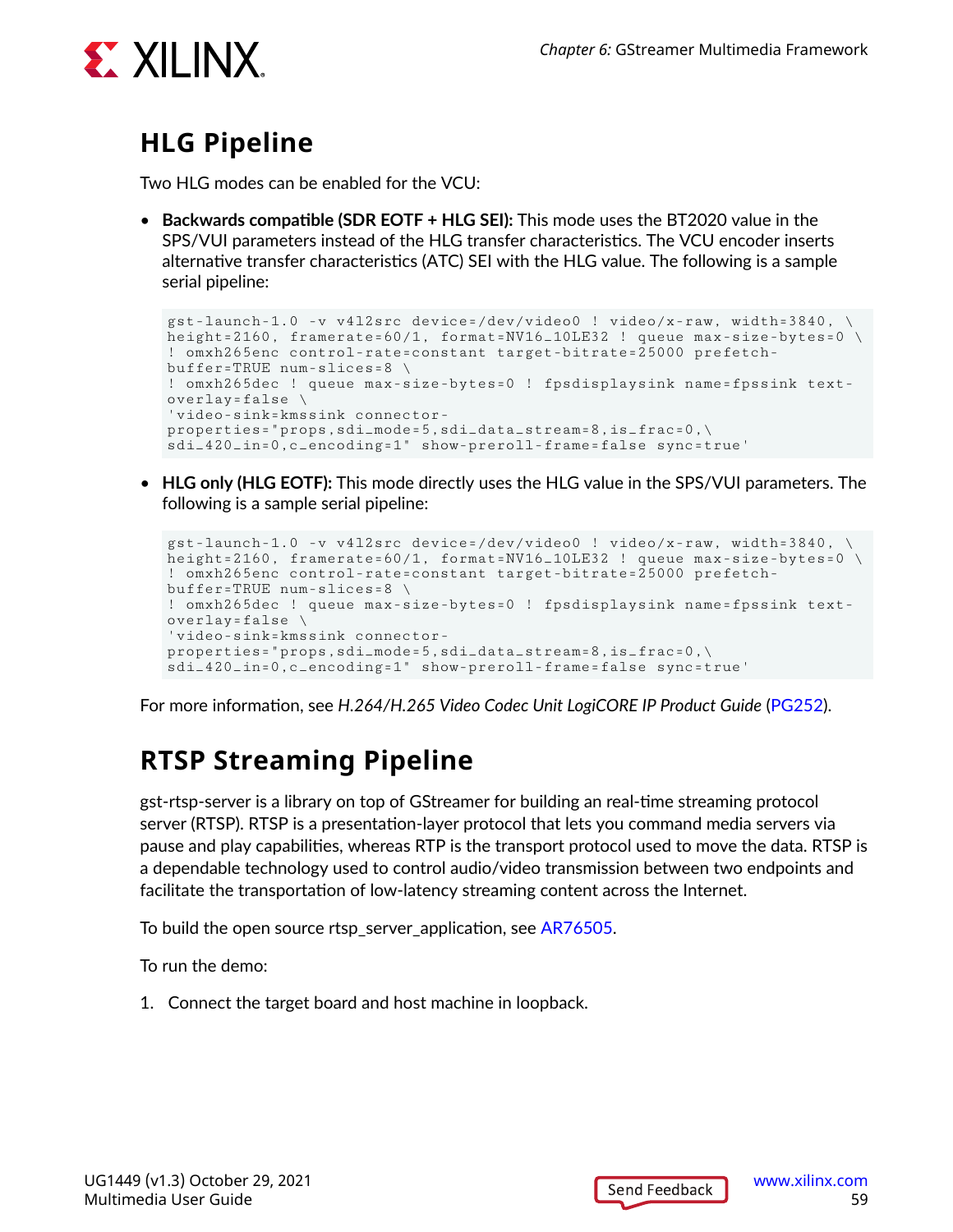

2. Run the following pipeline on the target board:

```
./rtsp_server_app "v4l2src io-mode=4 device=/dev/video0 ! \
video/x-raw,format=NV12,width=1920,height=1080,framerate=60/1 ! \setminusomxh265enc prefetch-buffer=true gop-length=60 control-rate=2 target-
bitrate=10000 \sqrt{ }filler-data=false ! h265parse ! rtph265pay name=pay0 pt=96" 
"192.168.2.222" "50000"
```
3. On the host machine, open the following URL in the VLC player: rtsp:// 192.168.2.222:50000/test

### **Monochrome Capture Pipeline**

Use the following pipeline to play GRAY8 and GRAY10\_LE32 format.

The following example uses the video test source. The video stream resolution is 1080p and 30fps, and the video stream color format is GRAY8.

```
gst-launch-1.0 -v videotestsrc ! video/x-raw, width=1920, height=1080, 
format=GRAY8, \setminusframerate=30/1 ! queue ! omxh265enc gop-mode=low-delay-p periodicity-
idr=240 \ \ \ \backslashtarget-bitrate=6250 num-slices=8 control-rate=low-latency prefetch-
buffer=TRUE \setminusfiller-data=0 cpb-size=500 initial-delay=250 gdr-mode=horizontal ! video/x-
h265, \lambdaalignment=nal ! queue max-size-buffers=0 ! omxh265dec low-latency=1 ! \
queue max-size-bytes=0 ! kmssink bus-id="fd4a0000.display"
```
The following example uses the video test source. The video stream resolution is 1080p and 30fps, and the video stream color format is GRAY10\_LE32.

```
gst-launch-1.0 -v videotestsrc ! video/x-raw, width=1920, height=1080, 
format = GRAY10_LE32, \
framerate=30/1 ! queue ! omxh265enc gop-mode=low-delay-p periodicity-
idr=240 \sqrt{ }target-bitrate=6250 num-slices=8 control-rate=low-latency filler-data=0 cpb-
size=500 \ \ \ \ \ \ \initial-delay=250 gdr-mode=horizontal ! video/x-h265, alignment=nal ! queue 
max-size-buffers=0 ! \
omxh265dec low-latency=1 ! queue max-size-bytes=0 ! kmssink bus-
id="fd4a0000.display"
```
For more information, see *H.264/H.265 Video Codec Unit LogiCORE IP Product Guide* [\(PG252](https://www.xilinx.com/cgi-bin/docs/rdoc?v=latest;d=pg252-vcu.pdf)) and [HDMI Video Capture and Display.](https://xilinx-wiki.atlassian.net/wiki/spaces/A/pages/2153578497)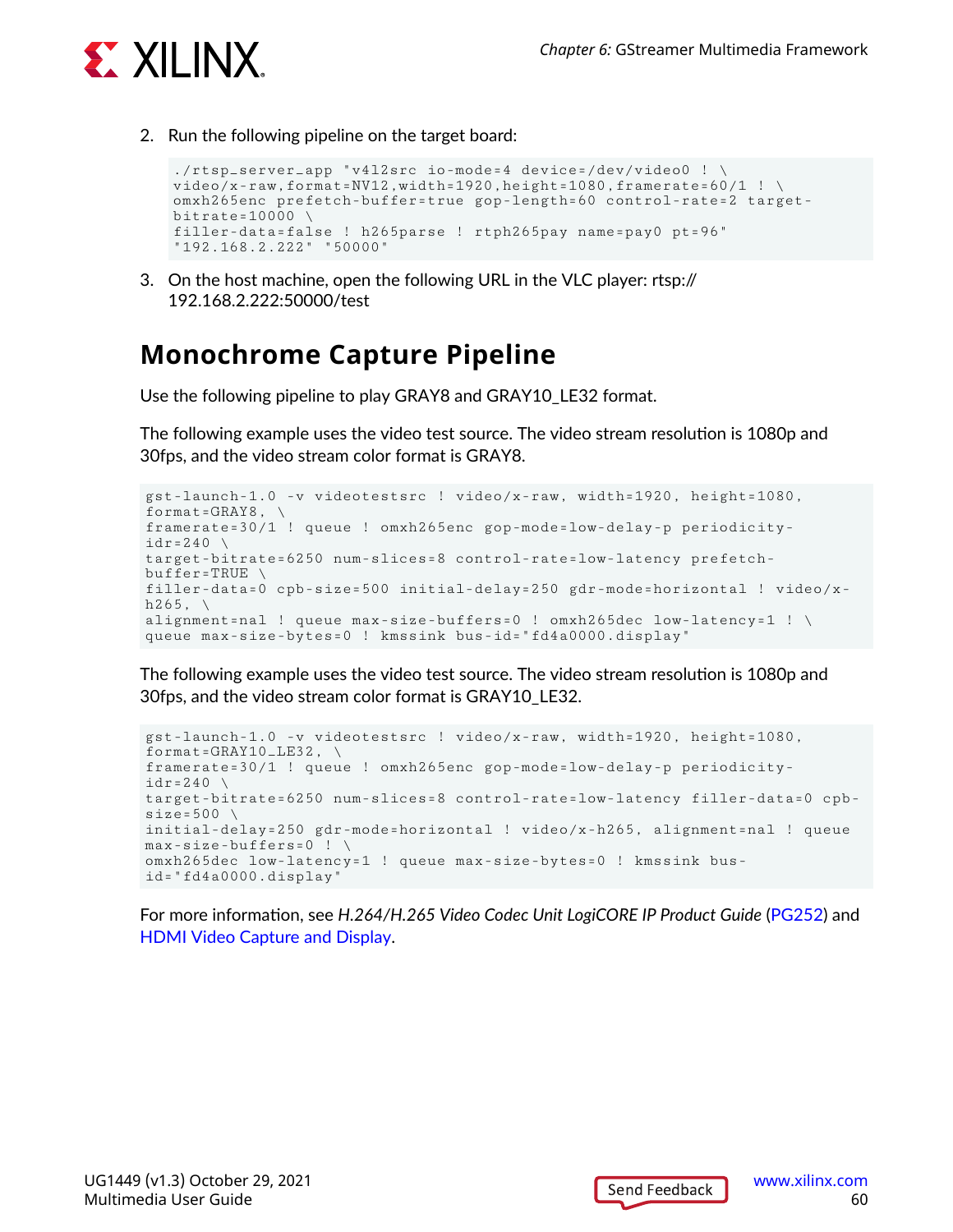

## **Audio Pipelines**

**List of audio input devices:**

File, HDMI-Rx, I2S-Rx and SDI-Rx

**List of audio output devices:**

File, HDMI-Tx, I2S-Tx, SDI-Tx and DP

#### **Dual Channel Audio-Video Record Pipeline**

In the followng example, the video source device generates video at 4kp resolution and 60fps. The video stream color format is NV12. The audio source device generates audio at 48KHz with S24\_32LE format and dual channel from input device ID. The audio capture device ID is **hw:2,1**.

```
gst-launch-1.0 v4l2src device=/dev/video0 io-mode=4 
 video/x-raw, format=NV12, width=3840, height=2160,
framerate=60/1 ! omxh265enc qp-mode=auto gop-mode=basic 
gop-length=60 b-frames=0 target-bitrate=60000 num-slices=8 
control-rate=constant prefetch-buffer=true low-bandwidth=false 
filler-data=true cpb-size=1000 initial-delay=500 ! video/x-h265, 
profile=main, alignment=au ! queue ! mux. alsasrc device=hw:2,1 
provide-clock=false ! audio/x-raw, format= S24_32LE, rate=48000, 
channels=2 ! queue ! audioconvert ! audioresample ! opusenc 
! opusparse ! mpegtsmux name=mux 
! filesink location = "/run/test.ts
```
#### **Dual Channel Audio-Video Playback Pipeline**

In the following example, the audio renderer renders the audio at 48KHz with S24\_32LE format and dual channel at output device ID. The audio playback device ID is **hw:2,0**.

```
gst-launch-1.0 uridecodebin uri="file:///run/test.ts" 
name=decode ! queue max-size-bytes=0 
! kmssink bus-id="a0070000.v_mix" decode. 
! audioconvert ! audioresample ! audio/x-raw, 
rate=48000, channels=2, 
format=S24_32LE ! queue 
! alsasink device="hw:2,0"
```
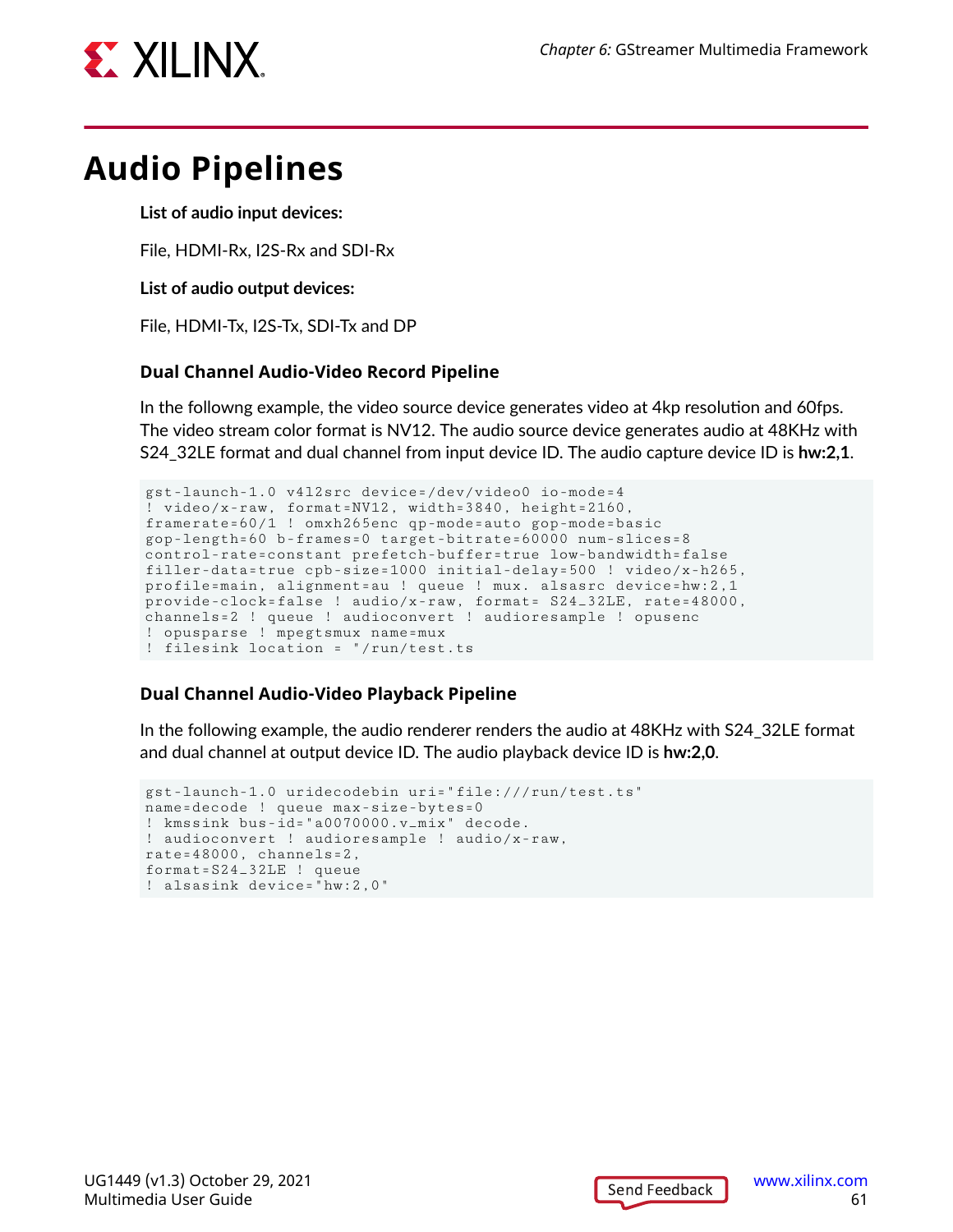

#### **8-Channel Audio-Video Serial Pipeline**

In the following example, the video source device generates video at 4kp resolution and 60fps. The video stream color format is XV20. The audio source device generates audio at 48KHz with S24\_32LE format and 8 channels from input device ID. The audio capture device ID is **hw:1,1**, and the audio playback device ID is **hw:1,0**.

```
gst-launch-1.0 v4l2src device=/dev/video0 io-mode=4 
 \sigma video/x-raw, width=3840, height=2160, format=NV16_10LE32,
framerate=60/1 ! omxh265enc qp-mode=auto gop-mode=basic 
gop-length=60 b-frames=0 target-bitrate=60000 num-slices=8 
control-rate=constant prefetch-buffer=true low-bandwidth=false 
filler-data=true cpb-size=1000 initial-delay=500 
! video/x-h265, profile=main-422-10, alignment=au 
! queue max-size-bytes=0 ! omxh265dec internal-entropy-buffers=5 
low-latency=0 ! queue max-size-bytes=0 ! fpsdisplaysink 
text-overlay=false 
video-sink="kmssink driver-name=xlnx async=false hold-extra-sample=true 
show-preroll-frame=false" 
alsasrc device=hw:1,1 provide-clock=false ! audio/x-raw, rate=48000, 
channels=8, format=S24_32LE ! queue max-size-bytes=0 
! alsasink device="hw:1,0"
```
For more information, see [PL DDR SDI Audio Video Capture and Display](https://xilinx-wiki.atlassian.net/wiki/spaces/A/pages/2153709569).

## **Vitis Video Analytics SDK**

The Vitis Video Analytics SDK (VVAS) is a framework to build transcoding and AI-powered solutions on Xilinx platforms. It takes input data - from USB/CSI camera, video from file or streams over RTSP, and uses Vitis™ AI to generate insights from pixels for various use cases. VVAS SDK can be the foundation layer for a number of video analytic solutions like understanding traffic and pedestrians in a smart city, health and safety monitoring in hospitals, self-checkout and analytics in retail, detecting component defects at a manufacturing facility and others. VVAS can also be used to build Adaptive Bitrate Transcoding solutions that may require re-encoding the incoming video at different bitrates, resolution, and encoding format.

The core SDK consists of several hardware accelerator plugins that use various accelerators such as multiscaler (for resize and color space conversion), and deep learning processing unit (DPU) for machine learning. By performing all the compute heavy operations in dedicated accelerators, VVAS can achieve highest performance for video analytics, transcoding and several other application areas.

#### **Features**

- Ships several hardware accelerators for various functions
- Provides highly optimized GStreamer plugins, which meets most of the requirements of the Video Analytics and transcoding solutions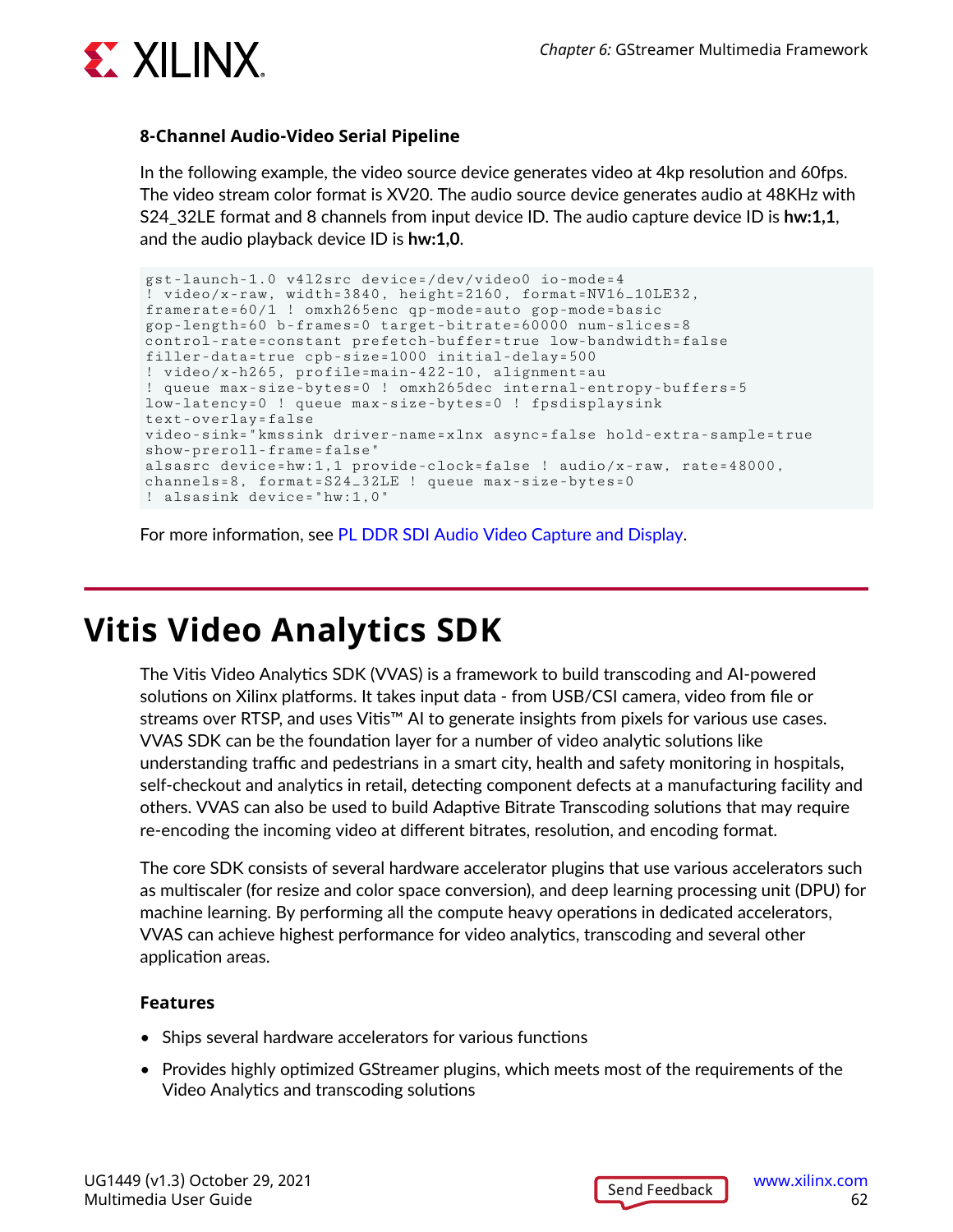

- Provides an easy to use framework to integrate the hardware accelerators/kernels in Gstreamer framework based applications
- Provides AI model support for popular object detection and classification models like SSD, YOLO etc

#### **Advantages**

- Application developers can build seamless streaming pipelines for AI-based video and image analytics, complex Adaptive Bitrate Transcoding pipelines, and several other solutions using VVAS, without having any understanding about low level environment complexities.
- VVAS provides the flexibility for rapid prototyping to full production level solutions by significantly reducing the time to market for the solutions on Xilinx platforms.

For more information on VVAS and its applications, see the following:

- [Vitis Video Analytics SDK Overview](https://xilinx.github.io/VVAS/)
- [Zynq UltraScale+ MPSoC ZCU106 VCU HDMI Single-Stream ROI TRD 2021.1](https://xilinx-wiki.atlassian.net/wiki/spaces/A/pages/1997504549/Zynq+UltraScale+MPSoC+ZCU106+VCU+HDMI+Single-Stream+ROI+TRD+2021.1)
- [Defect Detection Accelerated Application](https://www.xilinx.com/products/app-store/kria/defect-detection.html)
- [Vitis Video Analytics SDK Source Code](https://github.com/Xilinx/VVAS)

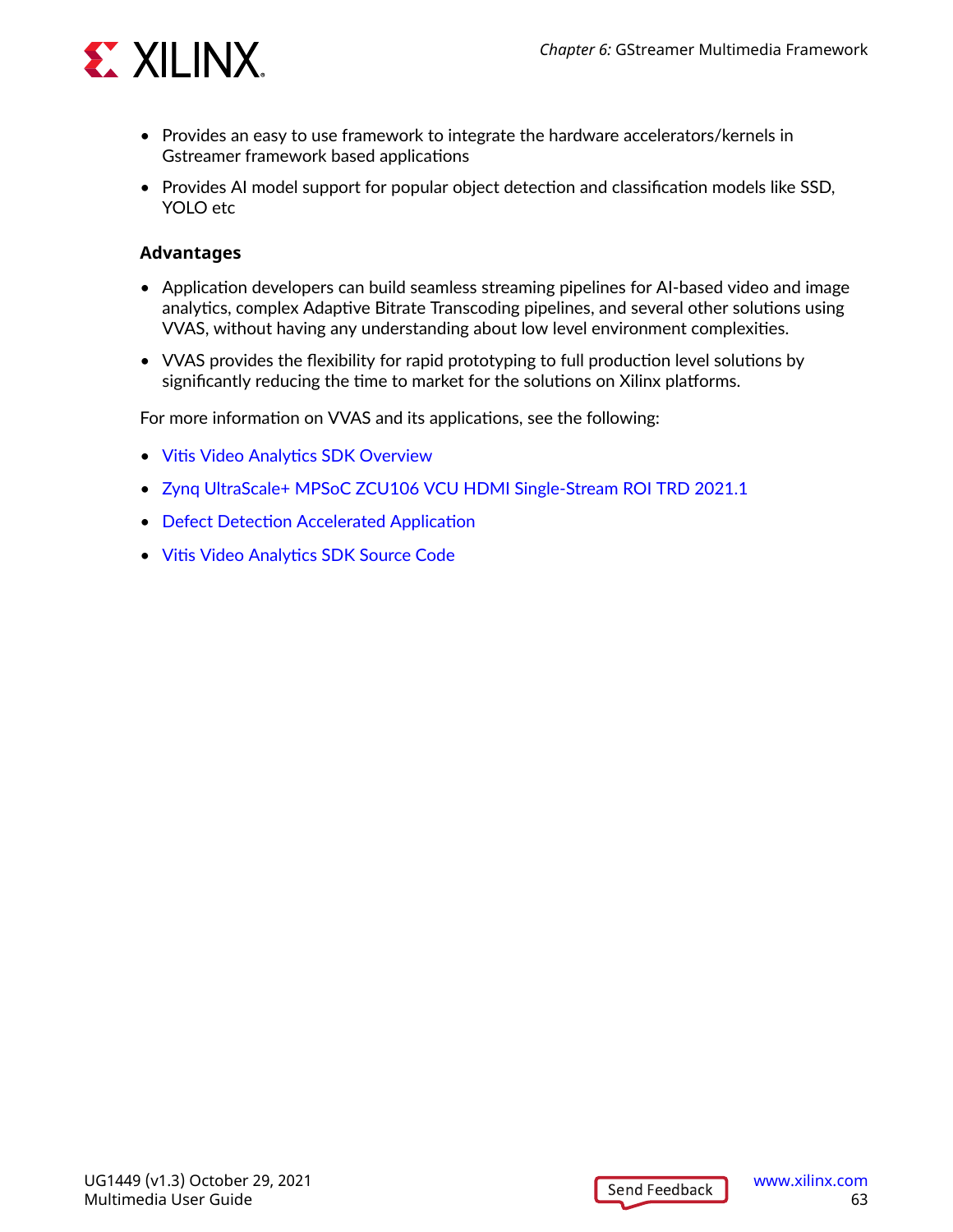

## *Chapter 7*

# Debug

Use the following utilities to debug media issues.

- Media Control Utility (media-ctl)
- Modetest Utility

## **Media Control for Capture Link Up**

The media-ctl application from the v4l-utils package is a userspace application that uses the Linux Media Controller API to configure video pipeline entities.

Run the following command to check the link up status and formats set for each of the source and sink pads.

```
$ media-ctl -d /dev/mediaX -p -> Replace X with the corresponding media 
node
                        Media controller API version 5.4.0
```
If the capture device is connected, then the preceding command generates the following media graph:

```
Media controller API version 5.10.0
Media device information
      ------------------------
driver xilinx-video
model Xilinx Video Composite Device
serial 
bus info 
hw revision 0x0
driver version 5.10.0
Device topology
- entity 1: vcapaxis_broad_out1hdmi_input_a (1 pad, 1 link)
             type Node subtype V4L flags 0
             device node name /dev/video0
     pad0: Sink
         <- "amba_pl@0:axis_broadcasterhdmi_":1 [ENABLED]
- entity 5: vcapaxis_broad_out1hdmi_input_a (1 pad, 1 link)
             type Node subtype V4L flags 0
             device node name /dev/video1
    pad0: Sink
```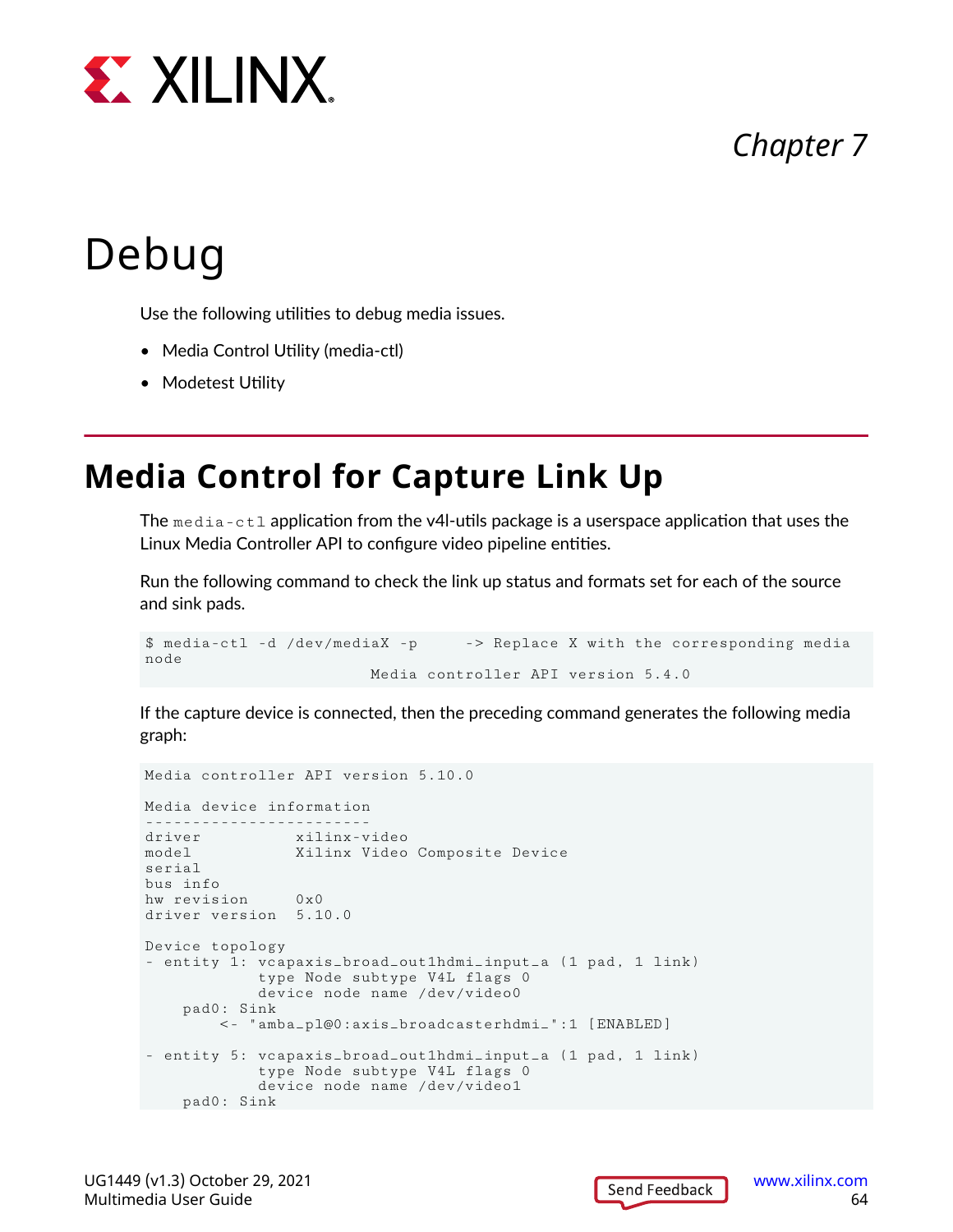# **EX XILINX.**

```
 <- "amba_pl@0:axis_broadcasterhdmi_":2 [ENABLED]
- entity 9: vcapaxis_broad_out1hdmi_input_a (1 pad, 1 link)
             type Node subtype V4L flags 0
             device node name /dev/video2
     pad0: Sink
         <- "amba_pl@0:axis_broadcasterhdmi_":3 [ENABLED]
- entity 13: vcapaxis_broad_out1hdmi_input_a (1 pad, 1 link)
              type Node subtype V4L flags 0
              device node name /dev/video3
     pad0: Sink
         <- "amba_pl@0:axis_broadcasterhdmi_":4 [ENABLED]
- entity 17: vcapaxis_broad_out1hdmi_input_a (1 pad, 1 link)
              type Node subtype V4L flags 0
              device node name /dev/video4
     pad0: Sink
         <- "amba_pl@0:axis_broadcasterhdmi_":5 [ENABLED]
- entity 21: vcapaxis_broad_out1hdmi_input_a (1 pad, 1 link)
              type Node subtype V4L flags 0
              device node name /dev/video5
     pad0: Sink
         <- "amba_pl@0:axis_broadcasterhdmi_":6 [ENABLED]
- entity 25: vcapaxis_broad_out1hdmi_input_a (1 pad, 1 link)
              type Node subtype V4L flags 0
              device node name /dev/video6
     pad0: Sink
         <- "amba_pl@0:axis_broadcasterhdmi_":7 [ENABLED]
- entity 29: amba_pl@0:axis_broadcasterhdmi_ (8 pads, 8 links)
              type V4L2 subdev subtype Unknown flags 0
              device node name /dev/v4l-subdev15
     pad0: Sink
         [fmt:VYYUYY8_1X24/3840x2160 field:none]
         <- "a0080000.v_proc_ss":1 [ENABLED]
     pad1: Source
         [fmt:VYYUYY8_1X24/3840x2160 field:none]
         -> "vcapaxis_broad_out1hdmi_input_a":0 [ENABLED]
     pad2: Source
         [fmt:VYYUYY8_1X24/3840x2160 field:none]
         -> "vcapaxis_broad_out1hdmi_input_a":0 [ENABLED]
     pad3: Source
         [fmt:VYYUYY8_1X24/3840x2160 field:none]
         -> "vcapaxis_broad_out1hdmi_input_a":0 [ENABLED]
     pad4: Source
         [fmt:VYYUYY8_1X24/3840x2160 field:none]
         -> "vcapaxis_broad_out1hdmi_input_a":0 [ENABLED]
     pad5: Source
         [fmt:VYYUYY8_1X24/3840x2160 field:none]
         -> "vcapaxis_broad_out1hdmi_input_a":0 [ENABLED]
     pad6: Source
         [fmt:VYYUYY8_1X24/3840x2160 field:none]
         -> "vcapaxis_broad_out1hdmi_input_a":0 [ENABLED]
     pad7: Source
         [fmt:VYYUYY8_1X24/3840x2160 field:none]
         -> "vcapaxis_broad_out1hdmi_input_a":0 [ENABLED]
- entity 38: a0080000.v_proc_ss (2 pads, 2 links)
              type V4L2 subdev subtype Unknown flags 0
              device node name /dev/v4l-subdev16
```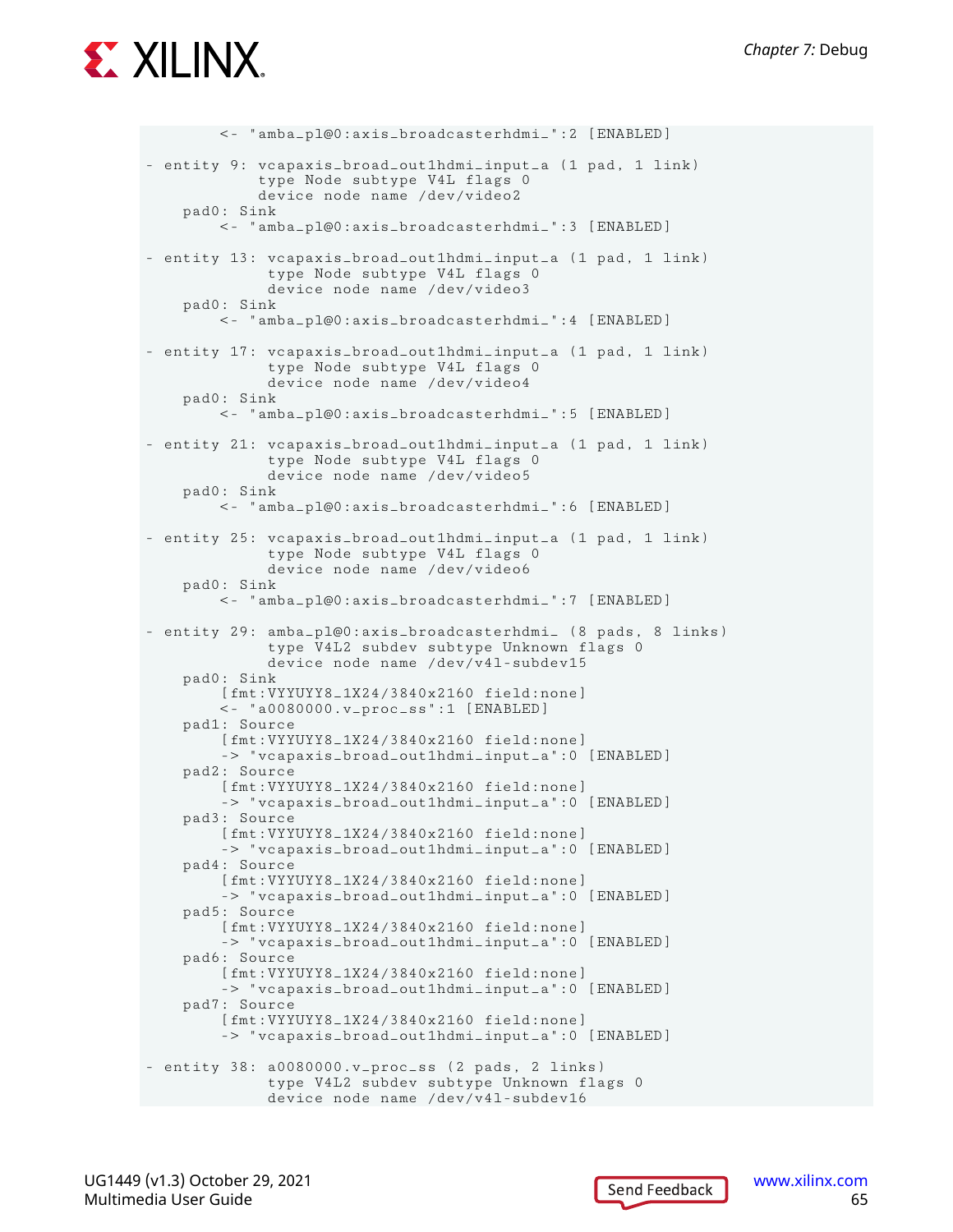

```
 pad0: Sink
         [fmt:RBG888_1X24/3840x2160 field:none]
         <- "a0000000.v_hdmi_rx_ss":0 [ENABLED]
     pad1: Source
         [fmt:VYYUYY8_1X24/3840x2160 field:none]
         -> "amba_pl@0:axis_broadcasterhdmi_":0 [ENABLED]
- entity 41: a0000000.v_hdmi_rx_ss (1 pad, 1 link)
              type V4L2 subdev subtype Unknown flags 0
              device node name /dev/v4l-subdev17
     pad0: Source
         [fmt:RBG888_1X24/3840x2160 field:none]
         [dv.caps:BT.656/1120 min:0x0@25000000 max:4096x2160@297000000 
stds:CEA-861,DMT,CVT,GTF caps:progressive,reduced-blanking,custom]
         [dv.detect:BT.656/1120 3840x2160p60 (4400x2250) stds:CEA-861 
flags:CE-video]
         -> "a0080000.v_proc_ss":0 [ENABLED]
```
If a source is not connected to the HDMI-Rx port, then the  $\text{median}-\text{ct1}$  utility generates the following media graph:

```
Media controller API version 5.10.0
Media device information
------------------------
driver xilinx-video
model Xilinx Video Composite Device
serial 
bus info 
hw revision 0x0
driver version 5.10.0
Device topology
- entity 1: vcapaxis_broad_out1hdmi_input_a (1 pad, 1 link)
             type Node subtype V4L flags 0
             device node name /dev/video0
     pad0: Sink
         <- "amba_pl@0:axis_broadcasterhdmi_":1 [ENABLED]
- entity 5: vcapaxis_broad_out1hdmi_input_a (1 pad, 1 link)
             type Node subtype V4L flags 0
             device node name /dev/video1
     pad0: Sink
         <- "amba_pl@0:axis_broadcasterhdmi_":2 [ENABLED]
- entity 9: vcapaxis_broad_out1hdmi_input_a (1 pad, 1 link)
             type Node subtype V4L flags 0
             device node name /dev/video2
     pad0: Sink
         <- "amba_pl@0:axis_broadcasterhdmi_":3 [ENABLED]
- entity 13: vcapaxis_broad_out1hdmi_input_a (1 pad, 1 link)
              type Node subtype V4L flags 0
              device node name /dev/video3
     pad0: Sink
         <- "amba_pl@0:axis_broadcasterhdmi_":4 [ENABLED]
- entity 17: vcapaxis_broad_out1hdmi_input_a (1 pad, 1 link)
              type Node subtype V4L flags 0
              device node name /dev/video4
     pad0: Sink
        <- "amba_pl@0:axis_broadcasterhdmi_":5 [ENABLED]
```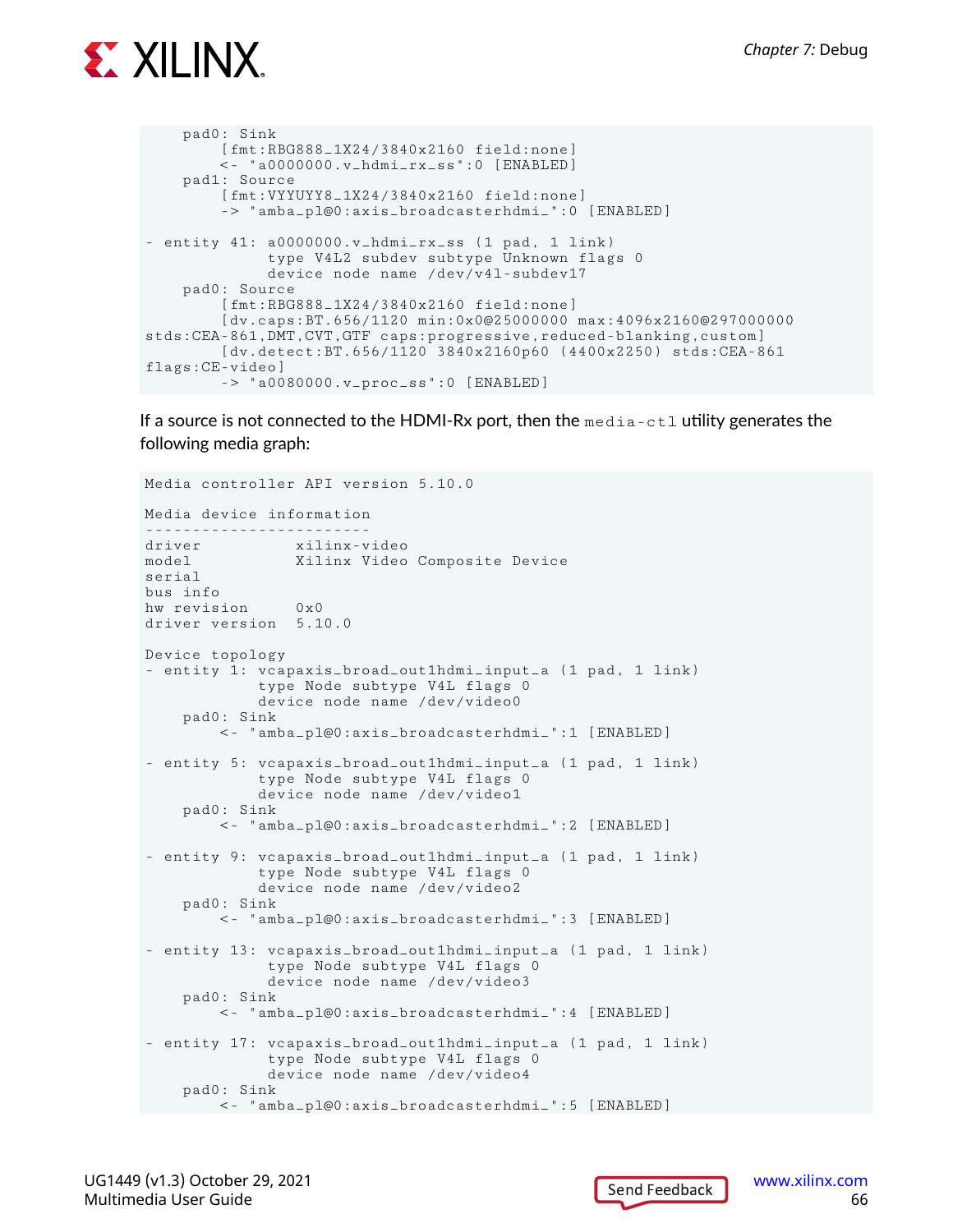

```
- entity 21: vcapaxis_broad_out1hdmi_input_a (1 pad, 1 link)
              type Node subtype V4L flags 0
              device node name /dev/video5
     pad0: Sink
         <- "amba_pl@0:axis_broadcasterhdmi_":6 [ENABLED]
- entity 25: vcapaxis_broad_out1hdmi_input_a (1 pad, 1 link)
              type Node subtype V4L flags 0
              device node name /dev/video6
     pad0: Sink
         <- "amba_pl@0:axis_broadcasterhdmi_":7 [ENABLED]
- entity 29: amba_pl@0:axis_broadcasterhdmi_ (8 pads, 8 links)
              type V4L2 subdev subtype Unknown flags 0
              device node name /dev/v4l-subdev15
     pad0: Sink
         [fmt:VYYUYY8_1X24/3840x2160 field:none]
         <- "a0080000.v_proc_ss":1 [ENABLED]
     pad1: Source
         [fmt:VYYUYY8_1X24/3840x2160 field:none]
         -> "vcapaxis_broad_out1hdmi_input_a":0 [ENABLED]
     pad2: Source
         [fmt:VYYUYY8_1X24/3840x2160 field:none]
         -> "vcapaxis_broad_out1hdmi_input_a":0 [ENABLED]
     pad3: Source
         [fmt:VYYUYY8_1X24/3840x2160 field:none]
         -> "vcapaxis_broad_out1hdmi_input_a":0 [ENABLED]
     pad4: Source
         [fmt:VYYUYY8_1X24/3840x2160 field:none]
         -> "vcapaxis_broad_out1hdmi_input_a":0 [ENABLED]
     pad5: Source
         [fmt:VYYUYY8_1X24/3840x2160 field:none]
         -> "vcapaxis_broad_out1hdmi_input_a":0 [ENABLED]
     pad6: Source
         [fmt:VYYUYY8_1X24/3840x2160 field:none]
         -> "vcapaxis_broad_out1hdmi_input_a":0 [ENABLED]
     pad7: Source
         [fmt:VYYUYY8_1X24/3840x2160 field:none]
         -> "vcapaxis_broad_out1hdmi_input_a":0 [ENABLED]
- entity 38: a0080000.v_proc_ss (2 pads, 2 links)
              type V4L2 subdev subtype Unknown flags 0
              device node name /dev/v4l-subdev16
     pad0: Sink
         [fmt:RBG888_1X24/3840x2160 field:none]
         <- "a0000000.v_hdmi_rx_ss":0 [ENABLED]
     pad1: Source
         [fmt:VYYUYY8_1X24/3840x2160 field:none]
         -> "amba_pl@0:axis_broadcasterhdmi_":0 [ENABLED]
- entity 41: a0000000.v_hdmi_rx_ss (1 pad, 1 link)
              type V4L2 subdev subtype Unknown flags 0
              device node name /dev/v4l-subdev17
     pad0: Source
         [fmt:RBG888_1X24/3840x2160 field:none]
         [dv.caps:BT.656/1120 min:0x0@25000000 max:4096x2160@297000000 
stds:CEA-861,DMT,CVT,GTF caps:progressive,reduced-blanking,custom]
         [dv.query:no-link]
         -> "a0080000.v_proc_ss":0 [ENABLED]
```
*Note***:** Media Graph and Entity Name can vary as per design. For exact media graph of specific design, refer to the relevant design wiki pages of the desired release.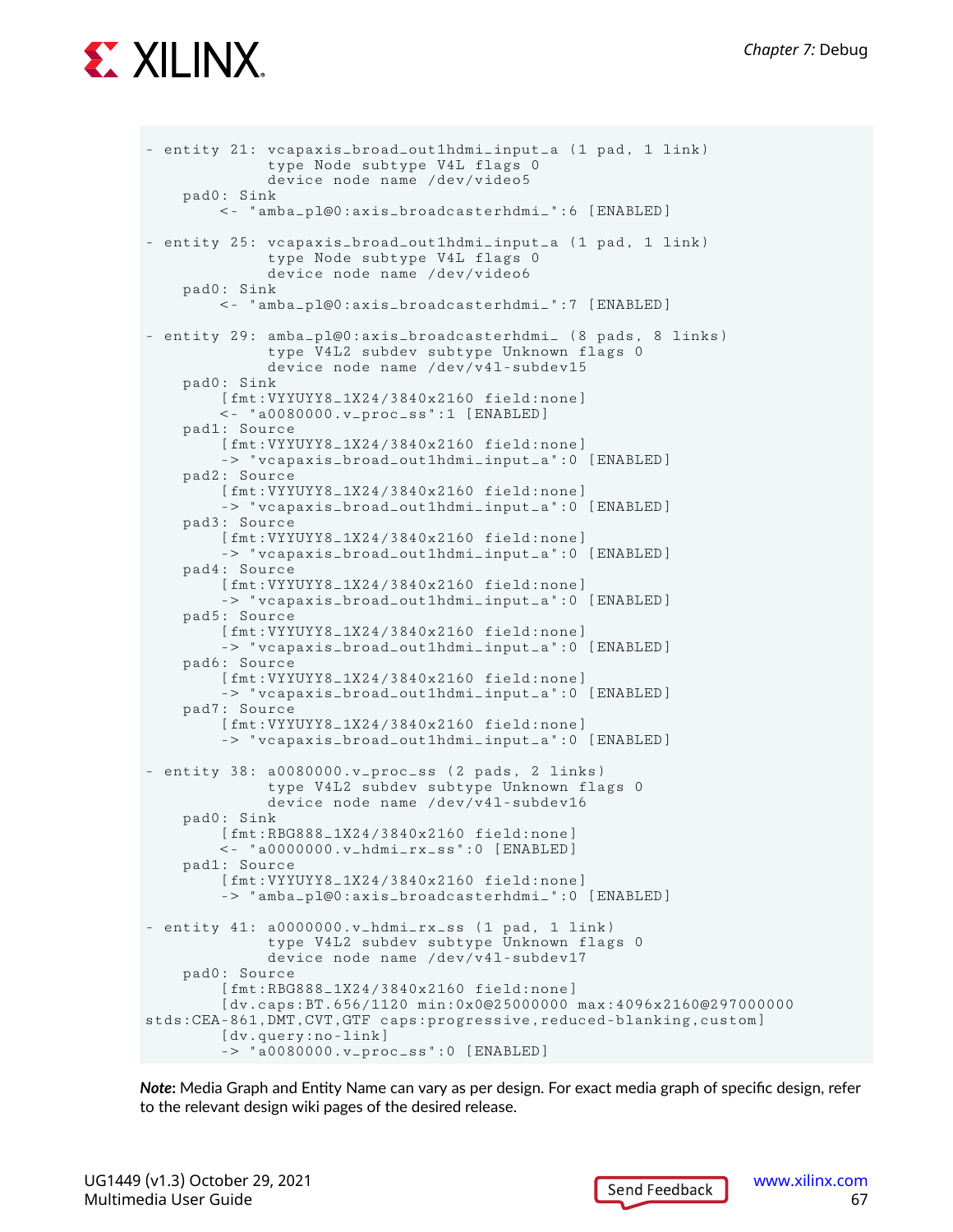

## **Modetest for Display Link Up**

Use the modetest tool, provided by the libdrm library, to:

- List all display capabilities: CRTCs, encoders & connectors (DP, HDMI, SDI ...), planes, modes...
- Perform basic tests: display a test pattern, display 2 layers, perform a vsync test
- Specify the video mode: resolution and refresh rate

*Note***:** For information about the modetest tool, refer to [https://wiki.st.com/stm32mpu/wiki/](https://wiki.st.com/stm32mpu/wiki/DRM_KMS_overview#cite_note-mesa_libdrm-3) [DRM\\_KMS\\_overview#cite\\_note-mesa\\_libdrm-3.](https://wiki.st.com/stm32mpu/wiki/DRM_KMS_overview#cite_note-mesa_libdrm-3)

Find the bus id by running the following command:

cat /sys/kerne/debug/dri/<corresponding id>/name

Running the modetest command with the  $-D$  option and passing the bus id provides HDMI connector status and maximum supported resolutions, frame rate, and supporting plane formats. The following is the example HDMI-Tx command.

\$ modetest -D a0070000.v\_mix Encoders: id crtc type possible crtcs possible clones<br>43 42 TMDS  $0 \times 00000001$   $0 \times 00000000$  $0 \times 00000001$ Connectors: id encoder status name size (mm) modes encoders 44 43 connected HDMI-A-1 700x390 49 43 modes: name refresh (Hz) hdisp hss hse htot vdisp vss vse vtot) 3840x2160 60.00 3840 3888 3920 4000 2160 2163 2168 2222 533250 flags: phsync, nvsync; type: preferred, driver 3840x2160 60.00 3840 4016 4104 4400 2160 2168 2178 2250 594000 flags: phsync, pvsync; type: driver 3840x2160 59.94 3840 4016 4104 4400 2160 2168 2178 2250 593407 flags: phsync, pvsync; type: driver 3840x2160 50.00 3840 4896 4984 5280 2160 2168 2178 2250 594000 flags: phsync, pvsync; type: driver 3840x2160 30.00 3840 4016 4104 4400 2160 2168 2178 2250 297000 flags: phsync, pvsync; type: driver 3840x2160 30.00 3840 4016 4104 4400 2160 2168 2178 2250 297000 flags: phsync, pvsync; type: driver

The preceding command also shows information about the number of planes and formats, and the DRM properties of those particular planes.

| Planes:<br>id | crtc          | fb | CRTC x, y | x , v | gamma size | possible            |
|---------------|---------------|----|-----------|-------|------------|---------------------|
| crtcs         |               |    |           |       |            |                     |
| 41            |               |    | 0.0       | 0.0   |            | $0 \times 00000001$ |
|               | formats: BG24 |    |           |       |            |                     |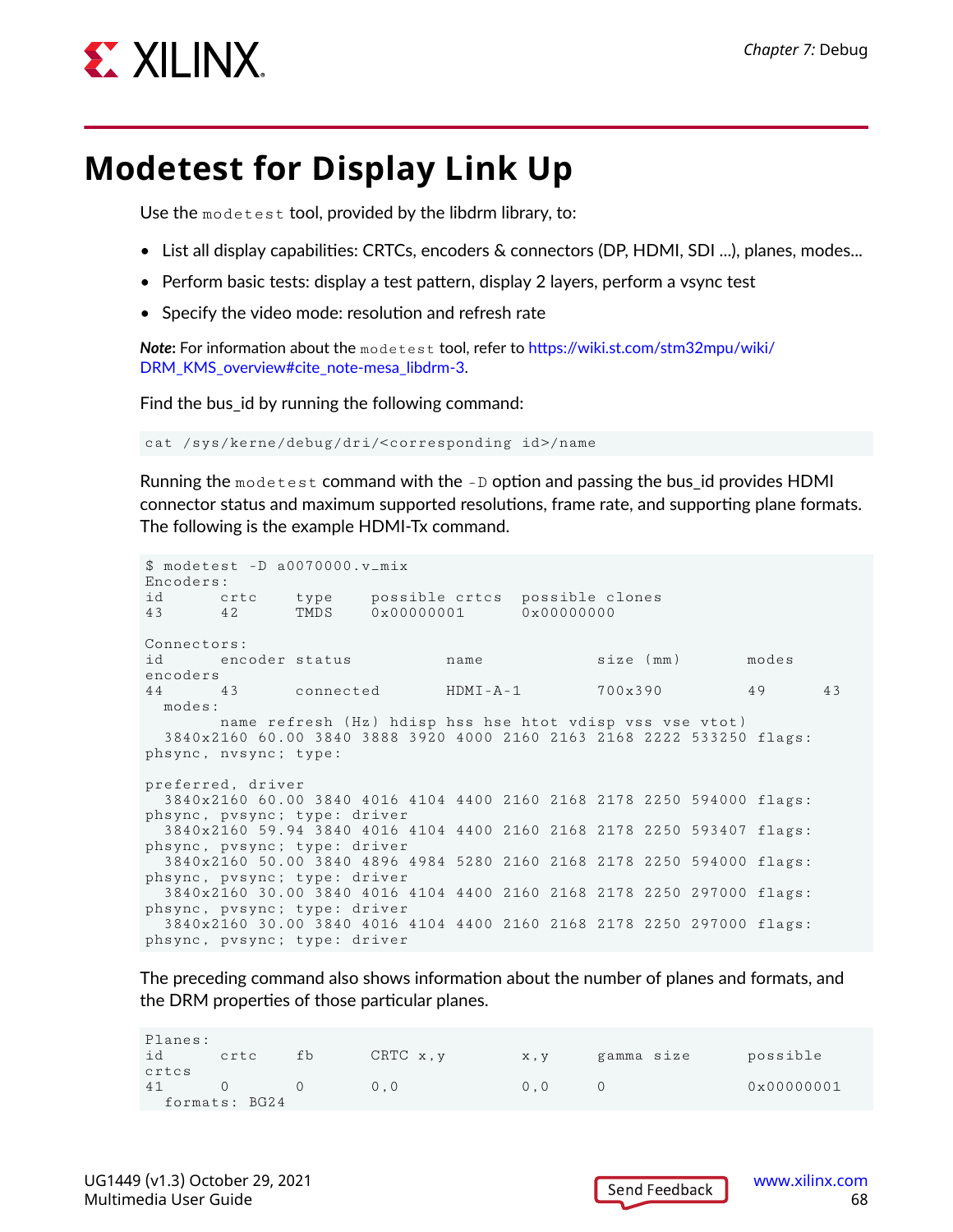

```
 props:
         8 type:
 flags: immutable enum
 enums: Overlay=0 Primary=1 Cursor=2
                 value: 1
         17 FB_ID:
                 flags: object
                 value: 0
         18 IN_FENCE_FD:
                 flags: signed range
                 values: -1 2147483647
                 value: -1
         20 CRTC_ID:
                 flags: object
                 value: 0
         13 CRTC_X:
                 flags: signed range
                 values: -2147483648 2147483647
                 value: 0
         14 CRTC_Y:
                 flags: signed range
                 values: -2147483648 2147483647
                 value: 0
         15 CRTC_W:
                 flags: range
                 values: 0 2147483647
                 value: 3840
         16 CRTC_H:
                 flags: range
                 values: 0 2147483647
                 value: 2160
         9 SRC_X:
                 flags: range
                 values: 0 4294967295
                 value: 0
         10 SRC_Y:
                 flags: range
                 values: 0 4294967295
                 value: 0
         11 SRC_W:
                 flags: range
                 values: 0 4294967295
                 value: 251658240
         12 SRC_H:
                 flags: range
                 values: 0 4294967295
                 value: 141557760
```
To run the color pattern on the connected HDMI screen, run the following command:

 $$modetest -D < bus-id> -s < component>crcnn}$  ,  $]$ [@<crtc\_id>]:<mode>[-<vrefresh>][@<format>] \$modetest -D a0070000.v\_mix -s 41:3840x2160-60@BG2

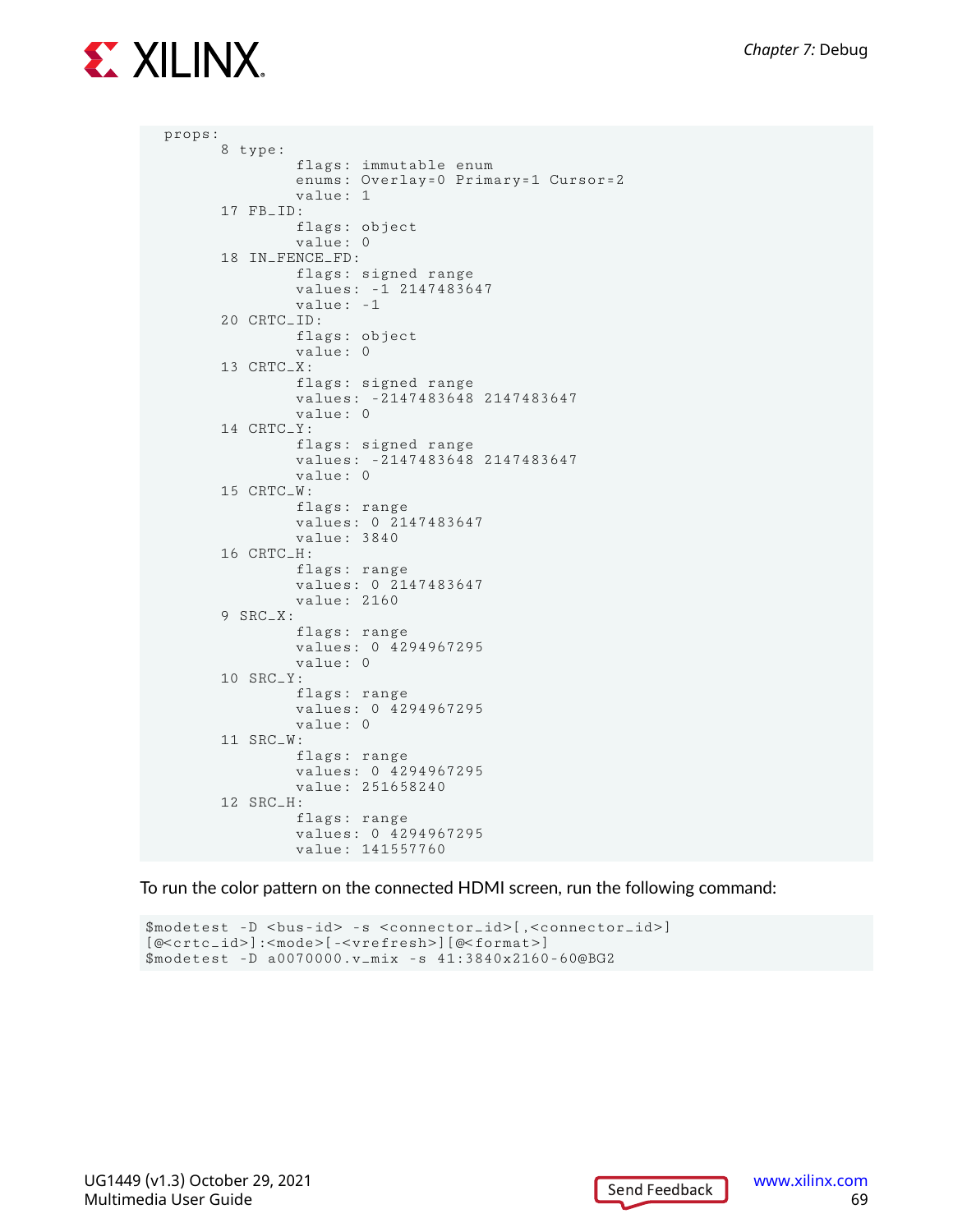

## **GStreamer Debugging Techniques Using GSTlaunch**

Use the following techniques to debug Gstreamer:

- GST\_DEBUG
- GST\_Shark
- GDB

## **GST\_DEBUG**

The first category is the Debug Level, which is a number specifying the amount of desired output:

#### *Table 7:* **Debug Level**

| <b>Number</b>  | <b>Name</b>    | <b>Description</b>                                                                                                                                                                                                                                            |  |
|----------------|----------------|---------------------------------------------------------------------------------------------------------------------------------------------------------------------------------------------------------------------------------------------------------------|--|
| 0              | none           | No debug information is output.                                                                                                                                                                                                                               |  |
|                | <b>ERROR</b>   | Logs all fatal errors. These are errors that do not allow the core or elements to<br>perform the requested action. The application can still recover if programmed<br>to handle the conditions that triggered the error.                                      |  |
| $\overline{2}$ | WARNING        | Logs all warnings. Typically these are non-fatal, but user-visible problems are<br>expected to happen.                                                                                                                                                        |  |
| 3              | <b>FIXME</b>   | Logs all $f_{\text{ixme}}$ messages - typically that a codepath that is known to be<br>incomplete has triggered. Gstreamer may work in most cases, but may cause<br>problems in specific instances.                                                           |  |
| 4              | <b>INFO</b>    | Logs all informational messages. These are typically used for events in the<br>system that only happen once, or are important and rare enough to be logged<br>at this level.                                                                                  |  |
| 5              | <b>DEBUG</b>   | Logs all debug messages. These are general debug messages for events that<br>happen only a limited number of times during an object's lifetime; these<br>include setup, teardown, and change of parameters.                                                   |  |
| 6              | LOG            | Logs all log messages. These are messages for events that happen repeatedly<br>during an object's lifetime; these include streaming and steady-state<br>conditions. Use this level to log messages that happen on every buffer in an<br>element, for example. |  |
| 7              | <b>TRACE</b>   | Logs all trace messages. These are message that happen often. For example,<br>each time the reference count of a GstMiniObject, such as a GstBuffer or<br>GstEvent, is modified.                                                                              |  |
| 9              | <b>MEMDUMP</b> | Logs all memory dump messages. This is the heaviest logging of all, and may<br>include dumping the content of blocks of memory.                                                                                                                               |  |

To enable debug output, set the GST\_DEBUG environment variable to the desired debug level. All levels lower than the set level are also displayed. For example, if you set  $\texttt{GST\_DEBUG=2}$ , you will see both ERROR and WARNING messages.

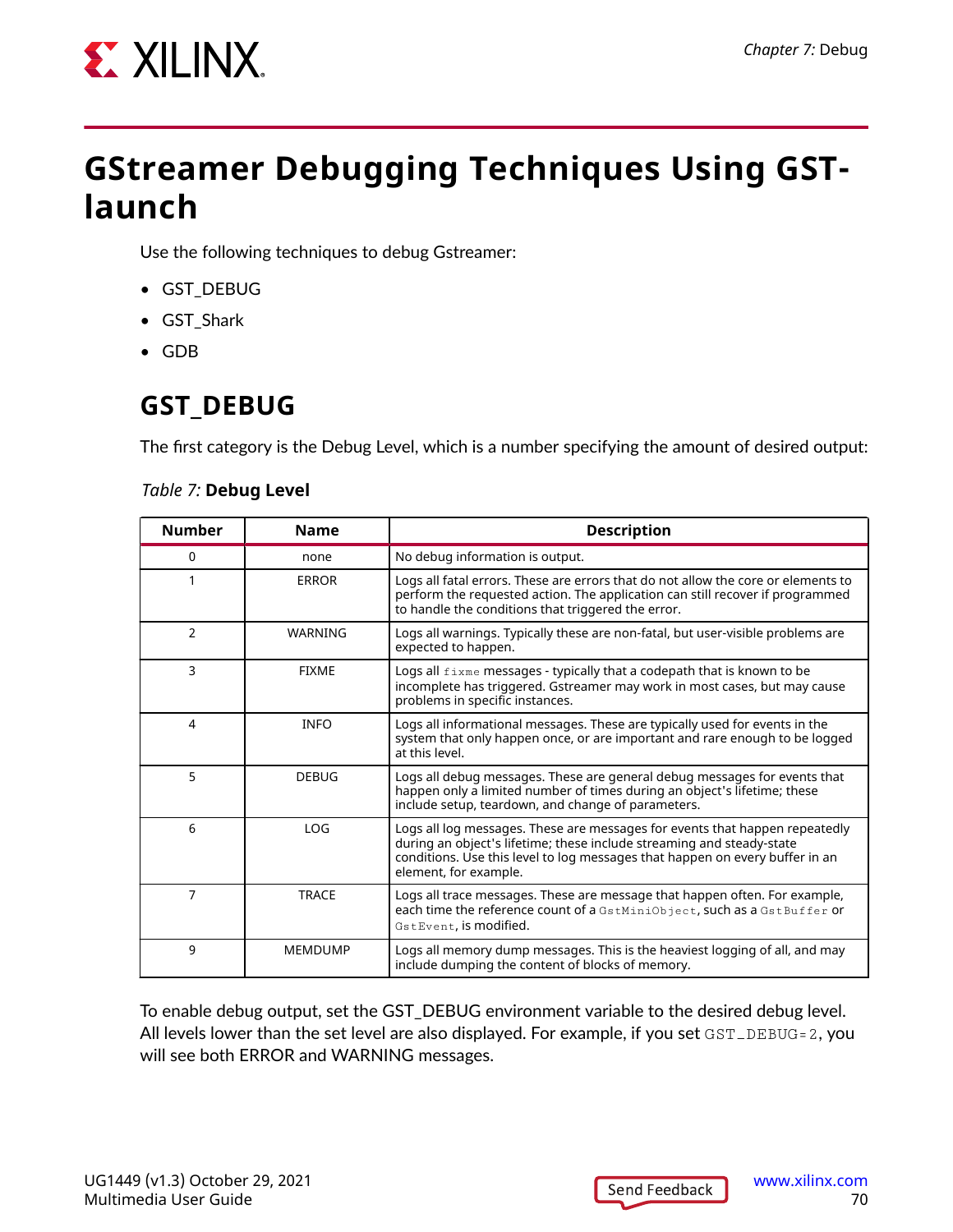

Furthermore, each plugin or part of the GStreamer defines its own category, so you can specify a debug level for each individual category. For example,  $GST$  DEBUG=2,  $v412$ src\*:6, uses Debug Level 6 for the v4l2src element, and 2 for all the others.

The GST\_DEBUG environment variable, then, is a comma-separated list of *category*:*level* pairs, with an optional *level* at the beginning, representing the default debug level for all categories.

The '\*' wildcard is also available. For example, GST\_DEBUG=2, audio \*: 5 uses Debug Level 5 for all categories starting with the word audio.  $GST$   $_DEBUG = * : 2$  is equivalent to  $GST$   $_DEBUG = 2$ .

## **GST\_Shark**

Use  $g_{\text{st}}$ -shark (a GStreamer-based tool) to verify performance and understand the element that is causing performance drops.

To check the instantaneous latencies, run the following command:

```
GST_DEBUG="GST_TRACER:7" GST_TRACERS="latency" GST_DEBUG_FILE=/run/
server.txt
gst-launch-1.0 v4l2src io-mode=4 device=/dev/video0 ! video/x-raw, 
width=3840,
height=2160, format=NV12, framerate=60/1 ! omxh265enc qp-mode=auto gop-
mode=low-delay-p
gop-length=60 periodicity-idr=60 b-frames=0 target-bitrate=60000 num-
slices=8
control-rate=low-latency prefetch-buffer=TRUE low-bandwidth=false filler-
data+a=0cpb-size=1000 initial-delay=500 ! video/x-h265, alignment=nal ! queue max-
size-buffers=0
! rtph265pay ! udpsink host=192.168.25.89 port=5004 buffer-size=60000000
max-bitrate=120000000 max-lateness=-1 qos-dscp=60 async=false
```
The latency tracer module gives instantaneous latencies that may not be the same as the reported latencies. The latencies may be higher if the inner pipeline (element ! element) takes more time, or lower if the inner pipeline is running faster, but the GStreamer framework waits until the running time equals the reported latency.

Check for the time (in nanosecond for latency) marked in bold in the following logs. The initial few readings may be high due to initialization time, but become stable after initialization is complete. For example, the following logs shows ~12 ms of latency for stream-out pipeline.

```
 0:00:21.633532492 20066 0x558abfb8a0 TRACE GST_TRACER :0:: latency,
src-element-id=(string)0x558abea190, src-element=(string)v4l2src0, 
src=(string)src,
sink-element-id=(string)0x558ac2b9e0, sink-element=(string)udpsink0,
sink=(string)sink, time=(guint64)12399379, ts=(guint64)21633482297;
```
### **GDB**

Use the gdb command for general debugging.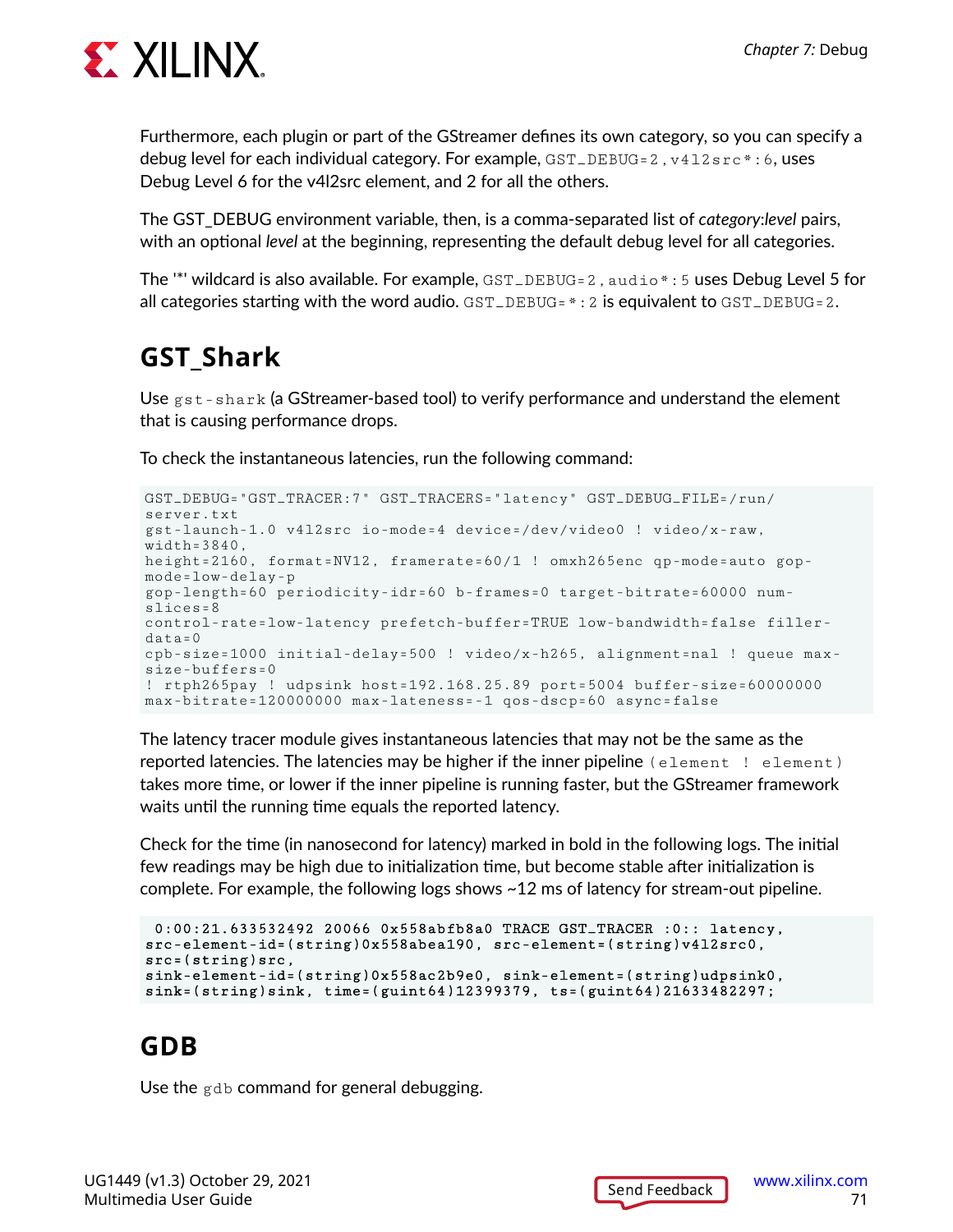

Run the application using the following command:

```
gdb –args gst-launch-1.0 v4l2src io-mode=4 device=/dev/video0 
! video/x-raw, width=3840,height=2160, format=NV12, framerate=60/1 !
omxh265enc 
qp-mode=auto gop-mode=low-delay-p gop-length=60 periodicity-idr=60 b-
frames=0target-bitrate=60000 num-slices=8 control-rate=low-latency prefetch-
buffer=TRUE 
low-bandwidth=false filler-data=0 cpb-size=1000 initial-delay=500 ! video/x-
h265, 
alignment=nal ! queue max-size-buffers=0 ! rtph265pay ! udpsink 
host=192.168.25.89 
port=5004 buffer-size=60000000 max-bitrate=120000000 max-lateness=-1 
qos-dscp=60 async=false
```
The command provides the gdb shell. Type run to execute the application.

(gdb)run

To debug, use the backtrace function to view the last function flow.

(gdb)bt

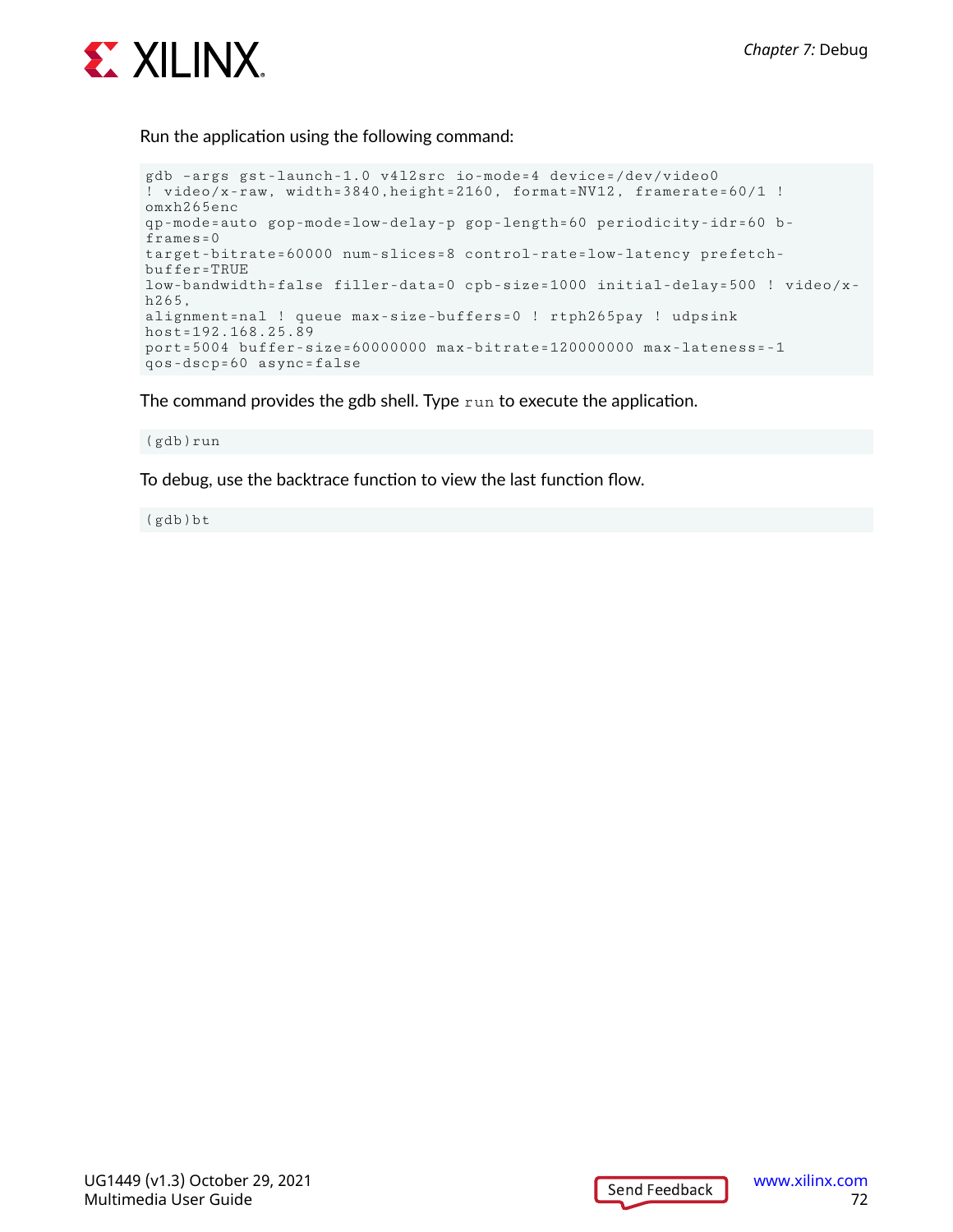

# *Chapter 8*

# Performance and Optimization

### **Measuring Pipeline Performance**

To measure pipeline performance, use the  $f$   $ps$  displays ink in the pipeline. The following is a sample pipeline with fpsdisplaysink for file playback:

```
gst-launch-1.0 filesrc location="/media/card/input-file.mp4" !qtdemux 
name=demux
demux.video_0 ! h265parse ! omxh265dec ! queue max-size-bytes=0 ! 
fpsdisplaysink text-overlay=false video-sink="kmssink bus-
id=a0070000.v_mix" -v
```
#### A sample performance log is as follows:

```
'GstPipeline:pipeline0/GstFPSDisplaySink:fpsdisplaysink0: last-message = rendered: 1079375, 
dropped: 6, current: 60.00, average: 59.99
'GstPipeline:pipeline0/GstFPSDisplaySink:fpsdisplaysink0: last-message = rendered: 1079406, 
dropped: 6, current: 60.00, average: 59.99
'GstPipeline:pipeline0/GstFPSDisplaySink:fpsdisplaysink0: last-message = rendered: 1079437, 
dropped: 6, current: 60.00, average: 59.99
'GstPipeline:pipeline0/GstFPSDisplaySink:fpsdisplaysink0: last-message = rendered: 1079468, 
dropped: 6, current: 60.00, average: 59.99
'GstPipeline:pipeline0/GstFPSDisplaySink:fpsdisplaysink0: last-message = rendered: 1079499, 
dropped: 6, current: 60.00, average: 59.99
'GstPipeline:pipeline0/GstFPSDisplaySink:fpsdisplaysink0: last-message = rendered: 1079529, 
dropped: 6, current: 60.00, average: 59.99
```
The log includes the following fields:

- Current: The instance frame rate
- Average: The average frame rate from the beginning
- Dropped: The number of frame counts that are dropped
- Rendered: The number of rendered frames

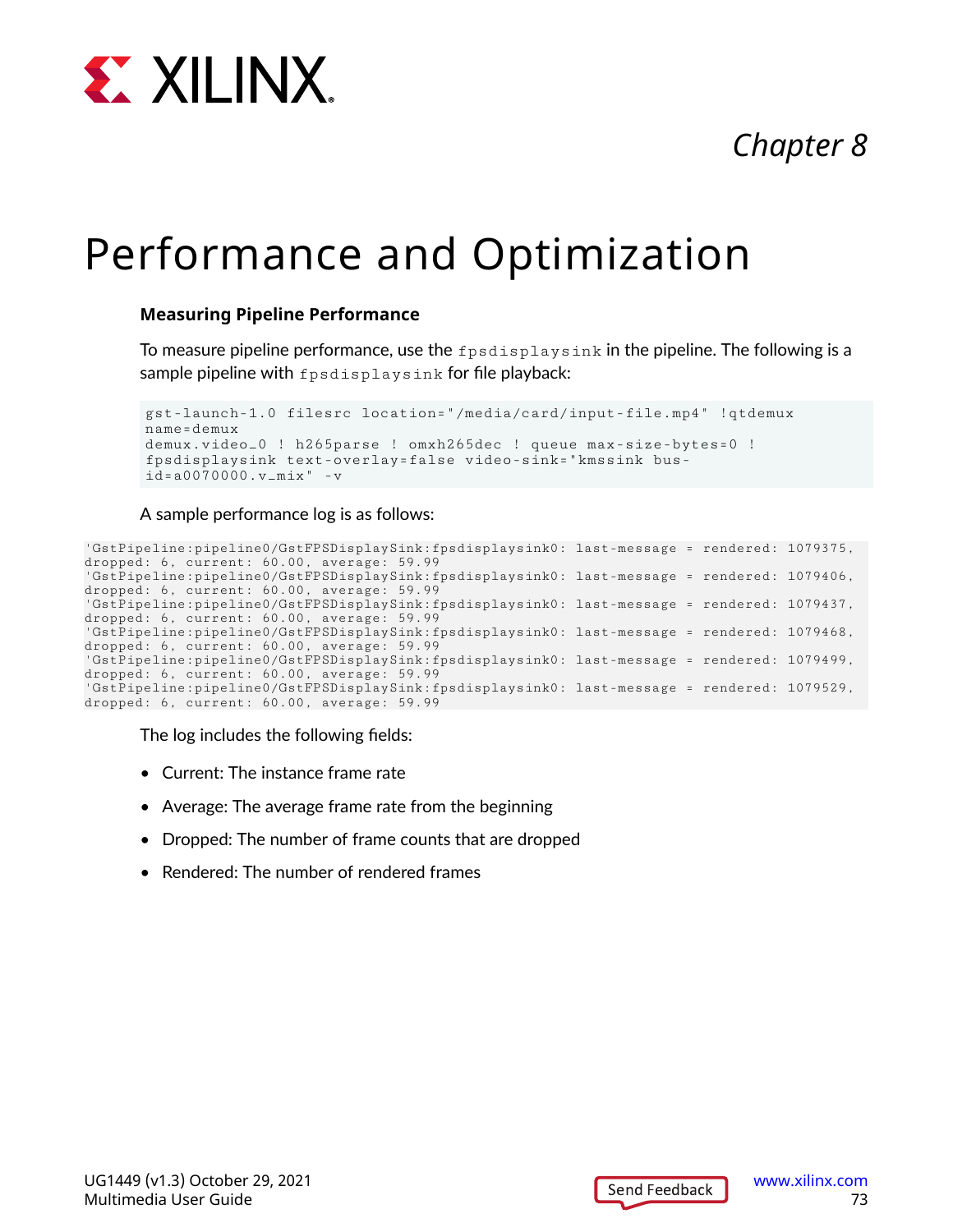

## **Performance Improvement from the GStreamer Perspective**

### **Queue Element**

In the single threaded GStreamer pipeline, data starvation may occur. Use the queue element to improve the performance of a single threaded pipeline.

Data is queued until one of the limits specified by the ["max-size-buffers",](https://gstreamer.freedesktop.org/data/doc/gstreamer/head/gstreamer-plugins/html/gstreamer-plugins-queue.html#GstQueue--max-size-buffers) ["max-size-bytes"](https://gstreamer.freedesktop.org/data/doc/gstreamer/head/gstreamer-plugins/html/gstreamer-plugins-queue.html#GstQueue--max-size-bytes) and/or ["max-size-time"](https://gstreamer.freedesktop.org/data/doc/gstreamer/head/gstreamer-plugins/html/gstreamer-plugins-queue.html#GstQueue--max-size-time) properties has been reached. Any attempt to push more buffers into the queue blocks the pushing thread until more space becomes available.

The queue element adds a thread boundary to the pipeline, and support for buffering. The queue creates a new thread on the source pad to decouple the processing on sink and source pad.

The default queue size limits are 200 buffers, 10MB of data, or one second worth of data, whichever is reached first.

Sample pipeline with queue element:

```
gst-launch-1.0 filesrc location="/media/card/input-file.mp4" !qtdemux 
name=demux
demux.video_0 ! h265parse ! omxh265dec ! queue max-size-bytes=0 ! 
fpsdisplaysink text-overlay=false 
video-sink="kmssink bus-id=a0070000.v_mix" -v
```
### **Quality Of Service (QoS)**

Quality of Service in GStreamer is about measuring and adjusting the real-time performance of a pipeline. The real-time performance is always measured relative to the pipeline clock and typically happens in the sinks when they synchronize buffers against the clock.

When buffers arrive late in the sink, that is, when their running-time is smaller than that of the clock, the pipeline has a quality of service problem. These are a few possible reasons:

- High CPU load, there is not enough CPU power to handle the stream, causing buffers to arrive late in the sink.
- Network problems
- Other resource problems such as disk load, and memory bottlenecks

The measurements result in QOS events that aim to adjust the data rate in one or more upstream elements. Two types of adjustments can be made:

- Short time emergency corrections based on latest observation in the sinks
- Long term rate corrections based on trends observed in the sinks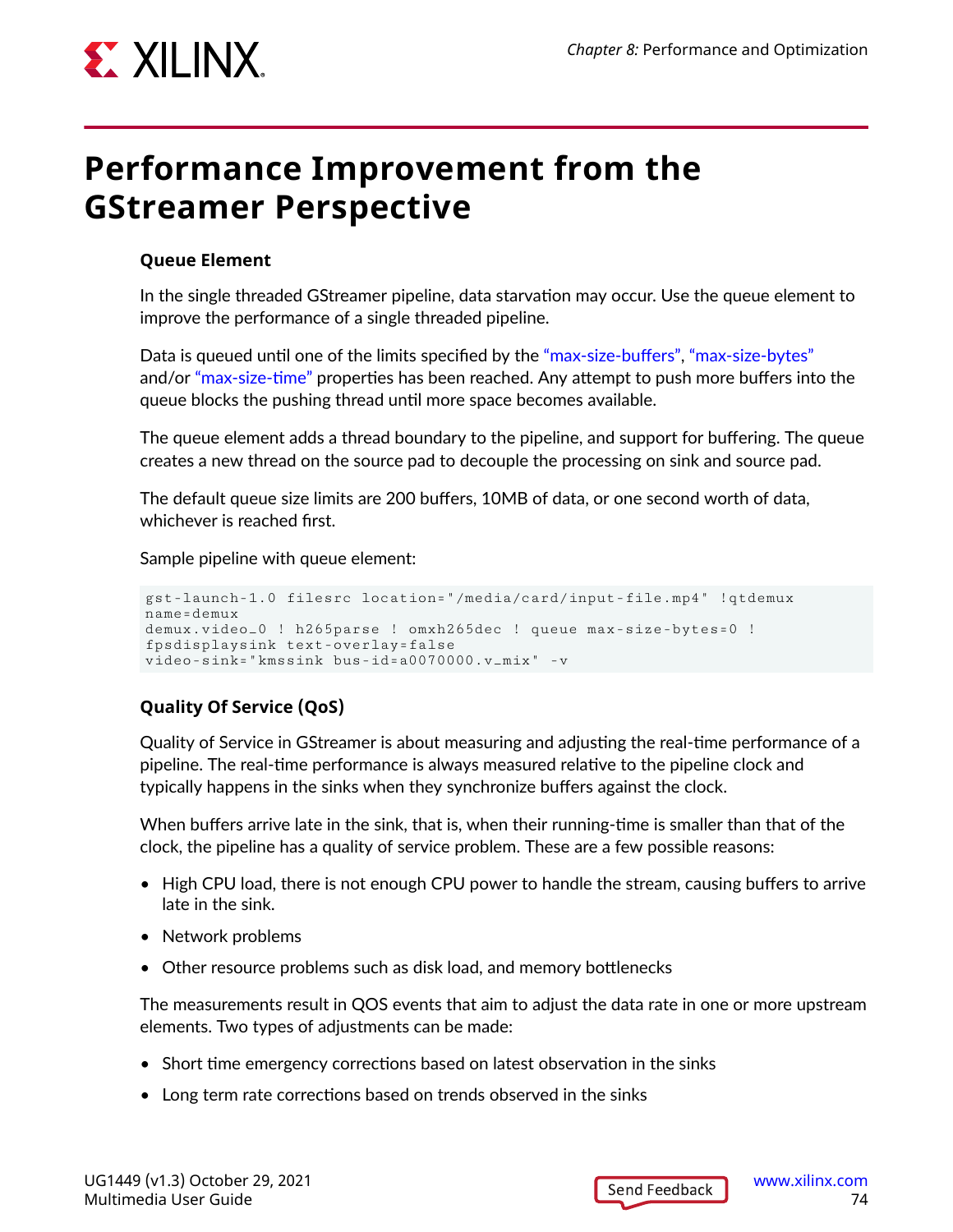

#### • **Short Term Correction:**

Use the timestamp and the jitter value in the QOS event to perform a short-term correction. If the jitter is positive, the previous buffer arrived late, and can be sure that a buffer with a timestamp < timestamp + jitter is also going to be late. Therefore, drop all buffers with a timestamp less than timestamp  $+$  jitter.

### • **Long Term Correction:**

Long term corrections are a bit more difficult to perform. They rely on the value of the proportion in the QOS event. Elements should reduce the amount of resources they consume by the proportion field in the QoS message.

Here are some possible strategies to achieve this:

- Permanently drop frames or reduce the CPU or bandwidth requirements of the element.
- Switch to lower quality processing or reduce the algorithmic complexity. Care should be taken that this does not introduce disturbing visual or audible glitches.
- Switch to a lower quality source to reduce network bandwidth.
- Assign more CPU cycles to critical parts of the pipeline. This could, for example, be done by increasing the thread priority.

In all cases, elements should be prepared to go back to their normal processing rate, when the proportion member in the QOS event approaches the ideal proportion.

The Encoder and Decoder plugin also supports the QoS functionality.

- In the decoder, QoS is enabled by default and drops frames after decoding is finished, based on the QoS event from downstream.
- In the encoder, QoS is disabled by default and drops the input buffer while encoding, if the QoS condition is true, based on the QoS event from downstream.

### **Sync**

In the GStreamer pipeline, the sync flag plays an important role. The sync flag is used for the synchronization of audio/video in the pipeline by checking the timestamp in the sink element. To know the best outcome of the pipeline, disable the sync flag in the sink element of the pipeline, keeping in mind that synchronization cannot be achieved by setting it to false. The sync flag is useful for a record pipeline to dump the data as soon as it receives it at the sink element.

Use the following example with sync=false for a record pipeline:

```
gst-launch-1.0 v4l2src
device=/dev/video0 io-mode=4 ! video/x-raw, 
format=NV12,width=3840,height=2160,framerate=60/1 ! omxh265enc qp-
mode=auto gop-mode=basic
gop-length=60 b-frames=0 target-bitrate=60000 num-slices=8 control-
rate=constant
```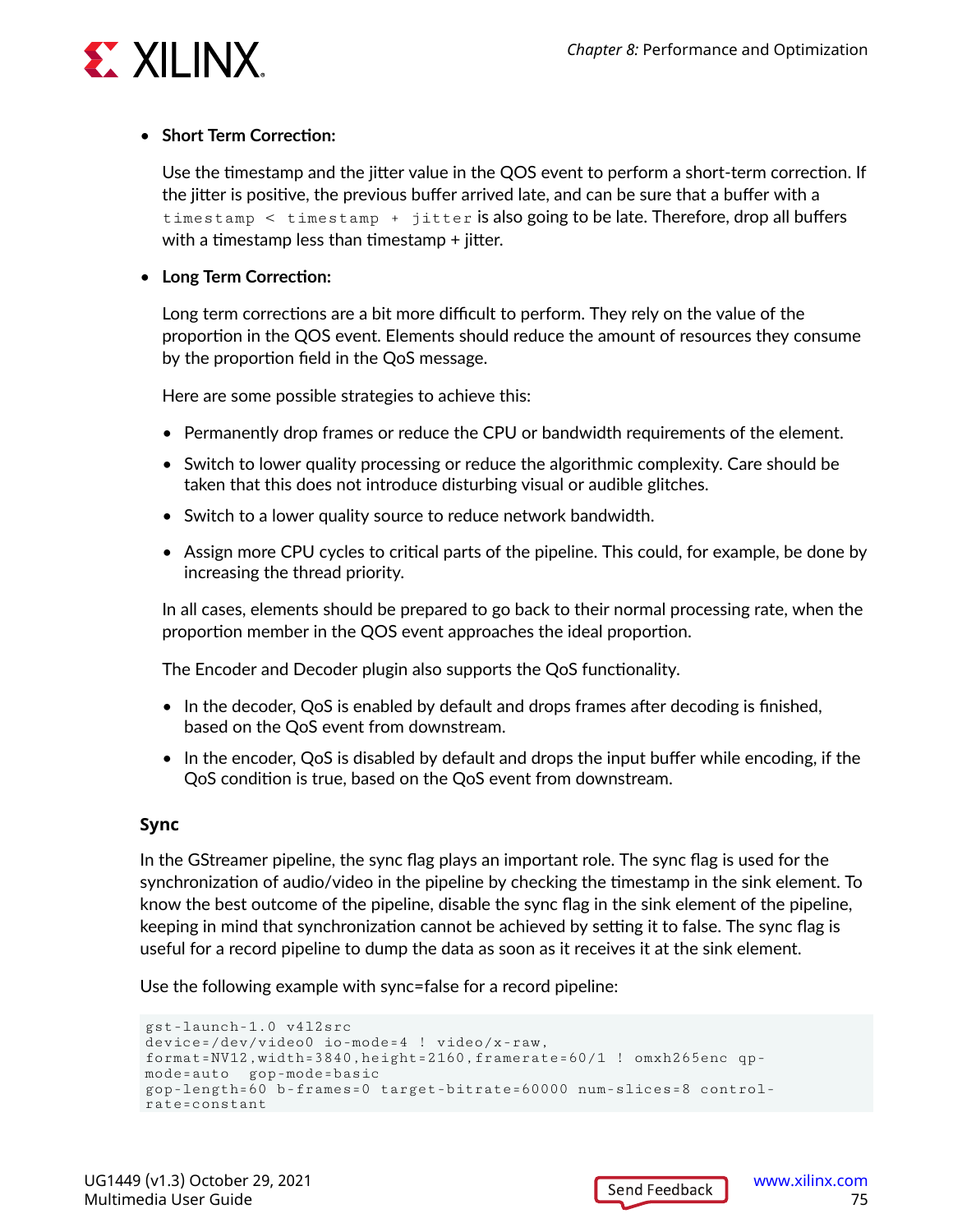

prefetch-buffer=true cpb-size=1000 initial-delay=500 ! queue ! video/xh265, profile=main, alignment=au ! mpegtsmux alignment=7 name=mux ! filesink location="/ media/ card/test.ts" sync=false

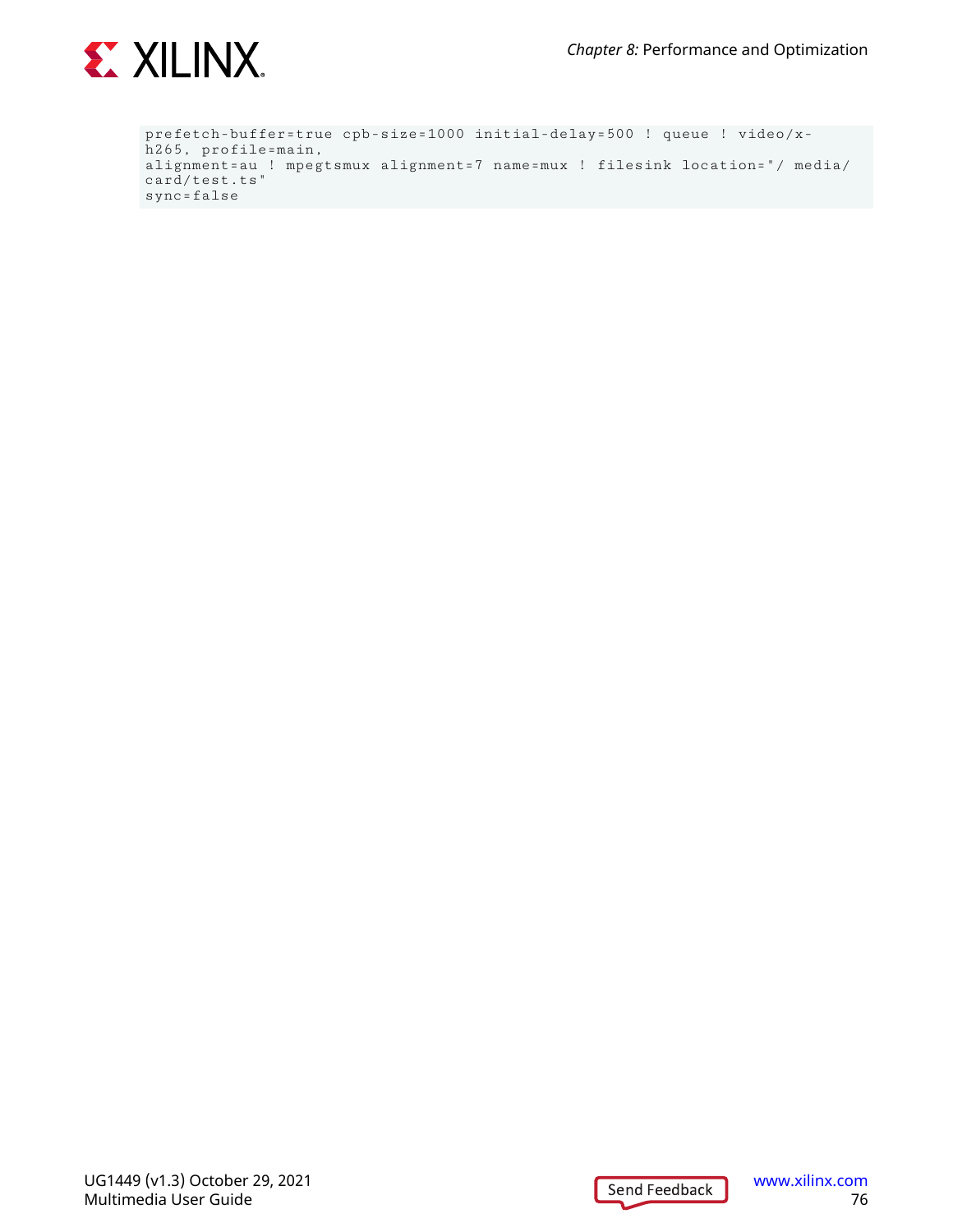

# *Appendix A*

# Format Mapping

The following table shows the mapping of formats in GStreamer, V4L2, Media Control, and DRM.

### *Table 8:* **Format Mapping**

| <b>S. No.</b> | <b>YUV Format</b> | <b>GStreamer</b>                        | V4L <sub>2</sub><br>Framework | <b>Media Bus</b><br>Format     | <b>DRM Format</b>   |
|---------------|-------------------|-----------------------------------------|-------------------------------|--------------------------------|---------------------|
|               | YUV 4:2:0, 8 bit  | <b>GST VIDE0 FORM</b><br>AT NV12        | V4L2 PIX FMT NV<br>12         | MEDIA BUS FMT<br>VYYUYY8 1X24  | DRM FORMAT NV<br>12 |
|               | YUV 4:2:2, 8 bit  | <b>GST VIDE0 FORM</b><br>AT NV16        | V4L2 PIX FMT NV<br>16         | MEDIA BUS FMT<br>UYVY8 1X16    | DRM FORMAT NV<br>16 |
|               | YUV 4:2:0, 10 bit | <b>GST VIDE0 FORM</b><br>AT NV12 10LE32 | V4L2 PIX FMT XV1<br>5         | MEDIA BUS FMT<br>VYYUYY10 4X20 | DRM FORMAT XV1      |
| 4             | YUV 4:2:2, 10 bit | <b>GST VIDE0 FORM</b><br>AT NV16 10LE32 | V4L2 PIX FMT XV2<br>0         | MEDIA BUS FMT<br>UYVY10 1X20   | DRM FORMAT XV2      |

*Note***:** For information on the YUV 444 format, see [AR 76939](https://support.xilinx.com/s/article/2021-2-Zynq-UltraScale-MPSoC-VCU-Does-Xilinx-VCU-solution-support-YUV-4-4-4-video-format?language=en_US).

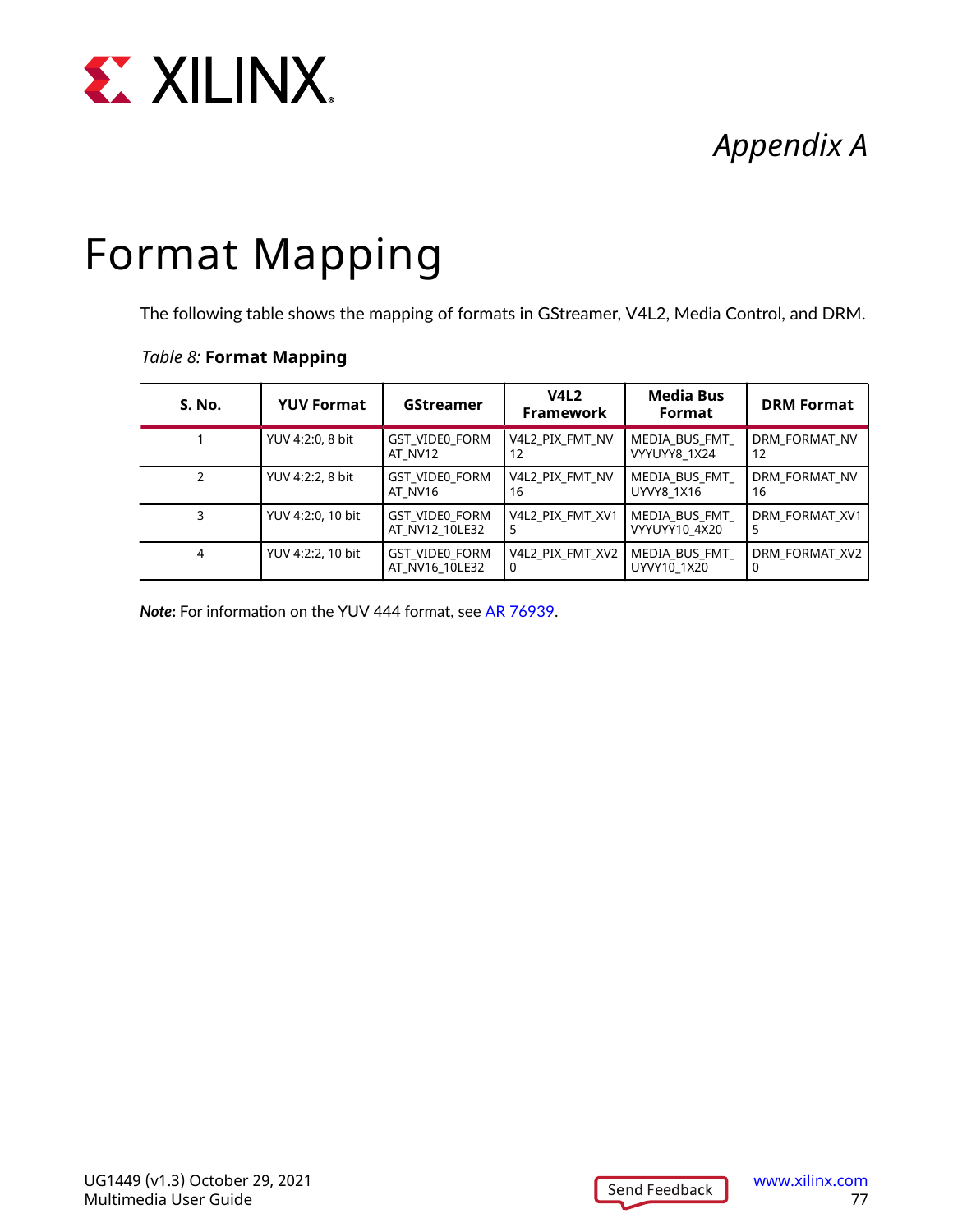

## *Appendix B*

# Additional Resources and Legal Notices

### **Xilinx Resources**

For support resources such as Answers, Documentation, Downloads, and Forums, see [Xilinx](https://www.xilinx.com/support) [Support.](https://www.xilinx.com/support)

### **Documentation Navigator and Design Hubs**

Xilinx $\mathcal{R}$  Documentation Navigator (DocNav) provides access to Xilinx documents, videos, and support resources, which you can filter and search to find information. To open DocNav:

- From the Vivado® IDE, select **Help → Documentation and Tutorials**.
- On Windows, select **Start → All Programs → Xilinx Design Tools → DocNav**.
- At the Linux command prompt, enter docnav.

Xilinx Design Hubs provide links to documentation organized by design tasks and other topics, which you can use to learn key concepts and address frequently asked questions. To access the Design Hubs:

- In DocNav, click the **Design Hubs View** tab.
- On the Xilinx website, see the [Design Hubs](https://www.xilinx.com/cgi-bin/docs/ndoc?t=design+hubs) page.

*Note***:** For more information on DocNav, see the [Documentation Navigator](https://www.xilinx.com/cgi-bin/docs/rdoc?t=docnav) page on the Xilinx website.

### **References**

These documents and links provide supplemental material useful with this guide: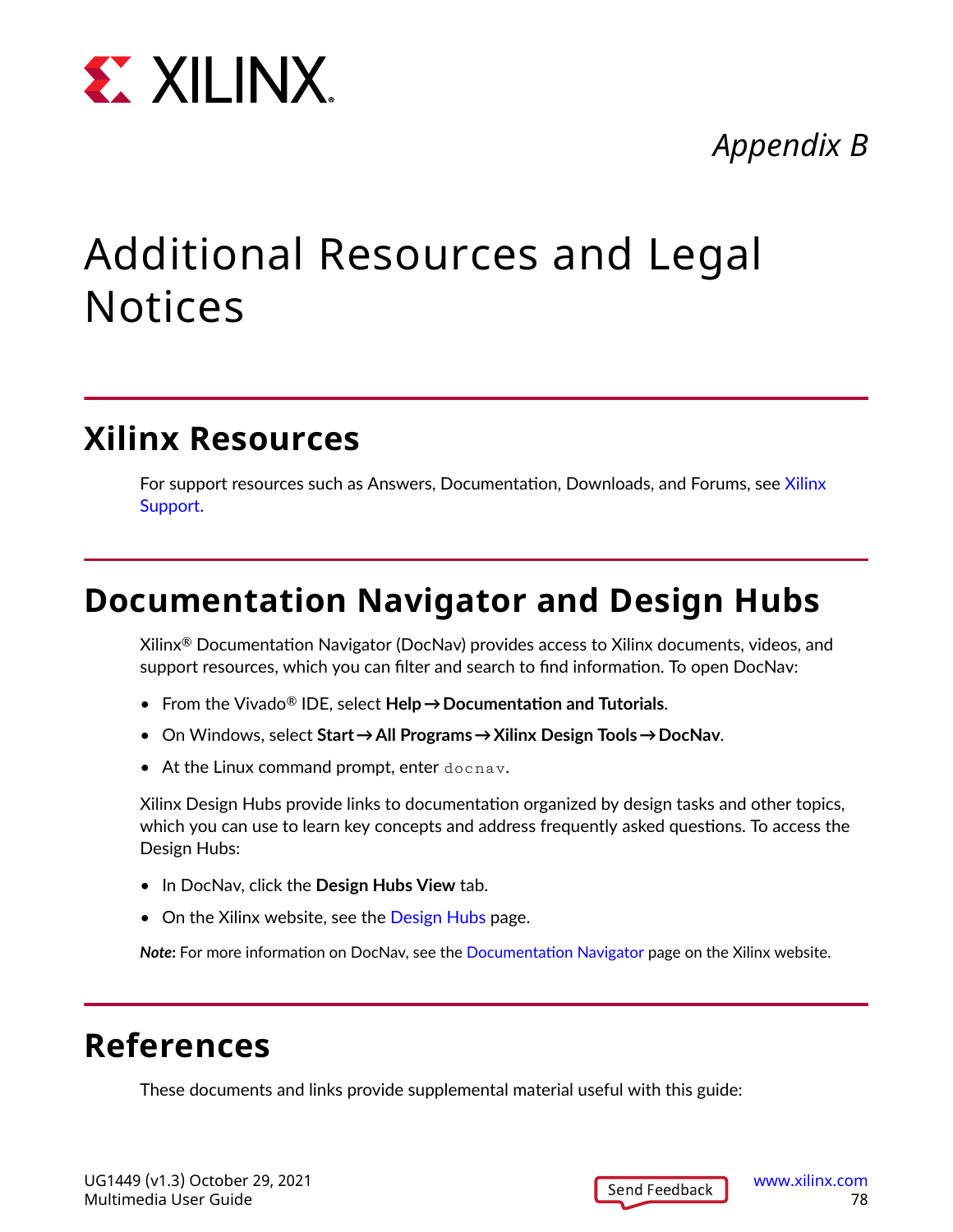

- 1. *H.264/H.265 Video Codec Unit LogiCORE IP Product Guide* [\(PG252\)](https://www.xilinx.com/cgi-bin/docs/rdoc?v=latest;d=pg252-vcu.pdf)
- 2. *Zynq UltraScale+ MPSoC ZCU106 Video Codec Unit Targeted Reference Design User Guide* ([UG1250\)](https://www.xilinx.com/cgi-bin/docs/bkdoc?k=zcu106;v=latest;d=ug1250-zcu106-vcu-trd.pdf)
- 3. *PetaLinux Tools Documentation: Reference Guide* ([UG1144](https://www.xilinx.com/cgi-bin/docs/rdoc?v=latest;d=ug1144-petalinux-tools-reference-guide.pdf))
- 4. *Video Scene Change Detection LogiCORE IP Product Guide* ([PG322](https://www.xilinx.com/cgi-bin/docs/ipdoc?c=v_scenechange;v=latest;d=pg322-v-scenechange-detect.pdf))
- 5. *Zynq UltraScale+ Device Technical Reference Manual* ([UG1085](https://www.xilinx.com/cgi-bin/docs/ndoc?t=user_guides;d=ug1085-zynq-ultrascale-trm.pdf))
- 6. *DisplayPort TX Subsystem Product Guide* [\(PG199\)](https://www.xilinx.com/cgi-bin/docs/ipdoc?c=dp_tx_subsystem;v=latest;d=pg199-displayport-tx-subsystem.pdf)
- 7. *DisplayPort RX Subsystem Product Guide* ([PG233](https://www.xilinx.com/cgi-bin/docs/ipdoc?c=dp_rx_subsystem;v=latest;d=pg233-displayport-rx-subsystem.pdf))
- 8. *I2S Transmitter and I2S Receiver Product Guide* ([PG308\)](https://www.xilinx.com/cgi-bin/docs/ipdoc?c=i2s;v=1_0;d=pg308-i2s.pdf)
- 9. *Audio Formatter Product Guide* [\(PG330](https://www.xilinx.com/cgi-bin/docs/ipdoc?c=audio_formatter;v=latest;d=pg330-audio-formatter.pdf))
- 10. *Video Frame Buffer Read and Video Frame Buffer Write LogiCORE IP Product Guide* ([PG278\)](https://www.xilinx.com/cgi-bin/docs/ipdoc?c=v_frmbuf;v=latest;d=pg278-v-frmbuf.pdf)
- 11. *SMPTE UHD-SDI Transmitter Subsystem Product Guide* [\(PG289\)](https://www.xilinx.com/cgi-bin/docs/ipdoc?c=v_smpte_uhdsdi_tx_ss;v=latest;d=pg289-v-smpte-uhdsdi-tx-ss.pdf)
- 12. *SMPTE UHD-SDI Receiver Subsystem Product Guide* ([PG290](https://www.xilinx.com/cgi-bin/docs/ipdoc?c=v_smpte_uhdsdi_rx_ss;v=latest;d=pg290-v-smpte-uhdsdi-rx-ss.pdf))
- 13. *Video Test Pattern Generator LogiCORE IP Product Guide* [\(PG103](https://www.xilinx.com/cgi-bin/docs/ipdoc?c=v_tpg;v=latest;d=pg103-v-tpg.pdf))
- 14. *10 Gigabit Ethernet Subsystem Product Guide* [\(PG157\)](https://www.xilinx.com/cgi-bin/docs/ipdoc?c=axi_10g_ethernet;v=latest;d=pg157-axi-10g-ethernet.pdf)
- 15. *AXI DMA LogiCORE IP Product Guide* ([PG021\)](https://www.xilinx.com/cgi-bin/docs/ipdoc?c=axi_dma;v=latest;d=pg021_axi_dma.pdf)
- 16. *Video PHY Controller LogiCORE IP Product Guide* [\(PG230](https://www.xilinx.com/cgi-bin/docs/ipdoc?c=vid_phy_controller;v=latest;d=pg230-vid-phy-controller.pdf))
- 17. *MIPI CSI-2 Transmitter Subsystem Product Guide* ([PG260\)](https://www.xilinx.com/cgi-bin/docs/ipdoc?c=mipi_csi2_tx_subsystem;v=v2_2;d=pg260-mipi-csi2-tx.pdf)
- 18. *MIPI CSI-2 Receiver Subsystem Product Guide* [\(PG232](https://www.xilinx.com/cgi-bin/docs/ipdoc?c=mipi_csi2_rx_subsystem;v=latest;d=pg232-mipi-csi2-rx.pdf))
- 19. *Sensor Demosaic LogiCORE IP Product Guide* [\(PG286](https://www.xilinx.com/cgi-bin/docs/ipdoc?c=v_demosaic;v=latest;d=pg286-v-demosaic.pdf))
- 20.
- 21. *Video Processing Subsystem Product Guide* ([PG231\)](https://www.xilinx.com/cgi-bin/docs/ipdoc?c=v_proc_ss;v=latest;d=pg231-v-proc-ss.pdf)
- 22. *HDMI 1.4/2.0 Transmitter Subsystem Product Guide* [\(PG235\)](https://www.xilinx.com/cgi-bin/docs/ipdoc?c=v_hdmi_tx_ss;v=latest;d=pg235-v-hdmi-tx-ss.pdf)
- 23. *HDMI 1.4/2.0 Receiver Subsystem Product Guide* ([PG236](https://www.xilinx.com/cgi-bin/docs/ipdoc?c=v_hdmi_rx_ss;v=latest;d=pg236-v-hdmi-rx-ss.pdf))
- 24. *Video Mixer LogiCORE IP Product Guide* [\(PG243\)](https://www.xilinx.com/cgi-bin/docs/ipdoc?c=v_mix;v=latest;d=pg243-v-mix.pdf)
- 25. *Exploring Zynq MPSoC: With PYNQ and Machine Learning Applications* ([https://www.zynq](https://www.zynq-mpsoc-book.com/)[mpsoc-book.com/\)](https://www.zynq-mpsoc-book.com/)
- 26. [Zynq UltraScale+ MPSoC VCU TRD Wiki](https://xilinx-wiki.atlassian.net/wiki/spaces/A/pages/18841711/Zynq+UltraScale+MPSoC+VCU+TRD)
- 27. <https://gstreamer.freedesktop.org/>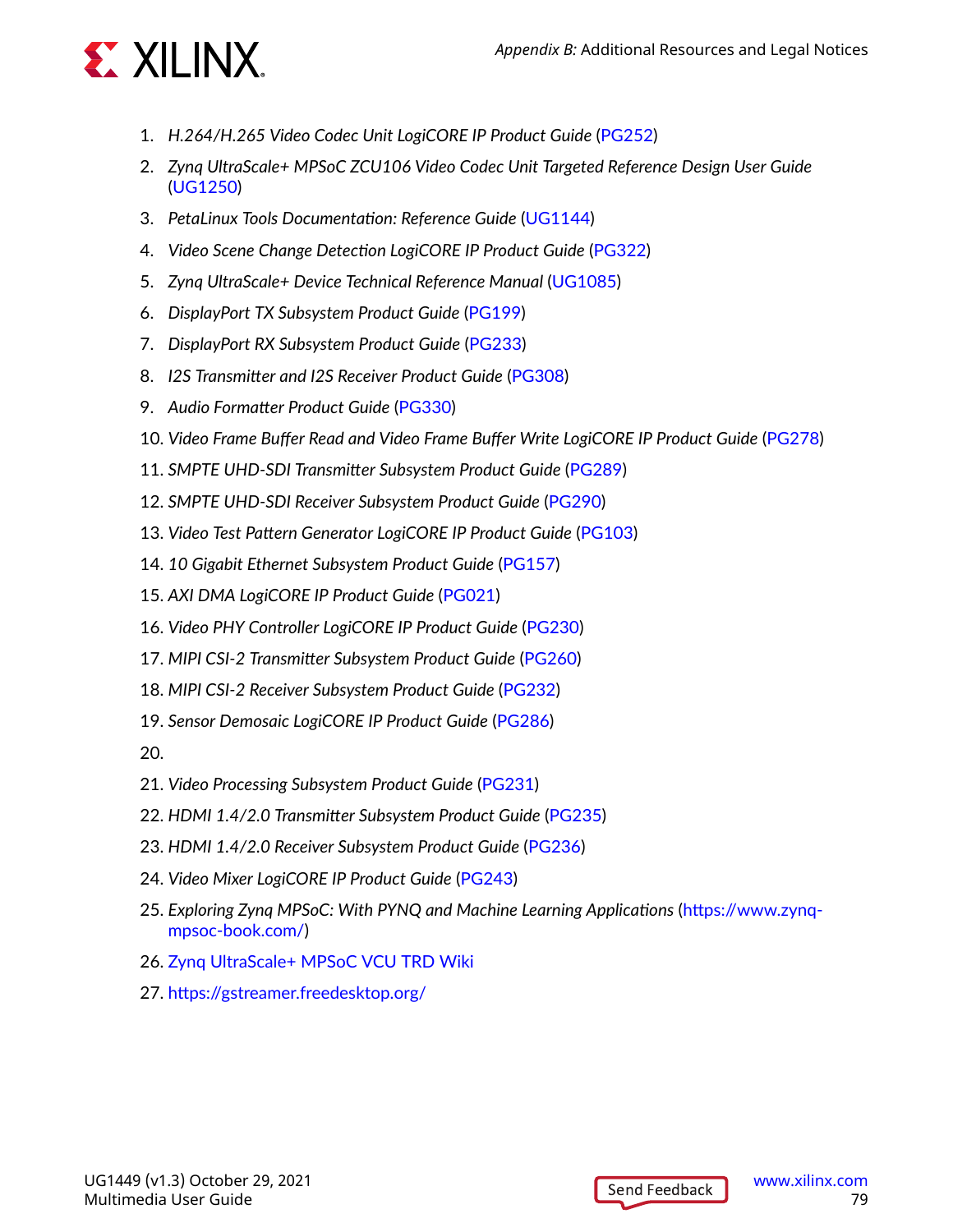

## **Please Read: Important Legal Notices**

The information disclosed to you hereunder (the "Materials") is provided solely for the selection and use of Xilinx products. To the maximum extent permitted by applicable law: (1) Materials are made available "AS IS" and with all faults, Xilinx hereby DISCLAIMS ALL WARRANTIES AND CONDITIONS, EXPRESS, IMPLIED, OR STATUTORY, INCLUDING BUT NOT LIMITED TO WARRANTIES OF MERCHANTABILITY, NON-INFRINGEMENT, OR FITNESS FOR ANY PARTICULAR PURPOSE; and (2) Xilinx shall not be liable (whether in contract or tort, including negligence, or under any other theory of liability) for any loss or damage of any kind or nature related to, arising under, or in connection with, the Materials (including your use of the Materials), including for any direct, indirect, special, incidental, or consequential loss or damage (including loss of data, profits, goodwill, or any type of loss or damage suffered as a result of any action brought by a third party) even if such damage or loss was reasonably foreseeable or Xilinx had been advised of the possibility of the same. Xilinx assumes no obligation to correct any errors contained in the Materials or to notify you of updates to the Materials or to product specifications. You may not reproduce, modify, distribute, or publicly display the Materials without prior written consent. Certain products are subject to the terms and conditions of Xilinx's limited warranty, please refer to Xilinx's Terms of Sale which can be viewed at [https://](https://www.xilinx.com/legal.htm#tos) [www.xilinx.com/legal.htm#tos](https://www.xilinx.com/legal.htm#tos); IP cores may be subject to warranty and support terms contained in a license issued to you by Xilinx. Xilinx products are not designed or intended to be fail-safe or for use in any application requiring fail-safe performance; you assume sole risk and liability for use of Xilinx products in such critical applications, please refer to Xilinx's Terms of Sale which can be viewed at [https://www.xilinx.com/legal.htm#tos.](https://www.xilinx.com/legal.htm#tos)

### **AUTOMOTIVE APPLICATIONS DISCLAIMER**

AUTOMOTIVE PRODUCTS (IDENTIFIED AS "XA" IN THE PART NUMBER) ARE NOT WARRANTED FOR USE IN THE DEPLOYMENT OF AIRBAGS OR FOR USE IN APPLICATIONS THAT AFFECT CONTROL OF A VEHICLE ("SAFETY APPLICATION") UNLESS THERE IS A SAFETY CONCEPT OR REDUNDANCY FEATURE CONSISTENT WITH THE ISO 26262 AUTOMOTIVE SAFETY STANDARD ("SAFETY DESIGN"). CUSTOMER SHALL, PRIOR TO USING OR DISTRIBUTING ANY SYSTEMS THAT INCORPORATE PRODUCTS, THOROUGHLY TEST SUCH SYSTEMS FOR SAFETY PURPOSES. USE OF PRODUCTS IN A SAFETY APPLICATION WITHOUT A SAFETY DESIGN IS FULLY AT THE RISK OF CUSTOMER, SUBJECT ONLY TO APPLICABLE LAWS AND REGULATIONS GOVERNING LIMITATIONS ON PRODUCT LIABILITY.